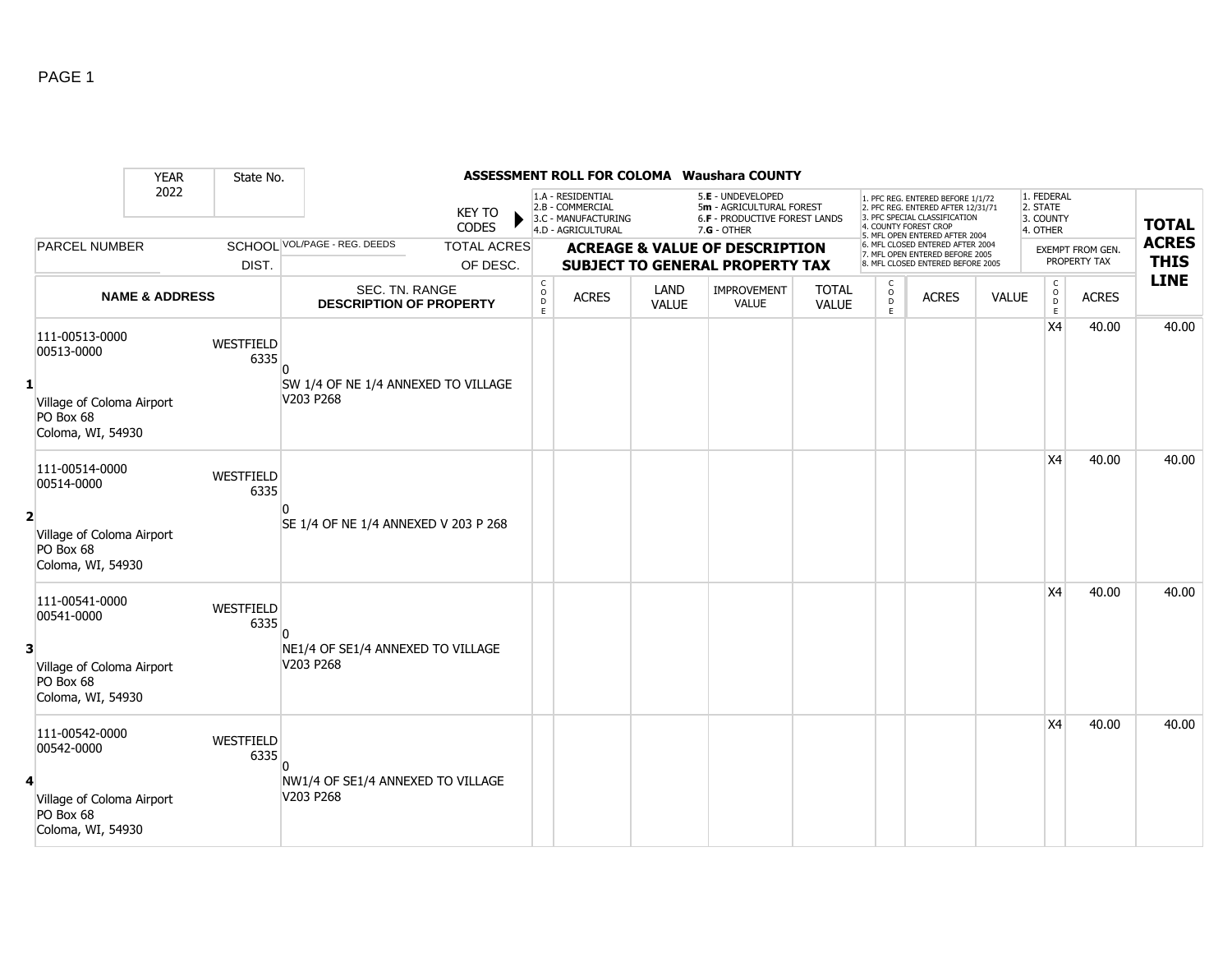|--|--|

|                         |                                                                                                 | <b>YEAR</b>               | State No.         |                                                                                                                                    |                               |                                                 |                                                                                    |                      | ASSESSMENT ROLL FOR COLOMA Waushara COUNTY                                                           |                              |                                              |                                                                                                                                                                     |              |                                                 |                                  |                             |
|-------------------------|-------------------------------------------------------------------------------------------------|---------------------------|-------------------|------------------------------------------------------------------------------------------------------------------------------------|-------------------------------|-------------------------------------------------|------------------------------------------------------------------------------------|----------------------|------------------------------------------------------------------------------------------------------|------------------------------|----------------------------------------------|---------------------------------------------------------------------------------------------------------------------------------------------------------------------|--------------|-------------------------------------------------|----------------------------------|-----------------------------|
|                         |                                                                                                 | 2022                      |                   |                                                                                                                                    | <b>KEY TO</b><br><b>CODES</b> |                                                 | 1.A - RESIDENTIAL<br>2.B - COMMERCIAL<br>3.C - MANUFACTURING<br>4.D - AGRICULTURAL |                      | 5.E - UNDEVELOPED<br>5m - AGRICULTURAL FOREST<br><b>6.F - PRODUCTIVE FOREST LANDS</b><br>7.G - OTHER |                              |                                              | 1. PFC REG. ENTERED BEFORE 1/1/72<br>2. PFC REG. ENTERED AFTER 12/31/71<br>3. PFC SPECIAL CLASSIFICATION<br>4. COUNTY FOREST CROP<br>5. MFL OPEN ENTERED AFTER 2004 |              | 1. FEDERAL<br>2. STATE<br>3. COUNTY<br>4. OTHER |                                  | <b>TOTAL</b>                |
|                         | <b>PARCEL NUMBER</b>                                                                            |                           |                   | SCHOOL VOL/PAGE - REG. DEEDS                                                                                                       | <b>TOTAL ACRES</b>            |                                                 |                                                                                    |                      | <b>ACREAGE &amp; VALUE OF DESCRIPTION</b>                                                            |                              |                                              | 6. MFL CLOSED ENTERED AFTER 2004<br>7. MFL OPEN ENTERED BEFORE 2005                                                                                                 |              |                                                 | EXEMPT FROM GEN.<br>PROPERTY TAX | <b>ACRES</b><br><b>THIS</b> |
|                         |                                                                                                 |                           | DIST.             |                                                                                                                                    | OF DESC.                      |                                                 |                                                                                    |                      | <b>SUBJECT TO GENERAL PROPERTY TAX</b>                                                               |                              |                                              | 8. MFL CLOSED ENTERED BEFORE 2005                                                                                                                                   |              |                                                 |                                  | <b>LINE</b>                 |
|                         |                                                                                                 | <b>NAME &amp; ADDRESS</b> |                   | <b>SEC. TN. RANGE</b><br><b>DESCRIPTION OF PROPERTY</b>                                                                            |                               | $\begin{array}{c} C \\ O \\ D \\ E \end{array}$ | <b>ACRES</b>                                                                       | LAND<br><b>VALUE</b> | <b>IMPROVEMENT</b><br><b>VALUE</b>                                                                   | <b>TOTAL</b><br><b>VALUE</b> | $\begin{array}{c}\nC \\ D \\ E\n\end{array}$ | <b>ACRES</b>                                                                                                                                                        | <b>VALUE</b> | $\mathsf C$<br>$\circ$<br>D<br>E                | <b>ACRES</b>                     |                             |
|                         | 111-00544-0000<br>00544-0000                                                                    |                           | WESTFIELD<br>6335 |                                                                                                                                    |                               |                                                 |                                                                                    |                      |                                                                                                      |                              |                                              |                                                                                                                                                                     |              | X4                                              | 40.00                            | 40.00                       |
| 5                       | Village of Coloma Airport<br>PO Box 68<br>Coloma, WI, 54930                                     |                           |                   | SE1/4 OF SE1/4 ANNEXED TO VILLAGE V203<br>P268                                                                                     |                               |                                                 |                                                                                    |                      |                                                                                                      |                              |                                              |                                                                                                                                                                     |              |                                                 |                                  |                             |
| 6                       | 111-01034-0100<br>01034-0100<br>Dome Structures Inc<br>605 N Front St<br>Coloma, WI, 54930-9644 |                           | <b>WESTFIELD</b>  | 6335 605 N FRONT ST<br>PT OF SE-SW N OF HWY 51 & S OF N LINE<br>OLD HWY 51 & PT OF SW-SE S OF N LINE<br>OLD HWY 51 LESS V 321 P 80 |                               | C                                               | 8.00                                                                               | \$0                  |                                                                                                      | \$0                          |                                              |                                                                                                                                                                     |              |                                                 |                                  | 8.00                        |
|                         | 111-01034-0200<br>01034-0200                                                                    |                           | WESTFIELD<br>6335 |                                                                                                                                    |                               |                                                 |                                                                                    |                      |                                                                                                      |                              |                                              |                                                                                                                                                                     |              | X <sub>2</sub>                                  | 0.45                             | 0.45                        |
| $\overline{\mathbf{z}}$ | State of WI Dept of Transportation<br>PO Box 8021<br>Wisconsin Rapids, WI, 54495-8021           |                           |                   | PT OF SE1/4 OF SW1/4                                                                                                               |                               |                                                 |                                                                                    |                      |                                                                                                      |                              |                                              |                                                                                                                                                                     |              |                                                 |                                  |                             |
|                         | 111-01143-0100<br>01143-0100                                                                    |                           | WESTFIELD<br>6335 |                                                                                                                                    |                               |                                                 |                                                                                    |                      |                                                                                                      |                              |                                              |                                                                                                                                                                     |              | X4                                              | 7.04                             | 7.04                        |
| 8                       | Village of Coloma<br>9708 110 ST<br>Coloma, WI, 54930                                           |                           |                   | PT OF SW1/4 SE1/4 LOT 1 CSM 3498                                                                                                   |                               |                                                 |                                                                                    |                      |                                                                                                      |                              |                                              |                                                                                                                                                                     |              |                                                 |                                  |                             |
| 9                       | 111-01143-0210<br>01143-0210                                                                    |                           | WESTFIELD<br>6335 | 383 INDUSTRIAL DR<br>PT OF SW1/4 SE1/4, PT LOT 2 CSM 3498,<br>NOW LOT 1 CSM 5500                                                   |                               |                                                 |                                                                                    |                      |                                                                                                      |                              |                                              |                                                                                                                                                                     |              | X4                                              | 3.52                             | 3.52                        |
|                         | Village of Coloma<br>9708 110 ST<br>Coloma, WI, 54930                                           |                           |                   |                                                                                                                                    |                               |                                                 |                                                                                    |                      |                                                                                                      |                              |                                              |                                                                                                                                                                     |              |                                                 |                                  |                             |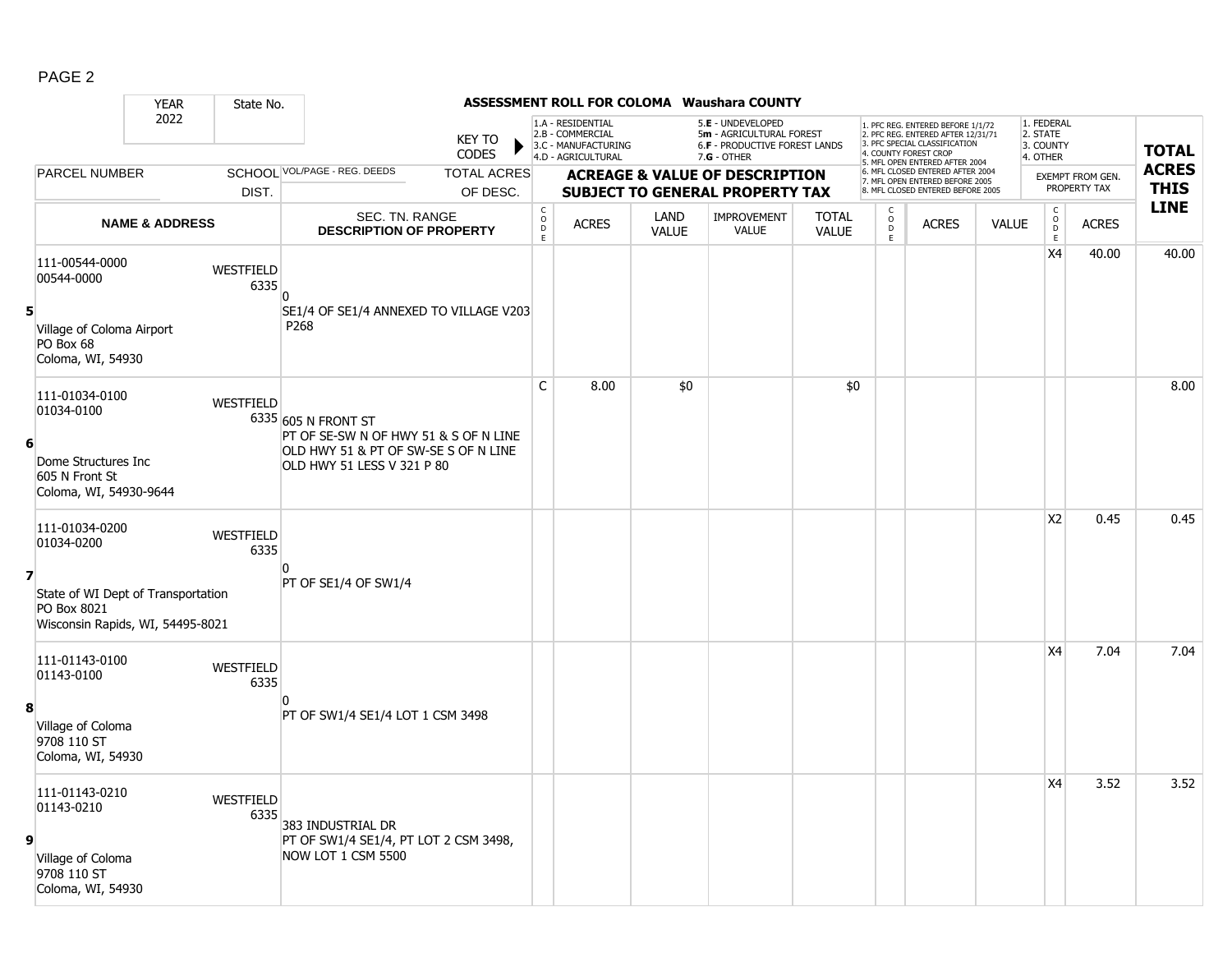|                   |                                                                                                                     | <b>YEAR</b>               | State No.                |                                                                                                                       |                                        |                                                              |                      | <b>ASSESSMENT ROLL FOR COLOMA Waushara COUNTY</b>                                     |                              |                                                 |                                                                                                                                   |              |                                          |                                         |              |
|-------------------|---------------------------------------------------------------------------------------------------------------------|---------------------------|--------------------------|-----------------------------------------------------------------------------------------------------------------------|----------------------------------------|--------------------------------------------------------------|----------------------|---------------------------------------------------------------------------------------|------------------------------|-------------------------------------------------|-----------------------------------------------------------------------------------------------------------------------------------|--------------|------------------------------------------|-----------------------------------------|--------------|
|                   |                                                                                                                     | 2022                      |                          | <b>KEY TO</b><br><b>CODES</b>                                                                                         |                                        | 1.A - RESIDENTIAL<br>2.B - COMMERCIAL<br>3.C - MANUFACTURING |                      | 5.E - UNDEVELOPED<br>5m - AGRICULTURAL FOREST<br><b>6.F - PRODUCTIVE FOREST LANDS</b> |                              |                                                 | 1. PFC REG. ENTERED BEFORE 1/1/72<br>2. PFC REG. ENTERED AFTER 12/31/71<br>3. PFC SPECIAL CLASSIFICATION<br>4. COUNTY FOREST CROP |              | 1. FEDERAL<br>2. STATE<br>3. COUNTY      |                                         | <b>TOTAL</b> |
|                   | <b>PARCEL NUMBER</b>                                                                                                |                           |                          | SCHOOL VOL/PAGE - REG. DEEDS                                                                                          |                                        | 4.D - AGRICULTURAL                                           |                      | 7.G - OTHER                                                                           |                              |                                                 | 5. MFL OPEN ENTERED AFTER 2004<br>6. MFL CLOSED ENTERED AFTER 2004                                                                |              | 4. OTHER                                 |                                         | <b>ACRES</b> |
|                   |                                                                                                                     |                           |                          | <b>TOTAL ACRES</b>                                                                                                    |                                        |                                                              |                      | <b>ACREAGE &amp; VALUE OF DESCRIPTION</b>                                             |                              |                                                 | 7. MFL OPEN ENTERED BEFORE 2005<br>8. MFL CLOSED ENTERED BEFORE 2005                                                              |              |                                          | <b>EXEMPT FROM GEN.</b><br>PROPERTY TAX | <b>THIS</b>  |
|                   |                                                                                                                     |                           | DIST.                    | OF DESC.                                                                                                              |                                        |                                                              |                      | <b>SUBJECT TO GENERAL PROPERTY TAX</b>                                                |                              |                                                 |                                                                                                                                   |              |                                          |                                         | <b>LINE</b>  |
|                   |                                                                                                                     | <b>NAME &amp; ADDRESS</b> |                          | SEC. TN. RANGE<br><b>DESCRIPTION OF PROPERTY</b>                                                                      | $\mathsf{C}$<br>$\mathsf O$<br>D<br>E. | <b>ACRES</b>                                                 | LAND<br><b>VALUE</b> | <b>IMPROVEMENT</b><br><b>VALUE</b>                                                    | <b>TOTAL</b><br><b>VALUE</b> | $\begin{matrix} 0 \\ 0 \\ 0 \end{matrix}$<br>E. | <b>ACRES</b>                                                                                                                      | <b>VALUE</b> | $\mathsf{C}$<br>$_{\rm D}^{\rm O}$<br>E. | <b>ACRES</b>                            |              |
| 10                | 111-01143-0220<br>01143-0220<br>D&K Land Development Ltd<br>975 E Main St<br>Wautoma, WI, 54982                     |                           | WESTFIELD<br>6335        | 271 INDUSTRIAL DR<br>PT OF SW1/4 SE1/4, PT LOT 2 CSM 3498,<br>NOW LOT 2 CSM 5500                                      | B                                      | 3.52                                                         | \$16,700             | \$1,260,900                                                                           | \$1,277,600                  |                                                 |                                                                                                                                   |              |                                          |                                         | 3.52         |
| 11                | 111-01143-0300<br>01143-0300<br>High & Dry Dehydrators LLC<br>PO Box 8<br>Rosholt, WI, 54473-0008                   |                           | WESTFIELD<br>6335        | 251 INDUSTRIAL DR<br>PT SW1/4 OF SE1/4, SEC 11 & PT NW1/4 OF<br>NE1/4, SEC 14; LOT 3, CSM 3498<br><b>Parcel Total</b> | C                                      | 5.33                                                         | \$0                  | \$0<br>\$0                                                                            | \$0<br>\$0                   |                                                 |                                                                                                                                   |              |                                          |                                         | 5.33         |
|                   |                                                                                                                     |                           |                          |                                                                                                                       |                                        | 5.33                                                         | \$0                  | \$0                                                                                   | \$0                          |                                                 | 0.00                                                                                                                              | \$0          |                                          | 0.00                                    |              |
| $12 \overline{ }$ | 111-01143-0410<br>01143-0410<br>Village of Coloma<br>PO Box 353<br>Coloma, WI, 54930-0353                           |                           | WESTFIELD<br>6335n       | PT OF SW1/4 SE1/4 AND PT OF NW1/4<br>NE1/4 SEC 14, LOT 4 CSM 3498 LESS CSM<br>6131                                    |                                        |                                                              |                      |                                                                                       |                              |                                                 |                                                                                                                                   |              | X4                                       | 3.77                                    | 3.77         |
| 13                | 111-01143-0551<br>01143-0551<br>Gramly & Associates Inc Retirement Plan<br>2030 Huntington Pl<br>Delavan, WI, 53115 |                           | WESTFIELD<br>6335        | 334 Industrial Dr<br>PT OF SW1/4 SE1/4, LOT 5 CSM 4131                                                                | B                                      | 2.00                                                         | \$13,900             | \$137,600                                                                             | \$151,500                    |                                                 |                                                                                                                                   |              |                                          |                                         | 2.00         |
| 14                | 111-01143-0552<br>01143-0552<br>Village of Coloma<br>9708 110 ST<br>Coloma, WI, 54930                               |                           | <b>WESTFIELD</b><br>6335 | 310 INDUSTRIAL DR<br>PT OF SW1/4 SE1/4, OUTLOT 1 CSM 4131                                                             |                                        |                                                              |                      |                                                                                       |                              |                                                 |                                                                                                                                   |              | X4                                       | 0.56                                    | 0.56         |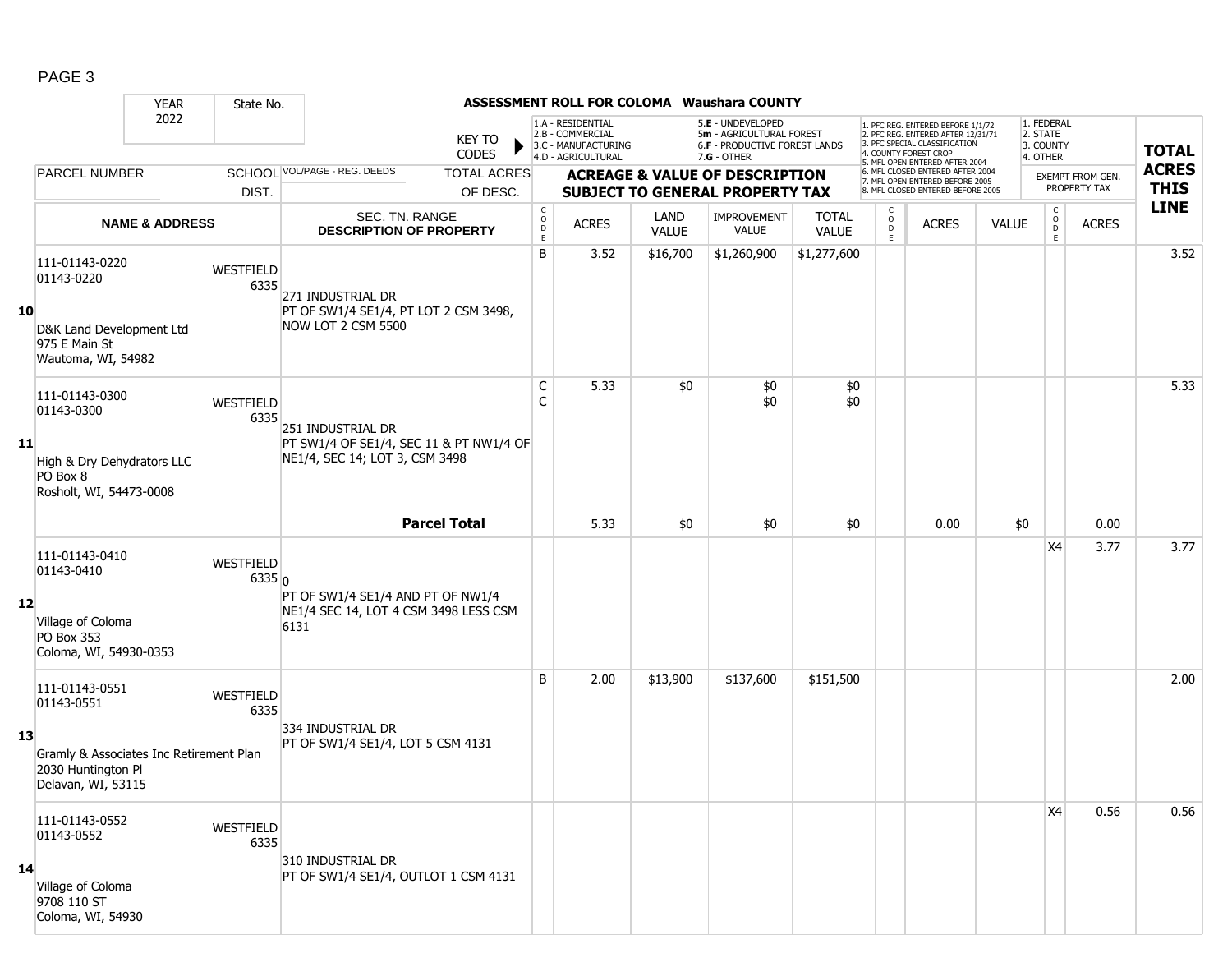|--|--|

|    |                                                                        | <b>YEAR</b>               | State No.         |                                                                                                                                  |                               |                                                            |                                                                                    |                      | <b>ASSESSMENT ROLL FOR COLOMA Waushara COUNTY</b>                                               |                              |                              |                                                                                                                                                                     |              |                                                 |                         |              |
|----|------------------------------------------------------------------------|---------------------------|-------------------|----------------------------------------------------------------------------------------------------------------------------------|-------------------------------|------------------------------------------------------------|------------------------------------------------------------------------------------|----------------------|-------------------------------------------------------------------------------------------------|------------------------------|------------------------------|---------------------------------------------------------------------------------------------------------------------------------------------------------------------|--------------|-------------------------------------------------|-------------------------|--------------|
|    |                                                                        | 2022                      |                   |                                                                                                                                  | <b>KEY TO</b><br><b>CODES</b> |                                                            | 1.A - RESIDENTIAL<br>2.B - COMMERCIAL<br>3.C - MANUFACTURING<br>4.D - AGRICULTURAL |                      | 5.E - UNDEVELOPED<br>5m - AGRICULTURAL FOREST<br>6.F - PRODUCTIVE FOREST LANDS<br>$7.G - OTHER$ |                              |                              | 1. PFC REG. ENTERED BEFORE 1/1/72<br>2. PFC REG. ENTERED AFTER 12/31/71<br>3. PFC SPECIAL CLASSIFICATION<br>4. COUNTY FOREST CROP<br>5. MFL OPEN ENTERED AFTER 2004 |              | 1. FEDERAL<br>2. STATE<br>3. COUNTY<br>4. OTHER |                         | <b>TOTAL</b> |
|    | <b>PARCEL NUMBER</b>                                                   |                           |                   | SCHOOL VOL/PAGE - REG. DEEDS                                                                                                     | <b>TOTAL ACRES</b>            |                                                            |                                                                                    |                      | <b>ACREAGE &amp; VALUE OF DESCRIPTION</b>                                                       |                              |                              | 6. MFL CLOSED ENTERED AFTER 2004<br>7. MFL OPEN ENTERED BEFORE 2005                                                                                                 |              |                                                 | <b>EXEMPT FROM GEN.</b> | <b>ACRES</b> |
|    |                                                                        |                           | DIST.             |                                                                                                                                  | OF DESC.                      |                                                            |                                                                                    |                      | <b>SUBJECT TO GENERAL PROPERTY TAX</b>                                                          |                              |                              | 8. MFL CLOSED ENTERED BEFORE 2005                                                                                                                                   |              |                                                 | PROPERTY TAX            | <b>THIS</b>  |
|    |                                                                        | <b>NAME &amp; ADDRESS</b> |                   | SEC. TN. RANGE<br><b>DESCRIPTION OF PROPERTY</b>                                                                                 |                               | $\begin{smallmatrix} C\\ O\\ O\\ D \end{smallmatrix}$<br>E | <b>ACRES</b>                                                                       | LAND<br><b>VALUE</b> | IMPROVEMENT<br><b>VALUE</b>                                                                     | <b>TOTAL</b><br><b>VALUE</b> | С<br>$_{\rm D}^{\rm O}$<br>E | <b>ACRES</b>                                                                                                                                                        | <b>VALUE</b> | $\mathsf C$<br>$_{\rm D}^{\rm O}$<br>E          | <b>ACRES</b>            | <b>LINE</b>  |
|    | 111-01143-0567<br>01143-0567                                           |                           | WESTFIELD<br>6335 | <sup>0</sup>                                                                                                                     |                               |                                                            |                                                                                    |                      |                                                                                                 |                              |                              |                                                                                                                                                                     |              | X4                                              | 6.98                    | 6.98         |
| 15 | Village of Coloma<br>9708 110 ST<br>Coloma, WI, 54930                  |                           |                   | LOT 6 CSM 4131; EXC CSM 5770; EXC<br>DOC#522968                                                                                  |                               |                                                            |                                                                                    |                      |                                                                                                 |                              |                              |                                                                                                                                                                     |              |                                                 |                         |              |
|    | 111-01143-0568<br>01143-0568                                           |                           | WESTFIELD<br>6335 |                                                                                                                                  |                               | B                                                          | 3.45                                                                               | \$19,100             | \$264,900                                                                                       | \$284,000                    |                              |                                                                                                                                                                     |              |                                                 |                         | 3.45         |
| 16 | <b>B&amp;M HOLDINGS LLC</b><br>910 CREE AVE<br>FRIENDSHIP, WI, 53934   |                           |                   | 368 INDUSTRIAL DR<br>LOT 6 CSM 4131; EXC CSM 5770                                                                                |                               |                                                            |                                                                                    |                      |                                                                                                 |                              |                              |                                                                                                                                                                     |              |                                                 |                         |              |
| 17 | 111-01143-0600<br>01143-0600<br>RUBEN A SOTO<br>950 WAUTOMA RD         |                           | WESTFIELD         | 6335 950 N WAUTOMA RD<br>PT OF SW1/4 SE1/4 SEC 11 & PT OF NW1/4<br>NE1/4 SEC 14 & PT OF LOT 1 CSM #2253<br>N/K/A LOT 1 CSM #3459 |                               | B                                                          | 4.10                                                                               | \$17,700             | \$67,300                                                                                        | \$85,000                     |                              |                                                                                                                                                                     |              |                                                 |                         | 4.10         |
|    | COLOMA, WI, 54930<br>111-01412-0100<br>01412-0100                      |                           | <b>WESTFIELD</b>  |                                                                                                                                  |                               | B                                                          | 1.67                                                                               | \$3,200              |                                                                                                 | \$3,200                      |                              |                                                                                                                                                                     |              |                                                 |                         | 1.67         |
| 18 | JOHN P & ROMONA D ZELIENKA<br>N795 County Road Ji<br>Coloma, WI, 54930 |                           | 6335              | N795 County Road Jj<br>PT OF NW1/4 OF NE1/4 LYING NORTH OF<br>STATE ROAD 21, 336.17' X 156.36' X 162.35'                         |                               |                                                            |                                                                                    |                      |                                                                                                 |                              |                              |                                                                                                                                                                     |              |                                                 |                         |              |
|    | 111-01412-0200<br>01412-0200                                           |                           | WESTFIELD<br>6335 |                                                                                                                                  |                               |                                                            |                                                                                    |                      |                                                                                                 |                              |                              |                                                                                                                                                                     |              | X4                                              | 0.03                    | 0.03         |
| 19 | Village of Coloma<br>PO Box 353<br>Coloma, WI, 54930-0353              |                           |                   | PT OF NW1/4 NE1/4, PT OF LOT 4 CSM<br>3498, NOW OUTLOT 1 CSM 6131                                                                |                               |                                                            |                                                                                    |                      |                                                                                                 |                              |                              |                                                                                                                                                                     |              |                                                 |                         |              |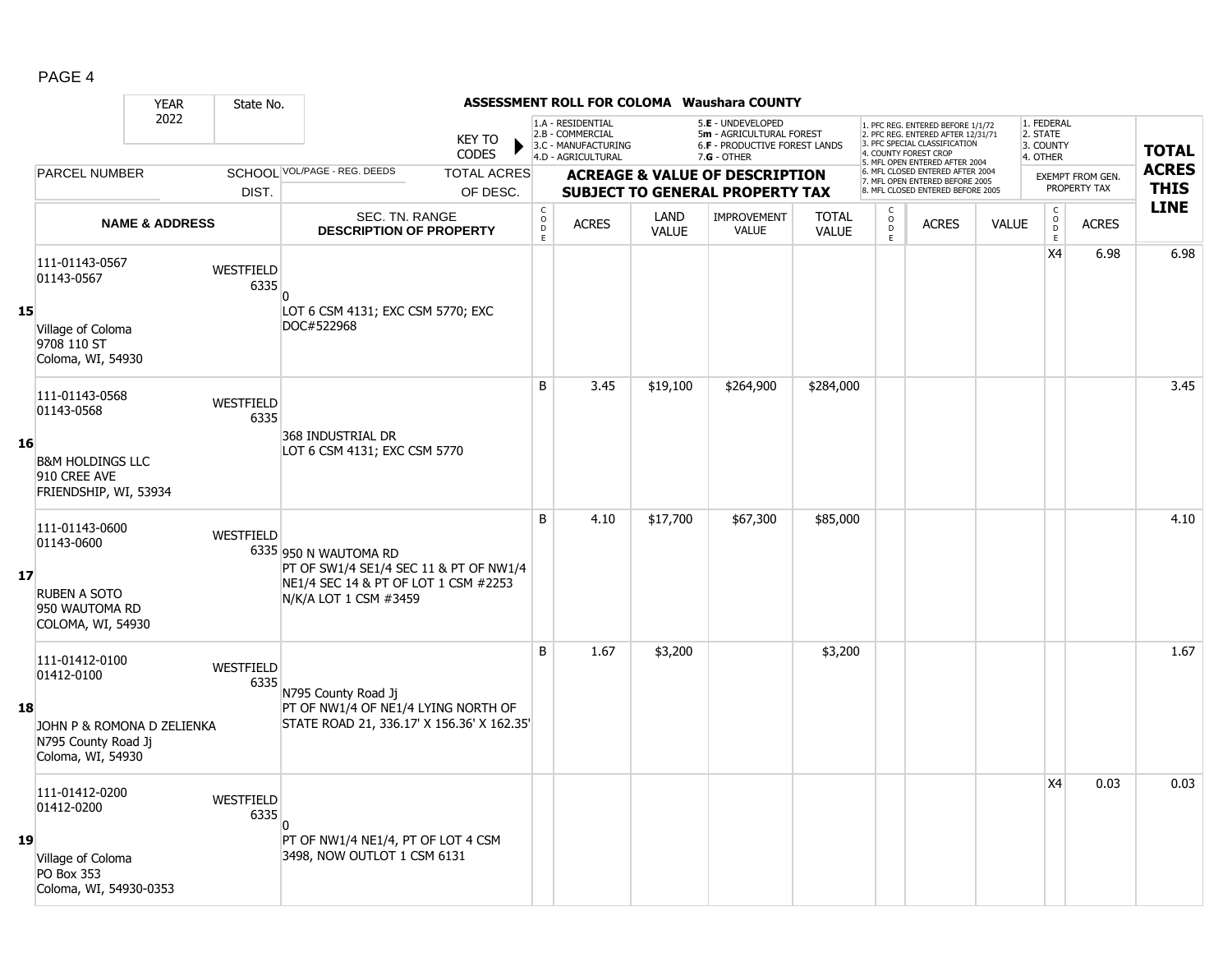|    |                                                                        | <b>YEAR</b>               | State No.         |                                                                   |                                                          |                                                                                    |                      | ASSESSMENT ROLL FOR COLOMA Waushara COUNTY                                                             |                              |                                          |                                                                                                                                                                    |              |                                                 |                         |              |
|----|------------------------------------------------------------------------|---------------------------|-------------------|-------------------------------------------------------------------|----------------------------------------------------------|------------------------------------------------------------------------------------|----------------------|--------------------------------------------------------------------------------------------------------|------------------------------|------------------------------------------|--------------------------------------------------------------------------------------------------------------------------------------------------------------------|--------------|-------------------------------------------------|-------------------------|--------------|
|    |                                                                        | 2022                      |                   | <b>KEY TO</b><br><b>CODES</b>                                     |                                                          | 1.A - RESIDENTIAL<br>2.B - COMMERCIAL<br>3.C - MANUFACTURING<br>4.D - AGRICULTURAL |                      | 5.E - UNDEVELOPED<br>5m - AGRICULTURAL FOREST<br><b>6.F - PRODUCTIVE FOREST LANDS</b><br>$7.G - OTHER$ |                              |                                          | . PFC REG. ENTERED BEFORE 1/1/72<br>2. PFC REG. ENTERED AFTER 12/31/71<br>3. PFC SPECIAL CLASSIFICATION<br>4. COUNTY FOREST CROP<br>5. MFL OPEN ENTERED AFTER 2004 |              | 1. FEDERAL<br>2. STATE<br>3. COUNTY<br>4. OTHER |                         | <b>TOTAL</b> |
|    | PARCEL NUMBER                                                          |                           |                   | SCHOOL VOL/PAGE - REG. DEEDS<br><b>TOTAL ACRES</b>                |                                                          |                                                                                    |                      | <b>ACREAGE &amp; VALUE OF DESCRIPTION</b>                                                              |                              |                                          | 6. MFL CLOSED ENTERED AFTER 2004<br>7. MFL OPEN ENTERED BEFORE 2005                                                                                                |              |                                                 | <b>EXEMPT FROM GEN.</b> | <b>ACRES</b> |
|    |                                                                        |                           | DIST.             | OF DESC.                                                          |                                                          |                                                                                    |                      | <b>SUBJECT TO GENERAL PROPERTY TAX</b>                                                                 |                              |                                          | 8. MFL CLOSED ENTERED BEFORE 2005                                                                                                                                  |              |                                                 | PROPERTY TAX            | <b>THIS</b>  |
|    |                                                                        | <b>NAME &amp; ADDRESS</b> |                   | SEC. TN. RANGE<br><b>DESCRIPTION OF PROPERTY</b>                  | $\begin{matrix} 0 \\ 0 \\ D \end{matrix}$<br>$\mathsf E$ | <b>ACRES</b>                                                                       | LAND<br><b>VALUE</b> | <b>IMPROVEMENT</b><br>VALUE                                                                            | <b>TOTAL</b><br><b>VALUE</b> | C<br>$\overline{0}$<br>D<br>$\mathsf{E}$ | <b>ACRES</b>                                                                                                                                                       | <b>VALUE</b> | $\mathsf{C}$<br>$\overline{0}$<br>$\mathsf E$   | <b>ACRES</b>            | <b>LINE</b>  |
|    | 111-01412-0300<br>01412-0300                                           |                           | WESTFIELD<br>6335 | <sup>0</sup>                                                      |                                                          |                                                                                    |                      |                                                                                                        |                              |                                          |                                                                                                                                                                    |              | X4                                              | 0.16                    | 0.16         |
| 20 | Village of Coloma<br>PO Box 353<br>Coloma, WI, 54930-0353              |                           |                   | PT OF NW1/4 NE1/4, PT OF LOT 4 CSM<br>3498, NOW OUTLOT 2 CSM 6131 |                                                          |                                                                                    |                      |                                                                                                        |                              |                                          |                                                                                                                                                                    |              |                                                 |                         |              |
|    | 111-01421-0110<br>01421-0110                                           |                           | WESTFIELD<br>6335 | n                                                                 | D                                                        | 14.38                                                                              | \$1,700              |                                                                                                        | \$1,700                      |                                          |                                                                                                                                                                    |              |                                                 |                         | 14.38        |
| 21 | Donna M Dornik Rev Trust<br>N2604 4th Ave<br>Hancock, WI, 54943        |                           |                   | N 442.40' N1/2 NW1/4 E OF COUNTY ROAD<br>FF, LOT 1 CSM 4239       |                                                          |                                                                                    |                      |                                                                                                        |                              |                                          |                                                                                                                                                                    |              |                                                 |                         |              |
|    | 111-01421-0300<br>01421-0300                                           |                           | WESTFIELD<br>6335 |                                                                   | A                                                        | 5.10                                                                               | \$19,100             | \$127,500                                                                                              | \$146,600                    |                                          |                                                                                                                                                                    |              |                                                 |                         | 5.10         |
| 22 | ROBERT L & JO ELLYN M MARTIN<br><b>PO Box 127</b><br>Coloma, WI, 54930 |                           |                   | 336 N SLATER ST<br>PT OF NE1/4 NW1/4 ON HWY FF                    |                                                          |                                                                                    |                      |                                                                                                        |                              |                                          |                                                                                                                                                                    |              |                                                 |                         |              |
|    | 111-01421-0400<br>01421-0400                                           |                           | WESTFIELD<br>6335 |                                                                   | A                                                        | 1.22                                                                               | \$13,300             | \$111,500                                                                                              | \$124,800                    |                                          |                                                                                                                                                                    |              |                                                 |                         | 1.22         |
| 23 | Donald Janke<br>PO Box 157<br>Coloma, WI, 54930                        |                           |                   | 426 N WAUTOMA RD<br>PAR ON N BOR OF SE1/4 NW1/4                   |                                                          |                                                                                    |                      |                                                                                                        |                              |                                          |                                                                                                                                                                    |              |                                                 |                         |              |
|    | 111-01421-0600<br>01421-0600                                           |                           | WESTFIELD<br>6335 |                                                                   | A                                                        | 2.00                                                                               | \$14,500             | \$274,800                                                                                              | \$289,300                    |                                          |                                                                                                                                                                    |              |                                                 |                         | 2.00         |
| 24 | Triple C Acres<br>514 N Wautoma Rd<br>Coloma, WI, 54930-9630           |                           |                   | 514 N WAUTOMA RD<br>PT OF NE1/4 OF NW1/4                          |                                                          |                                                                                    |                      |                                                                                                        |                              |                                          |                                                                                                                                                                    |              |                                                 |                         |              |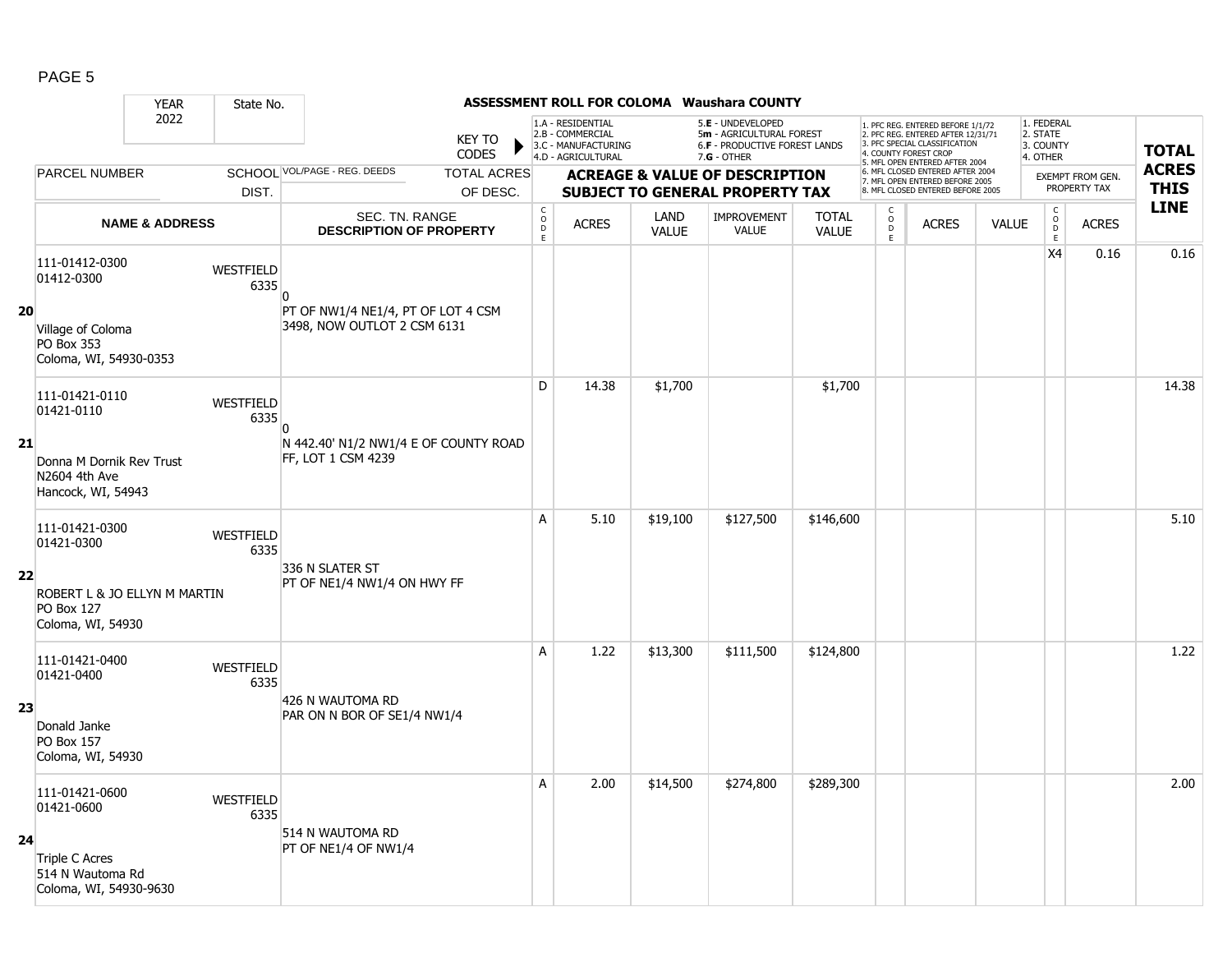|    |                                                                                                                      | <b>YEAR</b>               | State No.                |                                                          |                               |                                            |                                                                                    |                      | ASSESSMENT ROLL FOR COLOMA Waushara COUNTY                                                      |                              |                                      |                                                                                                                                                                     |              |                                                 |                         |              |
|----|----------------------------------------------------------------------------------------------------------------------|---------------------------|--------------------------|----------------------------------------------------------|-------------------------------|--------------------------------------------|------------------------------------------------------------------------------------|----------------------|-------------------------------------------------------------------------------------------------|------------------------------|--------------------------------------|---------------------------------------------------------------------------------------------------------------------------------------------------------------------|--------------|-------------------------------------------------|-------------------------|--------------|
|    |                                                                                                                      | 2022                      |                          |                                                          | <b>KEY TO</b><br><b>CODES</b> |                                            | 1.A - RESIDENTIAL<br>2.B - COMMERCIAL<br>3.C - MANUFACTURING<br>4.D - AGRICULTURAL |                      | 5.E - UNDEVELOPED<br>5m - AGRICULTURAL FOREST<br>6.F - PRODUCTIVE FOREST LANDS<br>$7.G - OTHER$ |                              |                                      | 1. PFC REG. ENTERED BEFORE 1/1/72<br>2. PFC REG. ENTERED AFTER 12/31/71<br>3. PFC SPECIAL CLASSIFICATION<br>4. COUNTY FOREST CROP<br>5. MFL OPEN ENTERED AFTER 2004 |              | 1. FEDERAL<br>2. STATE<br>3. COUNTY<br>4. OTHER |                         | <b>TOTAL</b> |
|    | <b>PARCEL NUMBER</b>                                                                                                 |                           |                          | SCHOOL VOL/PAGE - REG. DEEDS                             | <b>TOTAL ACRES</b>            |                                            |                                                                                    |                      | <b>ACREAGE &amp; VALUE OF DESCRIPTION</b>                                                       |                              |                                      | 6. MFL CLOSED ENTERED AFTER 2004<br>7. MFL OPEN ENTERED BEFORE 2005                                                                                                 |              |                                                 | <b>EXEMPT FROM GEN.</b> | <b>ACRES</b> |
|    |                                                                                                                      |                           | DIST.                    |                                                          | OF DESC.                      |                                            |                                                                                    |                      | <b>SUBJECT TO GENERAL PROPERTY TAX</b>                                                          |                              |                                      | 8. MFL CLOSED ENTERED BEFORE 2005                                                                                                                                   |              |                                                 | PROPERTY TAX            | <b>THIS</b>  |
|    |                                                                                                                      | <b>NAME &amp; ADDRESS</b> |                          | SEC. TN. RANGE<br><b>DESCRIPTION OF PROPERTY</b>         |                               | $\begin{array}{c} C \\ O \\ E \end{array}$ | <b>ACRES</b>                                                                       | LAND<br><b>VALUE</b> | <b>IMPROVEMENT</b><br>VALUE                                                                     | <b>TOTAL</b><br><b>VALUE</b> | С<br>$_{\rm D}^{\rm O}$<br>$\bar{E}$ | <b>ACRES</b>                                                                                                                                                        | <b>VALUE</b> | $\mathsf{C}$<br>$\mathsf O$<br>D<br>E           | <b>ACRES</b>            | <b>LINE</b>  |
| 25 | 111-01421-0700<br>01421-0700<br><b>VERNON R &amp; IDELLA M ENDTHOFF</b><br>N9337 3rd Dr<br>Westfield, WI, 53964-8129 |                           | WESTFIELD<br>6335        | 608 N WAUTOMA RD<br>PT OF NE1/4 NW1/4 200' X 150         |                               | A                                          | 0.66                                                                               | \$10,400             | \$93,400                                                                                        | \$103,800                    |                                      |                                                                                                                                                                     |              |                                                 |                         | 0.66         |
| 26 | 111-01421-0800<br>01421-0800<br><b>BURR OAK HEIFERS LLC</b><br>1812 1ST DR<br>Coloma, WI, 54930-9426                 |                           | WESTFIELD<br>6335        | 618 N WAUTOMA RD<br>PT NE1/4 OF NW1/4                    |                               | A                                          | 2.13                                                                               | \$14,700             | \$77,400                                                                                        | \$92,100                     |                                      |                                                                                                                                                                     |              |                                                 |                         | 2.13         |
| 27 | 111-01421-0900<br>01421-0900<br>STEFANIE A BRICCO, JAIME PEREZ<br>626 N WAUTOMA RD                                   |                           | WESTFIELD<br>6335        | 626 N WAUTOMA RD<br>PT NE1/4 OF NW1/4                    |                               | А                                          | 1.30                                                                               | \$13,500             | \$76,400                                                                                        | \$89,900                     |                                      |                                                                                                                                                                     |              |                                                 |                         | 1.30         |
| 28 | COLOMA, WI, 54930-9631<br>111-01421-1000<br>01421-1000<br>4 Mk Inc<br>609 N WAUTOMA RD<br>COLOMA, WI, 54930          |                           | <b>WESTFIELD</b><br>6335 | 609 N WAUTOMA RD<br>IN SE COR OF NE1/4 & SE1/4 OF NW 1/4 |                               | B                                          | 7.45                                                                               | \$43,400             | \$526,200                                                                                       | \$569,600                    |                                      |                                                                                                                                                                     |              |                                                 |                         | 7.45         |
| 29 | 111-01422-0121<br>01422-0121<br>DOUGLAS P BEAVER, TERESA J BEAVER<br>W13165 OLD HIGHWAY 21<br>Coloma, WI, 54930      |                           | WESTFIELD<br>6335        | n<br>LOT 1 CSM 3383                                      |                               | D                                          | 1.99                                                                               | \$400                |                                                                                                 | \$400                        |                                      |                                                                                                                                                                     |              |                                                 |                         | 1.99         |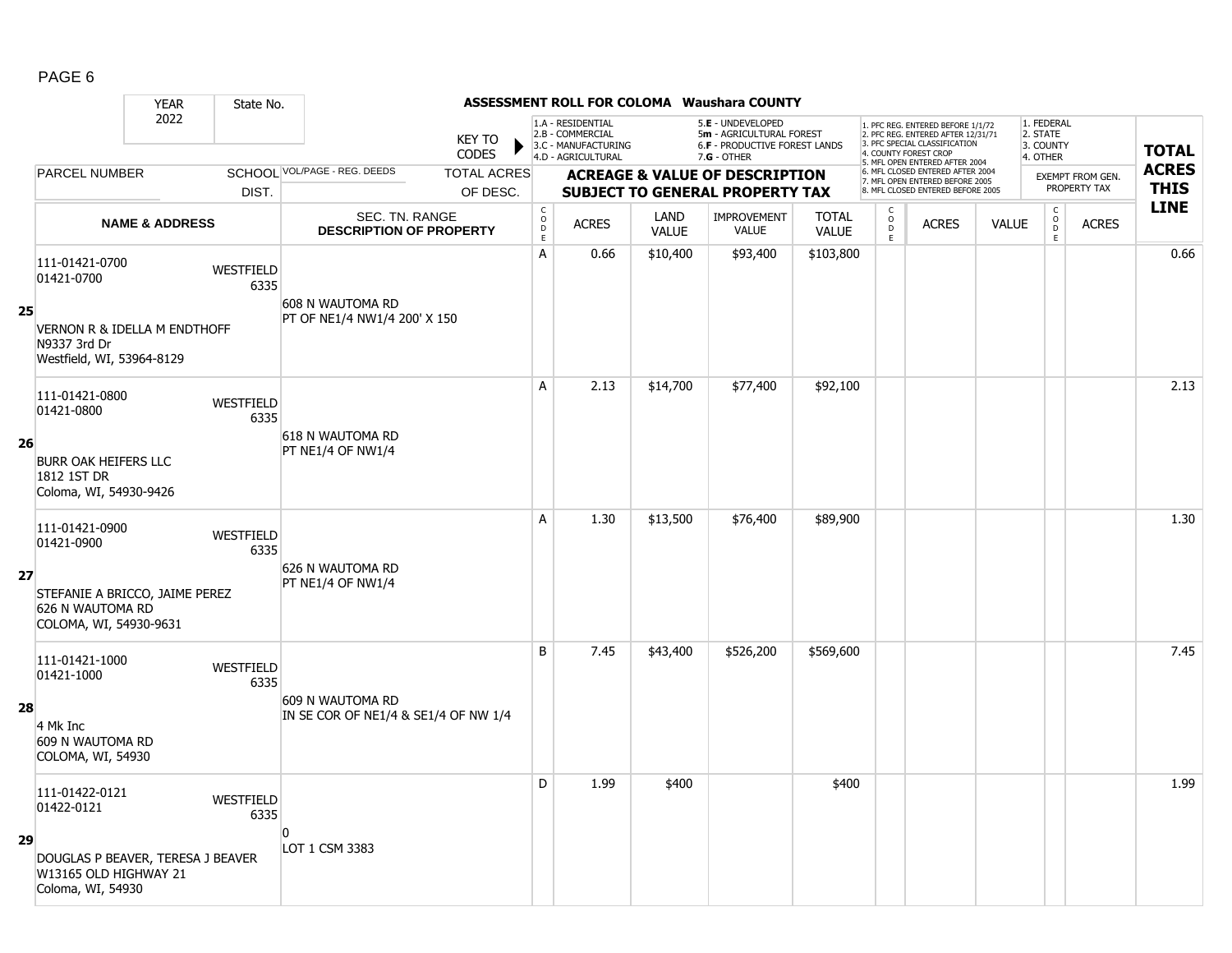|--|--|

|    |                                                                                 | <b>YEAR</b>               | State No.          |                                                                                                          |                                          |                                                              |                      | ASSESSMENT ROLL FOR COLOMA Waushara COUNTY                                          |                       |                       |                                                                                                                                   |              |                                     |                                  |              |
|----|---------------------------------------------------------------------------------|---------------------------|--------------------|----------------------------------------------------------------------------------------------------------|------------------------------------------|--------------------------------------------------------------|----------------------|-------------------------------------------------------------------------------------|-----------------------|-----------------------|-----------------------------------------------------------------------------------------------------------------------------------|--------------|-------------------------------------|----------------------------------|--------------|
|    |                                                                                 | 2022                      |                    | <b>KEY TO</b><br><b>CODES</b>                                                                            |                                          | 1.A - RESIDENTIAL<br>2.B - COMMERCIAL<br>3.C - MANUFACTURING |                      | 5.E - UNDEVELOPED<br>5m - AGRICULTURAL FOREST<br>6.F - PRODUCTIVE FOREST LANDS      |                       |                       | 1. PFC REG. ENTERED BEFORE 1/1/72<br>2. PFC REG. ENTERED AFTER 12/31/71<br>3. PFC SPECIAL CLASSIFICATION<br>4. COUNTY FOREST CROP |              | 1. FEDERAL<br>2. STATE<br>3. COUNTY |                                  | <b>TOTAL</b> |
|    | <b>PARCEL NUMBER</b>                                                            |                           |                    | SCHOOL VOL/PAGE - REG. DEEDS<br><b>TOTAL ACRES</b>                                                       |                                          | 4.D - AGRICULTURAL                                           |                      | $7.G - OTHER$                                                                       |                       |                       | 5. MFL OPEN ENTERED AFTER 2004<br>6. MFL CLOSED ENTERED AFTER 2004                                                                |              | 4. OTHER                            |                                  | <b>ACRES</b> |
|    |                                                                                 |                           | DIST.              | OF DESC.                                                                                                 |                                          |                                                              |                      | <b>ACREAGE &amp; VALUE OF DESCRIPTION</b><br><b>SUBJECT TO GENERAL PROPERTY TAX</b> |                       |                       | 7. MFL OPEN ENTERED BEFORE 2005<br>8. MFL CLOSED ENTERED BEFORE 2005                                                              |              |                                     | EXEMPT FROM GEN.<br>PROPERTY TAX | <b>THIS</b>  |
|    |                                                                                 | <b>NAME &amp; ADDRESS</b> |                    | SEC. TN. RANGE<br><b>DESCRIPTION OF PROPERTY</b>                                                         | $\mathsf{C}$<br>$_\mathrm{D}^\mathrm{O}$ | <b>ACRES</b>                                                 | LAND<br><b>VALUE</b> | IMPROVEMENT<br><b>VALUE</b>                                                         | <b>TOTAL</b><br>VALUE | C<br>$\mathsf O$<br>D | <b>ACRES</b>                                                                                                                      | <b>VALUE</b> | $\mathsf{C}$<br>$\circ$<br>D        | <b>ACRES</b>                     | <b>LINE</b>  |
|    |                                                                                 |                           |                    |                                                                                                          | E                                        |                                                              |                      |                                                                                     |                       | E                     |                                                                                                                                   |              | E                                   |                                  |              |
| 30 | 111-01422-0122<br>01422-0122                                                    |                           | WESTFIELD<br>6335  | $\Omega$                                                                                                 | D                                        | 2.00                                                         | \$400                |                                                                                     | \$400                 |                       |                                                                                                                                   |              |                                     |                                  | 2.00         |
|    | DOUGLAS P BEAVER, TERESA J BEAVER<br>W13165 OLD HIGHWAY 21<br>Coloma, WI, 54930 |                           |                    | LOT 2 CSM 3383                                                                                           |                                          |                                                              |                      |                                                                                     |                       |                       |                                                                                                                                   |              |                                     |                                  |              |
|    | 111-01422-0123<br>01422-0123                                                    |                           | WESTFIELD<br>6335  | 461 N SLATER ST                                                                                          | A                                        | 2.20                                                         | \$14,800             | \$127,400                                                                           | \$142,200             |                       |                                                                                                                                   |              |                                     |                                  | 2.20         |
| 31 | CHRIS A & JANET A THOMPSON<br>461 County Road Ff<br>Coloma, WI, 54930           |                           |                    | PT OF NW-NW W OF CTH "FF" NOW LOT 3<br>CSM #3383                                                         |                                          |                                                              |                      |                                                                                     |                       |                       |                                                                                                                                   |              |                                     |                                  |              |
|    | 111-01422-0125<br>01422-0125                                                    |                           | WESTFIELD<br>6335n |                                                                                                          | <b>5M</b><br>D                           | 0.44<br>11.12                                                | \$400<br>\$2,200     | \$0                                                                                 | \$400<br>\$2,200      |                       |                                                                                                                                   |              |                                     |                                  | 11.56        |
| 32 | DOUGLAS P BEAVER, TERESA J BEAVER<br>W13165 OLD HIGHWAY 21<br>Coloma, WI, 54930 |                           |                    | PT NW1/4 OF NW1/4 W OF CTH "FF" & PT<br>OF NE1/4 OF NE1/4 SEC 15 E OF SEMROW<br><b>RD LESS V913 P872</b> |                                          |                                                              |                      |                                                                                     |                       |                       |                                                                                                                                   |              |                                     |                                  |              |
|    |                                                                                 |                           |                    | <b>Parcel Total</b>                                                                                      |                                          | 11.56                                                        | \$2,600              | \$0                                                                                 | \$2,600               |                       | 0.00                                                                                                                              | \$0          |                                     | 0.00                             |              |
|    | 111-01422-0210<br>01422-0210                                                    |                           | WESTFIELD<br>6335  |                                                                                                          | A                                        | 2.63                                                         | \$15,400             | \$113,600                                                                           | \$129,000             |                       |                                                                                                                                   |              |                                     |                                  | 2.63         |
| 33 | Barbara F Schweger Revocable Trust<br>330 WESTFIELD<br>Edmonton, AB, T5K2W3     |                           |                    | 132 E FOLLETT DR<br>LOT 1 CSM 6549 (PT OF W1/2 NW1/4)                                                    |                                          |                                                              |                      |                                                                                     |                       |                       |                                                                                                                                   |              |                                     |                                  |              |
|    | 111-01422-0220<br>01422-0220                                                    |                           | WESTFIELD<br>6335  |                                                                                                          | Α                                        | 3.09                                                         | \$4,600              |                                                                                     | \$4,600               |                       |                                                                                                                                   |              |                                     |                                  | 3.09         |
| 34 | Barbara F Schweger Revocable Trust<br>176 N SLATER ST<br>Edmonton, AB, T5K2W3   |                           |                    | 0<br>OUTLOT 1 CSM 6549 (PT OF W1/2 NW1/4)                                                                |                                          |                                                              |                      |                                                                                     |                       |                       |                                                                                                                                   |              |                                     |                                  |              |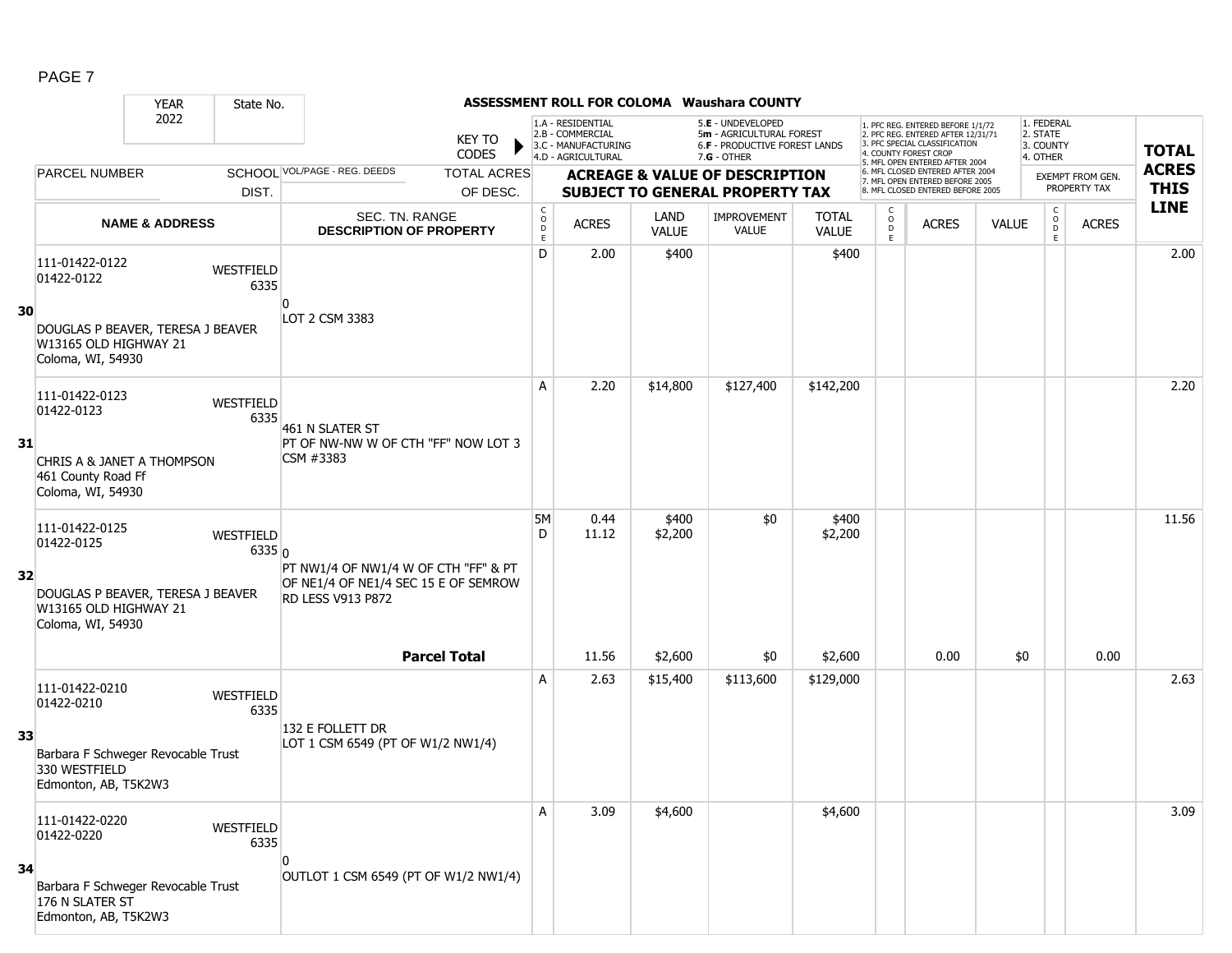|    |                                                                                | <b>YEAR</b>               | State No.                |                                                          |                    |                              |                                                                                    |                      | <b>ASSESSMENT ROLL FOR COLOMA Waushara COUNTY</b>                                             |                              |                                           |                                                                                                                                   |              |                                                 |                                         |              |
|----|--------------------------------------------------------------------------------|---------------------------|--------------------------|----------------------------------------------------------|--------------------|------------------------------|------------------------------------------------------------------------------------|----------------------|-----------------------------------------------------------------------------------------------|------------------------------|-------------------------------------------|-----------------------------------------------------------------------------------------------------------------------------------|--------------|-------------------------------------------------|-----------------------------------------|--------------|
|    |                                                                                | 2022                      |                          | <b>KEY TO</b><br><b>CODES</b>                            |                    |                              | 1.A - RESIDENTIAL<br>2.B - COMMERCIAL<br>3.C - MANUFACTURING<br>4.D - AGRICULTURAL |                      | 5.E - UNDEVELOPED<br>5m - AGRICULTURAL FOREST<br>6.F - PRODUCTIVE FOREST LANDS<br>7.G - OTHER |                              |                                           | 1. PFC REG. ENTERED BEFORE 1/1/72<br>2. PFC REG. ENTERED AFTER 12/31/71<br>3. PFC SPECIAL CLASSIFICATION<br>4. COUNTY FOREST CROP |              | 1. FEDERAL<br>2. STATE<br>3. COUNTY<br>4. OTHER |                                         | <b>TOTAL</b> |
|    | <b>PARCEL NUMBER</b>                                                           |                           |                          | SCHOOL VOL/PAGE - REG. DEEDS                             | <b>TOTAL ACRES</b> |                              |                                                                                    |                      |                                                                                               |                              |                                           | 5. MFL OPEN ENTERED AFTER 2004<br>6. MFL CLOSED ENTERED AFTER 2004                                                                |              |                                                 |                                         | <b>ACRES</b> |
|    |                                                                                |                           | DIST.                    |                                                          | OF DESC.           |                              |                                                                                    |                      | <b>ACREAGE &amp; VALUE OF DESCRIPTION</b><br><b>SUBJECT TO GENERAL PROPERTY TAX</b>           |                              |                                           | 7. MFL OPEN ENTERED BEFORE 2005<br>8. MFL CLOSED ENTERED BEFORE 2005                                                              |              |                                                 | <b>EXEMPT FROM GEN.</b><br>PROPERTY TAX | <b>THIS</b>  |
|    |                                                                                | <b>NAME &amp; ADDRESS</b> |                          | SEC. TN. RANGE<br><b>DESCRIPTION OF PROPERTY</b>         |                    | $\mathsf{C}$<br>$\circ$<br>D | <b>ACRES</b>                                                                       | LAND<br><b>VALUE</b> | <b>IMPROVEMENT</b><br><b>VALUE</b>                                                            | <b>TOTAL</b><br><b>VALUE</b> | $\begin{matrix} 0 \\ 0 \\ D \end{matrix}$ | <b>ACRES</b>                                                                                                                      | <b>VALUE</b> | $\begin{matrix} 0 \\ 0 \\ D \end{matrix}$       | <b>ACRES</b>                            | <b>LINE</b>  |
|    | 111-01422-0310<br>01422-0310                                                   |                           | WESTFIELD<br>6335        |                                                          |                    | E<br>A                       | 1.96                                                                               | \$2,900              |                                                                                               | \$2,900                      | E                                         |                                                                                                                                   |              | E                                               |                                         | 1.96         |
| 35 | Barbara F Schweger Revocable Trust<br>106 N SLATER ST<br>Edmonton, AB, T5K2W3  |                           |                          | PT OF NW1/4 NW1/4, LOT 1 & OUTLOT 1<br><b>CSM 5864</b>   |                    |                              |                                                                                    |                      |                                                                                               |                              |                                           |                                                                                                                                   |              |                                                 |                                         |              |
|    | 111-01422-0320<br>01422-0320                                                   |                           | WESTFIELD<br>6335        | 152 E FOLLETT DR                                         |                    | A                            | 1.31                                                                               | \$13,500             | \$111,800                                                                                     | \$125,300                    |                                           |                                                                                                                                   |              |                                                 |                                         | 1.31         |
| 36 | THOMAS & KATHRYN CONGDON<br>152 E Follett Dr<br>Coloma, WI, 54930              |                           |                          | PT OF NW1/4 NW1/4 & SW1/4 NW1/4, LOT<br>2 CSM 5864       |                    |                              |                                                                                    |                      |                                                                                               |                              |                                           |                                                                                                                                   |              |                                                 |                                         |              |
|    | 111-01422-0410<br>01422-0410                                                   |                           | <b>WESTFIELD</b><br>6335 | E Follett Dr                                             |                    | A                            | 5.08                                                                               | \$7,600              |                                                                                               | \$7,600                      |                                           |                                                                                                                                   |              |                                                 |                                         | 5.08         |
| 37 | Barbara F Schweger Revocable Trust<br>541 E PARKWAY DR<br>Edmonton, AB, T5K2W3 |                           |                          | PT OF NW1/4 NW1/4, LOT 1 CSM 3742                        |                    |                              |                                                                                    |                      |                                                                                               |                              |                                           |                                                                                                                                   |              |                                                 |                                         |              |
|    | 111-01422-0420<br>01422-0420                                                   |                           | WESTFIELD<br>6335        |                                                          |                    | A                            | 1.85                                                                               | \$14,300             | \$83,700                                                                                      | \$98,000                     |                                           |                                                                                                                                   |              |                                                 |                                         | 1.85         |
| 38 | DONNA J GRUNOW<br>216 E FOLLETT DR<br>COLOMA, WI, 54930                        |                           |                          | 216 E FOLLETT DR<br>PT OF W1/2 NW1/4, LOT 2 CSM 3742     |                    |                              |                                                                                    |                      |                                                                                               |                              |                                           |                                                                                                                                   |              |                                                 |                                         |              |
|    | 111-01422-0510<br>01422-0510                                                   |                           | <b>WESTFIELD</b><br>6335 |                                                          |                    |                              |                                                                                    |                      |                                                                                               |                              |                                           |                                                                                                                                   |              | X4                                              | 6.88                                    | 6.88         |
| 39 | Prince of Peace Lutheran Church<br><b>RT 2 Box 143</b><br>Coloma, WI, 54930    |                           |                          | 325 N SLATER ST<br>PT OF NE1/4 OF NW1/4 LESS V 203 P 578 |                    |                              |                                                                                    |                      |                                                                                               |                              |                                           |                                                                                                                                   |              |                                                 |                                         |              |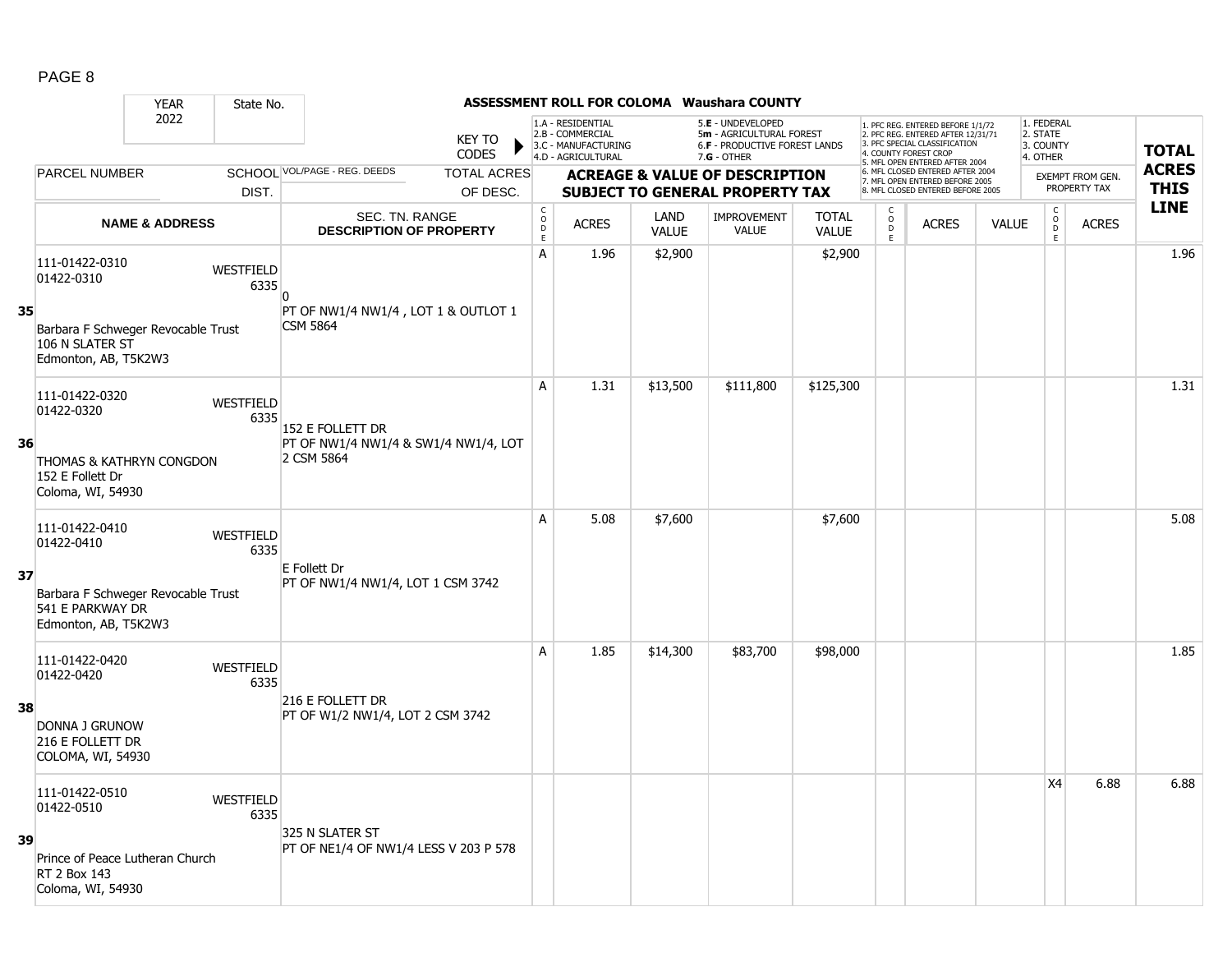|--|--|

|    |                                                                                                         | <b>YEAR</b>               | State No.                |                                                                                                                           |                               |                  |                                                                                    |                      | <b>ASSESSMENT ROLL FOR COLOMA Waushara COUNTY</b>                                                      |                              |                                            |                                                                                                                                                                     |              |                                                 |                                         |                             |
|----|---------------------------------------------------------------------------------------------------------|---------------------------|--------------------------|---------------------------------------------------------------------------------------------------------------------------|-------------------------------|------------------|------------------------------------------------------------------------------------|----------------------|--------------------------------------------------------------------------------------------------------|------------------------------|--------------------------------------------|---------------------------------------------------------------------------------------------------------------------------------------------------------------------|--------------|-------------------------------------------------|-----------------------------------------|-----------------------------|
|    |                                                                                                         | 2022                      |                          |                                                                                                                           | <b>KEY TO</b><br><b>CODES</b> |                  | 1.A - RESIDENTIAL<br>2.B - COMMERCIAL<br>3.C - MANUFACTURING<br>4.D - AGRICULTURAL |                      | 5.E - UNDEVELOPED<br>5m - AGRICULTURAL FOREST<br><b>6.F - PRODUCTIVE FOREST LANDS</b><br>$7.G - OTHER$ |                              |                                            | 1. PFC REG. ENTERED BEFORE 1/1/72<br>2. PFC REG. ENTERED AFTER 12/31/71<br>3. PFC SPECIAL CLASSIFICATION<br>4. COUNTY FOREST CROP<br>5. MFL OPEN ENTERED AFTER 2004 |              | 1. FEDERAL<br>2. STATE<br>3. COUNTY<br>4. OTHER |                                         | <b>TOTAL</b>                |
|    | PARCEL NUMBER                                                                                           |                           |                          | SCHOOL VOL/PAGE - REG. DEEDS                                                                                              | <b>TOTAL ACRES</b>            |                  |                                                                                    |                      | <b>ACREAGE &amp; VALUE OF DESCRIPTION</b>                                                              |                              |                                            | 6. MFL CLOSED ENTERED AFTER 2004<br>7. MFL OPEN ENTERED BEFORE 2005<br>8 MFL CLOSED ENTERED BEFORE 2005                                                             |              |                                                 | <b>EXEMPT FROM GEN.</b><br>PROPERTY TAX | <b>ACRES</b><br><b>THIS</b> |
|    |                                                                                                         |                           | DIST.                    |                                                                                                                           | OF DESC.                      |                  |                                                                                    |                      | <b>SUBJECT TO GENERAL PROPERTY TAX</b>                                                                 |                              |                                            |                                                                                                                                                                     |              | $\mathsf C$                                     |                                         | <b>LINE</b>                 |
|    |                                                                                                         | <b>NAME &amp; ADDRESS</b> |                          | SEC. TN. RANGE<br><b>DESCRIPTION OF PROPERTY</b>                                                                          |                               | C<br>D<br>D<br>E | <b>ACRES</b>                                                                       | LAND<br><b>VALUE</b> | <b>IMPROVEMENT</b><br>VALUE                                                                            | <b>TOTAL</b><br><b>VALUE</b> | $\begin{array}{c} 0 \\ D \\ E \end{array}$ | <b>ACRES</b>                                                                                                                                                        | <b>VALUE</b> | $\mathsf{O}$<br>$\overline{D}$<br>E             | <b>ACRES</b>                            |                             |
|    | 111-01423-0100<br>01423-0100                                                                            |                           | WESTFIELD<br>6335        | 416 N WAUTOMA RD                                                                                                          |                               | Α                | 0.63                                                                               | \$10,100             | \$103,800                                                                                              | \$113,900                    |                                            |                                                                                                                                                                     |              |                                                 |                                         | 0.63                        |
| 40 | WILLIAM SENTKOWSKI, COLLEEN<br><b>SENTKOWSKI</b><br>416 N WAUTOMA RD<br>Coloma, WI, 54930-9629          |                           |                          | PAR ON N BOR OF SW1/4 NW1/4 LIFE<br>ESTATE TO CHRISTINE CHILEWSKI                                                         |                               |                  |                                                                                    |                      |                                                                                                        |                              |                                            |                                                                                                                                                                     |              |                                                 |                                         |                             |
|    | 111-01423-0200<br>01423-0200                                                                            |                           | <b>WESTFIELD</b><br>6335 |                                                                                                                           |                               | A                | 0.60                                                                               | \$9,900              | \$70,500                                                                                               | \$80,400                     |                                            |                                                                                                                                                                     |              |                                                 |                                         | 0.60                        |
| 41 | <b>MATTHEW J KERSCHNER</b><br>319 Chilewski Dr<br>Coloma, WI, 54930                                     |                           |                          | 400 N WAUTOMA RD<br>PAR ON N BOR OF SW1/4 OF NW1/4                                                                        |                               |                  |                                                                                    |                      |                                                                                                        |                              |                                            |                                                                                                                                                                     |              |                                                 |                                         |                             |
| 42 | 111-01423-0300<br>01423-0300<br>JOHN P KOPACH, JUDITH A KOPACH<br>322 E Follett Dr<br>Coloma, WI, 54930 |                           | <b>WESTFIELD</b>         | 6335 322 E FOLLETT DR<br>PAR ON N BOR OF SW1/4 OF NW1/4; LIFE<br>ESTATE RESERVED FOR JOHN P AND<br><b>JUDITH A KOPACH</b> |                               | A                | 1.03                                                                               | \$13,000             | \$65,000                                                                                               | \$78,000                     |                                            |                                                                                                                                                                     |              |                                                 |                                         | 1.03                        |
|    | 111-01423-0400<br>01423-0400                                                                            |                           | <b>WESTFIELD</b><br>6335 |                                                                                                                           |                               | A                | 0.95                                                                               | \$12,600             | \$70,600                                                                                               | \$83,200                     |                                            |                                                                                                                                                                     |              |                                                 |                                         | 0.95                        |
| 43 | RICHARD E & JEAN E MITCHELL<br>N6181 COUNTY VIEW LN<br>SULLIVAN, WI, 53178                              |                           |                          | 304 E FOLLETT DR<br>PAR ON N EDGE OF SW1/4 NW1/4                                                                          |                               |                  |                                                                                    |                      |                                                                                                        |                              |                                            |                                                                                                                                                                     |              |                                                 |                                         |                             |
| 44 | 111-01423-0500<br>01423-0500<br>MARC A FALCO, MELISSA K FALCO<br><b>PO Box 264</b><br>Coloma, WI, 54930 |                           | <b>WESTFIELD</b><br>6335 | 120 E FOLLETT DR<br>PT SW1/4 OF NW1/4; EXC V322 P121 &<br>V328 P216 (PCL 273 FT BY 150 FT)                                |                               | A                | 0.88                                                                               | \$12,100             | \$54,200                                                                                               | \$66,300                     |                                            |                                                                                                                                                                     |              |                                                 |                                         | 0.88                        |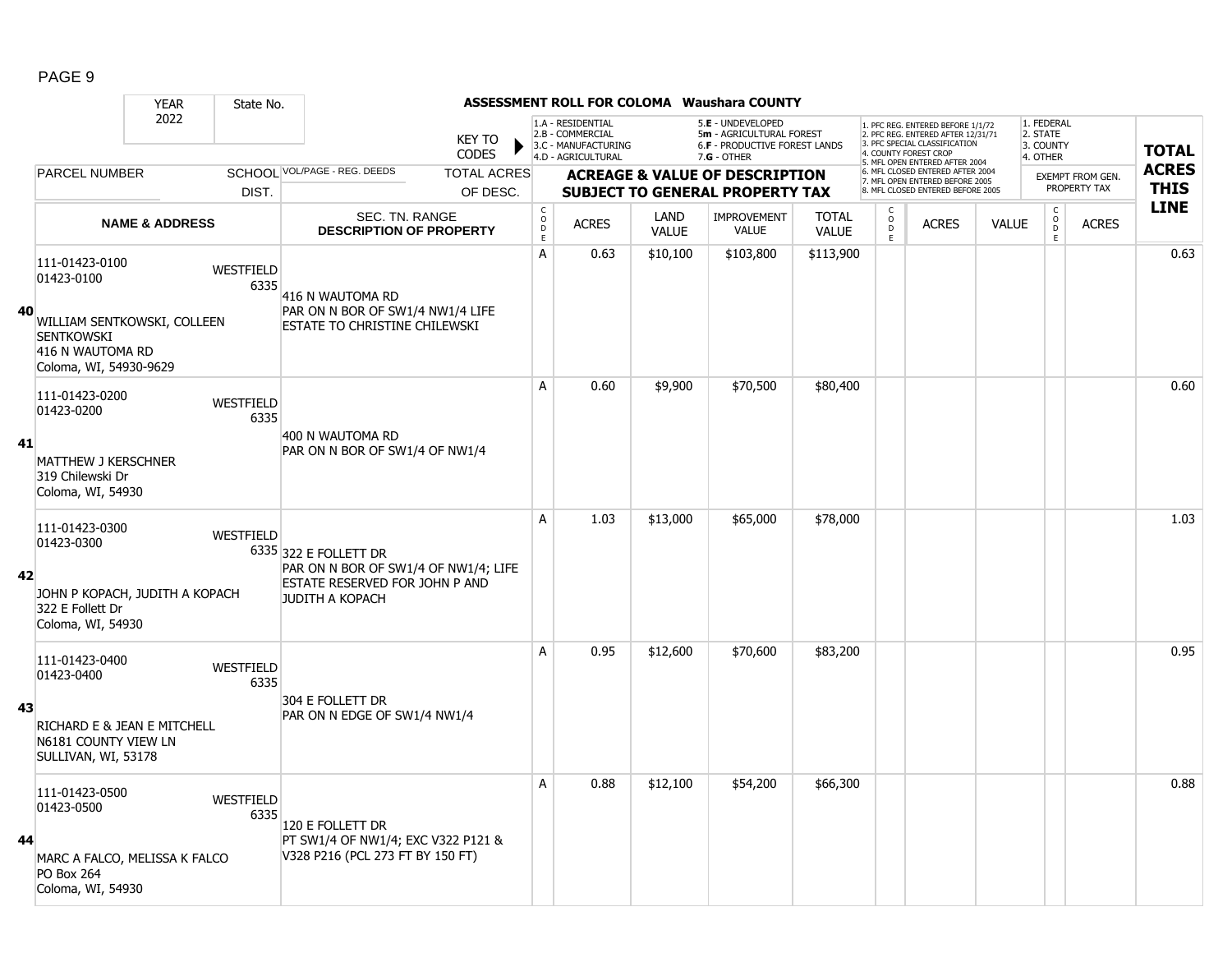|    |                                                                                              | <b>YEAR</b>               | State No.                |                                                                                                      |                               |                  |                                                                                    |                      | ASSESSMENT ROLL FOR COLOMA Waushara COUNTY                                                      |                              |                                    |                                                                                                                                                                    |              |                                                 |                         |              |
|----|----------------------------------------------------------------------------------------------|---------------------------|--------------------------|------------------------------------------------------------------------------------------------------|-------------------------------|------------------|------------------------------------------------------------------------------------|----------------------|-------------------------------------------------------------------------------------------------|------------------------------|------------------------------------|--------------------------------------------------------------------------------------------------------------------------------------------------------------------|--------------|-------------------------------------------------|-------------------------|--------------|
|    |                                                                                              | 2022                      |                          |                                                                                                      | <b>KEY TO</b><br><b>CODES</b> |                  | 1.A - RESIDENTIAL<br>2.B - COMMERCIAL<br>3.C - MANUFACTURING<br>4.D - AGRICULTURAL |                      | 5.E - UNDEVELOPED<br>5m - AGRICULTURAL FOREST<br>6.F - PRODUCTIVE FOREST LANDS<br>$7.G - OTHER$ |                              |                                    | 1. PFC REG. ENTERED BEFORE 1/1/72<br>2. PFC REG. ENTERED AFTER 12/31/71<br>3 PEC SPECIAL CLASSIFICATION<br>4. COUNTY FOREST CROP<br>5. MFL OPEN ENTERED AFTER 2004 |              | 1. FEDERAL<br>2. STATE<br>3. COUNTY<br>4. OTHER |                         | <b>TOTAL</b> |
|    | PARCEL NUMBER                                                                                |                           |                          | SCHOOL VOL/PAGE - REG. DEEDS                                                                         | <b>TOTAL ACRES</b>            |                  |                                                                                    |                      | <b>ACREAGE &amp; VALUE OF DESCRIPTION</b>                                                       |                              |                                    | 6. MFL CLOSED ENTERED AFTER 2004<br>7. MFL OPEN ENTERED BEFORE 2005                                                                                                |              |                                                 | <b>EXEMPT FROM GEN.</b> | <b>ACRES</b> |
|    |                                                                                              |                           | DIST.                    |                                                                                                      | OF DESC.                      |                  |                                                                                    |                      | <b>SUBJECT TO GENERAL PROPERTY TAX</b>                                                          |                              |                                    | 8. MFL CLOSED ENTERED BEFORE 2005                                                                                                                                  |              |                                                 | PROPERTY TAX            | <b>THIS</b>  |
|    |                                                                                              | <b>NAME &amp; ADDRESS</b> |                          | SEC. TN. RANGE<br><b>DESCRIPTION OF PROPERTY</b>                                                     |                               | C<br>D<br>D<br>E | <b>ACRES</b>                                                                       | LAND<br><b>VALUE</b> | <b>IMPROVEMENT</b><br><b>VALUE</b>                                                              | <b>TOTAL</b><br><b>VALUE</b> | $\overset{\circ}{\mathsf{D}}$<br>E | <b>ACRES</b>                                                                                                                                                       | <b>VALUE</b> | $\begin{matrix} 0 \\ 0 \end{matrix}$<br>E       | <b>ACRES</b>            | <b>LINE</b>  |
| 45 | 111-01423-0610<br>01423-0610<br>Outagamie Co-Op Services Inc<br>3011 W Wisconsin Ave         |                           | WESTFIELD<br>6335        | 230 LITHO ST<br>LOT 1 & OUTLOT 1 CSM 4490; LESS V726<br>P958                                         |                               | B                | 0.22                                                                               | \$20,000             | \$468,900                                                                                       | \$488,900                    |                                    |                                                                                                                                                                    |              |                                                 |                         | 0.22         |
|    | Appleton, WI, 54914<br>111-01423-0711                                                        |                           | WESTFIELD                |                                                                                                      |                               | B                | 0.29                                                                               | \$22,000             | \$78,000                                                                                        | \$100,000                    |                                    |                                                                                                                                                                    |              |                                                 |                         | 0.29         |
| 46 | 01423-0711<br><b>Brian Wiley</b><br>W8925 S COUNTY ROAD A<br>Wild Rose, WI, 54984-6251       |                           | 6335                     | 112 E MAIN ST<br>PT SW1/4 OF NW1/4, LOT 1 CSM 5805                                                   |                               |                  |                                                                                    |                      |                                                                                                 |                              |                                    |                                                                                                                                                                    |              |                                                 |                         |              |
| 47 | 111-01423-0810<br>01423-0810<br>DAVID A SOWIEJA<br>2208 WYATT AVE                            |                           | <b>WESTFIELD</b><br>6335 | 120 N FRONT ST<br>PT SW1/4 OF NW1/4 OF SEC 14 & PT SE1/4<br>OF NE1/4 OF SEC 15; EXC CSM 4688         |                               | B                | 0.97                                                                               | \$37,000             | \$51,600                                                                                        | \$88,600                     |                                    |                                                                                                                                                                    |              |                                                 |                         | 0.97         |
|    | Stevens Point, WI, 54481-3633                                                                |                           |                          |                                                                                                      |                               |                  |                                                                                    |                      |                                                                                                 |                              |                                    |                                                                                                                                                                    |              |                                                 |                         |              |
| 48 | 111-01423-0912<br>01423-0912                                                                 |                           | <b>WESTFIELD</b><br>6335 | 111 E MAIN ST<br>PT OF SW-NW & PT OF SE-NE SEC 15, PT                                                |                               | B                | 0.07                                                                               | \$4,400              | \$7,700                                                                                         | \$12,100                     |                                    |                                                                                                                                                                    |              |                                                 |                         | 0.07         |
|    | MICHAEL J HOOVER, ANITA L HOOVER<br>N2177 County Road V<br>Coloma, WI, 54930                 |                           |                          | OF LOT 1 CSM 3735, NOW LOT 2 CSM 4688                                                                |                               |                  |                                                                                    |                      |                                                                                                 |                              |                                    |                                                                                                                                                                    |              |                                                 |                         |              |
| 49 | 111-01423-0913<br>01423-0913<br>MICHAEL J HOOVER<br>N2177 County Road V<br>Coloma, WI, 54930 |                           | <b>WESTFIELD</b><br>6335 | N2177 County Road V<br>PT OF SW-NW & PT OF SE-NE SEC 15, PT<br>OF LOT 1 CSM 3735, NOW LOT 3 CSM 4688 |                               | B                | 0.17                                                                               | \$8,500              |                                                                                                 | \$8,500                      |                                    |                                                                                                                                                                    |              |                                                 |                         | 0.17         |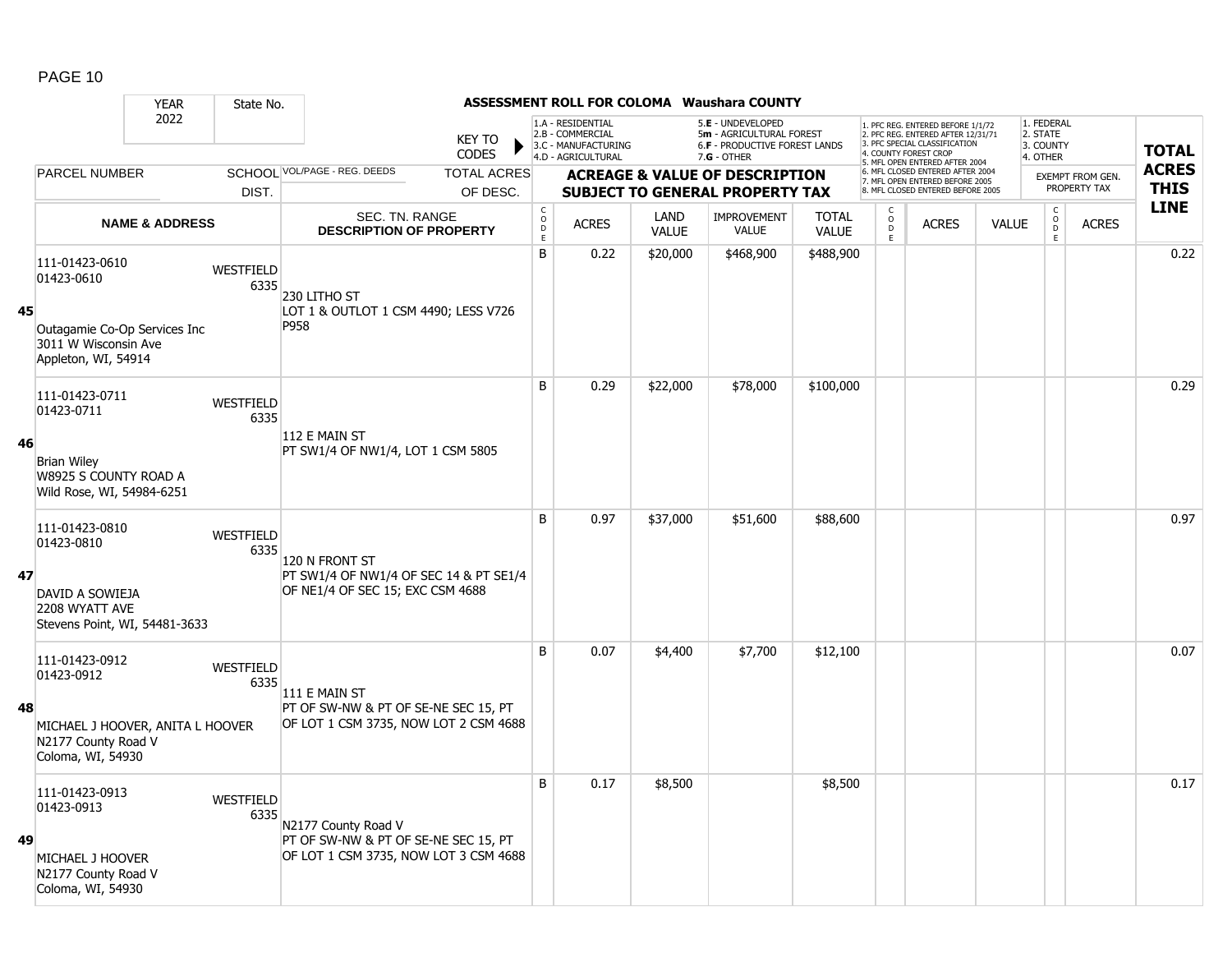|    |                                                                                                                                            | <b>YEAR</b>               | State No.                |                                                                                 |                                |                                            |                                                                                    |                      | ASSESSMENT ROLL FOR COLOMA Waushara COUNTY                                                      |                              |                                                   |                                                                                                                                                                     |              |                                                 |                                         |                             |
|----|--------------------------------------------------------------------------------------------------------------------------------------------|---------------------------|--------------------------|---------------------------------------------------------------------------------|--------------------------------|--------------------------------------------|------------------------------------------------------------------------------------|----------------------|-------------------------------------------------------------------------------------------------|------------------------------|---------------------------------------------------|---------------------------------------------------------------------------------------------------------------------------------------------------------------------|--------------|-------------------------------------------------|-----------------------------------------|-----------------------------|
|    |                                                                                                                                            | 2022                      |                          |                                                                                 | <b>KEY TO</b><br><b>CODES</b>  |                                            | 1.A - RESIDENTIAL<br>2.B - COMMERCIAL<br>3.C - MANUFACTURING<br>4.D - AGRICULTURAL |                      | 5.E - UNDEVELOPED<br>5m - AGRICULTURAL FOREST<br>6.F - PRODUCTIVE FOREST LANDS<br>$7.G - OTHER$ |                              |                                                   | 1. PFC REG. ENTERED BEFORE 1/1/72<br>2. PFC REG. ENTERED AFTER 12/31/71<br>3. PFC SPECIAL CLASSIFICATION<br>4. COUNTY FOREST CROP<br>5. MFL OPEN ENTERED AFTER 2004 |              | 1. FEDERAL<br>2. STATE<br>3. COUNTY<br>4. OTHER |                                         | <b>TOTAL</b>                |
|    | PARCEL NUMBER                                                                                                                              |                           | DIST.                    | SCHOOL VOL/PAGE - REG. DEEDS                                                    | <b>TOTAL ACRES</b><br>OF DESC. |                                            |                                                                                    |                      | <b>ACREAGE &amp; VALUE OF DESCRIPTION</b><br><b>SUBJECT TO GENERAL PROPERTY TAX</b>             |                              |                                                   | 6. MFL CLOSED ENTERED AFTER 2004<br>7. MFL OPEN ENTERED BEFORE 2005<br>8. MFL CLOSED ENTERED BEFORE 2005                                                            |              |                                                 | <b>EXEMPT FROM GEN.</b><br>PROPERTY TAX | <b>ACRES</b><br><b>THIS</b> |
|    |                                                                                                                                            | <b>NAME &amp; ADDRESS</b> |                          | SEC. TN. RANGE<br><b>DESCRIPTION OF PROPERTY</b>                                |                                | $\begin{array}{c} C \\ O \\ E \end{array}$ | <b>ACRES</b>                                                                       | LAND<br><b>VALUE</b> | <b>IMPROVEMENT</b><br>VALUE                                                                     | <b>TOTAL</b><br><b>VALUE</b> | С<br>$\begin{array}{c}\n0 \\ D \\ E\n\end{array}$ | <b>ACRES</b>                                                                                                                                                        | <b>VALUE</b> | $\mathsf{C}$<br>$_{\rm D}^{\rm O}$<br>E         | <b>ACRES</b>                            | <b>LINE</b>                 |
| 50 | 111-01423-0914<br>01423-0914<br>William R Moll, Wendy J Moll<br>W12290 Chicago Rd<br>Hancock, WI, 54943                                    |                           | WESTFIELD<br>6335        | 113 E MAIN ST<br>PT OF SW1/4 NW1/4, PT OF LOT 1 CSM<br>3735, NOW LOT 4 CSM 4688 |                                | B                                          | 0.39                                                                               | \$12,100             | \$39,900                                                                                        | \$52,000                     |                                                   |                                                                                                                                                                     |              |                                                 |                                         | 0.39                        |
| 51 | 111-01423-0915<br>01423-0915<br>William R Moll, Wendy J Moll                                                                               |                           | WESTFIELD<br>6335        | PT OF SW1/4 NW1/4, PT OF LOT 1 CSM<br>3735, NOW OUTLOT 1 CSM 4687               |                                | B                                          | 0.07                                                                               | \$500                |                                                                                                 | \$500                        |                                                   |                                                                                                                                                                     |              |                                                 |                                         | 0.07                        |
| 52 | W12290 Chicago Rd<br>Hancock, WI, 54943<br>111-01423-1010<br>01423-1010<br>Schliepp Rentals LLC<br>141 E WESTFIELD RD<br>Coloma, WI, 54930 |                           | WESTFIELD<br>6335        | 121 N 1ST ST<br>W SI OF 1ST ST IN SW1/4 OF NW1/4, NOW<br>LOT 1 CSM #3186        |                                | B                                          | 0.40                                                                               | \$6,700              | \$59,500                                                                                        | \$66,200                     |                                                   |                                                                                                                                                                     |              |                                                 |                                         | 0.40                        |
| 53 | 111-01423-1020<br>01423-1020<br>Julee Zuehlke<br>N967 County Road CH<br>Coloma, WI, 54930-9111                                             |                           | <b>WESTFIELD</b><br>6335 | 137 N 1ST ST<br>W SI OF 1ST ST IN SW1/4 OF NW1/4, NOW<br>LOT 2 CSM #3186        |                                | B                                          | 0.22                                                                               | \$5,900              | \$2,200                                                                                         | \$8,100                      |                                                   |                                                                                                                                                                     |              |                                                 |                                         | 0.22                        |
| 54 | 111-01423-1100<br>01423-1100<br>State of WI Dept of Transportation<br>PO Box 8021<br>Wisconsin Rapids, WI, 54495-8021                      |                           | WESTFIELD<br>6335        | PT OF SW1/4 OF NW1/4                                                            |                                |                                            |                                                                                    |                      |                                                                                                 |                              |                                                   |                                                                                                                                                                     |              | X <sub>2</sub>                                  | 0.16                                    | 0.16                        |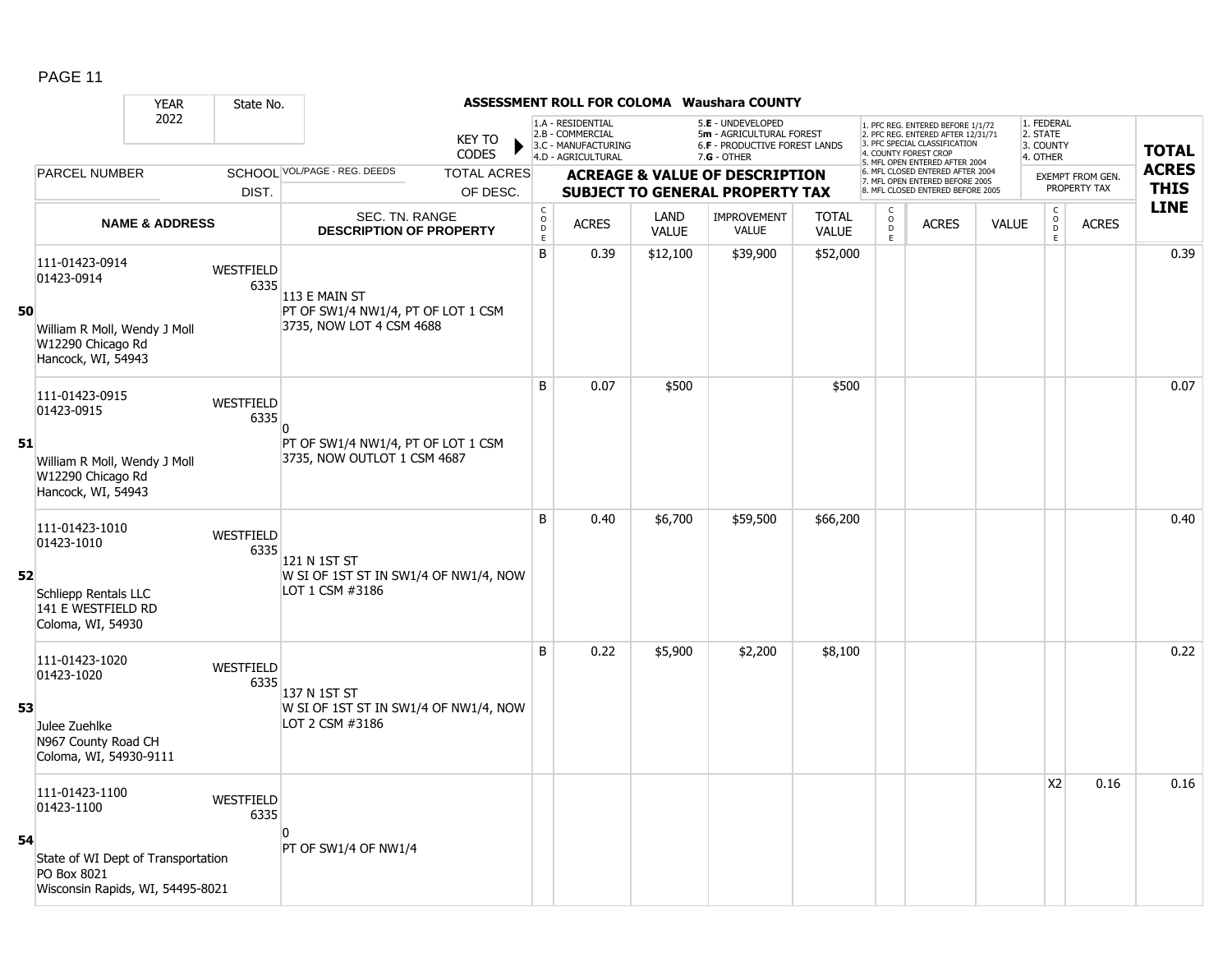|    |                                                                                                                                     | <b>YEAR</b>               | State No.         |                                                                           |                               |                                                |                                                                                    |                      | <b>ASSESSMENT ROLL FOR COLOMA Waushara COUNTY</b>                                               |                              |                                       |                                                                                                                                   |              |                                                         |                         |              |
|----|-------------------------------------------------------------------------------------------------------------------------------------|---------------------------|-------------------|---------------------------------------------------------------------------|-------------------------------|------------------------------------------------|------------------------------------------------------------------------------------|----------------------|-------------------------------------------------------------------------------------------------|------------------------------|---------------------------------------|-----------------------------------------------------------------------------------------------------------------------------------|--------------|---------------------------------------------------------|-------------------------|--------------|
|    |                                                                                                                                     | 2022                      |                   |                                                                           | <b>KEY TO</b><br><b>CODES</b> |                                                | 1.A - RESIDENTIAL<br>2.B - COMMERCIAL<br>3.C - MANUFACTURING<br>4.D - AGRICULTURAL |                      | 5.E - UNDEVELOPED<br>5m - AGRICULTURAL FOREST<br>6.F - PRODUCTIVE FOREST LANDS<br>$7.G - OTHER$ |                              |                                       | 1. PFC REG. ENTERED BEFORE 1/1/72<br>2. PFC REG. ENTERED AFTER 12/31/71<br>3. PFC SPECIAL CLASSIFICATION<br>4. COUNTY FOREST CROP |              | 1. FEDERAL<br>2. STATE<br>3. COUNTY<br>4. OTHER         |                         | <b>TOTAL</b> |
|    | <b>PARCEL NUMBER</b>                                                                                                                |                           |                   | SCHOOL VOL/PAGE - REG. DEEDS                                              | <b>TOTAL ACRES</b>            |                                                |                                                                                    |                      | <b>ACREAGE &amp; VALUE OF DESCRIPTION</b>                                                       |                              |                                       | 5. MFL OPEN ENTERED AFTER 2004<br>6. MFL CLOSED ENTERED AFTER 2004                                                                |              |                                                         | <b>EXEMPT FROM GEN.</b> | <b>ACRES</b> |
|    |                                                                                                                                     |                           | DIST.             |                                                                           | OF DESC.                      |                                                |                                                                                    |                      | <b>SUBJECT TO GENERAL PROPERTY TAX</b>                                                          |                              |                                       | 7. MFL OPEN ENTERED BEFORE 2005<br>8. MFL CLOSED ENTERED BEFORE 2005                                                              |              |                                                         | PROPERTY TAX            | <b>THIS</b>  |
|    |                                                                                                                                     | <b>NAME &amp; ADDRESS</b> |                   | SEC. TN. RANGE<br><b>DESCRIPTION OF PROPERTY</b>                          |                               | $\begin{matrix} 0 \\ 0 \\ 0 \end{matrix}$<br>E | <b>ACRES</b>                                                                       | LAND<br><b>VALUE</b> | <b>IMPROVEMENT</b><br><b>VALUE</b>                                                              | <b>TOTAL</b><br><b>VALUE</b> | C<br>$\mathsf{o}$<br>$\mathsf D$<br>E | <b>ACRES</b>                                                                                                                      | <b>VALUE</b> | $\begin{smallmatrix} C\\O\\O\\D \end{smallmatrix}$<br>E | <b>ACRES</b>            | <b>LINE</b>  |
|    | 111-01424-0100<br>01424-0100                                                                                                        |                           | WESTFIELD<br>6335 |                                                                           |                               |                                                |                                                                                    |                      |                                                                                                 |                              |                                       |                                                                                                                                   |              | X <sub>3</sub>                                          | 1.00                    | 1.00         |
| 55 | Waushara County<br>PO BOX 97<br>Wautoma, WI, 54982                                                                                  |                           |                   | BORD HWY 21 IN SE1/4 NW1/4                                                |                               |                                                |                                                                                    |                      |                                                                                                 |                              |                                       |                                                                                                                                   |              |                                                         |                         |              |
|    | 111-01424-0200<br>01424-0200                                                                                                        |                           | WESTFIELD<br>6335 | 254 N SLATER ST                                                           |                               |                                                |                                                                                    |                      |                                                                                                 |                              |                                       |                                                                                                                                   |              | X4                                                      | 6.00                    | 6.00         |
| 56 | VILLAGE OF COLOMA<br><b>PO BOX 353</b><br>Coloma, WI, 54930-0353                                                                    |                           |                   | PAR IN NE COR OF SE1/4 NW1/4                                              |                               |                                                |                                                                                    |                      |                                                                                                 |                              |                                       |                                                                                                                                   |              |                                                         |                         |              |
|    | 111-01424-0310<br>01424-0310                                                                                                        |                           | WESTFIELD<br>6335 | 214 N SLATER ST                                                           |                               |                                                |                                                                                    |                      |                                                                                                 |                              |                                       |                                                                                                                                   |              | X4                                                      | 3.00                    | 3.00         |
|    | 57 Prince of Peace Cemetary Association,<br>German Evangelical Lutheran Emanuel<br>Church<br><b>PO Box 100</b><br>Coloma, WI, 54930 |                           |                   | PAR IN NE COR OF SE1/4 NW1/4 AND LOT 1<br>CSM 6178                        |                               |                                                |                                                                                    |                      |                                                                                                 |                              |                                       |                                                                                                                                   |              |                                                         |                         |              |
|    | 111-01424-0410<br>01424-0410                                                                                                        |                           | WESTFIELD<br>6335 | 176 N SLATER ST                                                           |                               | A                                              | 5.00                                                                               | \$19,000             | \$57,300                                                                                        | \$76,300                     |                                       |                                                                                                                                   |              |                                                         |                         | 5.00         |
| 58 | Garrett Wiesjahn<br>330 WESTFIELD<br>Coloma, WI, 54930-9626                                                                         |                           |                   | PAR IN E1/2 OF SE1/4 NW1/4 LIFE ESTATE<br>TO NORMA WIESJAHN LESS CSM 6178 |                               |                                                |                                                                                    |                      |                                                                                                 |                              |                                       |                                                                                                                                   |              |                                                         |                         |              |
| 59 | 111-01424-0500<br>01424-0500                                                                                                        |                           | WESTFIELD<br>6335 | 162 N SLATER ST<br>PT SE1/4 OF NW1/4 (PAR ON E SI OF                      |                               | $\mathsf{A}$                                   | 1.00                                                                               | \$13,000             | \$54,400                                                                                        | \$67,400                     |                                       |                                                                                                                                   |              |                                                         |                         | 1.00         |
|    | Ruger Hottenstein<br>162 N Slater St<br>Coloma, WI, 54930-9626                                                                      |                           |                   | SLATER ST)                                                                |                               |                                                |                                                                                    |                      |                                                                                                 |                              |                                       |                                                                                                                                   |              |                                                         |                         |              |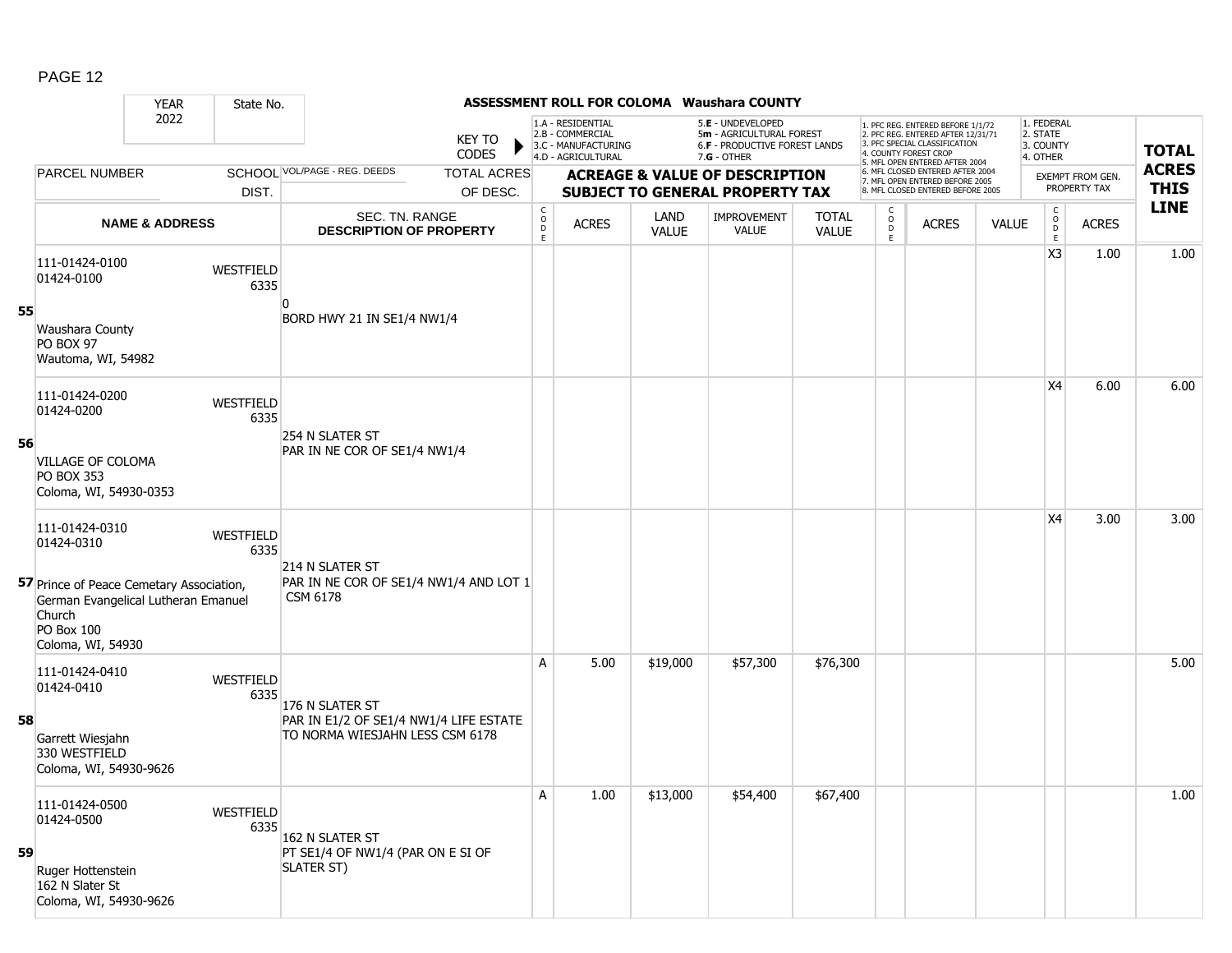|    |                                                                | <b>YEAR</b>               | State No.           |                                                                                         |                                                                      |                                                                                    |                             | ASSESSMENT ROLL FOR COLOMA Waushara COUNTY                                                      |                              |                     |                                                                                                                                                                     |              |                                                 |                         |                            |
|----|----------------------------------------------------------------|---------------------------|---------------------|-----------------------------------------------------------------------------------------|----------------------------------------------------------------------|------------------------------------------------------------------------------------|-----------------------------|-------------------------------------------------------------------------------------------------|------------------------------|---------------------|---------------------------------------------------------------------------------------------------------------------------------------------------------------------|--------------|-------------------------------------------------|-------------------------|----------------------------|
|    |                                                                | 2022                      |                     | <b>KEY TO</b><br><b>CODES</b>                                                           |                                                                      | 1.A - RESIDENTIAL<br>2.B - COMMERCIAL<br>3.C - MANUFACTURING<br>4.D - AGRICULTURAL |                             | 5.E - UNDEVELOPED<br>5m - AGRICULTURAL FOREST<br>6.F - PRODUCTIVE FOREST LANDS<br>$7.G - OTHER$ |                              |                     | 1. PFC REG. ENTERED BEFORE 1/1/72<br>2. PFC REG. ENTERED AFTER 12/31/71<br>3. PFC SPECIAL CLASSIFICATION<br>4. COUNTY FOREST CROP<br>5. MFL OPEN ENTERED AFTER 2004 |              | 1. FEDERAL<br>2. STATE<br>3. COUNTY<br>4. OTHER |                         | <b>TOTAL</b>               |
|    | PARCEL NUMBER                                                  |                           |                     | SCHOOL VOL/PAGE - REG. DEEDS<br><b>TOTAL ACRES</b>                                      |                                                                      |                                                                                    |                             | <b>ACREAGE &amp; VALUE OF DESCRIPTION</b>                                                       |                              |                     | 6. MFL CLOSED ENTERED AFTER 2004<br>7. MFL OPEN ENTERED BEFORE 2005                                                                                                 |              |                                                 | <b>EXEMPT FROM GEN.</b> | <b>ACRES</b>               |
|    |                                                                |                           | DIST.               | OF DESC.                                                                                |                                                                      |                                                                                    |                             | <b>SUBJECT TO GENERAL PROPERTY TAX</b>                                                          |                              |                     | 8. MFL CLOSED ENTERED BEFORE 2005                                                                                                                                   |              |                                                 | PROPERTY TAX            | <b>THIS</b><br><b>LINE</b> |
|    |                                                                | <b>NAME &amp; ADDRESS</b> |                     | SEC. TN. RANGE<br><b>DESCRIPTION OF PROPERTY</b>                                        | $\begin{smallmatrix} C\\ O\\ O\\ D \end{smallmatrix}$<br>$\mathsf E$ | <b>ACRES</b>                                                                       | <b>LAND</b><br><b>VALUE</b> | <b>IMPROVEMENT</b><br><b>VALUE</b>                                                              | <b>TOTAL</b><br><b>VALUE</b> | $\overline{0}$<br>E | <b>ACRES</b>                                                                                                                                                        | <b>VALUE</b> | $\begin{array}{c}\nC \\ D \\ E\n\end{array}$    | <b>ACRES</b>            |                            |
| 60 | 111-01424-0600<br>01424-0600                                   |                           | WESTFIELD<br>6335   | 528 E WESTFIELD RD                                                                      | A                                                                    | 1.45                                                                               | \$13,700                    | \$32,400                                                                                        | \$46,100                     |                     |                                                                                                                                                                     |              |                                                 |                         | 1.45                       |
|    | Steven Kujawa<br>4509 W Anthony Dr<br>Greenfield, WI, 53219    |                           |                     | PT OF SE1/4 NW1/4, CSM #721                                                             |                                                                      |                                                                                    |                             |                                                                                                 |                              |                     |                                                                                                                                                                     |              |                                                 |                         |                            |
|    | 111-01424-0710<br>01424-0710                                   |                           | WESTFIELD<br>6335   | 106 N SLATER ST                                                                         | A                                                                    | 3.08                                                                               | \$16,100                    | \$99,000                                                                                        | \$115,100                    |                     |                                                                                                                                                                     |              |                                                 |                         | 3.08                       |
| 61 | Daniel Corey Casey<br>330 WESTFIELD<br>Coloma, WI, 54930       |                           |                     | PT OF SE1/4 NW1/4, LOT 1 CSM #2164 EXC<br>V397 P568                                     |                                                                      |                                                                                    |                             |                                                                                                 |                              |                     |                                                                                                                                                                     |              |                                                 |                         |                            |
|    | 111-01424-0720<br>01424-0720                                   |                           | WESTFIELD<br>6335   | 144 N SLATER ST                                                                         | A                                                                    | 1.07                                                                               | \$13,100                    | \$55,700                                                                                        | \$68,800                     |                     |                                                                                                                                                                     |              |                                                 |                         | 1.07                       |
| 62 | Catherine A Casey<br>PO Box 13<br>Coloma, WI, 54930            |                           |                     | PT OF SE-NW LOT 2 CSM 2164 & 10' X 320'<br>OF LOT 1 CSM 2164                            |                                                                      |                                                                                    |                             |                                                                                                 |                              |                     |                                                                                                                                                                     |              |                                                 |                         |                            |
|    | 111-01424-0730<br>01424-0730                                   |                           | WESTFIELD<br>6335 0 |                                                                                         | А                                                                    | 0.31                                                                               | \$100                       | \$0                                                                                             | \$100                        |                     |                                                                                                                                                                     |              |                                                 |                         | 0.31                       |
| 63 | ROGER HOTTENSTEIN<br>162 N SLATER ST<br>COLOMA, WI, 54930-9626 |                           |                     | PT OF SE1/4 NW1/4, PAR REMAINING FROM<br>LAND DESCRIBED IN V369 P367 (SEE CSM<br>#2164) |                                                                      |                                                                                    |                             |                                                                                                 |                              |                     |                                                                                                                                                                     |              |                                                 |                         |                            |
|    | 111-01431-0100<br>01431-0100                                   |                           | WESTFIELD<br>6335   |                                                                                         |                                                                      |                                                                                    |                             |                                                                                                 |                              |                     |                                                                                                                                                                     |              | X4                                              | 0.28                    | 0.28                       |
| 64 | Wisconsin Gas LLC<br>231 W Michigan St<br>Milwaukee, WI, 53203 |                           |                     | 104 N SLATER ST<br>PT OF NE1/4 OF SW1/4                                                 |                                                                      |                                                                                    |                             |                                                                                                 |                              |                     |                                                                                                                                                                     |              |                                                 |                         |                            |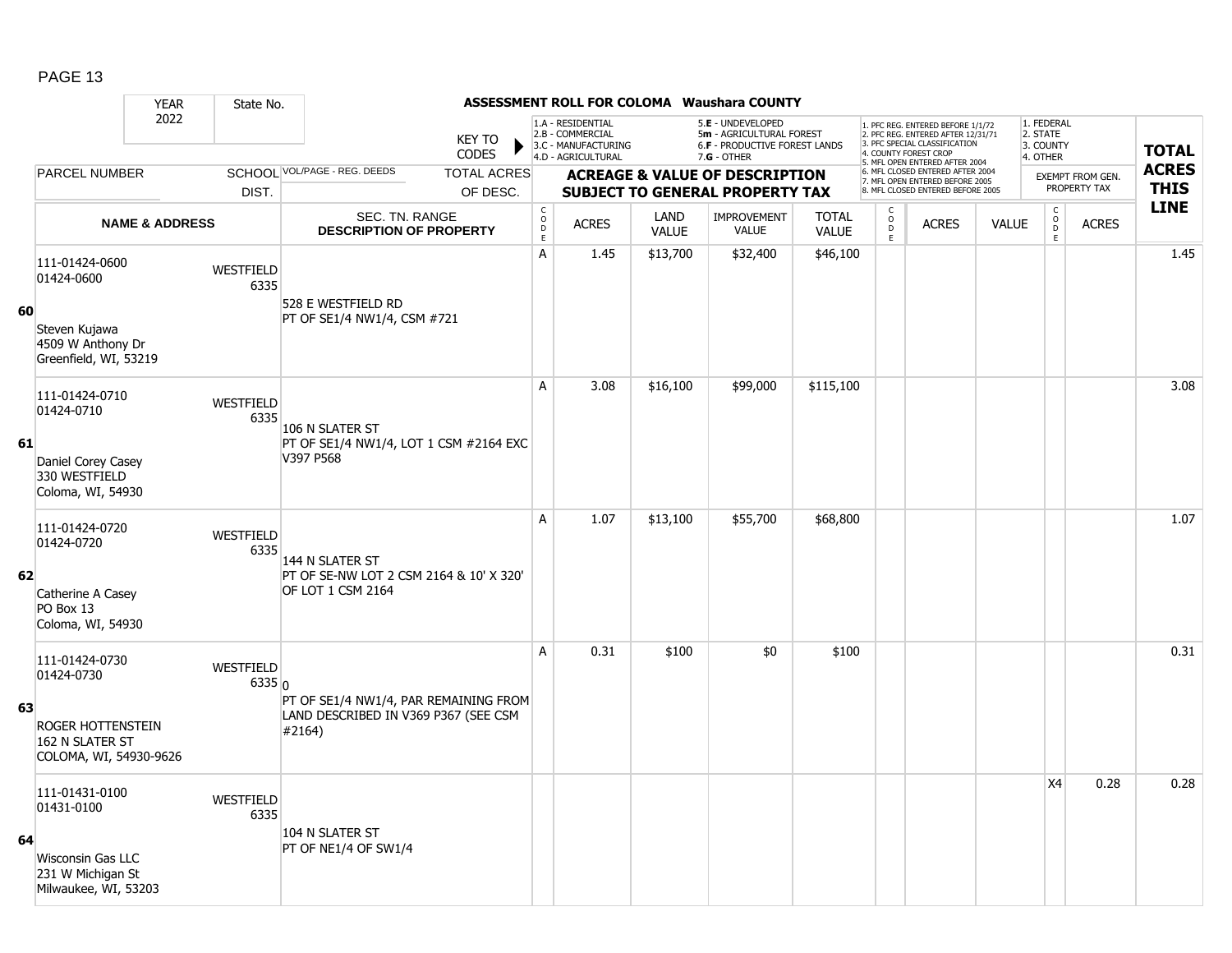|    |                                                                                                                   | <b>YEAR</b>               | State No.                |                                                                                                                                                      |                                |                                              |                                                                                    |                      | ASSESSMENT ROLL FOR COLOMA Waushara COUNTY                                                      |                              |                                                   |                                                                                                                                                                     |              |                                                 |                                         |                             |
|----|-------------------------------------------------------------------------------------------------------------------|---------------------------|--------------------------|------------------------------------------------------------------------------------------------------------------------------------------------------|--------------------------------|----------------------------------------------|------------------------------------------------------------------------------------|----------------------|-------------------------------------------------------------------------------------------------|------------------------------|---------------------------------------------------|---------------------------------------------------------------------------------------------------------------------------------------------------------------------|--------------|-------------------------------------------------|-----------------------------------------|-----------------------------|
|    |                                                                                                                   | 2022                      |                          |                                                                                                                                                      | <b>KEY TO</b><br><b>CODES</b>  |                                              | 1.A - RESIDENTIAL<br>2.B - COMMERCIAL<br>3.C - MANUFACTURING<br>4.D - AGRICULTURAL |                      | 5.E - UNDEVELOPED<br>5m - AGRICULTURAL FOREST<br>6.F - PRODUCTIVE FOREST LANDS<br>$7.G - OTHER$ |                              |                                                   | 1. PFC REG. ENTERED BEFORE 1/1/72<br>2. PFC REG. ENTERED AFTER 12/31/71<br>3. PFC SPECIAL CLASSIFICATION<br>4. COUNTY FOREST CROP<br>5. MFL OPEN ENTERED AFTER 2004 |              | 1. FEDERAL<br>2. STATE<br>3. COUNTY<br>4. OTHER |                                         | <b>TOTAL</b>                |
|    | <b>PARCEL NUMBER</b>                                                                                              |                           | DIST.                    | SCHOOL VOL/PAGE - REG. DEEDS                                                                                                                         | <b>TOTAL ACRES</b><br>OF DESC. |                                              |                                                                                    |                      | <b>ACREAGE &amp; VALUE OF DESCRIPTION</b><br><b>SUBJECT TO GENERAL PROPERTY TAX</b>             |                              |                                                   | 6. MFL CLOSED ENTERED AFTER 2004<br>7. MFL OPEN ENTERED BEFORE 2005<br>8. MFL CLOSED ENTERED BEFORE 2005                                                            |              |                                                 | <b>EXEMPT FROM GEN.</b><br>PROPERTY TAX | <b>ACRES</b><br><b>THIS</b> |
|    |                                                                                                                   | <b>NAME &amp; ADDRESS</b> |                          | SEC. TN. RANGE<br><b>DESCRIPTION OF PROPERTY</b>                                                                                                     |                                | $\begin{array}{c}\nC \\ O \\ E\n\end{array}$ | <b>ACRES</b>                                                                       | LAND<br><b>VALUE</b> | <b>IMPROVEMENT</b><br>VALUE                                                                     | <b>TOTAL</b><br><b>VALUE</b> | C<br>$\begin{array}{c}\n0 \\ D \\ E\n\end{array}$ | <b>ACRES</b>                                                                                                                                                        | <b>VALUE</b> | $\mathsf{C}$<br>$_{\rm D}^{\rm O}$<br>E         | <b>ACRES</b>                            | <b>LINE</b>                 |
| 65 | 111-01431-0200<br>01431-0200<br>Westfield Integrated School District<br>417 E MAIN ST<br>Coloma, WI, 54930        |                           | <b>WESTFIELD</b><br>6335 | 210 S SLATER ST<br>PT OF NE1/4 OF SW1/4 LESS V 192 P 562                                                                                             |                                |                                              |                                                                                    |                      |                                                                                                 |                              |                                                   |                                                                                                                                                                     |              | X4                                              | 3.00                                    | 3.00                        |
| 66 | 111-01431-0300<br>01431-0300<br><b>NANCY L ZUEHLKE</b><br>427 E MAIN ST<br>Coloma, WI, 54930                      |                           | <b>WESTFIELD</b>         | 6335 541 E PARKWAY DR<br>PT OF SE1/4 OF SW1/4 BEING ALL LANDS<br>NOT PLATTED LYING BETWEEN MEADOW<br>LANE, SLATER STREET AND PARKWAY<br><b>DRIVE</b> |                                | A                                            | 4.50                                                                               | \$18,200             | \$12,000                                                                                        | \$30,200                     |                                                   |                                                                                                                                                                     |              |                                                 |                                         | 4.50                        |
|    | 111-01432-0100<br>01432-0100<br>67 C/O HELEN KING<br>United Methodist Church<br>RT 2 Box 166<br>Coloma, WI, 54930 |                           | WESTFIELD                | 6335 403 E WESTFIELD RD<br>PT NW1/4 OF SW1/4; S 220 FT OF N 286 FT<br>OF E 99 FT & E 14.10 FT OF LOT 11<br>BANNER ADDITION; EXC V174 P429            |                                |                                              |                                                                                    |                      |                                                                                                 |                              |                                                   |                                                                                                                                                                     |              | X4                                              | 0.50                                    | 0.50                        |
| 68 | 111-01432-0200<br>01432-0200<br>MATTHEW L WEHRMANN<br>PO Box 83<br>Coloma, WI, 54930                              |                           | WESTFIELD<br>6335        | 217 E WESTFIELD RD<br><b>PT OF NW1/4 SW1/4</b>                                                                                                       |                                | A                                            | 0.63                                                                               | \$10,100             | \$50,500                                                                                        | \$60,600                     |                                                   |                                                                                                                                                                     |              |                                                 |                                         | 0.63                        |
| 69 | 111-01432-0400<br>01432-0400<br>Mathew M Mateske<br>424 E WESTFIELD RD<br>Coloma, WI, 54930                       |                           | WESTFIELD<br>6335        | 141 E WESTFIELD RD<br>PT OF NW1/4 OF SW1/4, LOT 1 CSM 4293                                                                                           |                                | А                                            | 0.80                                                                               | \$11,500             | \$42,400                                                                                        | \$53,900                     |                                                   |                                                                                                                                                                     |              |                                                 |                                         | 0.80                        |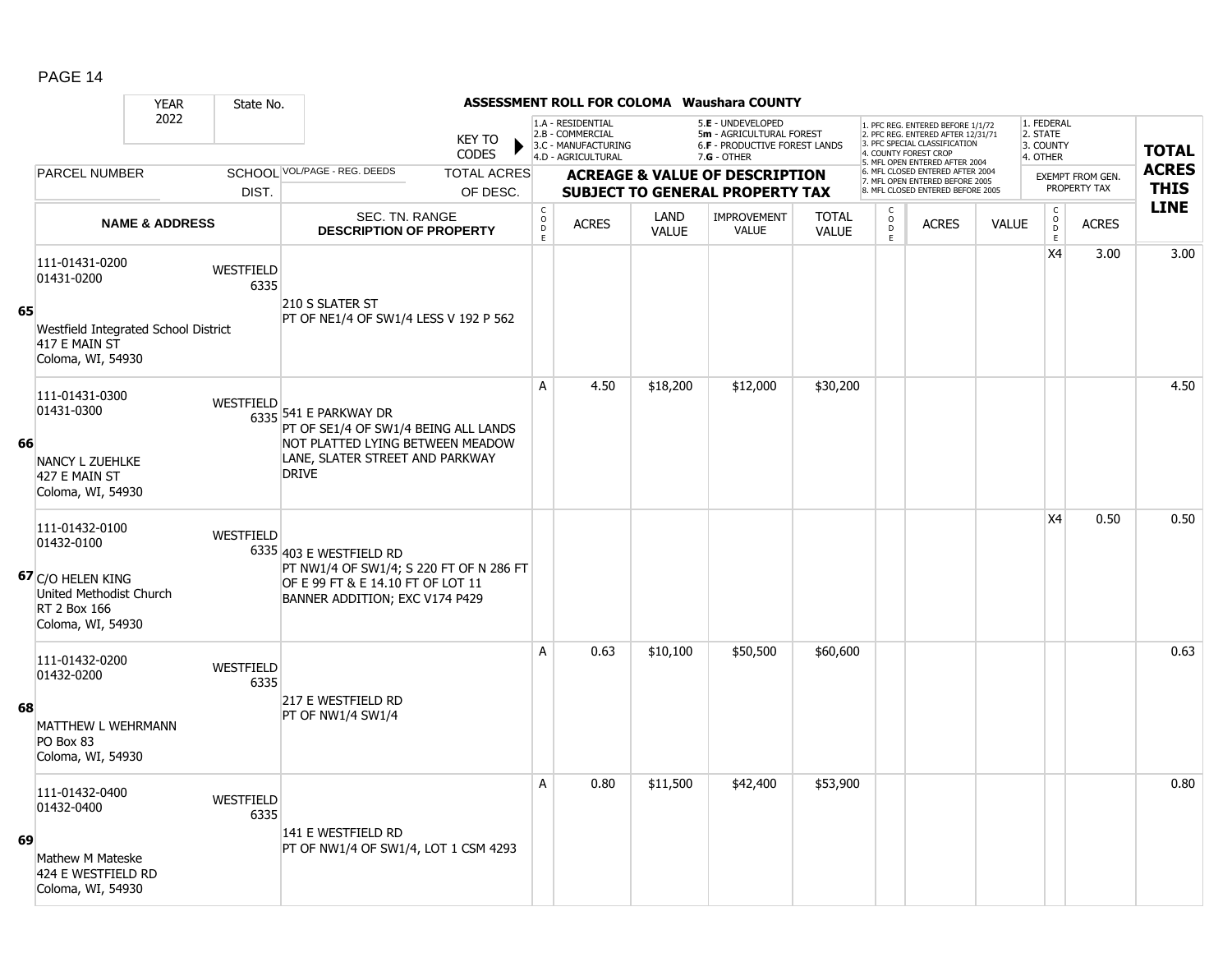|    |                                                                                        | <b>YEAR</b>               | State No.         |                                                           |                               |                                            |                                                                                    |                      | <b>ASSESSMENT ROLL FOR COLOMA Waushara COUNTY</b>                                                    |                              |                         |                                                                                                                                                                     |              |                                                 |                         |              |
|----|----------------------------------------------------------------------------------------|---------------------------|-------------------|-----------------------------------------------------------|-------------------------------|--------------------------------------------|------------------------------------------------------------------------------------|----------------------|------------------------------------------------------------------------------------------------------|------------------------------|-------------------------|---------------------------------------------------------------------------------------------------------------------------------------------------------------------|--------------|-------------------------------------------------|-------------------------|--------------|
|    |                                                                                        | 2022                      |                   |                                                           | <b>KEY TO</b><br><b>CODES</b> |                                            | 1.A - RESIDENTIAL<br>2.B - COMMERCIAL<br>3.C - MANUFACTURING<br>4.D - AGRICULTURAL |                      | 5.E - UNDEVELOPED<br>5m - AGRICULTURAL FOREST<br><b>6.F - PRODUCTIVE FOREST LANDS</b><br>7.G - OTHER |                              |                         | 1. PFC REG. ENTERED BEFORE 1/1/72<br>2. PFC REG. ENTERED AFTER 12/31/71<br>3. PFC SPECIAL CLASSIFICATION<br>4. COUNTY FOREST CROP<br>5. MFL OPEN ENTERED AFTER 2004 |              | 1. FEDERAL<br>2. STATE<br>3. COUNTY<br>4. OTHER |                         | <b>TOTAL</b> |
|    | PARCEL NUMBER                                                                          |                           |                   | SCHOOL VOL/PAGE - REG. DEEDS                              | <b>TOTAL ACRES</b>            |                                            |                                                                                    |                      | <b>ACREAGE &amp; VALUE OF DESCRIPTION</b>                                                            |                              |                         | 6. MFL CLOSED ENTERED AFTER 2004<br>7. MFL OPEN ENTERED BEFORE 2005                                                                                                 |              |                                                 | <b>EXEMPT FROM GEN.</b> | <b>ACRES</b> |
|    |                                                                                        |                           | DIST.             |                                                           | OF DESC.                      |                                            |                                                                                    |                      | <b>SUBJECT TO GENERAL PROPERTY TAX</b>                                                               |                              |                         | 8. MFL CLOSED ENTERED BEFORE 2005                                                                                                                                   |              |                                                 | PROPERTY TAX            | <b>THIS</b>  |
|    |                                                                                        | <b>NAME &amp; ADDRESS</b> |                   | <b>SEC. TN. RANGE</b><br><b>DESCRIPTION OF PROPERTY</b>   |                               | $\mathsf C$<br>$\circ$<br>$\mathsf D$<br>E | <b>ACRES</b>                                                                       | LAND<br><b>VALUE</b> | <b>IMPROVEMENT</b><br>VALUE                                                                          | <b>TOTAL</b><br><b>VALUE</b> | $_{\rm D}^{\rm O}$<br>E | <b>ACRES</b>                                                                                                                                                        | <b>VALUE</b> | $\begin{matrix} 0 \\ 0 \\ D \end{matrix}$<br>E  | <b>ACRES</b>            | <b>LINE</b>  |
| 70 | 111-01432-0500<br>01432-0500                                                           |                           | WESTFIELD<br>6335 | 108 S FRONT ST<br>LOTS 1 & 2 CSM 106 AND PAR IN NW 1/4    |                               | B                                          | 1.25                                                                               | \$20,000             | \$93,000                                                                                             | \$113,000                    |                         |                                                                                                                                                                     |              |                                                 |                         | 1.25         |
|    | ADAM POPP, JAMIE POPP<br>130 N 3RD ST<br>Coloma, WI, 54930-9601                        |                           |                   | OF SW 1/4 (129.65' X 50' & 140' X 93')                    |                               |                                            |                                                                                    |                      |                                                                                                      |                              |                         |                                                                                                                                                                     |              |                                                 |                         |              |
|    | 111-01432-0700<br>01432-0700                                                           |                           | WESTFIELD<br>6335 |                                                           |                               | B                                          | 0.36                                                                               | \$12,500             | \$38,500                                                                                             | \$51,000                     |                         |                                                                                                                                                                     |              |                                                 |                         | 0.36         |
| 71 | <b>GARY L &amp; LINDA L PETERSON</b><br>N <sub>142</sub> Czech Dr<br>Coloma, WI, 54930 |                           |                   | 130 S FRONT ST<br>PAR IN NW1/4 SW1/4                      |                               |                                            |                                                                                    |                      |                                                                                                      |                              |                         |                                                                                                                                                                     |              |                                                 |                         |              |
|    | 111-01432-0800<br>01432-0800                                                           |                           | WESTFIELD<br>6335 | 202 S FRONT ST                                            |                               | A                                          | 0.42                                                                               | \$8,500              | \$73,500                                                                                             | \$82,000                     |                         |                                                                                                                                                                     |              |                                                 |                         | 0.42         |
| 72 | <b>GENE R &amp; VIRGINIA STEARNS</b><br>202 S Front St<br>Coloma, WI, 54930            |                           |                   | PT OF NW1/4 SW1/4 100' X 130' CSM 801<br>LOT <sub>1</sub> |                               |                                            |                                                                                    |                      |                                                                                                      |                              |                         |                                                                                                                                                                     |              |                                                 |                         |              |
|    | 111-01432-0900<br>01432-0900                                                           |                           | WESTFIELD<br>6335 |                                                           |                               | A                                          | 0.34                                                                               | \$7,900              | \$43,700                                                                                             | \$51,600                     |                         |                                                                                                                                                                     |              |                                                 |                         | 0.34         |
| 73 | <b>CAROL M WESTERHAUSEN</b><br>214 S Front St<br>Coloma, WI, 54930                     |                           |                   | 214 S FRONT ST<br>LOT 1 CSM 979                           |                               |                                            |                                                                                    |                      |                                                                                                      |                              |                         |                                                                                                                                                                     |              |                                                 |                         |              |
|    | 111-01432-1000<br>01432-1000                                                           |                           | WESTFIELD<br>6335 | 232 S FRONT ST                                            |                               |                                            |                                                                                    |                      |                                                                                                      |                              |                         |                                                                                                                                                                     |              | X4                                              | 0.35                    | 0.35         |
| 74 | Coloma Area Historical Society Inc<br>PO Box 353<br>Coloma, WI, 54930                  |                           |                   | PT OF NW-SW PT OF CSM 799 LOT 1 NOW<br>LOT 2 CSM #979     |                               |                                            |                                                                                    |                      |                                                                                                      |                              |                         |                                                                                                                                                                     |              |                                                 |                         |              |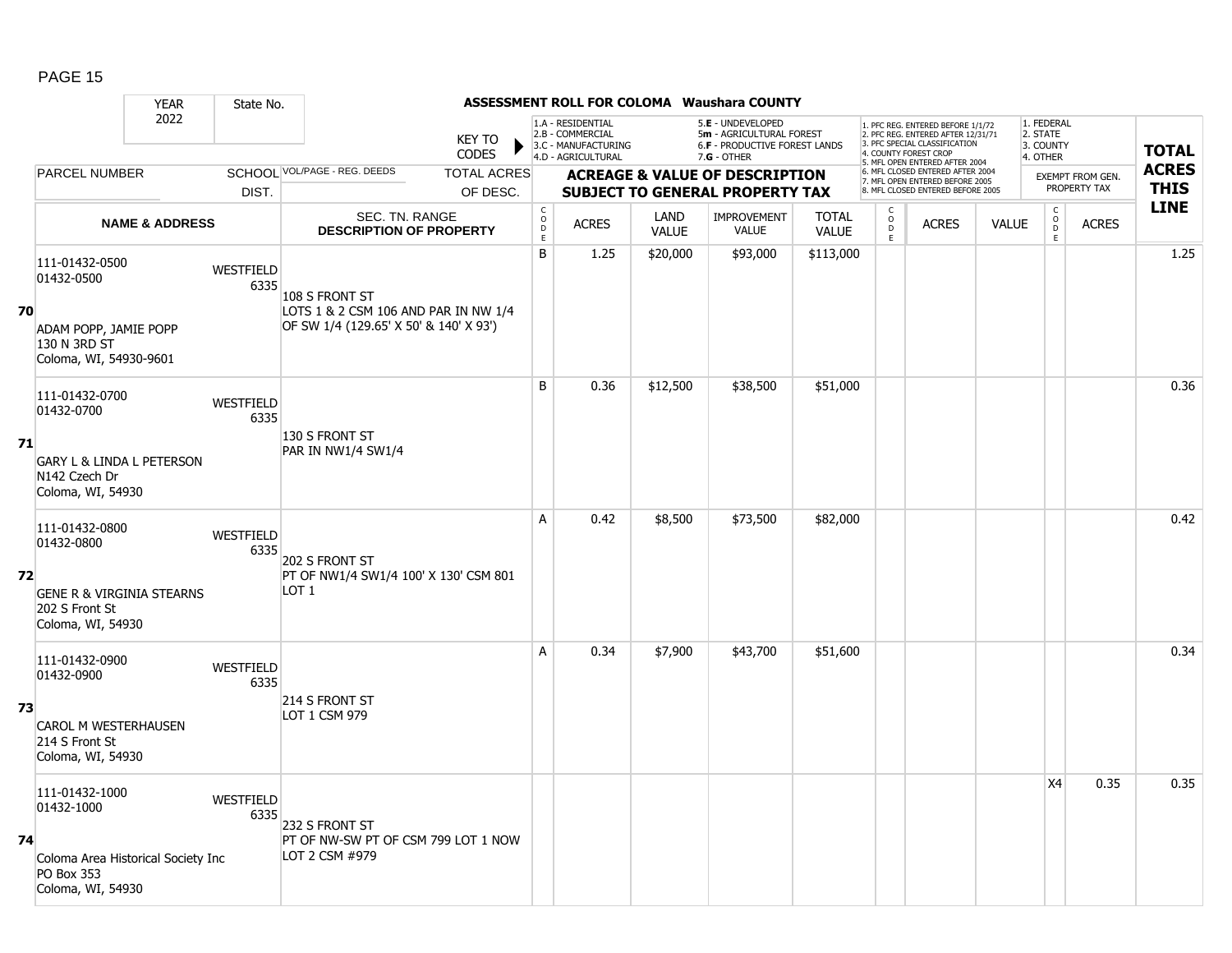|    |                                                                              | <b>YEAR</b>               | State No.                |                                                              |                               |                                  |                                                                                    |                      | <b>ASSESSMENT ROLL FOR COLOMA Waushara COUNTY</b>                                                    |                              |                         |                                                                                                                                                                     |              |                                                 |                         |              |
|----|------------------------------------------------------------------------------|---------------------------|--------------------------|--------------------------------------------------------------|-------------------------------|----------------------------------|------------------------------------------------------------------------------------|----------------------|------------------------------------------------------------------------------------------------------|------------------------------|-------------------------|---------------------------------------------------------------------------------------------------------------------------------------------------------------------|--------------|-------------------------------------------------|-------------------------|--------------|
|    |                                                                              | 2022                      |                          |                                                              | <b>KEY TO</b><br><b>CODES</b> |                                  | 1.A - RESIDENTIAL<br>2.B - COMMERCIAL<br>3.C - MANUFACTURING<br>4.D - AGRICULTURAL |                      | 5.E - UNDEVELOPED<br>5m - AGRICULTURAL FOREST<br><b>6.F - PRODUCTIVE FOREST LANDS</b><br>7.G - OTHER |                              |                         | 1. PFC REG. ENTERED BEFORE 1/1/72<br>2. PFC REG. ENTERED AFTER 12/31/71<br>3. PFC SPECIAL CLASSIFICATION<br>4. COUNTY FOREST CROP<br>5. MFL OPEN ENTERED AFTER 2004 |              | 1. FEDERAL<br>2. STATE<br>3. COUNTY<br>4. OTHER |                         | <b>TOTAL</b> |
|    | PARCEL NUMBER                                                                |                           |                          | SCHOOL VOL/PAGE - REG. DEEDS                                 | <b>TOTAL ACRES</b>            |                                  |                                                                                    |                      | <b>ACREAGE &amp; VALUE OF DESCRIPTION</b>                                                            |                              |                         | 6. MFL CLOSED ENTERED AFTER 2004<br>7. MFL OPEN ENTERED BEFORE 2005                                                                                                 |              |                                                 | <b>EXEMPT FROM GEN.</b> | <b>ACRES</b> |
|    |                                                                              |                           | DIST.                    |                                                              | OF DESC.                      |                                  |                                                                                    |                      | <b>SUBJECT TO GENERAL PROPERTY TAX</b>                                                               |                              |                         | 8. MFL CLOSED ENTERED BEFORE 2005                                                                                                                                   |              |                                                 | PROPERTY TAX            | <b>THIS</b>  |
|    |                                                                              | <b>NAME &amp; ADDRESS</b> |                          | SEC. TN. RANGE<br><b>DESCRIPTION OF PROPERTY</b>             |                               | $\mathsf C$<br>$\circ$<br>D<br>E | <b>ACRES</b>                                                                       | LAND<br><b>VALUE</b> | IMPROVEMENT<br><b>VALUE</b>                                                                          | <b>TOTAL</b><br><b>VALUE</b> | $_{\rm D}^{\rm O}$<br>E | <b>ACRES</b>                                                                                                                                                        | <b>VALUE</b> | $\begin{array}{c} C \\ O \\ E \end{array}$      | <b>ACRES</b>            | <b>LINE</b>  |
|    | 111-01432-1100<br>01432-1100                                                 |                           | <b>WESTFIELD</b><br>6335 | n                                                            |                               |                                  |                                                                                    |                      |                                                                                                      |                              |                         |                                                                                                                                                                     |              | X4                                              | 0.34                    | 0.34         |
| 75 | Coloma Area Historical Society Inc<br><b>PO Box 353</b><br>Coloma, WI, 54930 |                           |                          | PT OF NW1/4 SW1/4, LOT 2 CSM #799                            |                               |                                  |                                                                                    |                      |                                                                                                      |                              |                         |                                                                                                                                                                     |              |                                                 |                         |              |
|    | 111-01432-1200<br>01432-1200                                                 |                           | WESTFIELD<br>6335        | 300 S FRONT ST                                               |                               |                                  |                                                                                    |                      |                                                                                                      |                              |                         |                                                                                                                                                                     |              | X <sub>4</sub>                                  | 0.29                    | 0.29         |
| 76 | Village of Coloma<br>PO Box 68<br>Coloma, WI, 54930                          |                           |                          | PT OF NW1/4 SW1/4, LOT 3 CSM #799                            |                               |                                  |                                                                                    |                      |                                                                                                      |                              |                         |                                                                                                                                                                     |              |                                                 |                         |              |
|    | 111-01432-1300<br>01432-1300                                                 |                           | WESTFIELD<br>6335        | 308 S FRONT ST                                               |                               | A                                | 0.36                                                                               | \$8,000              | \$21,500                                                                                             | \$29,500                     |                         |                                                                                                                                                                     |              |                                                 |                         | 0.36         |
| 77 | <b>JESSE W LANGE</b><br>308 S FRONT ST<br>Coloma, WI, 54930-9610             |                           |                          | PAR APP 100' N&S X 130' E&W ON W SI OF<br><b>NW1/4 SW1/4</b> |                               |                                  |                                                                                    |                      |                                                                                                      |                              |                         |                                                                                                                                                                     |              |                                                 |                         |              |
|    | 111-01432-1400<br>01432-1400                                                 |                           | <b>WESTFIELD</b><br>6335 | 318 S FRONT ST                                               |                               | A                                | 0.86                                                                               | \$11,900             | \$59,900                                                                                             | \$71,800                     |                         |                                                                                                                                                                     |              |                                                 |                         | 0.86         |
| 78 | ROBERT E & KAREN LEE<br><b>PO Box 115</b><br>Coloma, WI, 54930               |                           |                          | PAR 180' N&S X 220' E&W ON W SIDE OF<br>NW1/4 SW1/4          |                               |                                  |                                                                                    |                      |                                                                                                      |                              |                         |                                                                                                                                                                     |              |                                                 |                         |              |
|    | 111-01432-1510<br>01432-1510                                                 |                           | WESTFIELD<br>6335        | 300 S FRONT ST                                               |                               |                                  |                                                                                    |                      |                                                                                                      |                              |                         |                                                                                                                                                                     |              | X <sub>4</sub>                                  | 8.84                    | 8.84         |
| 79 | Village of Coloma<br>PO Box 68<br>Coloma, WI, 54930                          |                           |                          | SE COR OF W1/2 NW1/4 SW1/4 LESS V314<br>P462 LESS V590 P965  |                               |                                  |                                                                                    |                      |                                                                                                      |                              |                         |                                                                                                                                                                     |              |                                                 |                         |              |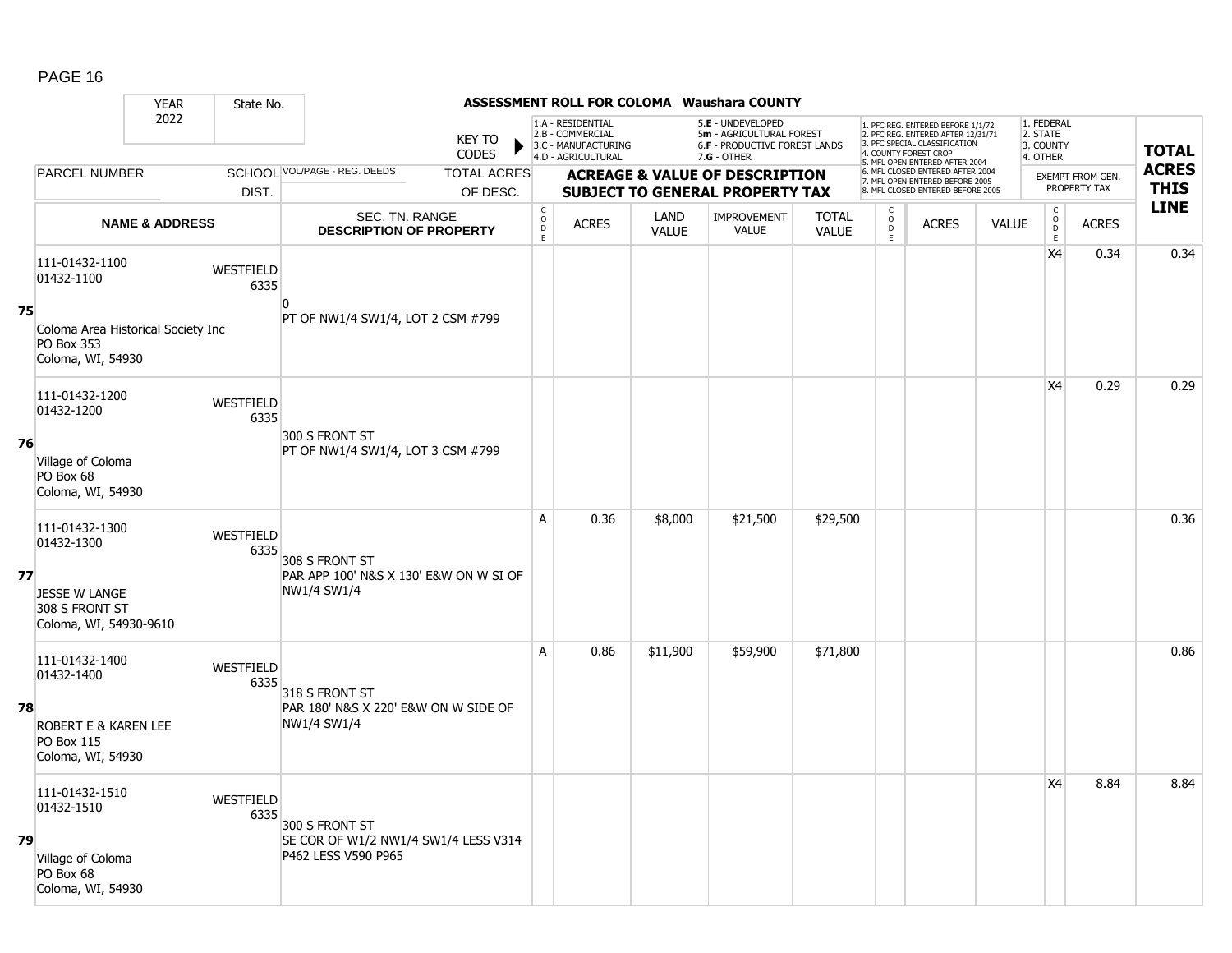|    |                                                           | <b>YEAR</b>               | State No.         |                                                              |                               |                                                         |                                                                                    |                      | ASSESSMENT ROLL FOR COLOMA Waushara COUNTY                                                           |                              |                     |                                                                                                                                                                    |              |                                                 |                         |                            |
|----|-----------------------------------------------------------|---------------------------|-------------------|--------------------------------------------------------------|-------------------------------|---------------------------------------------------------|------------------------------------------------------------------------------------|----------------------|------------------------------------------------------------------------------------------------------|------------------------------|---------------------|--------------------------------------------------------------------------------------------------------------------------------------------------------------------|--------------|-------------------------------------------------|-------------------------|----------------------------|
|    |                                                           | 2022                      |                   |                                                              | <b>KEY TO</b><br><b>CODES</b> |                                                         | 1.A - RESIDENTIAL<br>2.B - COMMERCIAL<br>3.C - MANUFACTURING<br>4.D - AGRICULTURAL |                      | 5.E - UNDEVELOPED<br>5m - AGRICULTURAL FOREST<br><b>6.F - PRODUCTIVE FOREST LANDS</b><br>7.G - OTHER |                              |                     | 1. PFC REG. ENTERED BEFORE 1/1/72<br>2. PFC REG. ENTERED AFTER 12/31/71<br>3 PEC SPECIAL CLASSIFICATION<br>4. COUNTY FOREST CROP<br>5. MFL OPEN ENTERED AFTER 2004 |              | 1. FEDERAL<br>2. STATE<br>3. COUNTY<br>4. OTHER |                         | <b>TOTAL</b>               |
|    | PARCEL NUMBER                                             |                           |                   | SCHOOL VOL/PAGE - REG. DEEDS                                 | <b>TOTAL ACRES</b>            |                                                         |                                                                                    |                      | <b>ACREAGE &amp; VALUE OF DESCRIPTION</b>                                                            |                              |                     | 6. MFL CLOSED ENTERED AFTER 2004<br>7. MFL OPEN ENTERED BEFORE 2005                                                                                                |              |                                                 | <b>EXEMPT FROM GEN.</b> | <b>ACRES</b>               |
|    |                                                           |                           | DIST.             |                                                              | OF DESC.                      |                                                         |                                                                                    |                      | <b>SUBJECT TO GENERAL PROPERTY TAX</b>                                                               |                              |                     | 8. MFL CLOSED ENTERED BEFORE 2005                                                                                                                                  |              |                                                 | PROPERTY TAX            | <b>THIS</b><br><b>LINE</b> |
|    |                                                           | <b>NAME &amp; ADDRESS</b> |                   | SEC. TN. RANGE<br><b>DESCRIPTION OF PROPERTY</b>             |                               | $\begin{smallmatrix} C\\O\\O\\D \end{smallmatrix}$<br>E | <b>ACRES</b>                                                                       | LAND<br><b>VALUE</b> | IMPROVEMENT<br><b>VALUE</b>                                                                          | <b>TOTAL</b><br><b>VALUE</b> | $\overline{0}$<br>E | <b>ACRES</b>                                                                                                                                                       | <b>VALUE</b> | $\begin{matrix} 0 \\ 0 \\ D \end{matrix}$<br>E  | <b>ACRES</b>            |                            |
|    | 111-01432-1520<br>01432-1520                              |                           | WESTFIELD<br>6335 |                                                              |                               | A                                                       | 0.16                                                                               | \$1,300              |                                                                                                      | \$1,300                      |                     |                                                                                                                                                                    |              |                                                 |                         | 0.16                       |
| 80 | TIMOTHY R WHITING<br>107 W SOUTH ST<br>Coloma, WI, 54930  |                           |                   | <sup>0</sup><br>PT OF NW1/4 SW1/4                            |                               |                                                         |                                                                                    |                      |                                                                                                      |                              |                     |                                                                                                                                                                    |              |                                                 |                         |                            |
| 81 | 111-01432-1600<br>01432-1600                              |                           | WESTFIELD<br>6335 | 129 E WESTFIELD RD                                           |                               |                                                         |                                                                                    |                      |                                                                                                      |                              |                     |                                                                                                                                                                    |              | X4                                              | 0.19                    | 0.19                       |
|    | Village of Coloma<br>PO Box 68<br>Coloma, WI, 54930       |                           |                   | PT OF NW SW 60' E&W X 148.5' N&S                             |                               |                                                         |                                                                                    |                      |                                                                                                      |                              |                     |                                                                                                                                                                    |              |                                                 |                         |                            |
|    | 111-01432-1712<br>01432-1712                              |                           | WESTFIELD<br>6335 | 207 E WESTFIELD RD                                           |                               | A                                                       | 0.75                                                                               | \$11,100             | \$102,000                                                                                            | \$113,100                    |                     |                                                                                                                                                                    |              |                                                 |                         | 0.75                       |
| 82 | <b>SHARON L THURBER</b><br>PO Box 26<br>Coloma, WI, 54930 |                           |                   | LOT 1 CSM 6620; LIFE ESTATE TO SHARON<br><b>L THURBER</b>    |                               |                                                         |                                                                                    |                      |                                                                                                      |                              |                     |                                                                                                                                                                    |              |                                                 |                         |                            |
|    | 111-01432-1713<br>01432-1713                              |                           | WESTFIELD<br>6335 |                                                              |                               |                                                         |                                                                                    |                      |                                                                                                      |                              |                     |                                                                                                                                                                    |              | X4                                              | 1.95                    | 1.95                       |
| 83 | Village of Coloma<br>PO Box 353<br>Coloma, WI, 54930-0353 |                           |                   | n<br>LOT 2 CSM 6620                                          |                               |                                                         |                                                                                    |                      |                                                                                                      |                              |                     |                                                                                                                                                                    |              |                                                 |                         |                            |
|    | 111-01432-1800<br>01432-1800                              |                           | WESTFIELD<br>6335 |                                                              |                               |                                                         |                                                                                    |                      |                                                                                                      |                              |                     |                                                                                                                                                                    |              | X4                                              | 1.18                    | 1.18                       |
| 84 | Village of Coloma<br>PO Box 353<br>Coloma, WI, 54930-0353 |                           |                   | W 1 RD OF E1/2 W1/2 SW1/4 LESS V103<br><b>P488 &amp; HWY</b> |                               |                                                         |                                                                                    |                      |                                                                                                      |                              |                     |                                                                                                                                                                    |              |                                                 |                         |                            |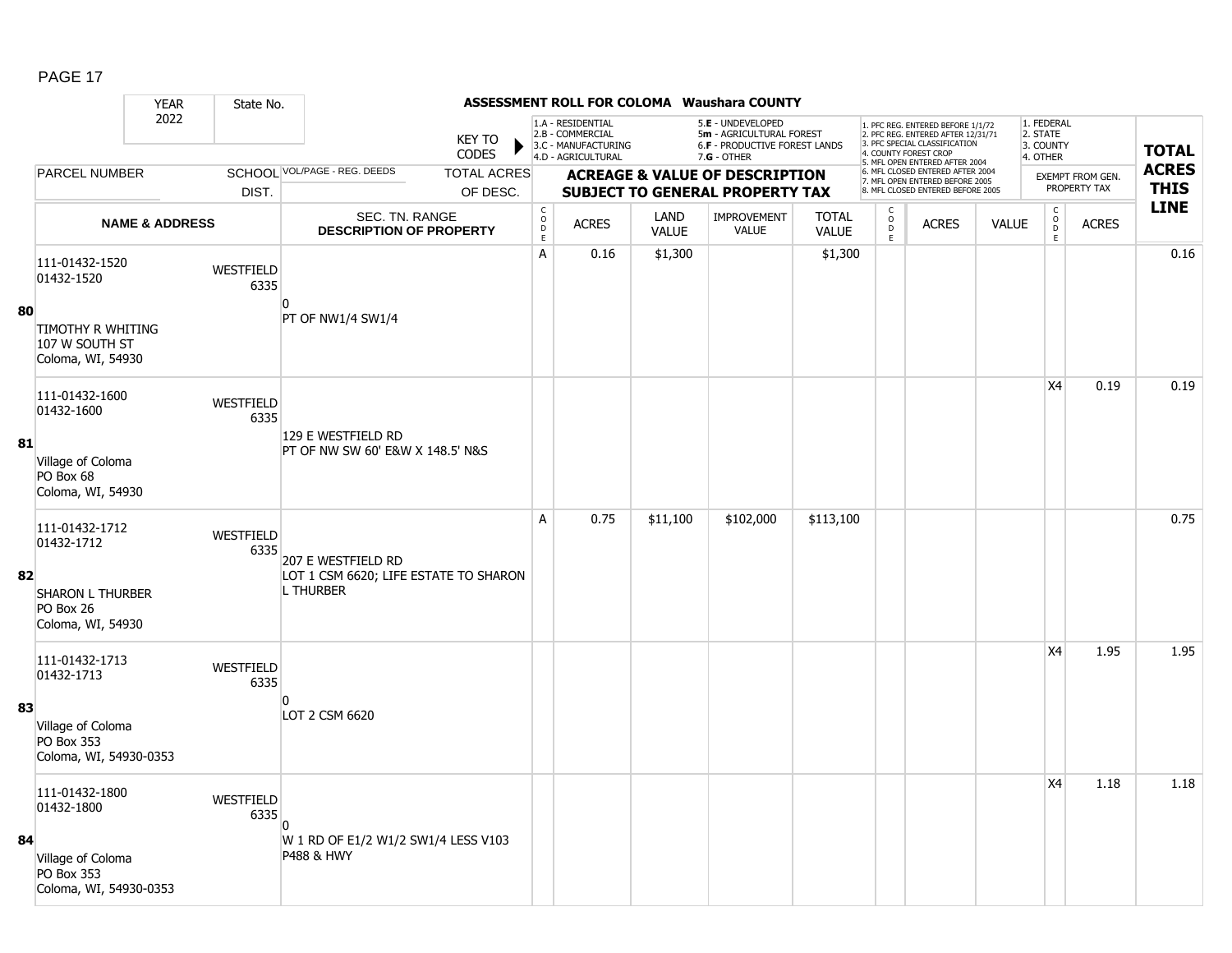|    | <b>YEAR</b>                                                       | State No.                |                                                         |                                            |                                                                                    |                      | <b>ASSESSMENT ROLL FOR COLOMA Waushara COUNTY</b>                                               |                              |                              |                                                                                                                                                                     |              |                                                 |                         |              |
|----|-------------------------------------------------------------------|--------------------------|---------------------------------------------------------|--------------------------------------------|------------------------------------------------------------------------------------|----------------------|-------------------------------------------------------------------------------------------------|------------------------------|------------------------------|---------------------------------------------------------------------------------------------------------------------------------------------------------------------|--------------|-------------------------------------------------|-------------------------|--------------|
|    | 2022                                                              |                          | <b>KEY TO</b><br><b>CODES</b>                           |                                            | 1.A - RESIDENTIAL<br>2.B - COMMERCIAL<br>3.C - MANUFACTURING<br>4.D - AGRICULTURAL |                      | 5.E - UNDEVELOPED<br>5m - AGRICULTURAL FOREST<br>6.F - PRODUCTIVE FOREST LANDS<br>$7.G - OTHER$ |                              |                              | 1. PFC REG. ENTERED BEFORE 1/1/72<br>2. PFC REG. ENTERED AFTER 12/31/71<br>3. PFC SPECIAL CLASSIFICATION<br>4. COUNTY FOREST CROP<br>5. MFL OPEN ENTERED AFTER 2004 |              | 1. FEDERAL<br>2. STATE<br>3. COUNTY<br>4. OTHER |                         | <b>TOTAL</b> |
|    | <b>PARCEL NUMBER</b>                                              |                          | SCHOOL VOL/PAGE - REG. DEEDS<br><b>TOTAL ACRES</b>      |                                            |                                                                                    |                      | <b>ACREAGE &amp; VALUE OF DESCRIPTION</b>                                                       |                              |                              | 6. MFL CLOSED ENTERED AFTER 2004<br>7. MFL OPEN ENTERED BEFORE 2005                                                                                                 |              |                                                 | <b>EXEMPT FROM GEN.</b> | <b>ACRES</b> |
|    |                                                                   | DIST.                    | OF DESC.                                                |                                            |                                                                                    |                      | <b>SUBJECT TO GENERAL PROPERTY TAX</b>                                                          |                              |                              | 8. MFL CLOSED ENTERED BEFORE 2005                                                                                                                                   |              |                                                 | PROPERTY TAX            | <b>THIS</b>  |
|    | <b>NAME &amp; ADDRESS</b>                                         |                          | SEC. TN. RANGE<br><b>DESCRIPTION OF PROPERTY</b>        | $\begin{array}{c} C \\ O \\ E \end{array}$ | <b>ACRES</b>                                                                       | LAND<br><b>VALUE</b> | <b>IMPROVEMENT</b><br><b>VALUE</b>                                                              | <b>TOTAL</b><br><b>VALUE</b> | C<br>$_{\rm D}^{\rm O}$<br>E | <b>ACRES</b>                                                                                                                                                        | <b>VALUE</b> | $\mathsf{C}$<br>$_{\rm D}^{\rm O}$<br>E         | <b>ACRES</b>            | <b>LINE</b>  |
| 85 | 111-01433-0110<br>01433-0110<br>Mariann Stratton                  | <b>WESTFIELD</b><br>6335 | 336 S FRONT ST<br>PT OF W1/2 SW1/4, LOT 1 CSM #2091     | A                                          | 0.64                                                                               | \$10,200             | \$55,300                                                                                        | \$65,500                     |                              |                                                                                                                                                                     |              |                                                 |                         | 0.64         |
|    | 336 S Front St<br>Coloma, WI, 54930                               |                          |                                                         | A                                          |                                                                                    |                      |                                                                                                 |                              |                              |                                                                                                                                                                     |              |                                                 |                         | 0.68         |
|    | 111-01433-0120<br>01433-0120                                      | WESTFIELD<br>6335        | n                                                       |                                            | 0.68                                                                               | \$10,500             | \$0                                                                                             | \$10,500                     |                              |                                                                                                                                                                     |              |                                                 |                         |              |
| 86 | <b>CLARENCE D STRATTON</b><br>336 S Front St<br>Coloma, WI, 54930 |                          | PT OF W1/2 SW1/4, LOT 2 CSM #2091                       |                                            |                                                                                    |                      |                                                                                                 |                              |                              |                                                                                                                                                                     |              |                                                 |                         |              |
|    | 111-01433-0200<br>01433-0200                                      | WESTFIELD<br>6335        |                                                         |                                            |                                                                                    |                      |                                                                                                 |                              |                              |                                                                                                                                                                     |              | X <sub>3</sub>                                  | 12.00                   | 12.00        |
| 87 | Waushara County<br>210 CHILEWSKI DR<br>Wautoma, WI, 54982         |                          | PT OF W1/2 OF SW1/4                                     |                                            |                                                                                    |                      |                                                                                                 |                              |                              |                                                                                                                                                                     |              |                                                 |                         |              |
| 88 | 111-01433-0300<br>01433-0300                                      | <b>WESTFIELD</b><br>6335 | 524 S FRONT ST<br>PT OF SW1/4 SW1/4 LESS V100 P106 LESS | A                                          | 0.86                                                                               | \$11,900             | \$101,300                                                                                       | \$113,200                    |                              |                                                                                                                                                                     |              |                                                 |                         | 0.86         |
|    | RAY & BARBARA J BURROWS<br>524 S Front St<br>Coloma, WI, 54930    |                          | V529 P464                                               |                                            |                                                                                    |                      |                                                                                                 |                              |                              |                                                                                                                                                                     |              |                                                 |                         |              |
|    | 111-01433-0400<br>01433-0400                                      | <b>WESTFIELD</b><br>6335 | 538 S FRONT ST                                          | A                                          | 2.35                                                                               | \$15,000             | \$26,600                                                                                        | \$41,600                     |                              |                                                                                                                                                                     |              |                                                 |                         | 2.35         |
| 89 | RAY & BARBARA J BURROWS<br>524 S Front St<br>Coloma, WI, 54930    |                          | PART OF SW1/4 OF SW1/4                                  |                                            |                                                                                    |                      |                                                                                                 |                              |                              |                                                                                                                                                                     |              |                                                 |                         |              |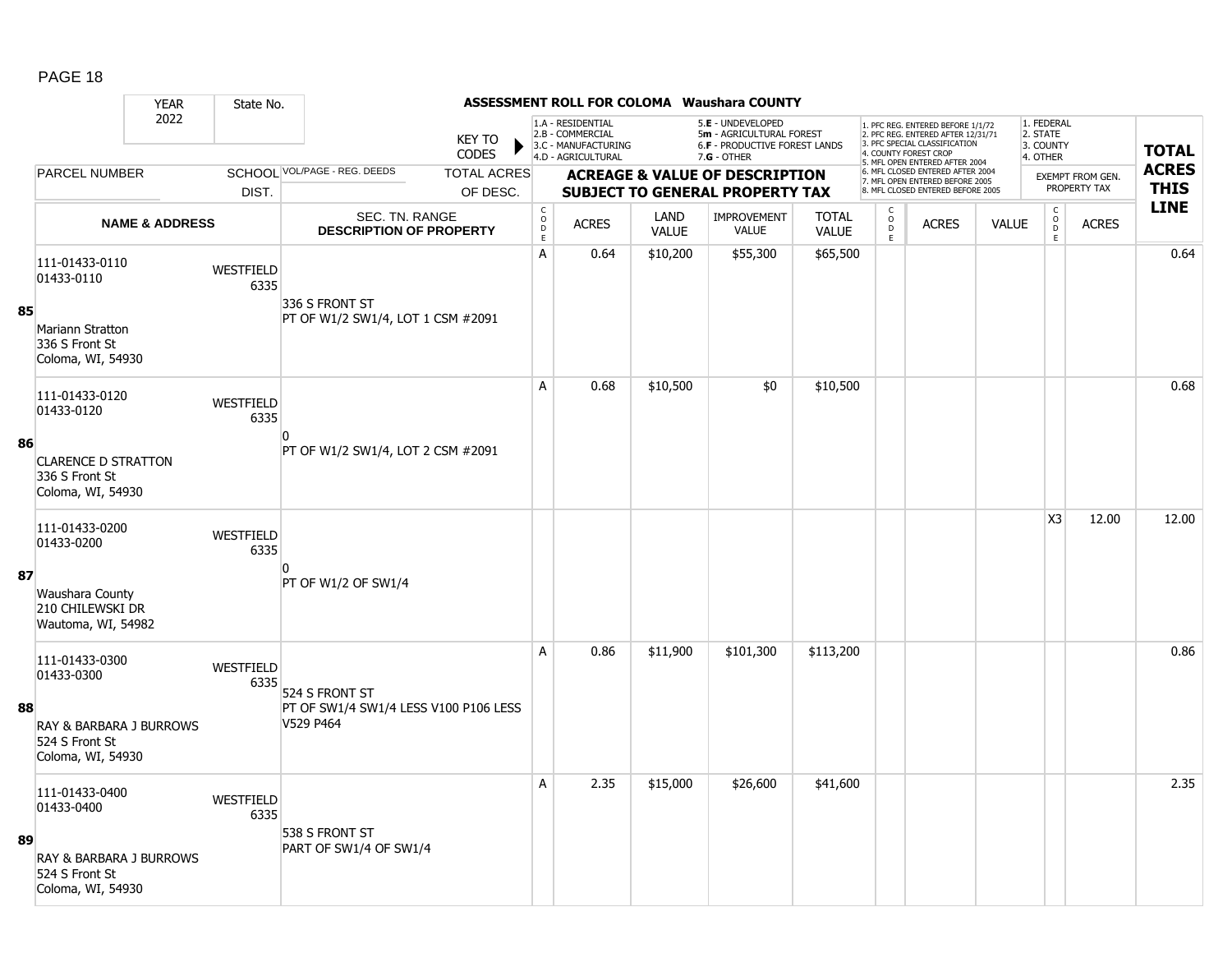|    |                                                                                                                          | <b>YEAR</b>               | State No.         |                                                                                     |                               |                                                          |                                                                                    |                      | ASSESSMENT ROLL FOR COLOMA Waushara COUNTY                                                           |                              |                                              |                                                                                                                                                                     |              |                                                            |                                  |                             |
|----|--------------------------------------------------------------------------------------------------------------------------|---------------------------|-------------------|-------------------------------------------------------------------------------------|-------------------------------|----------------------------------------------------------|------------------------------------------------------------------------------------|----------------------|------------------------------------------------------------------------------------------------------|------------------------------|----------------------------------------------|---------------------------------------------------------------------------------------------------------------------------------------------------------------------|--------------|------------------------------------------------------------|----------------------------------|-----------------------------|
|    |                                                                                                                          | 2022                      |                   |                                                                                     | <b>KEY TO</b><br><b>CODES</b> |                                                          | 1.A - RESIDENTIAL<br>2.B - COMMERCIAL<br>3.C - MANUFACTURING<br>4.D - AGRICULTURAL |                      | 5.E - UNDEVELOPED<br>5m - AGRICULTURAL FOREST<br><b>6.F - PRODUCTIVE FOREST LANDS</b><br>7.G - OTHER |                              |                                              | 1. PFC REG. ENTERED BEFORE 1/1/72<br>2. PFC REG. ENTERED AFTER 12/31/71<br>3. PFC SPECIAL CLASSIFICATION<br>4. COUNTY FOREST CROP<br>5. MFL OPEN ENTERED AFTER 2004 |              | 1. FEDERAL<br>2. STATE<br>3. COUNTY<br>4. OTHER            |                                  | <b>TOTAL</b>                |
|    | PARCEL NUMBER                                                                                                            |                           |                   | SCHOOL VOL/PAGE - REG. DEEDS                                                        | <b>TOTAL ACRES</b>            |                                                          |                                                                                    |                      | <b>ACREAGE &amp; VALUE OF DESCRIPTION</b>                                                            |                              |                                              | 6. MFL CLOSED ENTERED AFTER 2004<br>7. MFL OPEN ENTERED BEFORE 2005                                                                                                 |              |                                                            | EXEMPT FROM GEN.<br>PROPERTY TAX | <b>ACRES</b><br><b>THIS</b> |
|    |                                                                                                                          |                           | DIST.             |                                                                                     | OF DESC.                      |                                                          |                                                                                    |                      | <b>SUBJECT TO GENERAL PROPERTY TAX</b>                                                               |                              |                                              | 8. MFL CLOSED ENTERED BEFORE 2005                                                                                                                                   |              |                                                            |                                  | <b>LINE</b>                 |
|    |                                                                                                                          | <b>NAME &amp; ADDRESS</b> |                   | SEC. TN. RANGE<br><b>DESCRIPTION OF PROPERTY</b>                                    |                               | $\begin{smallmatrix} C \\ O \\ D \end{smallmatrix}$<br>E | <b>ACRES</b>                                                                       | LAND<br><b>VALUE</b> | <b>IMPROVEMENT</b><br>VALUE                                                                          | <b>TOTAL</b><br><b>VALUE</b> | $\begin{array}{c}\n0 \\ D \\ E\n\end{array}$ | <b>ACRES</b>                                                                                                                                                        | <b>VALUE</b> | $\begin{smallmatrix} C\\ O\\ O\\ D \end{smallmatrix}$<br>E | <b>ACRES</b>                     |                             |
| 90 | 111-01433-0520<br>01433-0520<br>DARRELL A ZUEHLKE, CATHERINE J<br><b>SAUNDERS</b><br>305 Parkway Dr<br>Coloma, WI, 54930 |                           | WESTFIELD<br>6335 | 305 E PARKWAY DR<br>PT OF SW1/4 OF SW1/4, LOT 6 CSM 4500                            |                               | A                                                        | 3.32                                                                               | \$16,500             | \$60,200                                                                                             | \$76,700                     |                                              |                                                                                                                                                                     |              |                                                            |                                  | 3.32                        |
| 91 | 111-01433-0600<br>01433-0600<br>Village of Coloma<br>PO Box 68<br>Coloma, WI, 54930                                      |                           | WESTFIELD<br>6335 | PT OF SW1/4 OF SW1/4 LESS V 318 P 267                                               |                               |                                                          |                                                                                    |                      |                                                                                                      |                              |                                              |                                                                                                                                                                     |              | X4                                                         | 1.13                             | 1.13                        |
| 92 | 111-01433-0700<br>01433-0700<br>Village of Coloma<br>PO Box 68<br>Coloma, WI, 54930                                      |                           | WESTFIELD<br>6335 | $\Omega$<br>PAR IN NE COR OF W1/2 SW1/4 SW1/4<br><b>LESS V318 P267</b>              |                               |                                                          |                                                                                    |                      |                                                                                                      |                              |                                              |                                                                                                                                                                     |              | X4                                                         | 6.00                             | 6.00                        |
| 93 | 111-01433-0800<br>01433-0800<br>State of WI Dept of Transportation<br>PO Box 8021<br>Wisconsin Rapids, WI, 54495-8021    |                           | WESTFIELD<br>6335 | PT OF SW1/4 SW1/4                                                                   |                               |                                                          |                                                                                    |                      |                                                                                                      |                              |                                              |                                                                                                                                                                     |              | <b>X2</b>                                                  | 0.00                             | 0.00                        |
| 94 | 111-01434-0110<br>01434-0110<br>TROY D METZ<br>537 E Parkway Dr<br>Coloma, WI, 54930                                     |                           | WESTFIELD<br>6335 | 537 E PARKWAY DR<br>PT OF E1/2 SW1/4, LOT 1 CSM 4499 SUBJ<br>TO EASEMENT V225 P 313 |                               | A                                                        | 7.87                                                                               | \$23,300             | \$60,800                                                                                             | \$84,100                     |                                              |                                                                                                                                                                     |              |                                                            |                                  | 7.87                        |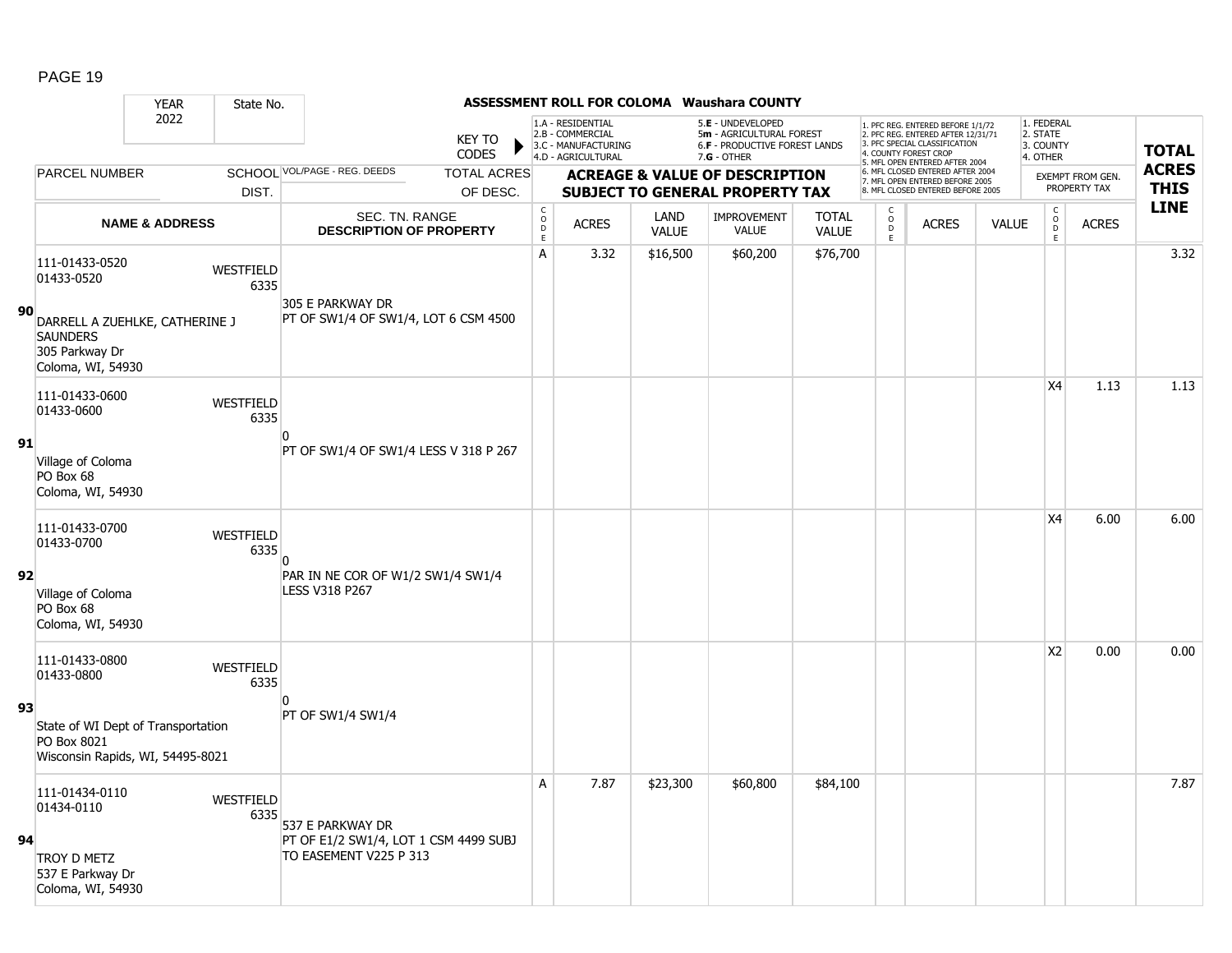|    |                                                                            | <b>YEAR</b>               | State No.                |                                                                   |                               |                                            |                                                                                    |                      | ASSESSMENT ROLL FOR COLOMA Waushara COUNTY                                                           |                       |                                                   |                                                                                                                                                                     |              |                                                 |                         |              |
|----|----------------------------------------------------------------------------|---------------------------|--------------------------|-------------------------------------------------------------------|-------------------------------|--------------------------------------------|------------------------------------------------------------------------------------|----------------------|------------------------------------------------------------------------------------------------------|-----------------------|---------------------------------------------------|---------------------------------------------------------------------------------------------------------------------------------------------------------------------|--------------|-------------------------------------------------|-------------------------|--------------|
|    |                                                                            | 2022                      |                          |                                                                   | <b>KEY TO</b><br><b>CODES</b> |                                            | 1.A - RESIDENTIAL<br>2.B - COMMERCIAL<br>3.C - MANUFACTURING<br>4.D - AGRICULTURAL |                      | 5.E - UNDEVELOPED<br>5m - AGRICULTURAL FOREST<br><b>6.F - PRODUCTIVE FOREST LANDS</b><br>7.G - OTHER |                       |                                                   | 1. PFC REG. ENTERED BEFORE 1/1/72<br>2. PFC REG. ENTERED AFTER 12/31/71<br>3. PFC SPECIAL CLASSIFICATION<br>4. COUNTY FOREST CROP<br>5. MFL OPEN ENTERED AFTER 2004 |              | 1. FEDERAL<br>2. STATE<br>3. COUNTY<br>4. OTHER |                         | <b>TOTAL</b> |
|    | <b>PARCEL NUMBER</b>                                                       |                           |                          | SCHOOL VOL/PAGE - REG. DEEDS                                      | <b>TOTAL ACRES</b>            |                                            |                                                                                    |                      | <b>ACREAGE &amp; VALUE OF DESCRIPTION</b>                                                            |                       |                                                   | 6. MFL CLOSED ENTERED AFTER 2004<br>7. MFL OPEN ENTERED BEFORE 2005                                                                                                 |              |                                                 | <b>EXEMPT FROM GEN.</b> | <b>ACRES</b> |
|    |                                                                            |                           | DIST.                    |                                                                   | OF DESC.                      |                                            |                                                                                    |                      | <b>SUBJECT TO GENERAL PROPERTY TAX</b>                                                               |                       |                                                   | 8. MFL CLOSED ENTERED BEFORE 2005                                                                                                                                   |              |                                                 | PROPERTY TAX            | <b>THIS</b>  |
|    |                                                                            | <b>NAME &amp; ADDRESS</b> |                          | <b>SEC. TN. RANGE</b><br><b>DESCRIPTION OF PROPERTY</b>           |                               | $\begin{array}{c} C \\ O \\ E \end{array}$ | <b>ACRES</b>                                                                       | LAND<br><b>VALUE</b> | <b>IMPROVEMENT</b><br>VALUE                                                                          | <b>TOTAL</b><br>VALUE | с<br>$\begin{array}{c}\n0 \\ D \\ E\n\end{array}$ | <b>ACRES</b>                                                                                                                                                        | <b>VALUE</b> | $\begin{array}{c} C \\ O \\ D \\ E \end{array}$ | <b>ACRES</b>            | <b>LINE</b>  |
|    | 111-01434-0120<br>01434-0120                                               |                           | WESTFIELD<br>6335        | 621 LAGOON RD                                                     |                               | A                                          | 9.29                                                                               | \$25,400             | \$133,500                                                                                            | \$158,900             |                                                   |                                                                                                                                                                     |              |                                                 |                         | 9.29         |
| 95 | LINDA L KILBEY-ROBERTS<br>621 LAGOON RD<br>Coloma, WI, 54930-9698          |                           |                          | PT OF SE1/4 SW1/4, LOT 2 CSM 4499 SUBJ<br><b>TO EAS V 204 P95</b> |                               |                                            |                                                                                    |                      |                                                                                                      |                       |                                                   |                                                                                                                                                                     |              |                                                 |                         |              |
|    | 111-01434-0130<br>01434-0130                                               |                           | WESTFIELD<br>6335        | 535 LAGOON RD                                                     |                               |                                            |                                                                                    |                      |                                                                                                      |                       |                                                   |                                                                                                                                                                     |              | X4                                              | 0.12                    | 0.12         |
| 96 | Village of Coloma<br>215 22ND AVE N<br>Coloma, WI, 54930                   |                           |                          | PT OF SE1/4 SW1/4, 100' X 50' EXCLUDED<br><b>IN CSM 4499</b>      |                               |                                            |                                                                                    |                      |                                                                                                      |                       |                                                   |                                                                                                                                                                     |              |                                                 |                         |              |
|    | 111-01434-0140<br>01434-0140                                               |                           | WESTFIELD<br>6335        | 515 E PARKWAY DR                                                  |                               | A                                          | 3.83                                                                               | \$17,200             | \$123,100                                                                                            | \$140,300             |                                                   |                                                                                                                                                                     |              |                                                 |                         | 3.83         |
| 97 | THERESA A KOELSCH<br>515 E Parkway Dr<br>Coloma, WI, 54930                 |                           |                          | LOT 3 CSM 4500                                                    |                               |                                            |                                                                                    |                      |                                                                                                      |                       |                                                   |                                                                                                                                                                     |              |                                                 |                         |              |
|    | 111-01434-0150<br>01434-0150                                               |                           | <b>WESTFIELD</b><br>6335 |                                                                   |                               | A                                          | 7.30                                                                               | \$22,400             | \$247,100                                                                                            | \$269,500             |                                                   |                                                                                                                                                                     |              |                                                 |                         | 7.30         |
| 98 | JOSHUA D GRUBER, KATHRYN B GRUBER<br><b>PO BOX 71</b><br>Coloma, WI, 54930 |                           |                          | 315 E Parkway Dr<br>LOT 4 CSM 4500                                |                               |                                            |                                                                                    |                      |                                                                                                      |                       |                                                   |                                                                                                                                                                     |              |                                                 |                         |              |
|    | 111-01442-0100<br>01442-0100                                               |                           | WESTFIELD<br>6335        |                                                                   |                               |                                            |                                                                                    |                      |                                                                                                      |                       |                                                   |                                                                                                                                                                     |              | X4                                              | 0.55                    | 0.55         |
| 99 | Coloma School District<br>219 E NORTH ST<br>Coloma, WI, 54930              |                           |                          | NW1/4 OF SE1/4 W OF SLATER ST & S OF E<br><b>PARKWAY DR</b>       |                               |                                            |                                                                                    |                      |                                                                                                      |                       |                                                   |                                                                                                                                                                     |              |                                                 |                         |              |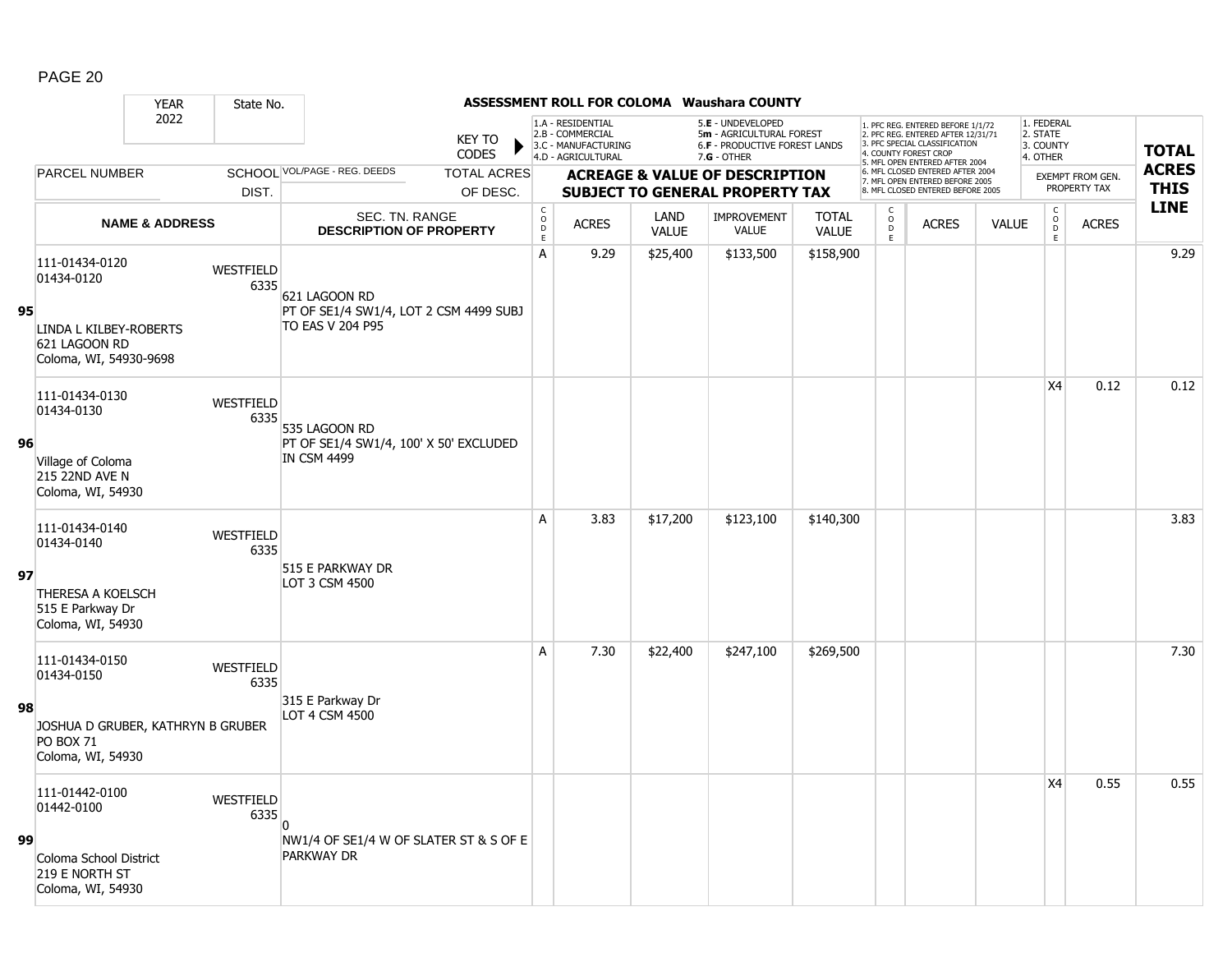|     |                                                                             | <b>YEAR</b>               | State No.                |                                                                                                        |                               |                                       |                                                                                    |                      | <b>ASSESSMENT ROLL FOR COLOMA Waushara COUNTY</b>                                               |                              |                              |                                                                                                                                                                     |              |                                                 |                         |              |
|-----|-----------------------------------------------------------------------------|---------------------------|--------------------------|--------------------------------------------------------------------------------------------------------|-------------------------------|---------------------------------------|------------------------------------------------------------------------------------|----------------------|-------------------------------------------------------------------------------------------------|------------------------------|------------------------------|---------------------------------------------------------------------------------------------------------------------------------------------------------------------|--------------|-------------------------------------------------|-------------------------|--------------|
|     |                                                                             | 2022                      |                          |                                                                                                        | <b>KEY TO</b><br><b>CODES</b> |                                       | 1.A - RESIDENTIAL<br>2.B - COMMERCIAL<br>3.C - MANUFACTURING<br>4.D - AGRICULTURAL |                      | 5.E - UNDEVELOPED<br>5m - AGRICULTURAL FOREST<br>6.F - PRODUCTIVE FOREST LANDS<br>$7.G - OTHER$ |                              |                              | 1. PFC REG. ENTERED BEFORE 1/1/72<br>2. PFC REG. ENTERED AFTER 12/31/71<br>3. PFC SPECIAL CLASSIFICATION<br>4. COUNTY FOREST CROP<br>5. MFL OPEN ENTERED AFTER 2004 |              | 1. FEDERAL<br>2. STATE<br>3. COUNTY<br>4. OTHER |                         | <b>TOTAL</b> |
|     | PARCEL NUMBER                                                               |                           |                          | SCHOOL VOL/PAGE - REG. DEEDS                                                                           | <b>TOTAL ACRES</b>            |                                       |                                                                                    |                      | <b>ACREAGE &amp; VALUE OF DESCRIPTION</b>                                                       |                              |                              | 6. MFL CLOSED ENTERED AFTER 2004<br>7. MFL OPEN ENTERED BEFORE 2005                                                                                                 |              |                                                 | <b>EXEMPT FROM GEN.</b> | <b>ACRES</b> |
|     |                                                                             |                           | DIST.                    |                                                                                                        | OF DESC.                      |                                       |                                                                                    |                      | <b>SUBJECT TO GENERAL PROPERTY TAX</b>                                                          |                              |                              | 8. MFL CLOSED ENTERED BEFORE 2005                                                                                                                                   |              |                                                 | PROPERTY TAX            | <b>THIS</b>  |
|     |                                                                             | <b>NAME &amp; ADDRESS</b> |                          | SEC. TN. RANGE<br><b>DESCRIPTION OF PROPERTY</b>                                                       |                               | C<br>$\mathsf{O}$<br>$\mathsf D$<br>E | <b>ACRES</b>                                                                       | LAND<br><b>VALUE</b> | <b>IMPROVEMENT</b><br>VALUE                                                                     | <b>TOTAL</b><br><b>VALUE</b> | C<br>$_{\rm D}^{\rm O}$<br>E | <b>ACRES</b>                                                                                                                                                        | <b>VALUE</b> | $\begin{matrix} 0 \\ 0 \\ D \end{matrix}$<br>E  | <b>ACRES</b>            | <b>LINE</b>  |
|     | 111-01471-0200<br>01471-0200                                                |                           | WESTFIELD<br>6335        | 228 N 1ST ST                                                                                           |                               | A                                     | 0.33                                                                               | \$7,800              | \$64,600                                                                                        | \$72,400                     |                              |                                                                                                                                                                     |              |                                                 |                         | 0.33         |
| 100 | DAVID SCHMID, SANDRA FROST<br>1890 Whitetail Ln<br>Missoula, MT, 59804-3034 |                           |                          | LOTS 1 & 2 BLK A RICHARDSON PLAT                                                                       |                               |                                       |                                                                                    |                      |                                                                                                 |                              |                              |                                                                                                                                                                     |              |                                                 |                         |              |
|     | 111-01471-0300<br>01471-0300                                                |                           | WESTFIELD<br>6335        |                                                                                                        |                               | A                                     | 0.16                                                                               | \$4,900              |                                                                                                 | \$4,900                      |                              |                                                                                                                                                                     |              |                                                 |                         | 0.16         |
| 101 | <b>JASON ALLEN BARTOLABA</b><br>225 n madison st<br>coloma, WI, 54930       |                           |                          | n<br>LOT 3 BLK "A" RICHARDSON PLAT                                                                     |                               |                                       |                                                                                    |                      |                                                                                                 |                              |                              |                                                                                                                                                                     |              |                                                 |                         |              |
|     | 111-01471-0400<br>01471-0400                                                |                           | <b>WESTFIELD</b><br>6335 | 225 N MADISON ST                                                                                       |                               | A                                     | 0.17                                                                               | \$5,200              | \$68,200                                                                                        | \$73,400                     |                              |                                                                                                                                                                     |              |                                                 |                         | 0.17         |
| 102 | JASON ALLEN BARTOLABA, SARA D ELY<br>225 n madison st<br>coloma, WI, 54930  |                           |                          | LOT 4 BLK "A" RICHARDSON PLAT                                                                          |                               |                                       |                                                                                    |                      |                                                                                                 |                              |                              |                                                                                                                                                                     |              |                                                 |                         |              |
|     | 111-01471-0500<br>01471-0500                                                |                           | WESTFIELD<br>6335        | 216 N 1ST ST                                                                                           |                               | A                                     | 0.30                                                                               | \$7,600              | \$62,100                                                                                        | \$69,700                     |                              |                                                                                                                                                                     |              |                                                 |                         | 0.30         |
| 103 | Sueden Inc<br>7329 W Howard<br>Milwaukee, WI, 53220                         |                           |                          | LOT 1 & PT OF LOT 2, 50'X 34' PARCEL BLK<br><b>B RICHARDSON PLAT</b>                                   |                               |                                       |                                                                                    |                      |                                                                                                 |                              |                              |                                                                                                                                                                     |              |                                                 |                         |              |
| 104 | 111-01471-0700<br>01471-0700                                                |                           | WESTFIELD                | 6335 132 E MAIN ST<br>LOT 4 & PT OF LOT 2 BLK B RICHARDSON<br>PLAT EXC 50' E & W & 34' N & S IN NW COR |                               | B                                     | 0.48                                                                               | \$9,100              | \$115,200                                                                                       | \$124,300                    |                              |                                                                                                                                                                     |              |                                                 |                         | 0.48         |
|     | Sueden Inc<br>7329 W Howard<br>Milwaukee, WI, 53220                         |                           |                          | <b>HOTEL BLDG</b>                                                                                      |                               |                                       |                                                                                    |                      |                                                                                                 |                              |                              |                                                                                                                                                                     |              |                                                 |                         |              |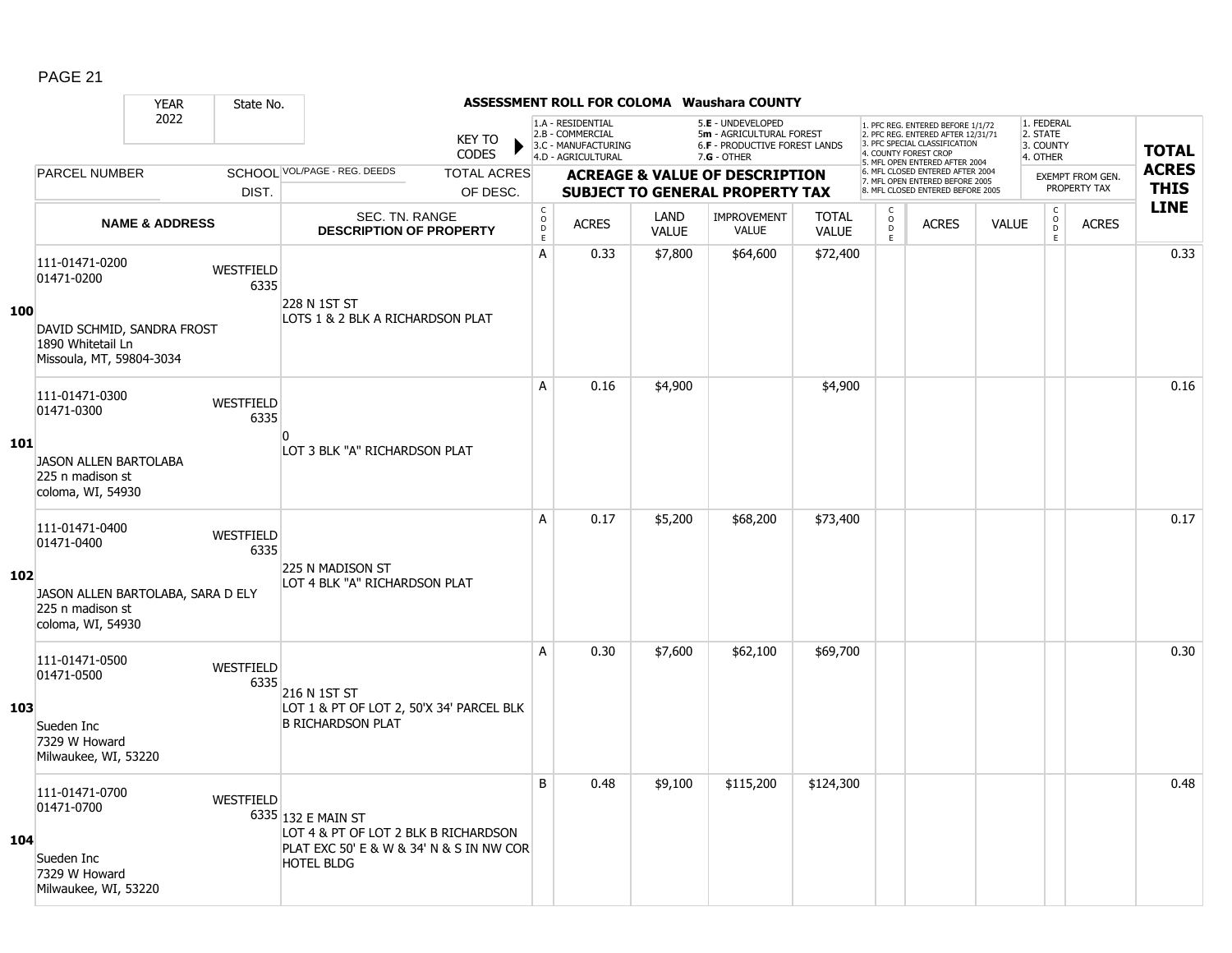|     |                                                                | <b>YEAR</b>               | State No.           |                                                                                                                                                            |                               |                                        |                                                                                    |                      | <b>ASSESSMENT ROLL FOR COLOMA Waushara COUNTY</b>                                               |                              |                                                |                                                                                                                                   |              |                                                 |                         |              |
|-----|----------------------------------------------------------------|---------------------------|---------------------|------------------------------------------------------------------------------------------------------------------------------------------------------------|-------------------------------|----------------------------------------|------------------------------------------------------------------------------------|----------------------|-------------------------------------------------------------------------------------------------|------------------------------|------------------------------------------------|-----------------------------------------------------------------------------------------------------------------------------------|--------------|-------------------------------------------------|-------------------------|--------------|
|     |                                                                | 2022                      |                     |                                                                                                                                                            | <b>KEY TO</b><br><b>CODES</b> |                                        | 1.A - RESIDENTIAL<br>2.B - COMMERCIAL<br>3.C - MANUFACTURING<br>4.D - AGRICULTURAL |                      | 5.E - UNDEVELOPED<br>5m - AGRICULTURAL FOREST<br>6.F - PRODUCTIVE FOREST LANDS<br>$7.G - OTHER$ |                              |                                                | 1. PFC REG. ENTERED BEFORE 1/1/72<br>2. PFC REG. ENTERED AFTER 12/31/71<br>3. PFC SPECIAL CLASSIFICATION<br>4. COUNTY FOREST CROP |              | 1. FEDERAL<br>2. STATE<br>3. COUNTY<br>4. OTHER |                         | <b>TOTAL</b> |
|     | <b>PARCEL NUMBER</b>                                           |                           |                     | SCHOOL VOL/PAGE - REG. DEEDS                                                                                                                               | <b>TOTAL ACRES</b>            |                                        |                                                                                    |                      | <b>ACREAGE &amp; VALUE OF DESCRIPTION</b>                                                       |                              |                                                | 5. MFL OPEN ENTERED AFTER 2004<br>6. MFL CLOSED ENTERED AFTER 2004<br>7. MFL OPEN ENTERED BEFORE 2005                             |              |                                                 | <b>EXEMPT FROM GEN.</b> | <b>ACRES</b> |
|     |                                                                |                           | DIST.               |                                                                                                                                                            | OF DESC.                      |                                        |                                                                                    |                      | <b>SUBJECT TO GENERAL PROPERTY TAX</b>                                                          |                              |                                                | 8. MFL CLOSED ENTERED BEFORE 2005                                                                                                 |              |                                                 | PROPERTY TAX            | <b>THIS</b>  |
|     |                                                                | <b>NAME &amp; ADDRESS</b> |                     | <b>SEC. TN. RANGE</b><br><b>DESCRIPTION OF PROPERTY</b>                                                                                                    |                               | $_{\rm o}^{\rm c}$<br>$\mathsf D$<br>E | <b>ACRES</b>                                                                       | LAND<br><b>VALUE</b> | <b>IMPROVEMENT</b><br>VALUE                                                                     | <b>TOTAL</b><br><b>VALUE</b> | $\begin{matrix} 0 \\ 0 \\ 0 \end{matrix}$<br>E | <b>ACRES</b>                                                                                                                      | <b>VALUE</b> | $\begin{matrix} 0 \\ 0 \end{matrix}$<br>E       | <b>ACRES</b>            | <b>LINE</b>  |
| 105 | 111-01471-0800<br>01471-0800<br>ANDREW M MILLER, ANNA J MILLER |                           | WESTFIELD<br>6335   | 213 N MADISON ST<br>LOT 3 BLK B RICHARDSON PLAT                                                                                                            |                               | А                                      | 0.26                                                                               | \$7,200              | \$72,700                                                                                        | \$79,900                     |                                                |                                                                                                                                   |              |                                                 |                         | 0.26         |
|     | <b>PO BOX 301</b><br>COLOMA, WI, 54930-0301                    |                           |                     |                                                                                                                                                            |                               |                                        |                                                                                    |                      |                                                                                                 |                              |                                                |                                                                                                                                   |              |                                                 |                         |              |
|     | 111-01471-1011<br>01471-1011                                   |                           | WESTFIELD<br>6335   | 131 E MAIN ST                                                                                                                                              |                               | A                                      | 0.42                                                                               | \$8,500              | \$41,500                                                                                        | \$50,000                     |                                                |                                                                                                                                   |              |                                                 |                         | 0.42         |
| 106 | Tina Shultis<br><b>PO Box 126</b><br>Coloma, WI, 54930         |                           |                     | PT OF SW1/4 NW1/4, PT LOT 1 BLK C<br>RICHARDSON PLAT, NOW LOT 1 CSM 5351                                                                                   |                               |                                        |                                                                                    |                      |                                                                                                 |                              |                                                |                                                                                                                                   |              |                                                 |                         |              |
| 107 | 111-01471-1012<br>01471-1012                                   |                           | WESTFIELD<br>6335 0 | PT OF SW1/4 NW1/4, RICHARDSON PLAT,                                                                                                                        |                               | A                                      | 0.11                                                                               | \$900                |                                                                                                 | \$900                        |                                                |                                                                                                                                   |              |                                                 |                         | 0.11         |
|     | Arden Bandt<br>PO Box 97<br>Coloma, WI, 54930                  |                           |                     | LOT 1 BLK C EXC CSM 5351 & W 32' LOT 4<br>BLK C EXC S 48' E 20' W 32' LOT 4                                                                                |                               |                                        |                                                                                    |                      |                                                                                                 |                              |                                                |                                                                                                                                   |              |                                                 |                         |              |
|     | 111-01471-1100<br>01471-1100                                   |                           | WESTFIELD<br>6335   | 142 N 1ST ST                                                                                                                                               |                               | B                                      | 0.57                                                                               | \$9,600              | \$31,100                                                                                        | \$40,700                     |                                                |                                                                                                                                   |              |                                                 |                         | 0.57         |
| 108 | RICHARD & DEBORAH ZUEHLKE<br>PO Box 200<br>Coloma, WI, 54930   |                           |                     | LOT 2, 3 & W 25' OF LOTS 5 & 6 BLK C IN<br><b>RICHARDSON PLAT</b>                                                                                          |                               |                                        |                                                                                    |                      |                                                                                                 |                              |                                                |                                                                                                                                   |              |                                                 |                         |              |
| 109 | 111-01471-1412<br>01471-1412<br><b>ARDEN BANDT</b>             |                           | <b>WESTFIELD</b>    | 6335 147 E MAIN ST<br>PT OF SW1/4 NW1/4, RICHARDSON'S PLAT<br>E 100' LOT 4 & S 48' OF E 20' OF W 32' LOT<br>4 AND LOTS 5 & 6 BLK C EXC W 25' LOTS 5<br>8.6 |                               | A                                      | 0.74                                                                               | \$11,000             | \$75,600                                                                                        | \$86,600                     |                                                |                                                                                                                                   |              |                                                 |                         | 0.74         |
|     | PO Box 97<br>Coloma, WI, 54930                                 |                           |                     |                                                                                                                                                            |                               |                                        |                                                                                    |                      |                                                                                                 |                              |                                                |                                                                                                                                   |              |                                                 |                         |              |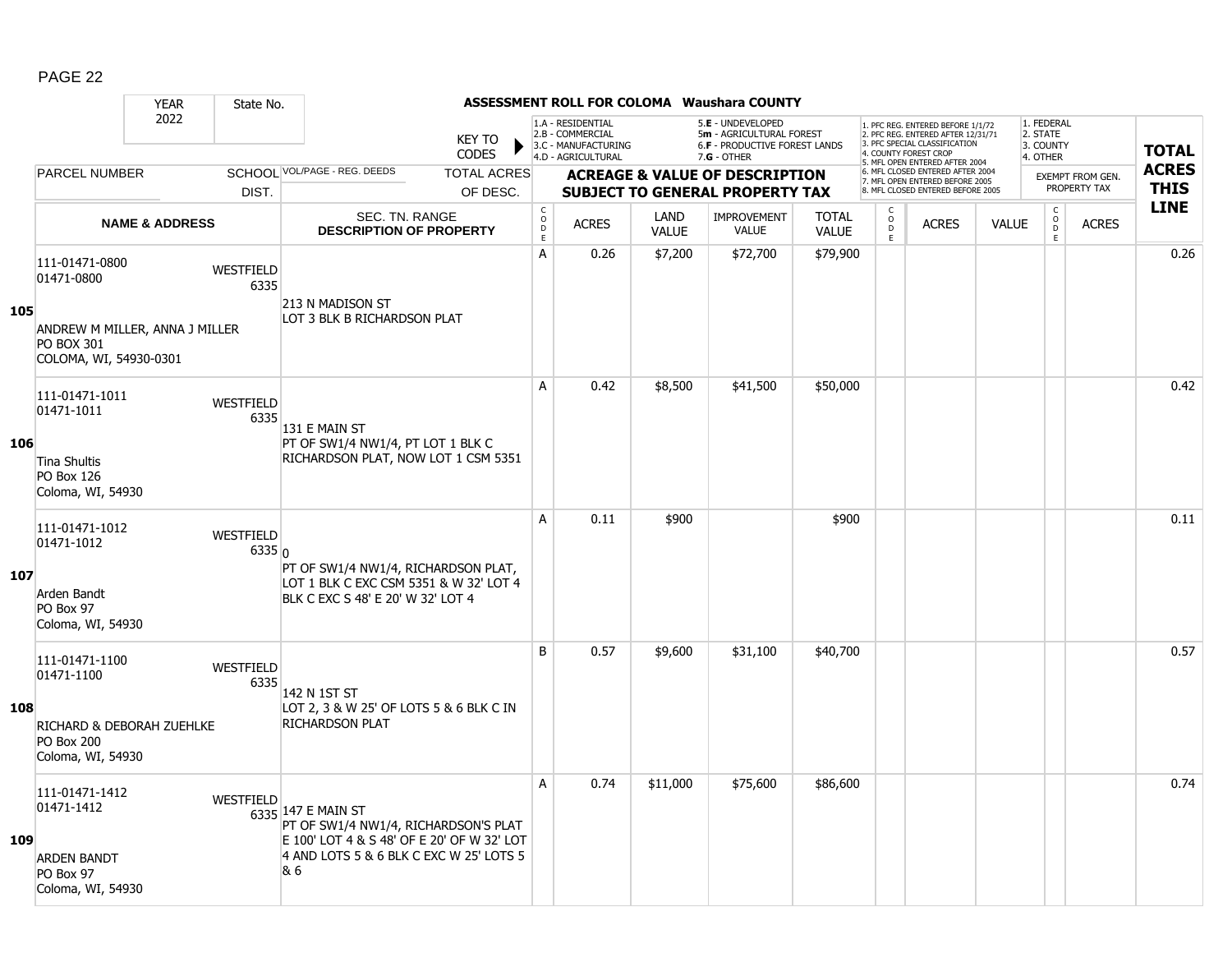|            |                                                                                                            | <b>YEAR</b>               | State No.                |                                                                                                      |                               |                               |                                                                                    |                      | <b>ASSESSMENT ROLL FOR COLOMA Waushara COUNTY</b>                                               |                              |                                                          |                                                                                                                                                                     |              |                                                           |                                         |                             |
|------------|------------------------------------------------------------------------------------------------------------|---------------------------|--------------------------|------------------------------------------------------------------------------------------------------|-------------------------------|-------------------------------|------------------------------------------------------------------------------------|----------------------|-------------------------------------------------------------------------------------------------|------------------------------|----------------------------------------------------------|---------------------------------------------------------------------------------------------------------------------------------------------------------------------|--------------|-----------------------------------------------------------|-----------------------------------------|-----------------------------|
|            |                                                                                                            | 2022                      |                          |                                                                                                      | <b>KEY TO</b><br><b>CODES</b> |                               | 1.A - RESIDENTIAL<br>2.B - COMMERCIAL<br>3.C - MANUFACTURING<br>4.D - AGRICULTURAL |                      | 5.E - UNDEVELOPED<br>5m - AGRICULTURAL FOREST<br>6.F - PRODUCTIVE FOREST LANDS<br>$7.G - OTHER$ |                              |                                                          | 1. PFC REG. ENTERED BEFORE 1/1/72<br>2. PFC REG. ENTERED AFTER 12/31/71<br>3. PFC SPECIAL CLASSIFICATION<br>4. COUNTY FOREST CROP<br>5. MFL OPEN ENTERED AFTER 2004 |              | 1. FEDERAL<br>2. STATE<br>3. COUNTY<br>4. OTHER           |                                         | <b>TOTAL</b>                |
|            | <b>PARCEL NUMBER</b>                                                                                       |                           |                          | SCHOOL VOL/PAGE - REG. DEEDS                                                                         | <b>TOTAL ACRES</b>            |                               |                                                                                    |                      | <b>ACREAGE &amp; VALUE OF DESCRIPTION</b>                                                       |                              |                                                          | 6. MFL CLOSED ENTERED AFTER 2004<br>7. MFL OPEN ENTERED BEFORE 2005                                                                                                 |              |                                                           | <b>EXEMPT FROM GEN.</b><br>PROPERTY TAX | <b>ACRES</b><br><b>THIS</b> |
|            |                                                                                                            |                           | DIST.                    |                                                                                                      | OF DESC.                      |                               |                                                                                    |                      | <b>SUBJECT TO GENERAL PROPERTY TAX</b>                                                          |                              |                                                          | 8. MFL CLOSED ENTERED BEFORE 2005                                                                                                                                   |              |                                                           |                                         | <b>LINE</b>                 |
|            |                                                                                                            | <b>NAME &amp; ADDRESS</b> |                          | <b>SEC. TN. RANGE</b><br><b>DESCRIPTION OF PROPERTY</b>                                              |                               | $_{\rm o}^{\rm c}$<br>D<br>E. | <b>ACRES</b>                                                                       | LAND<br><b>VALUE</b> | <b>IMPROVEMENT</b><br><b>VALUE</b>                                                              | <b>TOTAL</b><br><b>VALUE</b> | $\begin{smallmatrix} C \\ 0 \\ D \end{smallmatrix}$<br>E | <b>ACRES</b>                                                                                                                                                        | <b>VALUE</b> | $\overset{\mathsf{C}}{\underset{\mathsf{D}}{\circ}}$<br>E | <b>ACRES</b>                            |                             |
| 110        | 111-01471-1910<br>01471-1910<br>PATRICK R LEIBSLE<br>W14128 COTTONVILLE AVE<br>COLOMA, WI, 54930           |                           | <b>WESTFIELD</b><br>6335 | 126 N 1ST ST<br>LOT 1 BLK D RICHARDSON PLAT                                                          |                               | A                             | 0.24                                                                               | \$7,100              | \$0                                                                                             | \$7,100                      |                                                          |                                                                                                                                                                     |              |                                                           |                                         | 0.24                        |
|            | 111-01471-2010<br>01471-2010                                                                               |                           | <b>WESTFIELD</b><br>6335 | 116 N 1ST ST                                                                                         |                               | A                             | 0.32                                                                               | \$7,700              | \$50,700                                                                                        | \$58,400                     |                                                          |                                                                                                                                                                     |              |                                                           |                                         | 0.32                        |
| 111        | <b>KIMBERLY L RACHEL</b><br>116 N 1ST ST<br>Coloma, WI, 54930                                              |                           |                          | N 100 FT OF LOT 2, BLK D, RICHARDSONS<br>PLAT; EXC E 122 FT & CSM 5598                               |                               |                               |                                                                                    |                      |                                                                                                 |                              |                                                          |                                                                                                                                                                     |              |                                                           |                                         |                             |
| 112        | 111-01471-2110<br>01471-2110<br><b>AUTUMN L SANCHEZ</b><br><b>PO Box 101</b><br>Coloma, WI, 54930          |                           | <b>WESTFIELD</b><br>6335 | 122 E WESTFIELD RD<br>LOT 1 CSM 5598                                                                 |                               | A                             | 0.21                                                                               | \$6,400              | \$60,900                                                                                        | \$67,300                     |                                                          |                                                                                                                                                                     |              |                                                           |                                         | 0.21                        |
| <b>113</b> | 111-01471-2210<br>01471-2210<br><b>ROBERT S RANDALL</b><br><b>PO Box 291</b><br>Coloma, WI, 54930          |                           | <b>WESTFIELD</b><br>6335 | 136 E WESTFIELD RD<br>LOT 2, BLK D, RICHARDSONS PLAT; E 160<br>FT OF S 1/2; EXC V797 P359 & CSM 5598 |                               | A                             | 0.24                                                                               | \$7,100              | \$115,800                                                                                       | \$122,900                    |                                                          |                                                                                                                                                                     |              |                                                           |                                         | 0.24                        |
| 114        | 111-01471-2310<br>01471-2310<br>ANTHONY R WEPKING, ANNA M WEPKING<br>119 N Madison St<br>Coloma, WI, 54930 |                           | WESTFIELD<br>6335        | 119 N MADISON ST<br>PT LOT 2, BLK D, RICHARDSONS PLAT; E<br>122 FT OF N1/2                           |                               | A                             | 0.23                                                                               | \$7,000              | \$121,500                                                                                       | \$128,500                    |                                                          |                                                                                                                                                                     |              |                                                           |                                         | 0.23                        |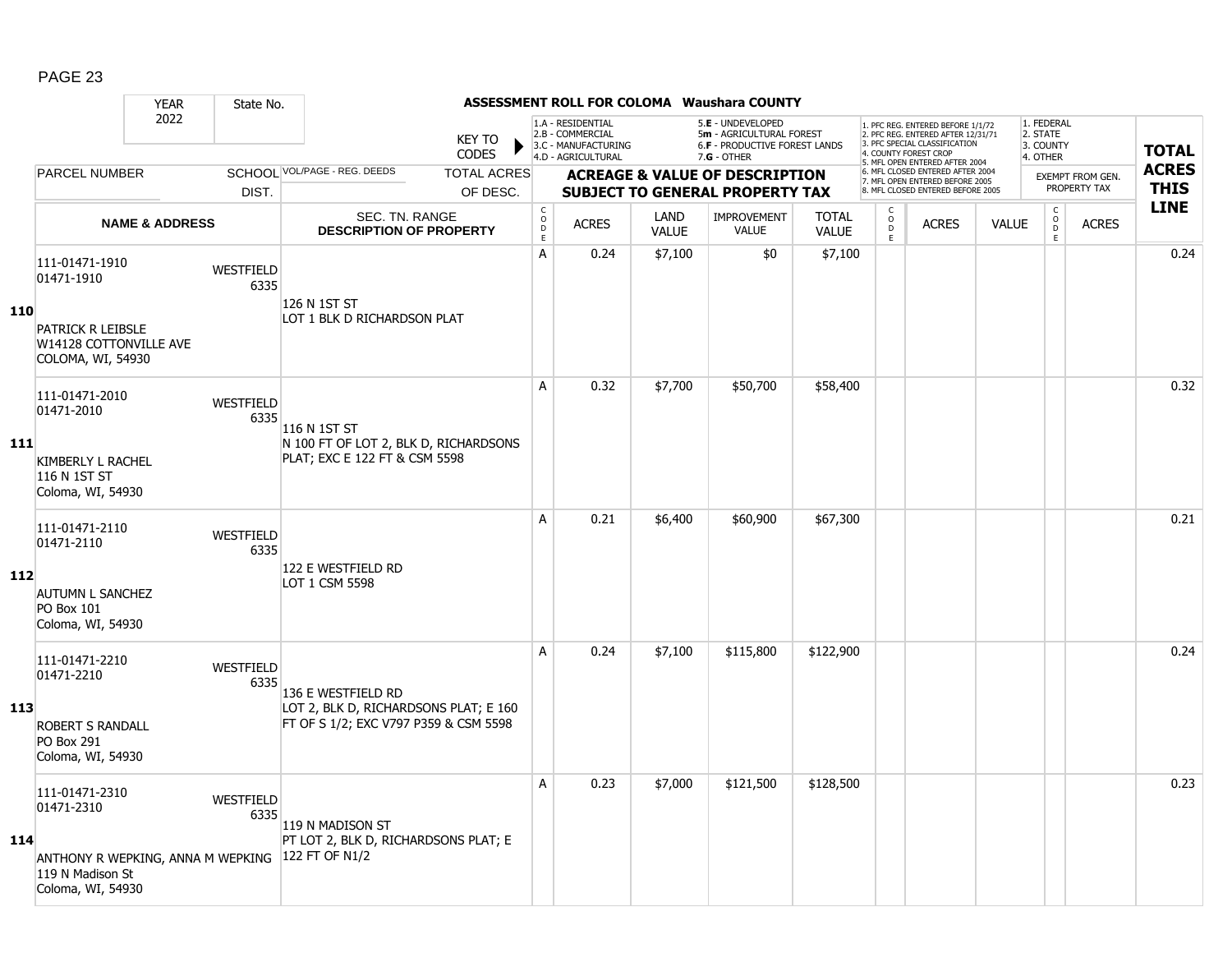|            |                                                                                                    | <b>YEAR</b>               | State No.         |                                                                                                                                                     |                    |                                       |                                                                                    |                      | <b>ASSESSMENT ROLL FOR COLOMA Waushara COUNTY</b>                                               |                              |                              |                                                                                                                                                                     |              |                                                 |                         |              |
|------------|----------------------------------------------------------------------------------------------------|---------------------------|-------------------|-----------------------------------------------------------------------------------------------------------------------------------------------------|--------------------|---------------------------------------|------------------------------------------------------------------------------------|----------------------|-------------------------------------------------------------------------------------------------|------------------------------|------------------------------|---------------------------------------------------------------------------------------------------------------------------------------------------------------------|--------------|-------------------------------------------------|-------------------------|--------------|
|            |                                                                                                    | 2022                      |                   | <b>KEY TO</b><br><b>CODES</b>                                                                                                                       |                    |                                       | 1.A - RESIDENTIAL<br>2.B - COMMERCIAL<br>3.C - MANUFACTURING<br>4.D - AGRICULTURAL |                      | 5.E - UNDEVELOPED<br>5m - AGRICULTURAL FOREST<br>6.F - PRODUCTIVE FOREST LANDS<br>$7.G - OTHER$ |                              |                              | 1. PFC REG. ENTERED BEFORE 1/1/72<br>2. PFC REG. ENTERED AFTER 12/31/71<br>3. PFC SPECIAL CLASSIFICATION<br>4. COUNTY FOREST CROP<br>5. MFL OPEN ENTERED AFTER 2004 |              | 1. FEDERAL<br>2. STATE<br>3. COUNTY<br>4. OTHER |                         | <b>TOTAL</b> |
|            | <b>PARCEL NUMBER</b>                                                                               |                           |                   | SCHOOL VOL/PAGE - REG. DEEDS                                                                                                                        | <b>TOTAL ACRES</b> |                                       |                                                                                    |                      | <b>ACREAGE &amp; VALUE OF DESCRIPTION</b>                                                       |                              |                              | 6. MFL CLOSED ENTERED AFTER 2004<br>7. MFL OPEN ENTERED BEFORE 2005                                                                                                 |              |                                                 | <b>EXEMPT FROM GEN.</b> | <b>ACRES</b> |
|            |                                                                                                    |                           | DIST.             |                                                                                                                                                     | OF DESC.           |                                       |                                                                                    |                      | <b>SUBJECT TO GENERAL PROPERTY TAX</b>                                                          |                              |                              | 8. MFL CLOSED ENTERED BEFORE 2005                                                                                                                                   |              |                                                 | PROPERTY TAX            | <b>THIS</b>  |
|            |                                                                                                    | <b>NAME &amp; ADDRESS</b> |                   | SEC. TN. RANGE<br><b>DESCRIPTION OF PROPERTY</b>                                                                                                    |                    | C<br>$\mathsf{O}$<br>$\mathsf D$<br>E | <b>ACRES</b>                                                                       | LAND<br><b>VALUE</b> | <b>IMPROVEMENT</b><br>VALUE                                                                     | <b>TOTAL</b><br><b>VALUE</b> | C<br>$_{\rm D}^{\rm O}$<br>E | <b>ACRES</b>                                                                                                                                                        | <b>VALUE</b> | $\begin{matrix} 0 \\ 0 \\ D \end{matrix}$<br>E  | <b>ACRES</b>            | <b>LINE</b>  |
|            | 111-01471-2500<br>01471-2500                                                                       |                           | WESTFIELD<br>6335 | n                                                                                                                                                   |                    | Α                                     | 0.25                                                                               | \$7,200              | \$0                                                                                             | \$7,200                      |                              |                                                                                                                                                                     |              |                                                 |                         | 0.25         |
| 115        | ANTHONY R WEPKING, ANNA M WEPKING<br>119 N Madison St<br>Coloma, WI, 54930                         |                           |                   | LOT 3, BLK D, RICHARDSONS PLAT                                                                                                                      |                    |                                       |                                                                                    |                      |                                                                                                 |                              |                              |                                                                                                                                                                     |              |                                                 |                         |              |
|            | 111-01472-0100<br>01472-0100                                                                       |                           | WESTFIELD<br>6335 | 227 E FOLLETT DR                                                                                                                                    |                    | A                                     | 0.28                                                                               | \$7,400              | \$66,200                                                                                        | \$73,600                     |                              |                                                                                                                                                                     |              |                                                 |                         | 0.28         |
| 116        | DANIEL R HOFFA JR<br>119 N LINDEN ST<br>Coloma, WI, 54930-9619                                     |                           |                   | LOTS 1 & 2 BLK 1 GRAVES ADDN; EXC N 17'<br>OF EACH LOT                                                                                              |                    |                                       |                                                                                    |                      |                                                                                                 |                              |                              |                                                                                                                                                                     |              |                                                 |                         |              |
| 117        | 111-01472-0500<br>01472-0500<br>LONNIE L ABBOTT<br><b>PO Box 172</b><br>Coloma, WI, 54930          |                           | <b>WESTFIELD</b>  | 6335 217 E FOLLETT DR<br>LOT 4 BLK 1 GRAVES PLAT 123' N OF S 25'<br>LESS 6.3' W LOT 3 BLK 1 123' N OF S 25'<br>LOT 5 BLK 1 N 73' LESS N 17' & W 10' |                    | A                                     | 0.24                                                                               | \$7,100              | \$50,900                                                                                        | \$58,000                     |                              |                                                                                                                                                                     |              |                                                 |                         | 0.24         |
| 118        | 111-01472-1000<br>01472-1000<br>LAURA L ERWIN<br>PO Box 51<br>Coloma, WI, 54930                    |                           | WESTFIELD         | 6335 224 N MADISON ST<br>S 148' OF LOT 6, N 40' OF LOTS 7 AND 8,<br>6.3' ON EDGE OF LOT 4 & S 92' AND W 10'<br>EXC N 17' OF LOT 5 BLK 1 GRAVES PLAT |                    | A                                     | 0.35                                                                               | \$7,900              | \$44,300                                                                                        | \$52,200                     |                              |                                                                                                                                                                     |              |                                                 |                         | 0.35         |
| <b>119</b> | 111-01472-1200<br>01472-1200<br><b>GERTRUDE H FRAVEL</b><br><b>PO Box 145</b><br>Coloma, WI, 54930 |                           | WESTFIELD         | 6335 208 E MAIN ST<br>LOT 7 & LOT 8 BLK 1 GRAVES PLAT EXC N<br>40' OF BOTH LOTS LIFE ESTATE TO<br><b>GERTRUDE H FRAVEL</b>                          |                    | A                                     | 0.28                                                                               | \$7,400              | \$52,000                                                                                        | \$59,400                     |                              |                                                                                                                                                                     |              |                                                 |                         | 0.28         |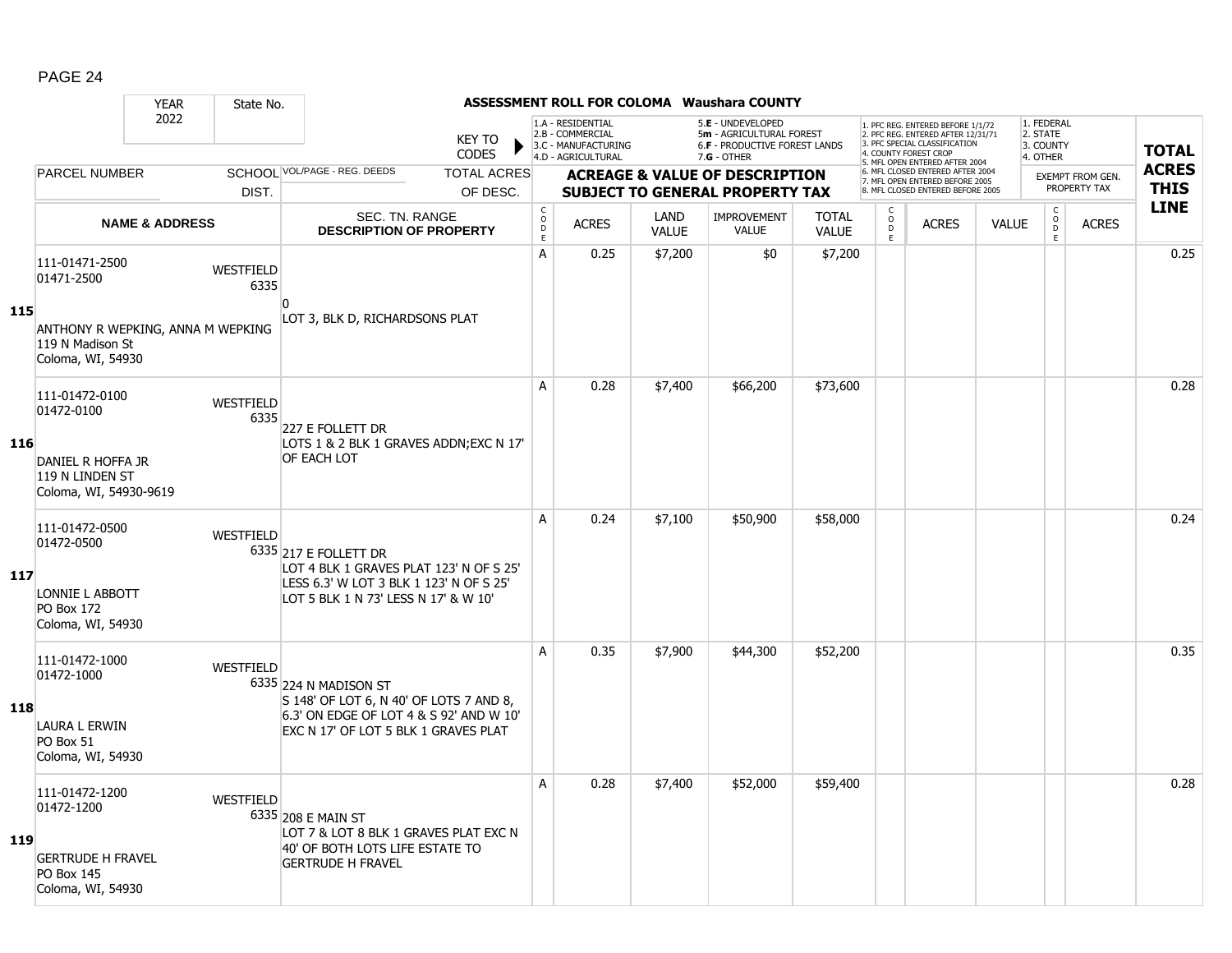|     |                                                                                                                         | <b>YEAR</b>               | State No.                |                                                                                       |                                |                                        |                                                                                    |                      | <b>ASSESSMENT ROLL FOR COLOMA Waushara COUNTY</b>                                             |                              |                               |                                                                                                                                                                     |              |                                                 |                                         |                             |
|-----|-------------------------------------------------------------------------------------------------------------------------|---------------------------|--------------------------|---------------------------------------------------------------------------------------|--------------------------------|----------------------------------------|------------------------------------------------------------------------------------|----------------------|-----------------------------------------------------------------------------------------------|------------------------------|-------------------------------|---------------------------------------------------------------------------------------------------------------------------------------------------------------------|--------------|-------------------------------------------------|-----------------------------------------|-----------------------------|
|     |                                                                                                                         | 2022                      |                          |                                                                                       | <b>KEY TO</b><br><b>CODES</b>  |                                        | 1.A - RESIDENTIAL<br>2.B - COMMERCIAL<br>3.C - MANUFACTURING<br>4.D - AGRICULTURAL |                      | 5.E - UNDEVELOPED<br>5m - AGRICULTURAL FOREST<br>6.F - PRODUCTIVE FOREST LANDS<br>7.G - OTHER |                              |                               | 1. PFC REG. ENTERED BEFORE 1/1/72<br>2. PFC REG. ENTERED AFTER 12/31/71<br>3. PFC SPECIAL CLASSIFICATION<br>4. COUNTY FOREST CROP<br>5. MFL OPEN ENTERED AFTER 2004 |              | 1. FEDERAL<br>2. STATE<br>3. COUNTY<br>4. OTHER |                                         | <b>TOTAL</b>                |
|     | <b>PARCEL NUMBER</b>                                                                                                    |                           | DIST.                    | SCHOOL VOL/PAGE - REG. DEEDS                                                          | <b>TOTAL ACRES</b><br>OF DESC. |                                        |                                                                                    |                      | <b>ACREAGE &amp; VALUE OF DESCRIPTION</b><br><b>SUBJECT TO GENERAL PROPERTY TAX</b>           |                              |                               | 6. MFL CLOSED ENTERED AFTER 2004<br>7. MFL OPEN ENTERED BEFORE 2005<br>8. MFL CLOSED ENTERED BEFORE 2005                                                            |              |                                                 | <b>EXEMPT FROM GEN.</b><br>PROPERTY TAX | <b>ACRES</b><br><b>THIS</b> |
|     |                                                                                                                         | <b>NAME &amp; ADDRESS</b> |                          | <b>SEC. TN. RANGE</b><br><b>DESCRIPTION OF PROPERTY</b>                               |                                | $_{\rm o}^{\rm c}$<br>$\mathsf D$<br>E | <b>ACRES</b>                                                                       | LAND<br><b>VALUE</b> | <b>IMPROVEMENT</b><br>VALUE                                                                   | <b>TOTAL</b><br><b>VALUE</b> | C<br>$_\mathrm{D}^\mathrm{O}$ | <b>ACRES</b>                                                                                                                                                        | <b>VALUE</b> | $\begin{matrix} 0 \\ 0 \\ 0 \end{matrix}$       | <b>ACRES</b>                            | <b>LINE</b>                 |
| 120 | 111-01472-1500<br>01472-1500<br>ANDREW M MILLER, ANNA J MILLER<br>18758 COUNTY HWY A<br>Richland Center, WI, 53581-8589 |                           | WESTFIELD<br>6335        | 218 E MAIN ST<br>GRAVES PLAT LOT 9 & 10, S 25' LOT 3, S<br>25' OF LOT 4 BLK 1         |                                | A                                      | 0.44                                                                               | \$8,600              | \$600                                                                                         | \$9,200                      | E                             |                                                                                                                                                                     |              | E                                               |                                         | 0.44                        |
| 121 | 111-01472-1800<br>01472-1800<br>Methodist Episcopal Church<br>421 N SEMROW RD<br>Coloma, WI, 54930                      |                           | <b>WESTFIELD</b><br>6335 | 230 E MAIN ST<br>LOTS 11 & 12 BLK 1 GRAVES PLAT                                       |                                |                                        |                                                                                    |                      |                                                                                               |                              |                               |                                                                                                                                                                     |              | <b>X4</b>                                       | 0.38                                    | 0.38                        |
| 122 | 111-01472-1900<br>01472-1900<br><b>CAROL R BAGLEY</b><br>329 E Follett Dr<br>Coloma, WI, 54930                          |                           | WESTFIELD<br>6335        | 329 E FOLLETT DR<br>LOTS 1 & 14, BLK 2, GRAVES ADD                                    |                                | A                                      | 0.29                                                                               | \$7,500              | \$49,500                                                                                      | \$57,000                     |                               |                                                                                                                                                                     |              |                                                 |                                         | 0.29                        |
| 123 | 111-01472-2100<br>01472-2100<br>DEBORAH A DEHLING SURVIVORS TRUST<br>W13434 CYPRESS AVE<br>COLOMA, WI, 54930-9115       |                           | WESTFIELD<br>6335        | 317 E FOLLETT DR<br>LOTS 2 & 3 AND E 20' OF LOT 4 BLK 2<br><b>GRAVES PLAT</b>         |                                | A                                      | 0.36                                                                               | \$8,000              | \$56,500                                                                                      | \$64,500                     |                               |                                                                                                                                                                     |              |                                                 |                                         | 0.36                        |
| 124 | 111-01472-2400<br>01472-2400<br>DUSTAN J SCHRAUFNAGEL<br>W4959 COUNTY ROAD JJ<br>WESTFIELD, WI, 53964                   |                           | <b>WESTFIELD</b><br>6335 | 307 E FOLLETT DR<br>LOT 4 EXC E 20' AND ALL OF LOTS 5 & 6<br><b>BLK 2 GRAVES PLAT</b> |                                | A                                      | 0.36                                                                               | \$8,000              | \$67,500                                                                                      | \$75,500                     |                               |                                                                                                                                                                     |              |                                                 |                                         | 0.36                        |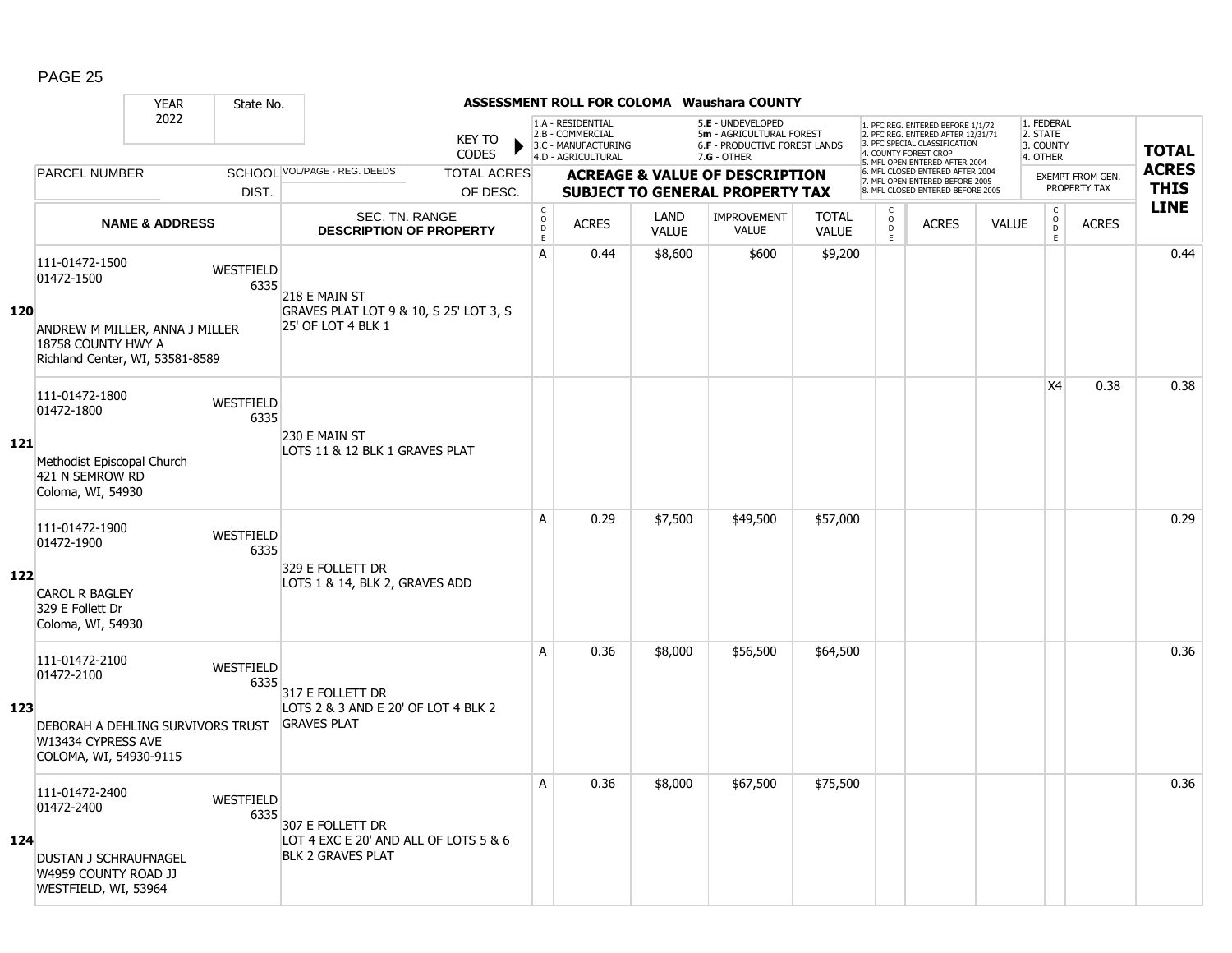|     |                                                              | <b>YEAR</b>               | State No.                |                                                                 |                                        |                                                                                    |                      | <b>ASSESSMENT ROLL FOR COLOMA Waushara COUNTY</b>                                                      |                              |                                                          |                                                                                                                                   |              |                                                                     |                                         |                             |
|-----|--------------------------------------------------------------|---------------------------|--------------------------|-----------------------------------------------------------------|----------------------------------------|------------------------------------------------------------------------------------|----------------------|--------------------------------------------------------------------------------------------------------|------------------------------|----------------------------------------------------------|-----------------------------------------------------------------------------------------------------------------------------------|--------------|---------------------------------------------------------------------|-----------------------------------------|-----------------------------|
|     |                                                              | 2022                      |                          | KEY TO<br><b>CODES</b>                                          |                                        | 1.A - RESIDENTIAL<br>2.B - COMMERCIAL<br>3.C - MANUFACTURING<br>4.D - AGRICULTURAL |                      | 5.E - UNDEVELOPED<br>5m - AGRICULTURAL FOREST<br><b>6.F - PRODUCTIVE FOREST LANDS</b><br>$7.G - OTHER$ |                              |                                                          | 1. PFC REG. ENTERED BEFORE 1/1/72<br>2. PFC REG. ENTERED AFTER 12/31/71<br>3. PFC SPECIAL CLASSIFICATION<br>4. COUNTY FOREST CROP |              | 1. FEDERAL<br>2. STATE<br>3. COUNTY<br>4. OTHER                     |                                         | <b>TOTAL</b>                |
|     | <b>PARCEL NUMBER</b>                                         |                           |                          | SCHOOL VOL/PAGE - REG. DEEDS<br><b>TOTAL ACRES</b>              |                                        |                                                                                    |                      | <b>ACREAGE &amp; VALUE OF DESCRIPTION</b>                                                              |                              |                                                          | 5. MFL OPEN ENTERED AFTER 2004<br>6. MFL CLOSED ENTERED AFTER 2004<br>7. MFL OPEN ENTERED BEFORE 2005                             |              |                                                                     | <b>EXEMPT FROM GEN.</b><br>PROPERTY TAX | <b>ACRES</b><br><b>THIS</b> |
|     |                                                              |                           | DIST.                    | OF DESC.                                                        |                                        |                                                                                    |                      | <b>SUBJECT TO GENERAL PROPERTY TAX</b>                                                                 |                              |                                                          | 8. MFL CLOSED ENTERED BEFORE 2005                                                                                                 |              |                                                                     |                                         | <b>LINE</b>                 |
|     |                                                              | <b>NAME &amp; ADDRESS</b> |                          | SEC. TN. RANGE<br><b>DESCRIPTION OF PROPERTY</b>                | $_{\rm o}^{\rm c}$<br>D<br>$\mathsf E$ | <b>ACRES</b>                                                                       | LAND<br><b>VALUE</b> | <b>IMPROVEMENT</b><br><b>VALUE</b>                                                                     | <b>TOTAL</b><br><b>VALUE</b> | $\begin{smallmatrix} C \\ 0 \\ D \end{smallmatrix}$<br>E | <b>ACRES</b>                                                                                                                      | <b>VALUE</b> | $\overset{\mathsf{C}}{\underset{\mathsf{D}}{\circ}}$<br>$\mathsf E$ | <b>ACRES</b>                            |                             |
| 125 | 111-01472-2600<br>01472-2600<br>Tanner Janisch               |                           | <b>WESTFIELD</b><br>6335 | 308 E MAIN ST<br>LOTS 7 & 8 BLK 2 GRAVES PLAT                   | A                                      | 0.37                                                                               | \$8,100              | \$70,900                                                                                               | \$79,000                     |                                                          |                                                                                                                                   |              |                                                                     |                                         | 0.37                        |
|     | 509 N FRONT ST<br>COLOMA, WI, 54930-9676                     |                           |                          |                                                                 |                                        |                                                                                    |                      |                                                                                                        |                              |                                                          |                                                                                                                                   |              |                                                                     |                                         |                             |
|     | 111-01472-2800<br>01472-2800                                 |                           | WESTFIELD<br>6335        |                                                                 | A                                      | 0.38                                                                               | \$8,200              | \$33,500                                                                                               | \$41,700                     |                                                          |                                                                                                                                   |              |                                                                     |                                         | 0.38                        |
| 126 | <b>FRANK H KENDL</b><br>215 N Linden St<br>Coloma, WI, 54930 |                           |                          | 314 E MAIN ST<br>LOTS 9 & 10 BLK 2 GRAVES PLAT                  |                                        |                                                                                    |                      |                                                                                                        |                              |                                                          |                                                                                                                                   |              |                                                                     |                                         |                             |
|     | 111-01472-3000<br>01472-3000                                 |                           | WESTFIELD<br>6335        | 330 E MAIN ST                                                   | A                                      | 0.35                                                                               | \$7,900              | \$66,000                                                                                               | \$73,900                     |                                                          |                                                                                                                                   |              |                                                                     |                                         | 0.35                        |
| 127 | LORI A KENDL<br>330 E Main St<br>Coloma, WI, 54930           |                           |                          | LOTS 11, 12 & 13 BLK 2 GRAVES PLAT EXC<br>NORTH 56' OF EACH LOT |                                        |                                                                                    |                      |                                                                                                        |                              |                                                          |                                                                                                                                   |              |                                                                     |                                         |                             |
|     | 111-01472-3100<br>01472-3100                                 |                           | <b>WESTFIELD</b><br>6335 | 215 N LINDEN ST                                                 | A                                      | 0.19                                                                               | \$5,800              | \$57,300                                                                                               | \$63,100                     |                                                          |                                                                                                                                   |              |                                                                     |                                         | 0.19                        |
| 128 | <b>FRANK H KENDL</b><br>215 N Linden St<br>Coloma, WI, 54930 |                           |                          | GRAVES PLAT N 56' OF LOTS 11 12,& 13<br>BLK 2                   |                                        |                                                                                    |                      |                                                                                                        |                              |                                                          |                                                                                                                                   |              |                                                                     |                                         |                             |
|     | 111-01472-3500<br>01472-3500                                 |                           | <b>WESTFIELD</b><br>6335 | 210 N LINDEN ST                                                 |                                        |                                                                                    |                      |                                                                                                        |                              |                                                          |                                                                                                                                   |              | X4                                                                  | 4.00                                    | 4.00                        |
| 129 | Coloma Grade School<br>9708 110 ST<br>Coloma, WI, 54930      |                           |                          | <b>BLK 3 GRAVES PLAT</b>                                        |                                        |                                                                                    |                      |                                                                                                        |                              |                                                          |                                                                                                                                   |              |                                                                     |                                         |                             |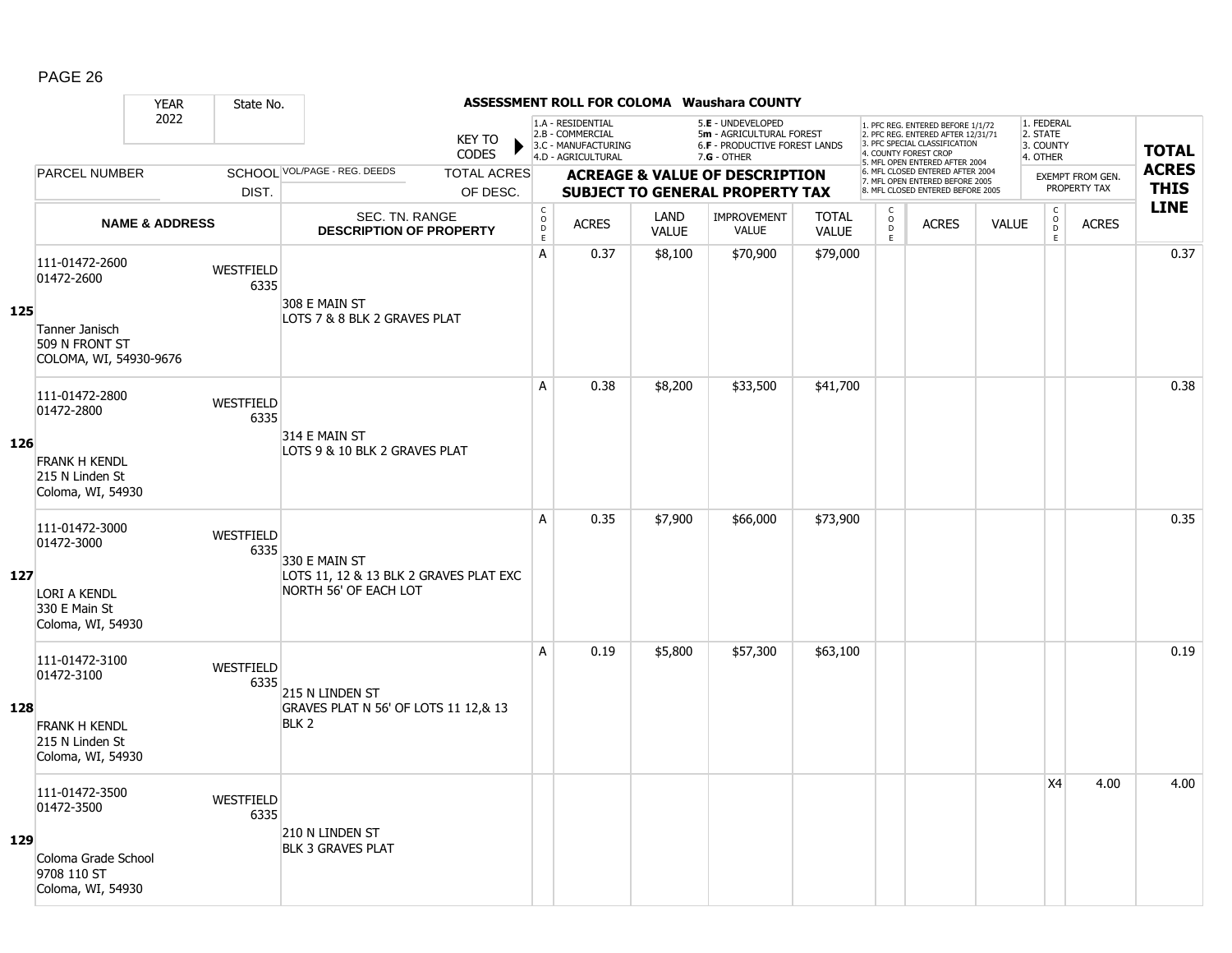|     |                                                                                                                                  | <b>YEAR</b>               | State No.                |                                                                                                                                                |                               |                    |                                                                                    |              | <b>ASSESSMENT ROLL FOR COLOMA Waushara COUNTY</b>                                             |              |                               |                                                                                                                                                                     |              |                                                 |                                         |                             |
|-----|----------------------------------------------------------------------------------------------------------------------------------|---------------------------|--------------------------|------------------------------------------------------------------------------------------------------------------------------------------------|-------------------------------|--------------------|------------------------------------------------------------------------------------|--------------|-----------------------------------------------------------------------------------------------|--------------|-------------------------------|---------------------------------------------------------------------------------------------------------------------------------------------------------------------|--------------|-------------------------------------------------|-----------------------------------------|-----------------------------|
|     |                                                                                                                                  | 2022                      |                          |                                                                                                                                                | <b>KEY TO</b><br><b>CODES</b> |                    | 1.A - RESIDENTIAL<br>2.B - COMMERCIAL<br>3.C - MANUFACTURING<br>4.D - AGRICULTURAL |              | 5.E - UNDEVELOPED<br>5m - AGRICULTURAL FOREST<br>6.F - PRODUCTIVE FOREST LANDS<br>7.G - OTHER |              |                               | 1. PFC REG. ENTERED BEFORE 1/1/72<br>2. PFC REG. ENTERED AFTER 12/31/71<br>3. PFC SPECIAL CLASSIFICATION<br>4. COUNTY FOREST CROP<br>5. MFL OPEN ENTERED AFTER 2004 |              | 1. FEDERAL<br>2. STATE<br>3. COUNTY<br>4. OTHER |                                         | <b>TOTAL</b>                |
|     | <b>PARCEL NUMBER</b>                                                                                                             |                           |                          | SCHOOL VOL/PAGE - REG. DEEDS                                                                                                                   | <b>TOTAL ACRES</b>            |                    |                                                                                    |              | <b>ACREAGE &amp; VALUE OF DESCRIPTION</b>                                                     |              |                               | 6. MFL CLOSED ENTERED AFTER 2004<br>7. MFL OPEN ENTERED BEFORE 2005<br>8. MFL CLOSED ENTERED BEFORE 2005                                                            |              |                                                 | <b>EXEMPT FROM GEN.</b><br>PROPERTY TAX | <b>ACRES</b><br><b>THIS</b> |
|     |                                                                                                                                  |                           | DIST.                    | <b>SEC. TN. RANGE</b>                                                                                                                          | OF DESC.                      | $_{\rm o}^{\rm c}$ |                                                                                    | LAND         | <b>SUBJECT TO GENERAL PROPERTY TAX</b>                                                        | <b>TOTAL</b> | C                             |                                                                                                                                                                     |              |                                                 |                                         | <b>LINE</b>                 |
|     |                                                                                                                                  | <b>NAME &amp; ADDRESS</b> |                          | <b>DESCRIPTION OF PROPERTY</b>                                                                                                                 |                               | $\mathsf D$<br>E   | <b>ACRES</b>                                                                       | <b>VALUE</b> | <b>IMPROVEMENT</b><br><b>VALUE</b>                                                            | <b>VALUE</b> | $_\mathrm{D}^\mathrm{O}$<br>E | <b>ACRES</b>                                                                                                                                                        | <b>VALUE</b> | $\begin{matrix} 0 \\ 0 \end{matrix}$<br>E       | <b>ACRES</b>                            |                             |
| 130 | 111-01473-0110<br>01473-0110<br>kasie i kopach<br>120 n madison St<br>Coloma, WI, 54930                                          |                           | WESTFIELD<br>6335 0      | PT OF SW1/4 NW1/4, DULINS ADD, LOT 1 &<br>W 18' LOT 10 BLK 1 AND VACATED ALLEY<br>BETWEEN LOTS 1 & 10                                          |                               | A                  | 0.21                                                                               | \$1,600      |                                                                                               | \$1,600      |                               |                                                                                                                                                                     |              |                                                 |                                         | 0.21                        |
|     | 111-01473-0200<br>01473-0200<br>131 C/O HABITAT FOR HUMANITY<br><b>KASIE J KOPACH</b><br><b>PO BOX 474</b><br>WAUTOMA, WI, 54982 |                           | <b>WESTFIELD</b>         | 6335 120 N Madison St<br>PT OF SW1/4 NW1/4, DULINS ADD, LOT 2 &<br>W 18' LOT 9 BLK 1 AND VACATED ALLEY<br><b>ADJACENT TO SAID LOTS</b>         |                               | A                  | 0.21                                                                               | \$6,400      | \$95,900                                                                                      | \$102,300    |                               |                                                                                                                                                                     |              |                                                 |                                         | 0.21                        |
| 132 | 111-01473-0300<br>01473-0300<br>RICHARD ZUEHLKE, DEBORAH ZUEHLKE<br><b>PO BOX 200</b><br>COLOMA, WI, 54930                       |                           | WESTFIELD<br>6335        | 116 N MADISON ST<br>LOT 3 & 4 AND W 100' LOT 7 & 8 BLK 1<br><b>DULINS PLAT</b>                                                                 |                               | A                  | 0.65                                                                               | \$10,300     | \$29,400                                                                                      | \$39,700     |                               |                                                                                                                                                                     |              |                                                 |                                         | 0.65                        |
| 133 | 111-01473-0510<br>01473-0510<br>RICHARD F & DEBORAH ZUEHLKE<br><b>PO Box 200</b><br>Coloma, WI, 54930                            |                           | <b>WESTFIELD</b>         | 6335 208 E WESTFIELD RD<br>LOT 5 BLK 1 DULINS PLAT AND VACATED<br>ALLEY BETWEEN LOTS 5 & 6 BLK 1 DULINS<br>PLAT AND PARCEL TO SOUTH 166' X 50' |                               | A                  | 0.32                                                                               | \$7,700      | \$37,200                                                                                      | \$44,900     |                               |                                                                                                                                                                     |              |                                                 |                                         | 0.32                        |
| 134 | 111-01473-0610<br>01473-0610<br>RICHARD F ZUEHLKE<br><b>PO Box 200</b><br>Coloma, WI, 54930                                      |                           | <b>WESTFIELD</b><br>6335 | n<br>LOT 6 BLK 1 DULINS PLAT AND ADJACENT<br>PARCEL 100' X 50'                                                                                 |                               | A                  | 0.20                                                                               | \$1,600      |                                                                                               | \$1,600      |                               |                                                                                                                                                                     |              |                                                 |                                         | 0.20                        |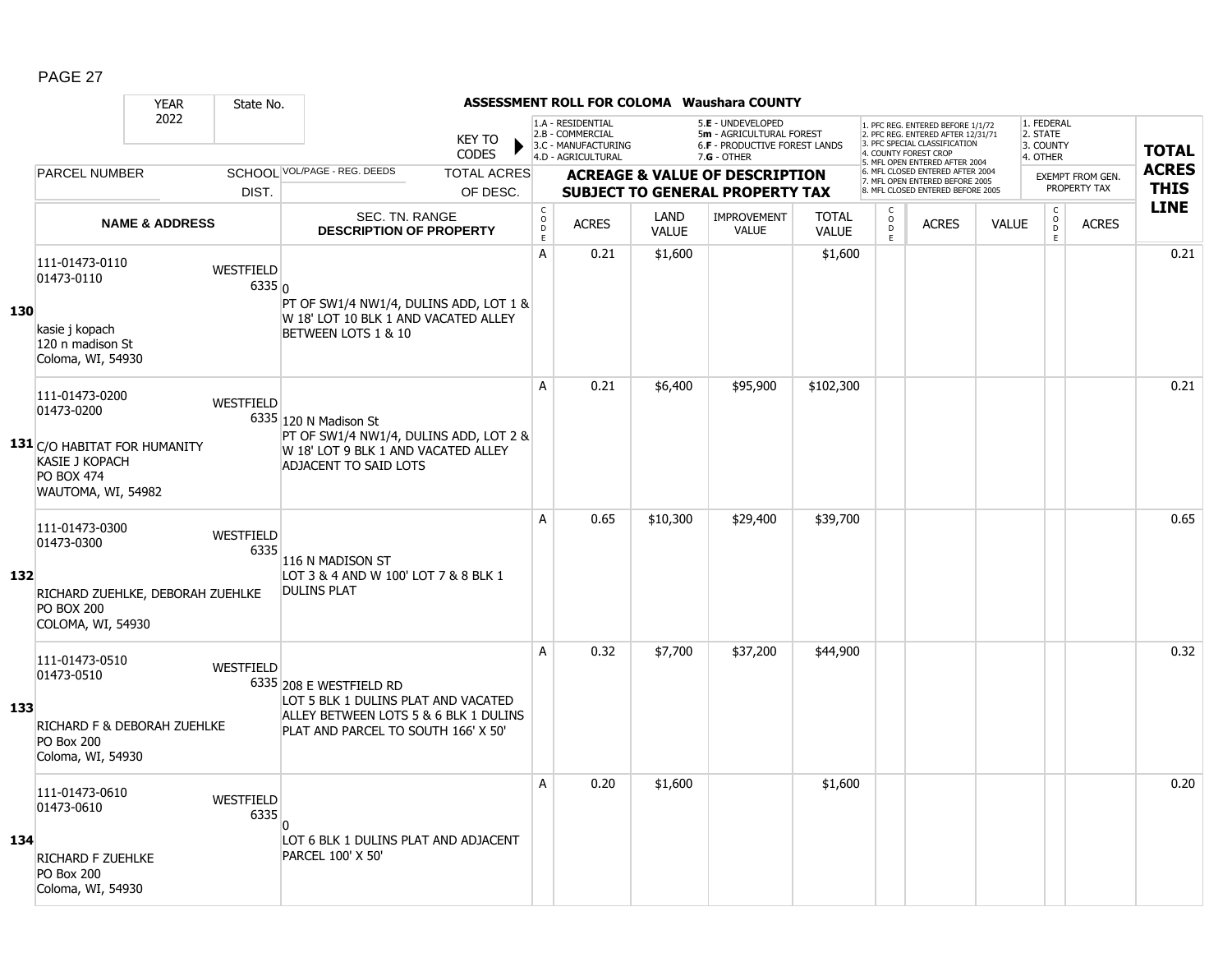|     |                                                                                                         | <b>YEAR</b>               | State No.                  |                                                                                                                                                                                                                    |                                |                                        |                                                                                    |                      | <b>ASSESSMENT ROLL FOR COLOMA Waushara COUNTY</b>                                                    |                              |                                                |                                                                                                                                                                     |              |                                                 |                                         |                             |
|-----|---------------------------------------------------------------------------------------------------------|---------------------------|----------------------------|--------------------------------------------------------------------------------------------------------------------------------------------------------------------------------------------------------------------|--------------------------------|----------------------------------------|------------------------------------------------------------------------------------|----------------------|------------------------------------------------------------------------------------------------------|------------------------------|------------------------------------------------|---------------------------------------------------------------------------------------------------------------------------------------------------------------------|--------------|-------------------------------------------------|-----------------------------------------|-----------------------------|
|     |                                                                                                         | 2022                      |                            |                                                                                                                                                                                                                    | <b>KEY TO</b><br><b>CODES</b>  |                                        | 1.A - RESIDENTIAL<br>2.B - COMMERCIAL<br>3.C - MANUFACTURING<br>4.D - AGRICULTURAL |                      | 5.E - UNDEVELOPED<br>5m - AGRICULTURAL FOREST<br><b>6.F - PRODUCTIVE FOREST LANDS</b><br>7.G - OTHER |                              |                                                | 1. PFC REG. ENTERED BEFORE 1/1/72<br>2. PFC REG. ENTERED AFTER 12/31/71<br>3. PFC SPECIAL CLASSIFICATION<br>4. COUNTY FOREST CROP<br>5. MFL OPEN ENTERED AFTER 2004 |              | 1. FEDERAL<br>2. STATE<br>3. COUNTY<br>4. OTHER |                                         | <b>TOTAL</b>                |
|     | <b>PARCEL NUMBER</b>                                                                                    |                           | DIST.                      | SCHOOL VOL/PAGE - REG. DEEDS                                                                                                                                                                                       | <b>TOTAL ACRES</b><br>OF DESC. |                                        |                                                                                    |                      | <b>ACREAGE &amp; VALUE OF DESCRIPTION</b><br><b>SUBJECT TO GENERAL PROPERTY TAX</b>                  |                              |                                                | 6. MFL CLOSED ENTERED AFTER 2004<br>7. MFL OPEN ENTERED BEFORE 2005<br>8. MFL CLOSED ENTERED BEFORE 2005                                                            |              |                                                 | <b>EXEMPT FROM GEN.</b><br>PROPERTY TAX | <b>ACRES</b><br><b>THIS</b> |
|     |                                                                                                         | <b>NAME &amp; ADDRESS</b> |                            | <b>SEC. TN. RANGE</b><br><b>DESCRIPTION OF PROPERTY</b>                                                                                                                                                            |                                | $_{\rm o}^{\rm c}$<br>$\mathsf D$<br>E | <b>ACRES</b>                                                                       | LAND<br><b>VALUE</b> | <b>IMPROVEMENT</b><br>VALUE                                                                          | <b>TOTAL</b><br><b>VALUE</b> | $\begin{matrix} 0 \\ 0 \\ D \end{matrix}$<br>E | <b>ACRES</b>                                                                                                                                                        | <b>VALUE</b> | $\begin{matrix} C \\ 0 \\ D \end{matrix}$<br>E  | <b>ACRES</b>                            | <b>LINE</b>                 |
| 135 | 111-01473-1100<br>01473-1100<br>RICHARD & DEBORAH ZUEHLKE<br><b>PO Box 200</b><br>Coloma, WI, 54930     |                           |                            | WESTFIELD 111 N SCOTT ST<br>6335 LOTS 6,7 & 8 BLK 1 E 50' DULINS PLAT & PT<br>OF SW 1/4 NW 1/4 BEING A 50' X 80.5'<br>PARCEL LYING SOUTH OF LOTS 5 & 6<br>DULINS ADD NORTH OF WESTFIELD RD<br>AND WEST OF SCOTT ST |                                | A                                      | 0.23                                                                               | \$7,000              | \$118,300                                                                                            | \$125,300                    |                                                |                                                                                                                                                                     |              |                                                 |                                         | 0.23                        |
| 136 | 111-01473-1200<br>01473-1200<br><b>RICHARD A RUBY</b><br>PO Box 130<br>Coloma, WI, 54930-0130           |                           | WESTFIELD<br>6335          | n<br>LOT 9 & 10 BLK 1 LESS W 18' IN DULINS<br><b>PLAT</b>                                                                                                                                                          |                                | B                                      | 0.31                                                                               | \$1,800              | \$23,500                                                                                             | \$25,300                     |                                                |                                                                                                                                                                     |              |                                                 |                                         | 0.31                        |
| 137 | 111-01473-1600<br>01473-1600<br>RICHARD F & DEBORAH K ZUEHLKE<br><b>PO Box 200</b><br>Coloma, WI, 54930 |                           | <b>WESTFIELD</b><br>6335 0 | LOTS 1, 2, 3 & 4 BLK 2 DULINS ADDITION<br>AND W1/2 OF ADJ 33 FT ALLEY & S1/2 OF<br>ADJ 13 FT ALLEY                                                                                                                 |                                | A                                      | 0.72                                                                               | \$10,800             | \$0                                                                                                  | \$10,800                     |                                                |                                                                                                                                                                     |              |                                                 |                                         | 0.72                        |
| 138 | 111-01473-2000<br>01473-2000<br><b>Schliepp Rentals LLC</b><br>15025 SW 92ND AVE<br>Coloma, WI, 54930   |                           | WESTFIELD<br>6335          | 306 E WESTFIELD RD<br>LOT 5 BLK 2 DULINS ADDITION AND W1/2<br>OF ADJ ALLEY                                                                                                                                         |                                | A                                      | 0.20                                                                               | \$6,100              | \$40,400                                                                                             | \$46,500                     |                                                |                                                                                                                                                                     |              |                                                 |                                         | 0.20                        |
| 139 | 111-01474-0100<br>01474-0100<br><b>KRISTA E WINKLER</b><br><b>PO Box 124</b><br>Coloma, WI, 54930       |                           | WESTFIELD<br>6335          | 207 E MAIN ST<br>LOTS 1 AND 11 BLK E DURGINS PLAT                                                                                                                                                                  |                                | A                                      | 0.34                                                                               | \$7,900              | \$67,300                                                                                             | \$75,200                     |                                                |                                                                                                                                                                     |              |                                                 |                                         | 0.34                        |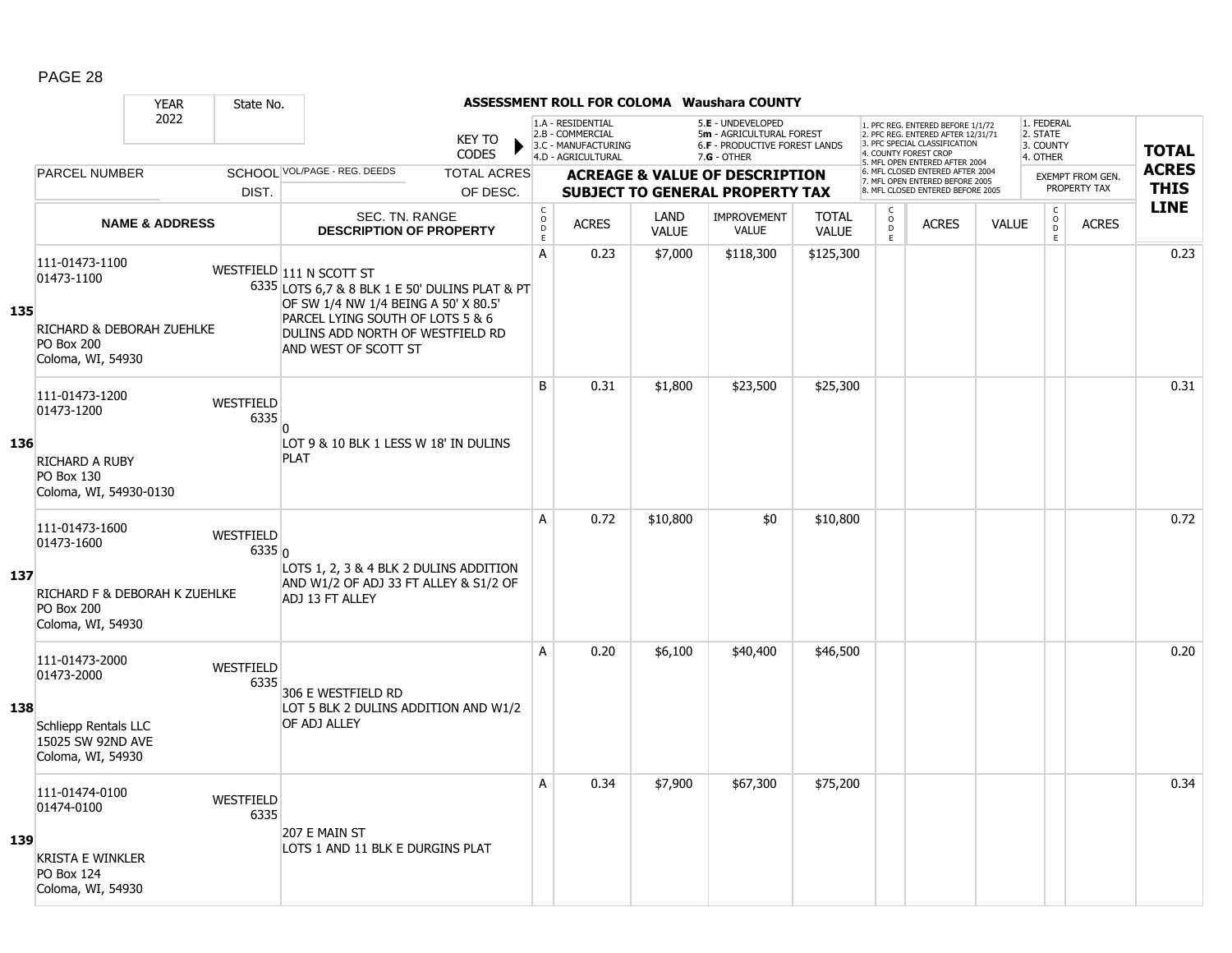|     |                                                                                            | <b>YEAR</b>               | State No.                |                                                                                                                                                                                                    |                               |                               |                                                                                    |                      | <b>ASSESSMENT ROLL FOR COLOMA Waushara COUNTY</b>                                             |                              |                                                          |                                                                                                                                   |              |                                                 |                         |                            |
|-----|--------------------------------------------------------------------------------------------|---------------------------|--------------------------|----------------------------------------------------------------------------------------------------------------------------------------------------------------------------------------------------|-------------------------------|-------------------------------|------------------------------------------------------------------------------------|----------------------|-----------------------------------------------------------------------------------------------|------------------------------|----------------------------------------------------------|-----------------------------------------------------------------------------------------------------------------------------------|--------------|-------------------------------------------------|-------------------------|----------------------------|
|     |                                                                                            | 2022                      |                          |                                                                                                                                                                                                    | <b>KEY TO</b><br><b>CODES</b> |                               | 1.A - RESIDENTIAL<br>2.B - COMMERCIAL<br>3.C - MANUFACTURING<br>4.D - AGRICULTURAL |                      | 5.E - UNDEVELOPED<br>5m - AGRICULTURAL FOREST<br>6.F - PRODUCTIVE FOREST LANDS<br>7.G - OTHER |                              |                                                          | 1. PFC REG. ENTERED BEFORE 1/1/72<br>2. PFC REG. ENTERED AFTER 12/31/71<br>3. PFC SPECIAL CLASSIFICATION<br>4. COUNTY FOREST CROP |              | 1. FEDERAL<br>2. STATE<br>3. COUNTY<br>4. OTHER |                         | <b>TOTAL</b>               |
|     | <b>PARCEL NUMBER</b>                                                                       |                           |                          | SCHOOL VOL/PAGE - REG. DEEDS                                                                                                                                                                       | <b>TOTAL ACRES</b>            |                               |                                                                                    |                      | <b>ACREAGE &amp; VALUE OF DESCRIPTION</b>                                                     |                              |                                                          | 5. MFL OPEN ENTERED AFTER 2004<br>6. MFL CLOSED ENTERED AFTER 2004<br>7. MFL OPEN ENTERED BEFORE 2005                             |              |                                                 | <b>EXEMPT FROM GEN.</b> | <b>ACRES</b>               |
|     |                                                                                            |                           | DIST.                    |                                                                                                                                                                                                    | OF DESC.                      |                               |                                                                                    |                      | <b>SUBJECT TO GENERAL PROPERTY TAX</b>                                                        |                              |                                                          | 8. MFL CLOSED ENTERED BEFORE 2005                                                                                                 |              |                                                 | PROPERTY TAX            | <b>THIS</b><br><b>LINE</b> |
|     |                                                                                            | <b>NAME &amp; ADDRESS</b> |                          | SEC. TN. RANGE<br><b>DESCRIPTION OF PROPERTY</b>                                                                                                                                                   |                               | $_{\rm o}^{\rm c}$<br>D<br>E. | <b>ACRES</b>                                                                       | LAND<br><b>VALUE</b> | <b>IMPROVEMENT</b><br><b>VALUE</b>                                                            | <b>TOTAL</b><br><b>VALUE</b> | $\begin{smallmatrix} C \\ 0 \\ D \end{smallmatrix}$<br>E | <b>ACRES</b>                                                                                                                      | <b>VALUE</b> | $\begin{matrix} C \\ O \\ D \end{matrix}$<br>E  | <b>ACRES</b>            |                            |
| 140 | 111-01474-0210<br>01474-0210<br>JEFFREY M SCHLIEPP<br>PO Box 98<br>Coloma, WI, 54930       |                           | <b>WESTFIELD</b><br>6335 | 128 N MADISON ST<br>LOT 2 BLK "E", WEST 132' IN DURGINS<br><b>PLAT</b>                                                                                                                             |                               | A                             | 0.21                                                                               | \$6,400              | \$21,600                                                                                      | \$28,000                     |                                                          |                                                                                                                                   |              |                                                 |                         | 0.21                       |
|     | 111-01474-0300<br>01474-0300                                                               |                           | <b>WESTFIELD</b><br>6335 | 0                                                                                                                                                                                                  |                               | A                             | 0.61                                                                               | \$10,000             | \$0                                                                                           | \$10,000                     |                                                          |                                                                                                                                   |              |                                                 |                         | 0.61                       |
| 141 | <b>ARDEN BANDT</b><br>PO Box 97<br>Coloma, WI, 54930                                       |                           |                          | DURGINS ADD, LOTS 3 AND 4 BLK "E"                                                                                                                                                                  |                               |                               |                                                                                    |                      |                                                                                               |                              |                                                          |                                                                                                                                   |              |                                                 |                         |                            |
| 142 | 111-01474-0500<br>01474-0500<br>Richard A Ruby<br>PO Box 130<br>Coloma, WI, 54930-0130     |                           | <b>WESTFIELD</b><br>6335 | 135 N SCOTT ST<br>LOT 5 BLK E DURGINS PLAT 1                                                                                                                                                       |                               | A                             | 0.16                                                                               | \$4,900              | \$50,100                                                                                      | \$55,000                     |                                                          |                                                                                                                                   |              |                                                 |                         | 0.16                       |
| 143 | 111-01474-0600<br>01474-0600<br>RICHARD A RUBY<br>PO Box 130<br>Coloma, WI, 54930-0130     |                           | <b>WESTFIELD</b><br>6335 | 135 N SCOTT ST<br>LOT 6 BLK E DURGINS PLAT 1                                                                                                                                                       |                               | A                             | 0.23                                                                               | \$7,000              | \$0                                                                                           | \$7,000                      |                                                          |                                                                                                                                   |              |                                                 |                         | 0.23                       |
| 144 | 111-01474-0700<br>01474-0700<br><b>JAMES E REHM</b><br>PO Box 17<br>Coloma, WI, 54930-0017 |                           |                          | WESTFIELD 223 E MAIN ST<br>6335 8/16/19 AB - Spoke with Jim. Explained re-<br>evaluation. Verified acreage change - land<br>value in-line with increase. NCIV<br>LOTS 7 AND 9 BLK E DURGINS PLAT 1 |                               | A                             | 0.42                                                                               | \$8,500              | \$63,200                                                                                      | \$71,700                     |                                                          |                                                                                                                                   |              |                                                 |                         | 0.42                       |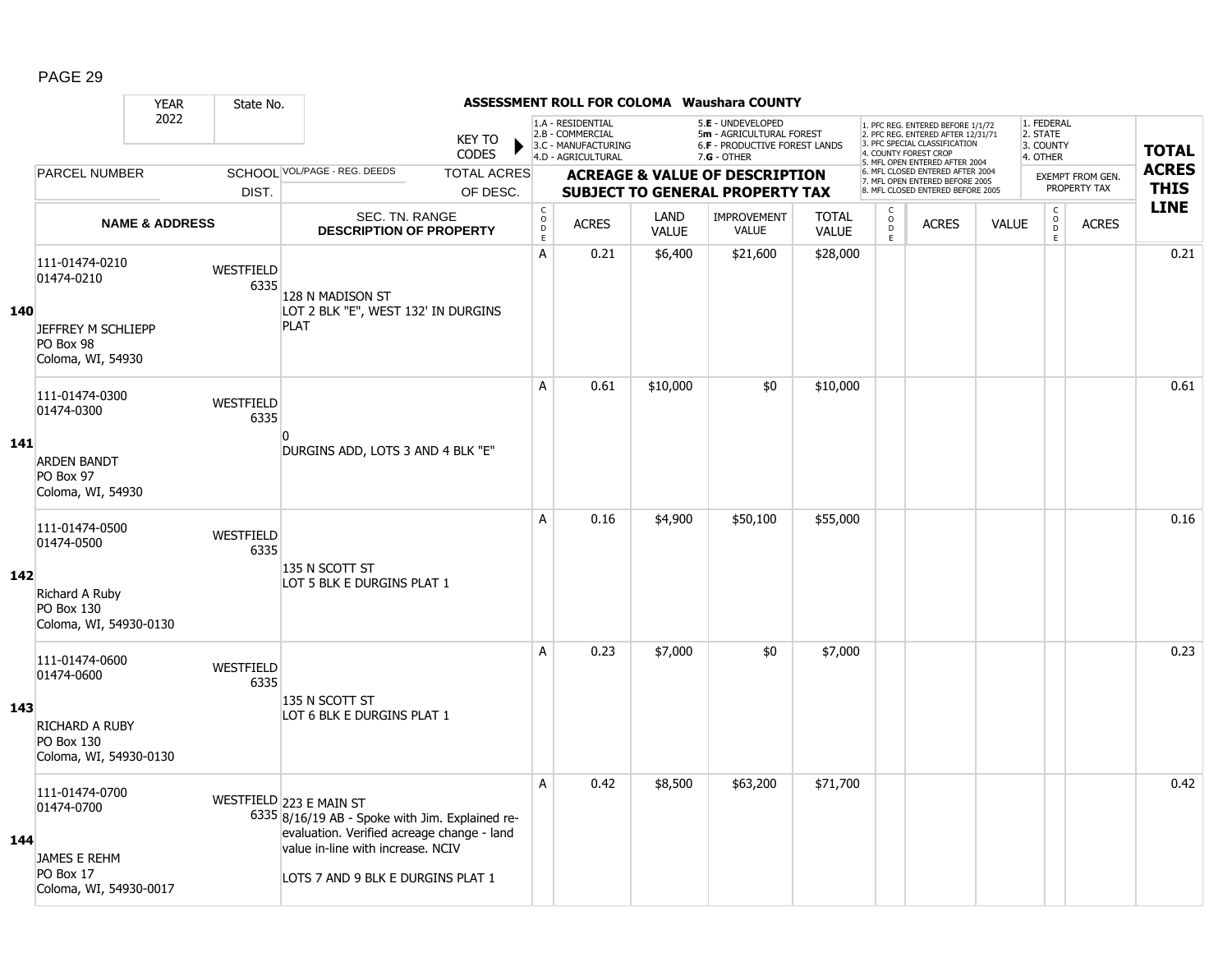|     |                                                                                                         | <b>YEAR</b>               | State No.                |                                                                             |                               |                              |                                                                                    |                      | <b>ASSESSMENT ROLL FOR COLOMA Waushara COUNTY</b>                                               |                              |                              |                                                                                                                                                                     |              |                                                 |                         |              |
|-----|---------------------------------------------------------------------------------------------------------|---------------------------|--------------------------|-----------------------------------------------------------------------------|-------------------------------|------------------------------|------------------------------------------------------------------------------------|----------------------|-------------------------------------------------------------------------------------------------|------------------------------|------------------------------|---------------------------------------------------------------------------------------------------------------------------------------------------------------------|--------------|-------------------------------------------------|-------------------------|--------------|
|     |                                                                                                         | 2022                      |                          |                                                                             | <b>KEY TO</b><br><b>CODES</b> |                              | 1.A - RESIDENTIAL<br>2.B - COMMERCIAL<br>3.C - MANUFACTURING<br>4.D - AGRICULTURAL |                      | 5.E - UNDEVELOPED<br>5m - AGRICULTURAL FOREST<br>6.F - PRODUCTIVE FOREST LANDS<br>$7.G - OTHER$ |                              |                              | 1. PFC REG. ENTERED BEFORE 1/1/72<br>2. PFC REG. ENTERED AFTER 12/31/71<br>3. PFC SPECIAL CLASSIFICATION<br>4. COUNTY FOREST CROP<br>5. MFL OPEN ENTERED AFTER 2004 |              | 1. FEDERAL<br>2. STATE<br>3. COUNTY<br>4. OTHER |                         | <b>TOTAL</b> |
|     | <b>PARCEL NUMBER</b>                                                                                    |                           |                          | SCHOOL VOL/PAGE - REG. DEEDS                                                | <b>TOTAL ACRES</b>            |                              |                                                                                    |                      | <b>ACREAGE &amp; VALUE OF DESCRIPTION</b>                                                       |                              |                              | 6. MFL CLOSED ENTERED AFTER 2004<br>7. MFL OPEN ENTERED BEFORE 2005                                                                                                 |              |                                                 | <b>EXEMPT FROM GEN.</b> | <b>ACRES</b> |
|     |                                                                                                         |                           | DIST.                    |                                                                             | OF DESC.                      |                              |                                                                                    |                      | <b>SUBJECT TO GENERAL PROPERTY TAX</b>                                                          |                              |                              | 8. MFL CLOSED ENTERED BEFORE 2005                                                                                                                                   |              |                                                 | PROPERTY TAX            | <b>THIS</b>  |
|     |                                                                                                         | <b>NAME &amp; ADDRESS</b> |                          | SEC. TN. RANGE<br><b>DESCRIPTION OF PROPERTY</b>                            |                               | C<br>$_{\rm D}^{\rm O}$<br>E | <b>ACRES</b>                                                                       | LAND<br><b>VALUE</b> | <b>IMPROVEMENT</b><br>VALUE                                                                     | <b>TOTAL</b><br><b>VALUE</b> | C<br>$_{\rm D}^{\rm O}$<br>E | <b>ACRES</b>                                                                                                                                                        | <b>VALUE</b> | $\begin{matrix} 0 \\ 0 \\ D \end{matrix}$<br>E  | <b>ACRES</b>            | <b>LINE</b>  |
|     | 111-01474-0800<br>01474-0800                                                                            |                           | WESTFIELD<br>6335        | 139 N SCOTT ST                                                              |                               | А                            | 0.18                                                                               | \$5,500              | \$104,000                                                                                       | \$109,500                    |                              |                                                                                                                                                                     |              |                                                 |                         | 0.18         |
|     | 145 C/O HABITAT FOR HUMANITY<br>Derek Gibson, Kathryn Gibson<br><b>PO BOX 464</b><br>WAUTOMA, WI, 54982 |                           |                          | LOT 8 BLK E DURGINS ADDN                                                    |                               |                              |                                                                                    |                      |                                                                                                 |                              |                              |                                                                                                                                                                     |              |                                                 |                         |              |
|     | 111-01474-1000<br>01474-1000                                                                            |                           | WESTFIELD<br>6335        | 219 E MAIN ST                                                               |                               | A                            | 0.32                                                                               | \$7,700              | \$46,500                                                                                        | \$54,200                     |                              |                                                                                                                                                                     |              |                                                 |                         | 0.32         |
| 146 | <b>JAROD R MILLER</b><br>1170 WEEPING WILLOW DR<br>WISCONSIN RAPIDS, WI, 54494-6673                     |                           |                          | E 66' LOT 2 AND ALL LOT 10 BLK E<br>DURGINS PLAT AND W1/2 OF 16.5' ALLEY    |                               |                              |                                                                                    |                      |                                                                                                 |                              |                              |                                                                                                                                                                     |              |                                                 |                         |              |
|     | 111-01475-0110<br>01475-0110                                                                            |                           | <b>WESTFIELD</b><br>6335 | $\Omega$                                                                    |                               | A                            | 0.26                                                                               | \$2,000              |                                                                                                 | \$2,000                      |                              |                                                                                                                                                                     |              |                                                 |                         | 0.26         |
| 147 | RICHARD F & DEBORAH K ZUEHLKE<br><b>PO Box 200</b><br>Coloma, WI, 54930                                 |                           |                          | LOT 1 & S 7 FT OF LOT 2 BLK F DURGINS<br>SECOND ADDITION AND N1/2 ADJ ALLEY |                               |                              |                                                                                    |                      |                                                                                                 |                              |                              |                                                                                                                                                                     |              |                                                 |                         |              |
|     | 111-01475-0500<br>01475-0500                                                                            |                           | <b>WESTFIELD</b><br>6335 | 315 E MAIN ST                                                               |                               | A                            | 0.87                                                                               | \$12,000             | \$69,400                                                                                        | \$81,400                     |                              |                                                                                                                                                                     |              |                                                 |                         | 0.87         |
| 148 | <b>ANN E RUNNELS</b><br>P O BOX 94<br>Coloma, WI, 54930                                                 |                           |                          | LOT 2 EXC SOUTH 7' AND LOTS 3, 4, 5, AND<br>6 ALL OF BLK F DURGINS PLAT 2   |                               |                              |                                                                                    |                      |                                                                                                 |                              |                              |                                                                                                                                                                     |              |                                                 |                         |              |
|     | 111-01475-0700<br>01475-0700                                                                            |                           | <b>WESTFIELD</b><br>6335 | n                                                                           |                               |                              |                                                                                    |                      |                                                                                                 |                              |                              |                                                                                                                                                                     |              | X4                                              | 0.16                    | 0.16         |
| 149 | Village of Coloma<br>PO Box 68<br>Coloma, WI, 54930                                                     |                           |                          | LOT 7 BLK F DURGINS PLAT 2                                                  |                               |                              |                                                                                    |                      |                                                                                                 |                              |                              |                                                                                                                                                                     |              |                                                 |                         |              |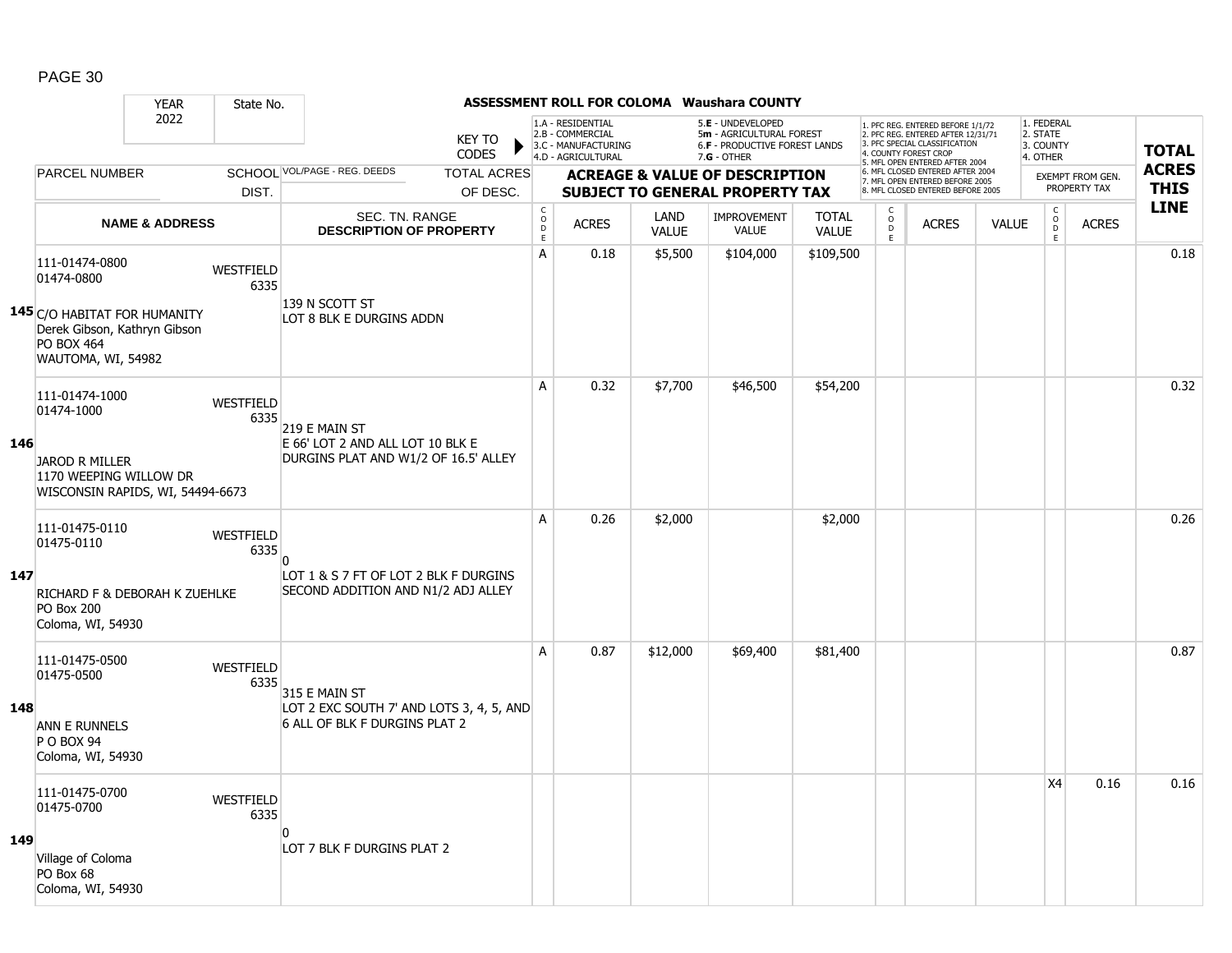|     |                                                                                                    | <b>YEAR</b>               | State No.                |                                                                             |                               |                                                |                                                                                    |                      | <b>ASSESSMENT ROLL FOR COLOMA Waushara COUNTY</b>                                                      |                              |                         |                                                                                                                                            |              |                                                 |                                         |                             |
|-----|----------------------------------------------------------------------------------------------------|---------------------------|--------------------------|-----------------------------------------------------------------------------|-------------------------------|------------------------------------------------|------------------------------------------------------------------------------------|----------------------|--------------------------------------------------------------------------------------------------------|------------------------------|-------------------------|--------------------------------------------------------------------------------------------------------------------------------------------|--------------|-------------------------------------------------|-----------------------------------------|-----------------------------|
|     |                                                                                                    | 2022                      |                          |                                                                             | <b>KEY TO</b><br><b>CODES</b> |                                                | 1.A - RESIDENTIAL<br>2.B - COMMERCIAL<br>3.C - MANUFACTURING<br>4.D - AGRICULTURAL |                      | 5.E - UNDEVELOPED<br>5m - AGRICULTURAL FOREST<br><b>6.F - PRODUCTIVE FOREST LANDS</b><br>$7.G - OTHER$ |                              | 4. COUNTY FOREST CROP   | 1. PFC REG. ENTERED BEFORE 1/1/72<br>2. PFC REG. ENTERED AFTER 12/31/71<br>3. PFC SPECIAL CLASSIFICATION<br>5. MFL OPEN ENTERED AFTER 2004 |              | 1. FEDERAL<br>2. STATE<br>3. COUNTY<br>4. OTHER |                                         | <b>TOTAL</b>                |
|     | PARCEL NUMBER                                                                                      |                           |                          | SCHOOL VOL/PAGE - REG. DEEDS                                                | <b>TOTAL ACRES</b>            |                                                |                                                                                    |                      | <b>ACREAGE &amp; VALUE OF DESCRIPTION</b>                                                              |                              |                         | 6. MFL CLOSED ENTERED AFTER 2004<br>7. MFL OPEN ENTERED BEFORE 2005<br>8. MFL CLOSED ENTERED BEFORE 2005                                   |              |                                                 | <b>EXEMPT FROM GEN.</b><br>PROPERTY TAX | <b>ACRES</b><br><b>THIS</b> |
|     |                                                                                                    |                           | DIST.                    |                                                                             | OF DESC.                      |                                                |                                                                                    |                      | <b>SUBJECT TO GENERAL PROPERTY TAX</b>                                                                 |                              | C                       |                                                                                                                                            |              | $\mathsf{C}$                                    |                                         | <b>LINE</b>                 |
|     |                                                                                                    | <b>NAME &amp; ADDRESS</b> |                          | SEC. TN. RANGE<br><b>DESCRIPTION OF PROPERTY</b>                            |                               | $\begin{matrix} 0 \\ 0 \\ D \end{matrix}$<br>E | <b>ACRES</b>                                                                       | LAND<br><b>VALUE</b> | <b>IMPROVEMENT</b><br><b>VALUE</b>                                                                     | <b>TOTAL</b><br><b>VALUE</b> | $_{\rm D}^{\rm O}$<br>E | <b>ACRES</b>                                                                                                                               | <b>VALUE</b> | $_{\rm D}^{\rm O}$<br>E                         | <b>ACRES</b>                            |                             |
| 150 | 111-01475-0800<br>01475-0800<br>Village of Coloma                                                  |                           | WESTFIELD<br>6335        | 325 E MAIN ST<br>LOT 8 BLK F DURGINS PLAT 2                                 |                               |                                                |                                                                                    |                      |                                                                                                        |                              |                         |                                                                                                                                            |              | X <sub>4</sub>                                  | 0.15                                    | 0.15                        |
|     | PO Box 68<br>Coloma, WI, 54930                                                                     |                           |                          |                                                                             |                               |                                                |                                                                                    |                      |                                                                                                        |                              |                         |                                                                                                                                            |              |                                                 |                                         |                             |
|     | 111-01475-0900<br>01475-0900                                                                       |                           | WESTFIELD<br>6335        |                                                                             |                               |                                                |                                                                                    |                      |                                                                                                        |                              |                         |                                                                                                                                            |              | X <sub>4</sub>                                  | 0.17                                    | 0.17                        |
| 151 | Village of Coloma<br>PO Box 68<br>Coloma, WI, 54930                                                |                           |                          | O<br>LOT 9 BLK F DURGINS PLAT 2                                             |                               |                                                |                                                                                    |                      |                                                                                                        |                              |                         |                                                                                                                                            |              |                                                 |                                         |                             |
| 152 | 111-01475-1000<br>01475-1000<br>MICHAEL J DECORAH, SAMANTHA L<br><b>JACKSON</b><br>143 N Linden St |                           | <b>WESTFIELD</b><br>6335 | 143 N LINDEN ST<br>LOTS 10, 11 AND 12 BLK F DURGINS PLAT<br><b>2ND ADDN</b> |                               | A                                              | 0.58                                                                               | \$9,700              | \$48,600                                                                                               | \$58,300                     |                         |                                                                                                                                            |              |                                                 |                                         | 0.58                        |
|     | Coloma, WI, 54930<br>111-01475-1300<br>01475-1300                                                  |                           | <b>WESTFIELD</b><br>6335 | 131 N LINDEN ST                                                             |                               | A                                              | 0.47                                                                               | \$8,900              | \$83,700                                                                                               | \$92,600                     |                         |                                                                                                                                            |              |                                                 |                                         | 0.47                        |
|     | 153 C/O CHERYL BABBE<br>Clarice Babbe<br>PO BOX 220108<br>ANCHORAGE, AK, 99522-0108                |                           |                          | LOT 13, 14 AND 15 BLK F DURGINS PLAT 2                                      |                               |                                                |                                                                                    |                      |                                                                                                        |                              |                         |                                                                                                                                            |              |                                                 |                                         |                             |
| 154 | 111-01475-1600<br>01475-1600<br>Schliepp Rentals LLC<br>15025 SW 92ND AVE<br>Coloma, WI, 54930     |                           | <b>WESTFIELD</b><br>6335 | 119 N LINDEN ST<br>LOT 16 BLK F DURGINS 2ND ADD AND E1/2<br>OF ADJ ALLEY    |                               | A                                              | 0.17                                                                               | \$5,200              | \$30,600                                                                                               | \$35,800                     |                         |                                                                                                                                            |              |                                                 |                                         | 0.17                        |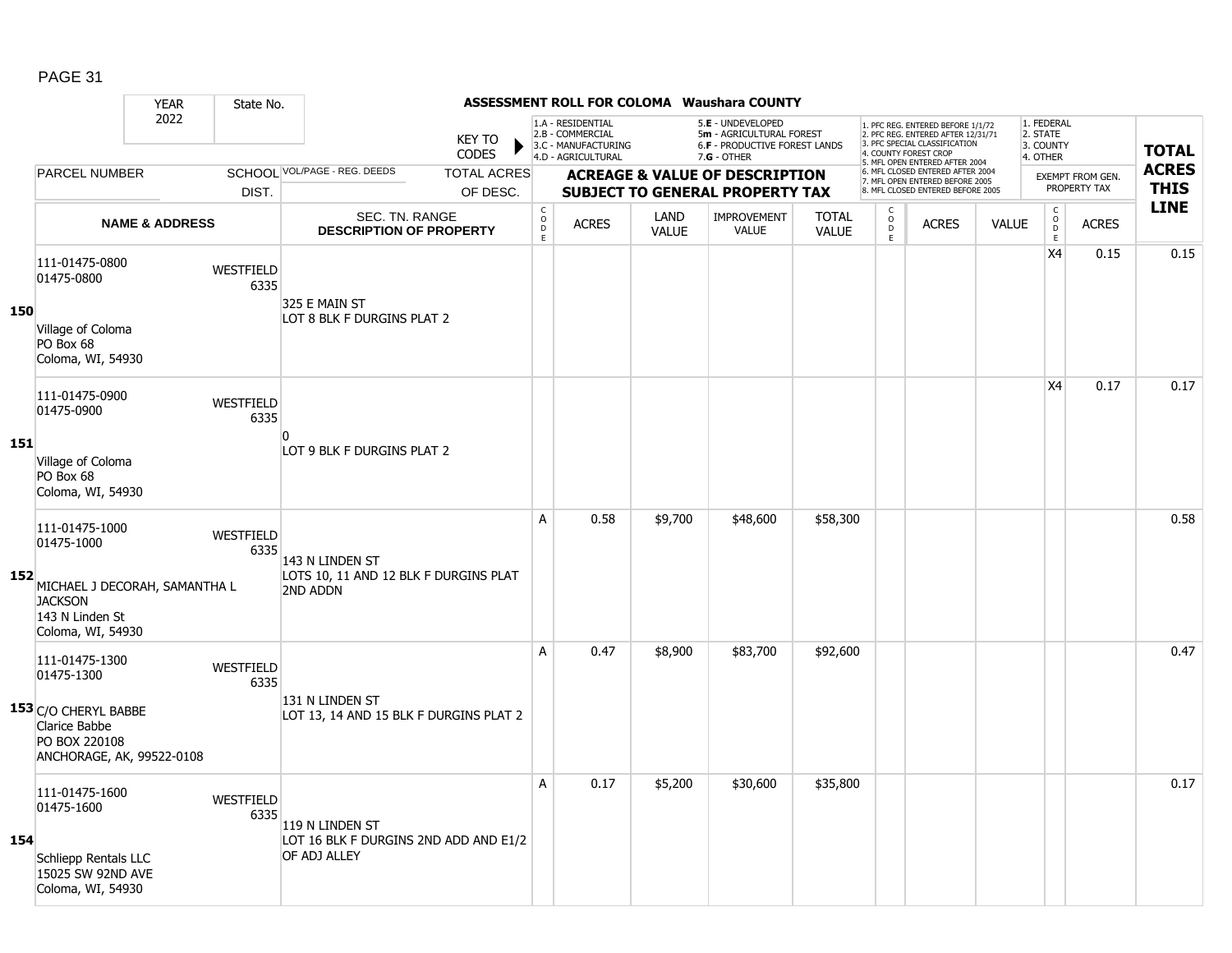|     | <b>YEAR</b>                                                                                     | State No.                |                                                                                                                          |                                        |                                                                                    |                      | <b>ASSESSMENT ROLL FOR COLOMA Waushara COUNTY</b>                                             |                              |                                                 |                                                                                                                                                                     |              |                                                 |                         |              |
|-----|-------------------------------------------------------------------------------------------------|--------------------------|--------------------------------------------------------------------------------------------------------------------------|----------------------------------------|------------------------------------------------------------------------------------|----------------------|-----------------------------------------------------------------------------------------------|------------------------------|-------------------------------------------------|---------------------------------------------------------------------------------------------------------------------------------------------------------------------|--------------|-------------------------------------------------|-------------------------|--------------|
|     | 2022                                                                                            |                          | <b>KEY TO</b><br><b>CODES</b>                                                                                            |                                        | 1.A - RESIDENTIAL<br>2.B - COMMERCIAL<br>3.C - MANUFACTURING<br>4.D - AGRICULTURAL |                      | 5.E - UNDEVELOPED<br>5m - AGRICULTURAL FOREST<br>6.F - PRODUCTIVE FOREST LANDS<br>7.G - OTHER |                              |                                                 | 1. PFC REG. ENTERED BEFORE 1/1/72<br>2. PFC REG. ENTERED AFTER 12/31/71<br>3. PFC SPECIAL CLASSIFICATION<br>4. COUNTY FOREST CROP<br>5. MFL OPEN ENTERED AFTER 2004 |              | 1. FEDERAL<br>2. STATE<br>3. COUNTY<br>4. OTHER |                         | <b>TOTAL</b> |
|     | <b>PARCEL NUMBER</b>                                                                            |                          | SCHOOL VOL/PAGE - REG. DEEDS<br><b>TOTAL ACRES</b>                                                                       |                                        |                                                                                    |                      | <b>ACREAGE &amp; VALUE OF DESCRIPTION</b>                                                     |                              |                                                 | 6. MFL CLOSED ENTERED AFTER 2004<br>7. MFL OPEN ENTERED BEFORE 2005                                                                                                 |              |                                                 | <b>EXEMPT FROM GEN.</b> | <b>ACRES</b> |
|     |                                                                                                 | DIST.                    | OF DESC.                                                                                                                 |                                        |                                                                                    |                      | <b>SUBJECT TO GENERAL PROPERTY TAX</b>                                                        |                              |                                                 | 8. MFL CLOSED ENTERED BEFORE 2005                                                                                                                                   |              |                                                 | PROPERTY TAX            | <b>THIS</b>  |
|     | <b>NAME &amp; ADDRESS</b>                                                                       |                          | <b>SEC. TN. RANGE</b><br><b>DESCRIPTION OF PROPERTY</b>                                                                  | $_{\rm o}^{\rm c}$<br>$\mathsf D$<br>E | <b>ACRES</b>                                                                       | LAND<br><b>VALUE</b> | <b>IMPROVEMENT</b><br><b>VALUE</b>                                                            | <b>TOTAL</b><br><b>VALUE</b> | $\begin{matrix} 0 \\ 0 \\ D \end{matrix}$<br>E. | <b>ACRES</b>                                                                                                                                                        | <b>VALUE</b> | $\begin{matrix} 0 \\ 0 \\ 0 \end{matrix}$<br>E  | <b>ACRES</b>            | <b>LINE</b>  |
| 155 | 111-01475-1800<br>01475-1800<br><b>JERRY M SCHLIEPP</b><br>PO Box 98<br>Coloma, WI, 54930       | WESTFIELD<br>6335        | 330 E WESTFIELD RD<br>LOTS 17 & 18 BLK F DURGINS 2ND ADD<br>AND E1/2 OF ADJ ALLEY                                        | A                                      | 0.33                                                                               | \$7,800              | \$82,100                                                                                      | \$89,900                     |                                                 |                                                                                                                                                                     |              |                                                 |                         | 0.33         |
| 156 | 111-01476-0110<br>01476-0110<br>JACLYN A GALLAGHER<br>114 Linden St<br>Coloma, WI, 54930        | WESTFIELD<br>6335        | 114 N LINDEN ST<br>SOUTH 140' OF LOT 1 BLK G OF DURGIN'S<br>THIRD ADD TO THE VILLAGE OF COLOMA                           | A                                      | 0.62                                                                               | \$10,100             | \$60,600                                                                                      | \$70,700                     |                                                 |                                                                                                                                                                     |              |                                                 |                         | 0.62         |
| 157 | 111-01476-0120<br>01476-0120<br>Peter Matijevich<br>122 N Linden St<br>Coloma, WI, 54930        | <b>WESTFIELD</b><br>6335 | 122 N LINDEN ST<br>LOT 1 BLK G N 87' DURGINS THIRD ADD TO<br>VILLAGE COLOMA                                              | A                                      | 0.39                                                                               | \$8,300              | \$55,900                                                                                      | \$64,200                     |                                                 |                                                                                                                                                                     |              |                                                 |                         | 0.39         |
| 158 | 111-01476-0210<br>01476-0210<br>ALEXANDER T YOUNGER<br>140 N Linden St<br>Coloma, WI, 54930     | WESTFIELD                | 6335 140 N LINDEN ST<br>DURGINS 3RD ADD TO COLOMA N 127'<br>(127' N&S X 192' E&W) OF LOT 2 BLK G<br><b>LESS V250 P15</b> | A                                      | 0.55                                                                               | \$9,500              | \$75,500                                                                                      | \$85,000                     |                                                 |                                                                                                                                                                     |              |                                                 |                         | 0.55         |
| 159 | 111-01476-0220<br>01476-0220<br>RICHARD & LAURIE FAUGHT<br>132 N Linden St<br>Coloma, WI, 54930 | WESTFIELD<br>6335        | 132 N LINDEN ST<br>DURGINS 3RD ADD TO VILLAGE COLOMA S<br>100' OF LOT 2 BLK G                                            | A                                      | 0.46                                                                               | \$8,800              | \$48,600                                                                                      | \$57,400                     |                                                 |                                                                                                                                                                     |              |                                                 |                         | 0.46         |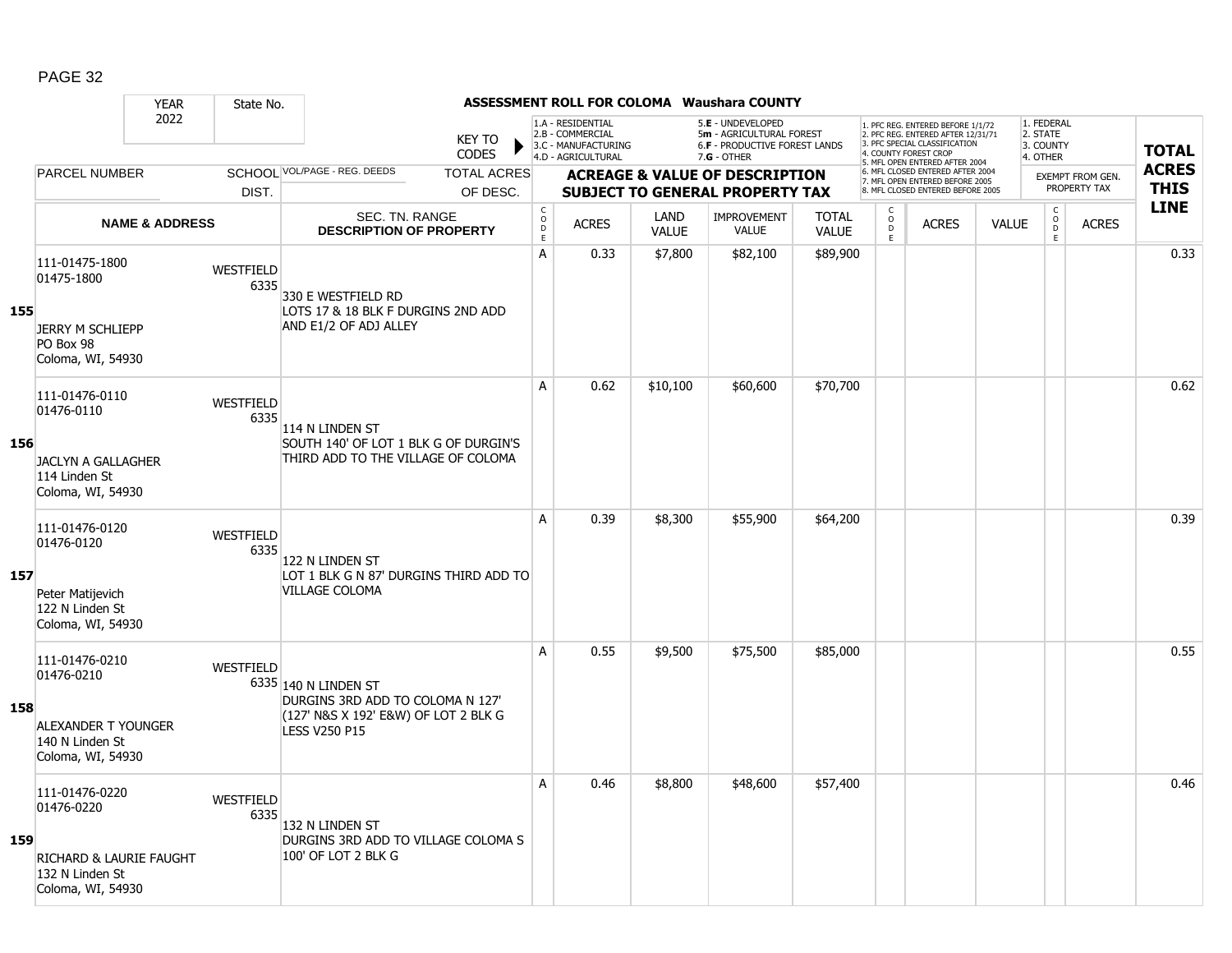|     |                                                                                                                     | <b>YEAR</b>                  | State No.                |                                                                                                                      |                                                                 |                                                                                    |              |                             | <b>ASSESSMENT ROLL FOR COLOMA Waushara COUNTY</b>                                               |                              |                                                                                                       |                                                                                                                                   |              |                                                 |              |                            |
|-----|---------------------------------------------------------------------------------------------------------------------|------------------------------|--------------------------|----------------------------------------------------------------------------------------------------------------------|-----------------------------------------------------------------|------------------------------------------------------------------------------------|--------------|-----------------------------|-------------------------------------------------------------------------------------------------|------------------------------|-------------------------------------------------------------------------------------------------------|-----------------------------------------------------------------------------------------------------------------------------------|--------------|-------------------------------------------------|--------------|----------------------------|
|     |                                                                                                                     | 2022                         |                          | <b>KEY TO</b><br><b>CODES</b>                                                                                        |                                                                 | 1.A - RESIDENTIAL<br>2.B - COMMERCIAL<br>3.C - MANUFACTURING<br>4.D - AGRICULTURAL |              |                             | 5.E - UNDEVELOPED<br>5m - AGRICULTURAL FOREST<br>6.F - PRODUCTIVE FOREST LANDS<br>$7.G - OTHER$ |                              |                                                                                                       | 1. PFC REG. ENTERED BEFORE 1/1/72<br>2. PFC REG. ENTERED AFTER 12/31/71<br>3. PFC SPECIAL CLASSIFICATION<br>4. COUNTY FOREST CROP |              | 1. FEDERAL<br>2. STATE<br>3. COUNTY<br>4. OTHER |              | <b>TOTAL</b>               |
|     | <b>PARCEL NUMBER</b>                                                                                                | SCHOOL VOL/PAGE - REG. DEEDS |                          |                                                                                                                      | <b>TOTAL ACRES</b><br><b>ACREAGE &amp; VALUE OF DESCRIPTION</b> |                                                                                    |              |                             |                                                                                                 |                              | 5. MFL OPEN ENTERED AFTER 2004<br>6. MFL CLOSED ENTERED AFTER 2004<br>7. MFL OPEN ENTERED BEFORE 2005 |                                                                                                                                   |              | <b>EXEMPT FROM GEN.</b>                         |              | <b>ACRES</b>               |
|     |                                                                                                                     |                              | DIST.                    |                                                                                                                      | OF DESC.                                                        |                                                                                    |              |                             | <b>SUBJECT TO GENERAL PROPERTY TAX</b>                                                          |                              |                                                                                                       | 8. MFL CLOSED ENTERED BEFORE 2005                                                                                                 |              |                                                 | PROPERTY TAX | <b>THIS</b><br><b>LINE</b> |
|     |                                                                                                                     | <b>NAME &amp; ADDRESS</b>    |                          | SEC. TN. RANGE<br><b>DESCRIPTION OF PROPERTY</b>                                                                     |                                                                 | C<br>$\mathsf{O}$<br>$\mathsf D$<br>E                                              | <b>ACRES</b> | <b>LAND</b><br><b>VALUE</b> | <b>IMPROVEMENT</b><br>VALUE                                                                     | <b>TOTAL</b><br><b>VALUE</b> | C<br>$_{\rm D}^{\rm O}$<br>E                                                                          | <b>ACRES</b>                                                                                                                      | <b>VALUE</b> | $\begin{matrix} 0 \\ 0 \\ D \end{matrix}$<br>E  | <b>ACRES</b> |                            |
| 160 | 111-01476-0300<br>WESTFIELD<br>01476-0300                                                                           |                              | 6335                     | 405 E MAIN ST                                                                                                        |                                                                 | A                                                                                  | 0.35         | \$7,900                     | \$59,600                                                                                        | \$67,500                     |                                                                                                       |                                                                                                                                   |              |                                                 |              | 0.35                       |
|     | <b>JONATHON &amp; AMY HUNT</b><br>405 E Main St<br>Coloma, WI, 54930                                                |                              |                          | LOT 3 AND 4 BLK G DURGINS 3RD<br><b>ADDITION PLAT</b>                                                                |                                                                 |                                                                                    |              |                             |                                                                                                 |                              |                                                                                                       |                                                                                                                                   |              |                                                 |              |                            |
|     | 111-01476-0500<br>01476-0500                                                                                        |                              | WESTFIELD<br>6335        | 417 E MAIN ST                                                                                                        |                                                                 | А                                                                                  | 0.35         | \$7,900                     | \$40,500                                                                                        | \$48,400                     |                                                                                                       |                                                                                                                                   |              |                                                 |              | 0.35                       |
| 161 | Jessica Cray<br>P O BOX 96<br>Coloma, WI, 54930-9622                                                                |                              |                          | LOTS 5 AND 6 BLK G DURGINS 3RD ADDN                                                                                  |                                                                 |                                                                                    |              |                             |                                                                                                 |                              |                                                                                                       |                                                                                                                                   |              |                                                 |              |                            |
| 162 | 111-01476-0700<br>01476-0700<br>David A Gammeter<br>330 WESTFIELD<br>Coloma, WI, 54930-9622                         |                              | WESTFIELD                | 6335 427 E MAIN ST<br>LOT 7, W 1/2 LOT 8, LOT 10 AND LOT 11<br>BLK G DURGINS PLAT 3 LIFE ESTATE TO<br>IONA JEAN KING |                                                                 | A                                                                                  | 0.62         | \$10,100                    | \$89,200                                                                                        | \$99,300                     |                                                                                                       |                                                                                                                                   |              |                                                 |              | 0.62                       |
| 163 | 111-01476-0900<br>01476-0900<br>Daniel O'Matta<br>433 E MAIN ST                                                     |                              | <b>WESTFIELD</b><br>6335 | 433 E MAIN ST<br>DURGINS 3RD ADD E 1/2 LOT 8 AND LOT 9<br><b>BLK G</b>                                               |                                                                 | А                                                                                  | 0.21         | \$6,400                     | \$48,000                                                                                        | \$54,400                     |                                                                                                       |                                                                                                                                   |              |                                                 |              | 0.21                       |
| 164 | COLOMA, WI, 54930-9622<br>111-01476-1200<br>01476-1200<br><b>KYLE M WILDER</b><br>135 N 3rd St<br>Coloma, WI, 54930 |                              | WESTFIELD<br>6335        | 135 N 3RD ST<br>LOTS 12, 13, 14 AND 15 BLK G DURGINS<br>PLAT <sub>3</sub>                                            |                                                                 | A                                                                                  | 0.71         | \$10,800                    | \$75,900                                                                                        | \$86,700                     |                                                                                                       |                                                                                                                                   |              |                                                 |              | 0.71                       |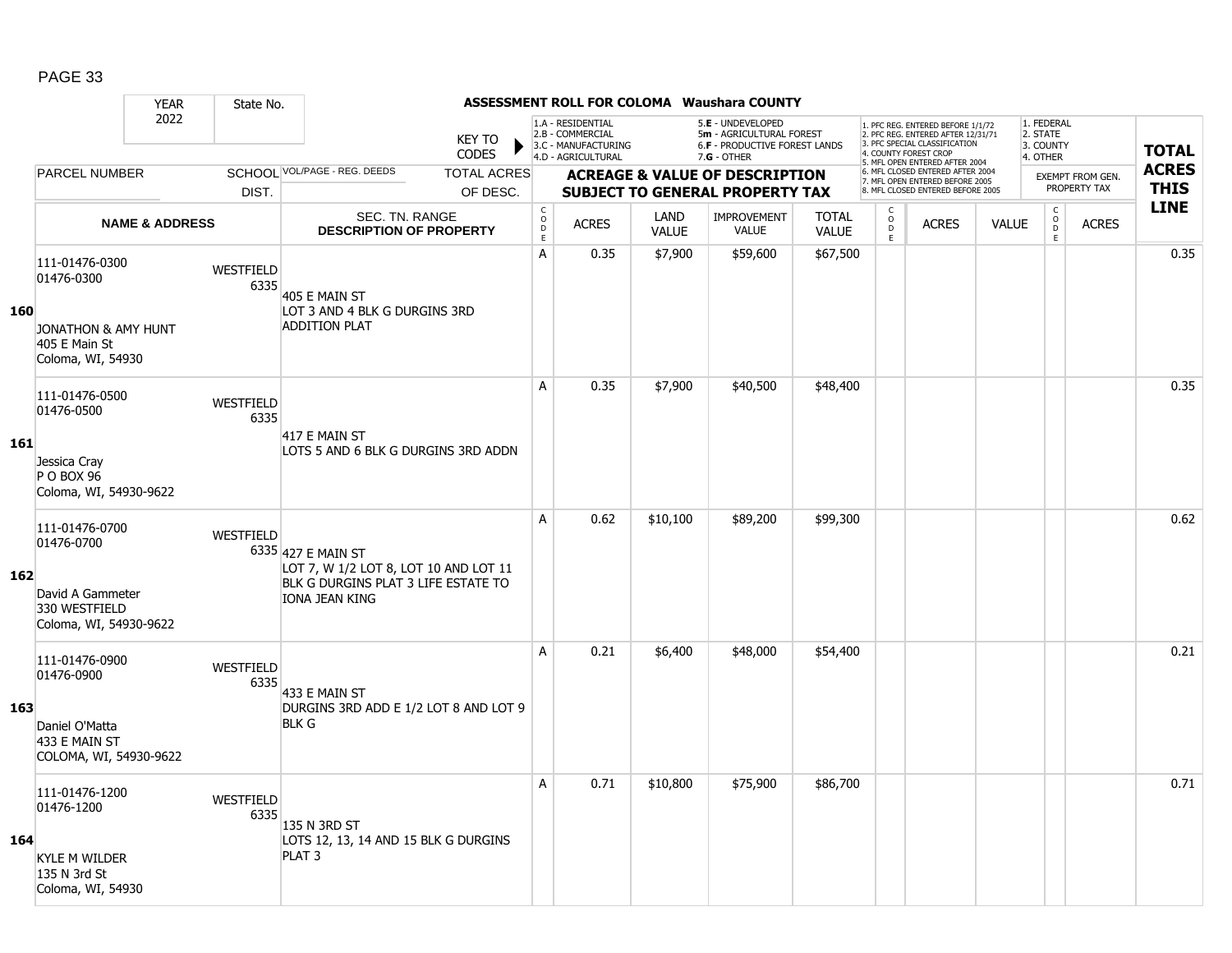|     |                                                                                                       | <b>YEAR</b>                           | State No.                |                                                                                     |                                                              |                       |                                                                                    |                                                                                     | ASSESSMENT ROLL FOR COLOMA Waushara COUNTY                                                      |                              |                         |                                                                                                                                            |              |                                                    |                                         |                             |
|-----|-------------------------------------------------------------------------------------------------------|---------------------------------------|--------------------------|-------------------------------------------------------------------------------------|--------------------------------------------------------------|-----------------------|------------------------------------------------------------------------------------|-------------------------------------------------------------------------------------|-------------------------------------------------------------------------------------------------|------------------------------|-------------------------|--------------------------------------------------------------------------------------------------------------------------------------------|--------------|----------------------------------------------------|-----------------------------------------|-----------------------------|
|     |                                                                                                       | 2022                                  |                          |                                                                                     | <b>KEY TO</b><br><b>CODES</b>                                |                       | 1.A - RESIDENTIAL<br>2.B - COMMERCIAL<br>3.C - MANUFACTURING<br>4.D - AGRICULTURAL |                                                                                     | 5.E - UNDEVELOPED<br>5m - AGRICULTURAL FOREST<br>6.F - PRODUCTIVE FOREST LANDS<br>$7.G - OTHER$ |                              |                         | 1. PFC REG. ENTERED BEFORE 1/1/72<br>2. PFC REG. ENTERED AFTER 12/31/71<br>3. PFC SPECIAL CLASSIFICATION<br>4. COUNTY FOREST CROP          |              | 1. FEDERAL<br>2. STATE<br>3. COUNTY<br>4. OTHER    |                                         | <b>TOTAL</b>                |
|     | PARCEL NUMBER                                                                                         | SCHOOL VOL/PAGE - REG. DEEDS<br>DIST. |                          |                                                                                     | <b>TOTAL ACRES</b>                                           |                       |                                                                                    | <b>ACREAGE &amp; VALUE OF DESCRIPTION</b><br><b>SUBJECT TO GENERAL PROPERTY TAX</b> |                                                                                                 |                              |                         | 5. MFL OPEN ENTERED AFTER 2004<br>6. MFL CLOSED ENTERED AFTER 2004<br>7. MFL OPEN ENTERED BEFORE 2005<br>8. MFL CLOSED ENTERED BEFORE 2005 |              |                                                    | <b>EXEMPT FROM GEN.</b><br>PROPERTY TAX | <b>ACRES</b><br><b>THIS</b> |
|     |                                                                                                       | <b>NAME &amp; ADDRESS</b>             |                          |                                                                                     | OF DESC.<br>SEC. TN. RANGE<br><b>DESCRIPTION OF PROPERTY</b> |                       | <b>ACRES</b>                                                                       | LAND<br><b>VALUE</b>                                                                | <b>IMPROVEMENT</b><br><b>VALUE</b>                                                              | <b>TOTAL</b><br><b>VALUE</b> | C<br>$_{\rm D}^{\rm O}$ | <b>ACRES</b>                                                                                                                               | <b>VALUE</b> | $\mathsf{C}$<br>$\overset{\mathsf{O}}{\mathsf{D}}$ | <b>ACRES</b>                            | <b>LINE</b>                 |
| 165 | 111-01476-1700<br>01476-1700<br>TOMMY A & AMANDA K HUFF<br>430 E Westfield Rd<br>Coloma, WI, 54930    |                                       | WESTFIELD<br>6335        | 430 E WESTFIELD RD<br>LOTS 16 AND 17 BLK G DURGINS PLAT 3RD<br><b>ADD</b>           |                                                              | $\mathsf D$<br>E<br>A | 0.38                                                                               | \$8,200                                                                             | \$73,100                                                                                        | \$81,300                     | E                       |                                                                                                                                            |              | E                                                  |                                         | 0.38                        |
| 166 | 111-01476-1800<br>01476-1800<br>Kelly Pooch<br>424 E. Westfield Rd<br>Coloma, Wisconsin, 54930        |                                       | <b>WESTFIELD</b><br>6335 | 424 E WESTFIELD RD<br>LOT 18 BLK "G" DURGINS THIRD ADDITION<br>IN VILLAGE OF COLOMA |                                                              | A                     | 0.18                                                                               | \$5,500                                                                             | \$37,100                                                                                        | \$42,600                     |                         |                                                                                                                                            |              |                                                    |                                         | 0.18                        |
| 167 | 111-01477-0100<br>01477-0100<br>PATRICIA A ARNOLD<br>505 E Main St<br>Coloma, WI, 54930               |                                       | <b>WESTFIELD</b><br>6335 | 505 E MAIN ST<br>LOTS 1 & 26 BLK H DURGINS 3RD ADDN                                 |                                                              | A                     | 0.37                                                                               | \$8,100                                                                             | \$42,300                                                                                        | \$50,400                     |                         |                                                                                                                                            |              |                                                    |                                         | 0.37                        |
| 168 | 111-01477-0300<br>01477-0300<br>JOHN YUNK JR, PATRICIA A ARNOLD<br>519 E Main St<br>Coloma, WI, 54930 |                                       | WESTFIELD<br>6335        | 144 N 3RD ST<br>LOTS 2, 3, & 4, BLK H, DURGINS THIRD<br>ADD.                        |                                                              | A                     | 0.55                                                                               | \$9,500                                                                             | \$34,500                                                                                        | \$44,000                     |                         |                                                                                                                                            |              |                                                    |                                         | 0.55                        |
| 169 | 111-01477-0610<br>01477-0610<br>ADAM M & JAMIE L POPP<br>130 N 3rd St<br>Coloma, WI, 54930            |                                       | <b>WESTFIELD</b><br>6335 | 130 N 3RD ST<br>PART OF LOT 1 CSM 6561 N OF THE S1/2<br>OF LOT 7 BLOCK H            |                                                              | A                     | 0.40                                                                               | \$8,300                                                                             | \$76,400                                                                                        | \$84,700                     |                         |                                                                                                                                            |              |                                                    |                                         | 0.40                        |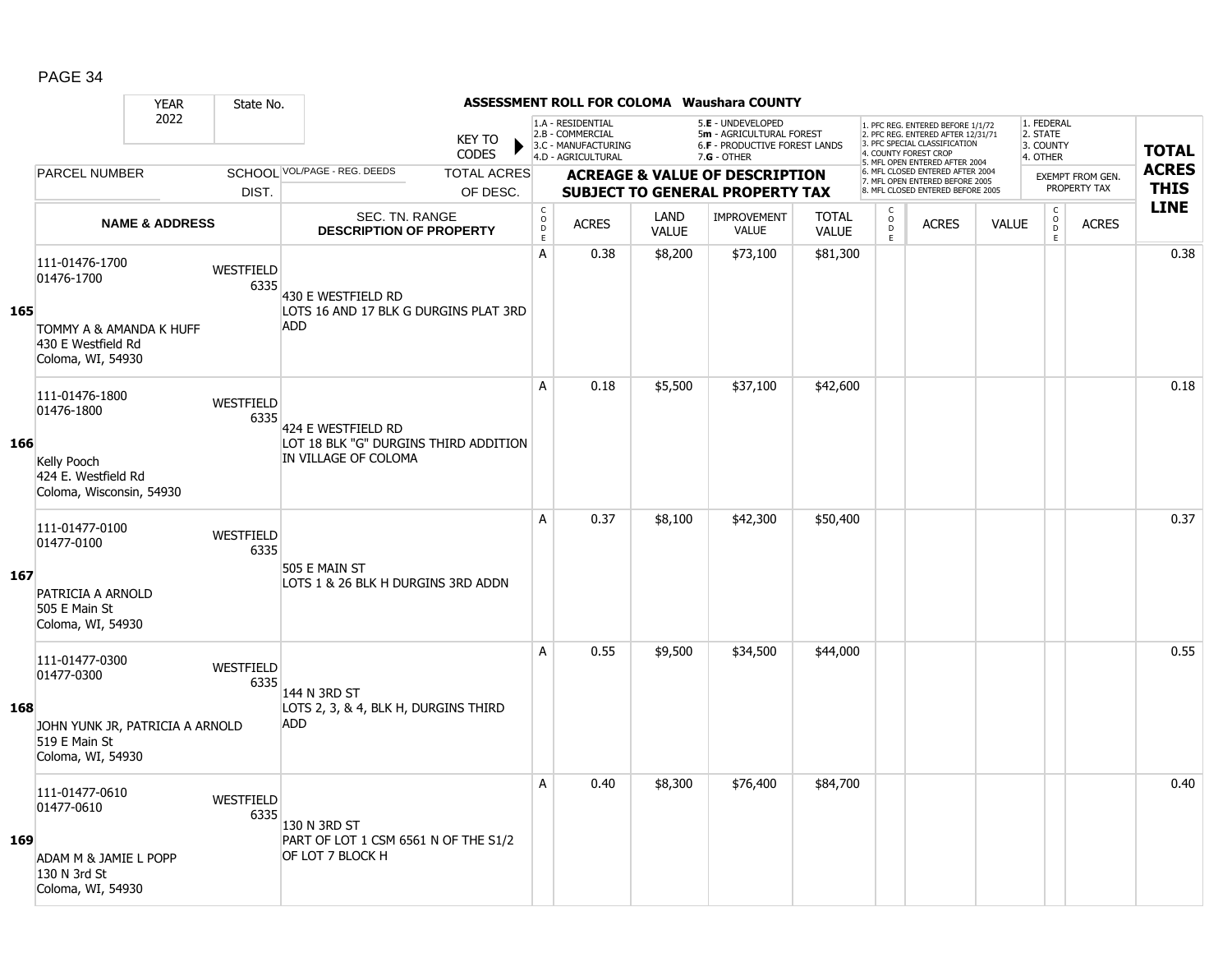|     |                                                                                                           | <b>YEAR</b>                  | State No.         |                                                                                                                                                                                                                                                                                                                         |  |                                        |                                                                                    |                                           | <b>ASSESSMENT ROLL FOR COLOMA Waushara COUNTY</b>                                               |                              |                                                                                                       |                                                                                                                                   |              |                                                 |              |              |
|-----|-----------------------------------------------------------------------------------------------------------|------------------------------|-------------------|-------------------------------------------------------------------------------------------------------------------------------------------------------------------------------------------------------------------------------------------------------------------------------------------------------------------------|--|----------------------------------------|------------------------------------------------------------------------------------|-------------------------------------------|-------------------------------------------------------------------------------------------------|------------------------------|-------------------------------------------------------------------------------------------------------|-----------------------------------------------------------------------------------------------------------------------------------|--------------|-------------------------------------------------|--------------|--------------|
|     |                                                                                                           | 2022                         |                   | <b>KEY TO</b><br><b>CODES</b>                                                                                                                                                                                                                                                                                           |  |                                        | 1.A - RESIDENTIAL<br>2.B - COMMERCIAL<br>3.C - MANUFACTURING<br>4.D - AGRICULTURAL |                                           | 5.E - UNDEVELOPED<br>5m - AGRICULTURAL FOREST<br>6.F - PRODUCTIVE FOREST LANDS<br>$7.G - OTHER$ |                              |                                                                                                       | 1. PFC REG. ENTERED BEFORE 1/1/72<br>2. PFC REG. ENTERED AFTER 12/31/71<br>3. PFC SPECIAL CLASSIFICATION<br>4. COUNTY FOREST CROP |              | 1. FEDERAL<br>2. STATE<br>3. COUNTY<br>4. OTHER |              | <b>TOTAL</b> |
|     | <b>PARCEL NUMBER</b>                                                                                      | SCHOOL VOL/PAGE - REG. DEEDS |                   | <b>TOTAL ACRES</b>                                                                                                                                                                                                                                                                                                      |  |                                        |                                                                                    | <b>ACREAGE &amp; VALUE OF DESCRIPTION</b> |                                                                                                 |                              | 5. MFL OPEN ENTERED AFTER 2004<br>6. MFL CLOSED ENTERED AFTER 2004<br>7. MFL OPEN ENTERED BEFORE 2005 |                                                                                                                                   |              | <b>EXEMPT FROM GEN.</b>                         | <b>ACRES</b> |              |
|     |                                                                                                           |                              | DIST.             | OF DESC.                                                                                                                                                                                                                                                                                                                |  |                                        |                                                                                    |                                           | <b>SUBJECT TO GENERAL PROPERTY TAX</b>                                                          |                              |                                                                                                       | 8. MFL CLOSED ENTERED BEFORE 2005                                                                                                 |              |                                                 | PROPERTY TAX | <b>THIS</b>  |
|     |                                                                                                           | <b>NAME &amp; ADDRESS</b>    |                   | SEC. TN. RANGE<br><b>DESCRIPTION OF PROPERTY</b>                                                                                                                                                                                                                                                                        |  | C<br>$\mathsf{O}$<br>$\mathsf D$<br>E. | <b>ACRES</b>                                                                       | <b>LAND</b><br><b>VALUE</b>               | <b>IMPROVEMENT</b><br><b>VALUE</b>                                                              | <b>TOTAL</b><br><b>VALUE</b> | C<br>$_{\rm D}^{\rm O}$<br>E                                                                          | <b>ACRES</b>                                                                                                                      | <b>VALUE</b> | $\begin{matrix} 0 \\ 0 \\ D \end{matrix}$<br>E  | <b>ACRES</b> | <b>LINE</b>  |
| 170 | 111-01477-0810<br>WESTFIELD<br>01477-0810<br><b>CHERYL J JACKSON</b>                                      |                              | 6335              | 120 N 3RD ST<br>LOT 2 CSM 6561                                                                                                                                                                                                                                                                                          |  | A                                      | 0.70                                                                               | \$10,700                                  | \$75,100                                                                                        | \$85,800                     |                                                                                                       |                                                                                                                                   |              |                                                 |              | 0.70         |
|     | 120 N 3rd St<br>Coloma, WI, 54930                                                                         |                              |                   |                                                                                                                                                                                                                                                                                                                         |  |                                        |                                                                                    |                                           |                                                                                                 |                              |                                                                                                       |                                                                                                                                   |              |                                                 |              |              |
| 171 | 111-01477-0820<br>01477-0820                                                                              |                              | WESTFIELD<br>6335 | N 3rd St<br>PART OF LOT 1 CSM 6561 LYING N OF S1/2                                                                                                                                                                                                                                                                      |  | A                                      | 0.03                                                                               | \$200                                     |                                                                                                 | \$200                        |                                                                                                       |                                                                                                                                   |              |                                                 |              | 0.03         |
|     | <b>CHERYL J JACKSON</b><br>120 N 3rd St<br>Coloma, WI, 54930                                              |                              |                   | OF LOT 7 BLOCK H                                                                                                                                                                                                                                                                                                        |  |                                        |                                                                                    |                                           |                                                                                                 |                              |                                                                                                       |                                                                                                                                   |              |                                                 |              |              |
| 172 | 111-01477-1200<br>01477-1200<br><b>CLAYTON D MCKEEL</b><br>522 E WESTFIELD RD<br>COLOMA, WI, 54930        |                              | <b>WESTFIELD</b>  | 6335 522 E WESTFIELD RD<br>LOT 12, 13, 14, 15 AND 16 BLK H DURGINS<br>PLAT 4 W 25' OF VACATED 4TH ST<br>ABUTTING LOTS 14-16 BLK H DURGINS<br>ADD (VACATED 174-381)                                                                                                                                                      |  | A                                      | 0.92                                                                               | \$12,400                                  | \$59,000                                                                                        | \$71,400                     |                                                                                                       |                                                                                                                                   |              |                                                 |              | 0.92         |
| 173 | 111-01477-2210<br>01477-2210<br>JEFFREY D RICE, VALERIE L RICE<br>202 N WATTS ST<br>Adams, WI, 53910-9567 |                              |                   | 173 N SLATER ST<br>WESTFIELD LOT 22, E 50' LOT 21 & E 35' LOT 23 OF<br>6335 BLK "H" DURGIN'S 3RD ADD TO VILLAGE OF<br>COLOMA & 5 SO FT OF CSM 4627 & PT OF<br>VACATED 4TH ST; LESS ANY PT OF CSM<br>6473 (PT OF BLK H BOUNDED ON THE S &<br>W BY CSM 6473, ON THE E BY CSM 721 &<br>SLATER ST, AND ON THE N BY MAIN ST) |  | A                                      | 0.43                                                                               | \$8,600                                   | \$96,100                                                                                        | \$104,700                    |                                                                                                       |                                                                                                                                   |              |                                                 |              | 0.43         |
| 174 | 111-01477-2510<br>01477-2510<br>JOHN W JR YUNK, KRISTEN A ARNOLD-<br><b>YUNK</b><br>519 E Main St         |                              | WESTFIELD<br>6335 | 519 E MAIN ST<br>LOT 1 CSM 6473                                                                                                                                                                                                                                                                                         |  | Α                                      | 1.37                                                                               | \$13,600                                  | \$65,900                                                                                        | \$79,500                     |                                                                                                       |                                                                                                                                   |              |                                                 |              | 1.37         |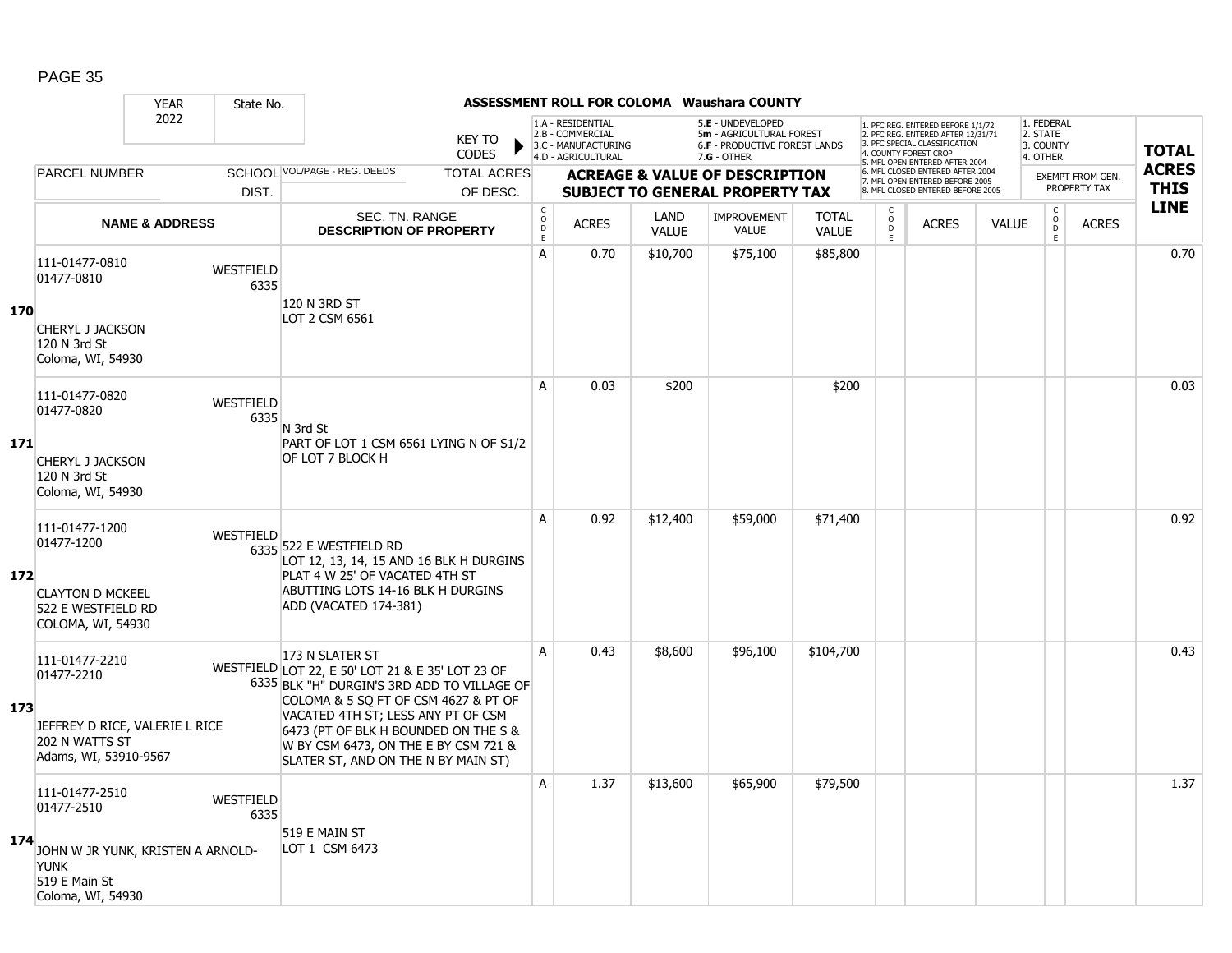|     |                                                                                     | <b>YEAR</b>               | State No.                                  |                                                                           |                               |                                        |                                                                                    |                      | <b>ASSESSMENT ROLL FOR COLOMA Waushara COUNTY</b>                                             |                              |                                                                                                       |                                                                                                                                   |              |                                                            |              |                             |
|-----|-------------------------------------------------------------------------------------|---------------------------|--------------------------------------------|---------------------------------------------------------------------------|-------------------------------|----------------------------------------|------------------------------------------------------------------------------------|----------------------|-----------------------------------------------------------------------------------------------|------------------------------|-------------------------------------------------------------------------------------------------------|-----------------------------------------------------------------------------------------------------------------------------------|--------------|------------------------------------------------------------|--------------|-----------------------------|
|     |                                                                                     | 2022                      |                                            |                                                                           | <b>KEY TO</b><br><b>CODES</b> |                                        | 1.A - RESIDENTIAL<br>2.B - COMMERCIAL<br>3.C - MANUFACTURING<br>4.D - AGRICULTURAL |                      | 5.E - UNDEVELOPED<br>5m - AGRICULTURAL FOREST<br>6.F - PRODUCTIVE FOREST LANDS<br>7.G - OTHER |                              |                                                                                                       | 1. PFC REG. ENTERED BEFORE 1/1/72<br>2. PFC REG. ENTERED AFTER 12/31/71<br>3. PFC SPECIAL CLASSIFICATION<br>4. COUNTY FOREST CROP |              | 1. FEDERAL<br>2. STATE<br>3. COUNTY<br>4. OTHER            |              | <b>TOTAL</b>                |
|     | <b>PARCEL NUMBER</b>                                                                |                           |                                            | SCHOOL VOL/PAGE - REG. DEEDS                                              | <b>TOTAL ACRES</b>            |                                        |                                                                                    |                      | <b>ACREAGE &amp; VALUE OF DESCRIPTION</b>                                                     |                              | 5. MFL OPEN ENTERED AFTER 2004<br>6. MFL CLOSED ENTERED AFTER 2004<br>7. MFL OPEN ENTERED BEFORE 2005 |                                                                                                                                   |              | <b>EXEMPT FROM GEN.</b><br>PROPERTY TAX                    |              | <b>ACRES</b><br><b>THIS</b> |
|     |                                                                                     |                           | DIST.                                      |                                                                           | OF DESC.                      |                                        |                                                                                    |                      | <b>SUBJECT TO GENERAL PROPERTY TAX</b>                                                        |                              | 8. MFL CLOSED ENTERED BEFORE 2005                                                                     |                                                                                                                                   |              |                                                            |              | <b>LINE</b>                 |
|     |                                                                                     | <b>NAME &amp; ADDRESS</b> |                                            | <b>SEC. TN. RANGE</b><br><b>DESCRIPTION OF PROPERTY</b>                   |                               | $_{\rm o}^{\rm c}$<br>$\mathsf D$<br>E | <b>ACRES</b>                                                                       | LAND<br><b>VALUE</b> | <b>IMPROVEMENT</b><br>VALUE                                                                   | <b>TOTAL</b><br><b>VALUE</b> | $\begin{matrix} 0 \\ 0 \\ D \end{matrix}$<br>E.                                                       | <b>ACRES</b>                                                                                                                      | <b>VALUE</b> | $\begin{smallmatrix} C\\ O\\ O\\ D \end{smallmatrix}$<br>E | <b>ACRES</b> |                             |
| 175 | 111-01478-0100<br>01478-0100<br>Coloma Farms Inc<br>PO Box 137<br>Coloma, WI, 54930 |                           | WESTFIELD<br>6335                          | 109 S SCOTT ST<br>PT OF N1/2 SW1/4 BANNER ADD LOTS 1                      |                               | A                                      | 1.06                                                                               | \$13,100             | \$202,100                                                                                     | \$215,200                    |                                                                                                       |                                                                                                                                   |              |                                                            |              | 1.06                        |
|     |                                                                                     |                           | AND <sub>2</sub>                           |                                                                           |                               |                                        |                                                                                    |                      |                                                                                               |                              |                                                                                                       |                                                                                                                                   |              |                                                            |              |                             |
| 176 | 111-01478-0300<br>01478-0300                                                        |                           | WESTFIELD                                  | 6335 127 S SCOTT ST<br>PT OF N1/2 SW1/4 BANNER ADD LOT 3 LIFE             |                               | A                                      | 0.45                                                                               | \$8,700              | \$74,300                                                                                      | \$83,000                     |                                                                                                       |                                                                                                                                   |              |                                                            |              | 0.45                        |
|     | Dianne B Rudolph<br>127 S Scott St<br>Coloma, WI, 54930-9625                        |                           |                                            | ESTATE TO LOUIS E RUDOLPH SR AND<br>DIANNE B RUDOLPH                      |                               |                                        |                                                                                    |                      |                                                                                               |                              |                                                                                                       |                                                                                                                                   |              |                                                            |              |                             |
| 177 | 111-01478-0400<br>01478-0400                                                        |                           | <b>WESTFIELD</b><br>6335<br>139 S SCOTT ST |                                                                           | A                             | 0.46                                   | \$8,800                                                                            | \$59,400             | \$68,200                                                                                      |                              |                                                                                                       |                                                                                                                                   |              |                                                            | 0.46         |                             |
|     | JOSE A PEREZ, JESSICA M PEREZ<br>4500 TRUXEL RD<br>SACRAMENTO, CA, 95834-3746       |                           |                                            | PT OF N1/2 SW1/4 BANNER ADD LOT 4 LIFE<br><b>ESTATE TO MARY A SCHULTZ</b> |                               |                                        |                                                                                    |                      |                                                                                               |                              |                                                                                                       |                                                                                                                                   |              |                                                            |              |                             |
|     | 111-01478-0500<br>01478-0500                                                        |                           | <b>WESTFIELD</b><br>6335                   |                                                                           |                               | A                                      | 0.46                                                                               | \$8,800              | \$0                                                                                           | \$8,800                      |                                                                                                       |                                                                                                                                   |              |                                                            |              | 0.46                        |
| 178 | PHILLIP A WILKE<br>3700 Spine Ave<br>Milwaukee, WI, 53207                           |                           |                                            | PT OF N1/2 SW1/4 BANNER ADD LOT 5                                         |                               |                                        |                                                                                    |                      |                                                                                               |                              |                                                                                                       |                                                                                                                                   |              |                                                            |              |                             |
|     | 111-01478-0600<br>01478-0600                                                        |                           | WESTFIELD<br>6335                          | 211 CHILEWSKI DR                                                          |                               | A                                      | 0.45                                                                               | \$8,700              | \$78,800                                                                                      | \$87,500                     |                                                                                                       |                                                                                                                                   |              |                                                            |              | 0.45                        |
| 179 | DANIEL D & STEPHANIE N BLOEDE<br>211 Chilewski Dr<br>Coloma, WI, 54930              |                           |                                            | PT OF N1/2 SW1/4 BANNER ADD LOT 6                                         |                               |                                        |                                                                                    |                      |                                                                                               |                              |                                                                                                       |                                                                                                                                   |              |                                                            |              |                             |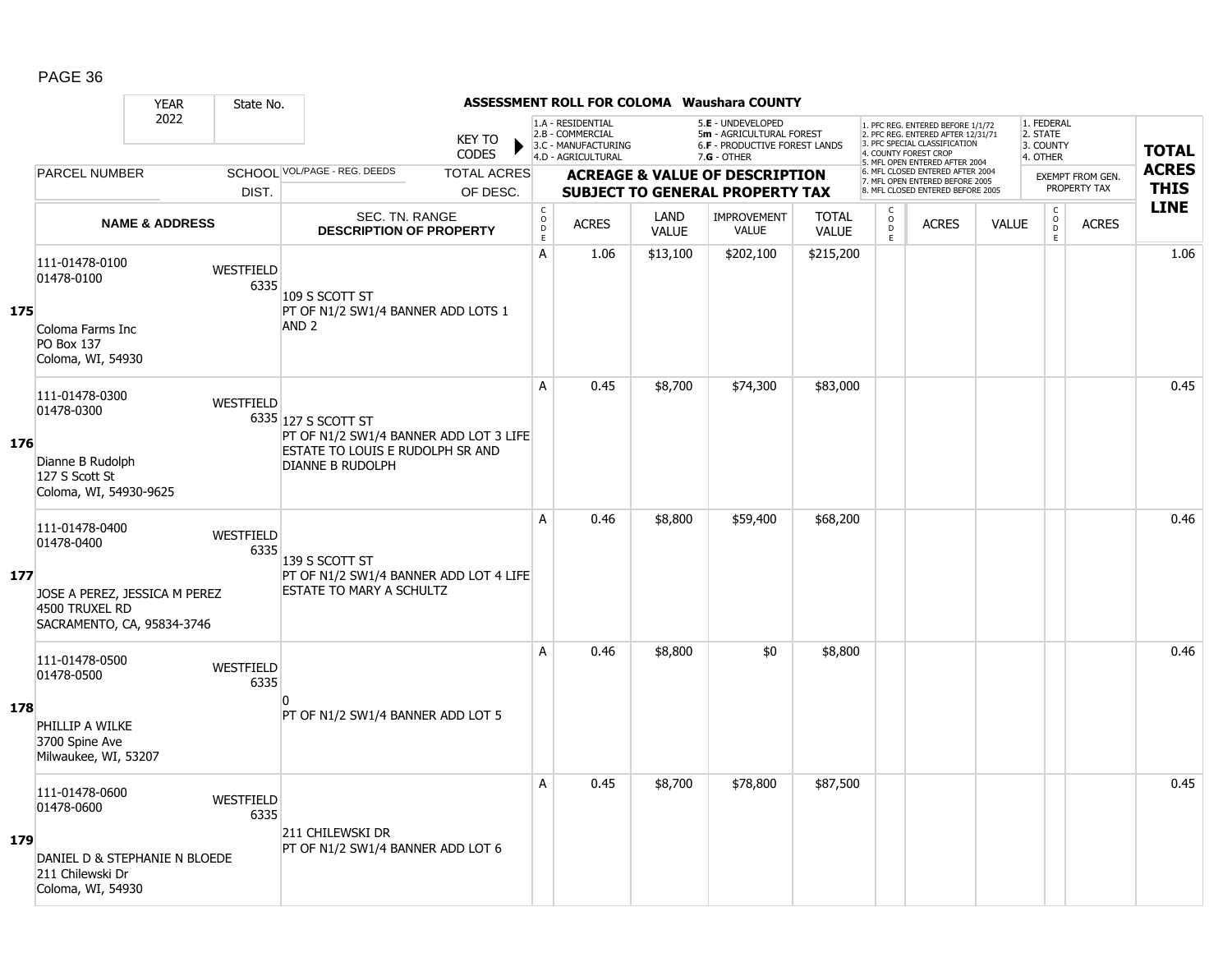|            |                                                                                                  | <b>YEAR</b>               | State No.                |                                                                                                                                                             |                             |                                                                                    |                      | <b>ASSESSMENT ROLL FOR COLOMA Waushara COUNTY</b>                                             |                              |                                                 |                                                                                                                                   |              |                                                          |                         |              |
|------------|--------------------------------------------------------------------------------------------------|---------------------------|--------------------------|-------------------------------------------------------------------------------------------------------------------------------------------------------------|-----------------------------|------------------------------------------------------------------------------------|----------------------|-----------------------------------------------------------------------------------------------|------------------------------|-------------------------------------------------|-----------------------------------------------------------------------------------------------------------------------------------|--------------|----------------------------------------------------------|-------------------------|--------------|
|            |                                                                                                  | 2022                      |                          | <b>KEY TO</b><br><b>CODES</b>                                                                                                                               |                             | 1.A - RESIDENTIAL<br>2.B - COMMERCIAL<br>3.C - MANUFACTURING<br>4.D - AGRICULTURAL |                      | 5.E - UNDEVELOPED<br>5m - AGRICULTURAL FOREST<br>6.F - PRODUCTIVE FOREST LANDS<br>7.G - OTHER |                              |                                                 | 1. PFC REG. ENTERED BEFORE 1/1/72<br>2. PFC REG. ENTERED AFTER 12/31/71<br>3. PFC SPECIAL CLASSIFICATION<br>4. COUNTY FOREST CROP |              | 1. FEDERAL<br>2. STATE<br>3. COUNTY<br>4. OTHER          |                         | <b>TOTAL</b> |
|            | <b>PARCEL NUMBER</b>                                                                             |                           |                          | SCHOOL VOL/PAGE - REG. DEEDS<br><b>TOTAL ACRES</b>                                                                                                          |                             |                                                                                    |                      | <b>ACREAGE &amp; VALUE OF DESCRIPTION</b>                                                     |                              |                                                 | 5. MFL OPEN ENTERED AFTER 2004<br>6. MFL CLOSED ENTERED AFTER 2004                                                                |              |                                                          | <b>EXEMPT FROM GEN.</b> | <b>ACRES</b> |
|            |                                                                                                  |                           | DIST.                    | OF DESC.                                                                                                                                                    |                             |                                                                                    |                      | <b>SUBJECT TO GENERAL PROPERTY TAX</b>                                                        |                              |                                                 | 7. MFL OPEN ENTERED BEFORE 2005<br>8. MFL CLOSED ENTERED BEFORE 2005                                                              |              |                                                          | PROPERTY TAX            | <b>THIS</b>  |
|            |                                                                                                  | <b>NAME &amp; ADDRESS</b> |                          | SEC. TN. RANGE<br><b>DESCRIPTION OF PROPERTY</b>                                                                                                            | $\rm _c^C$<br>$\frac{D}{E}$ | <b>ACRES</b>                                                                       | LAND<br><b>VALUE</b> | <b>IMPROVEMENT</b><br><b>VALUE</b>                                                            | <b>TOTAL</b><br><b>VALUE</b> | $\begin{matrix} 0 \\ 0 \\ D \end{matrix}$<br>E. | <b>ACRES</b>                                                                                                                      | <b>VALUE</b> | $\begin{matrix} 0 \\ 0 \\ 0 \end{matrix}$<br>$\mathsf E$ | <b>ACRES</b>            | <b>LINE</b>  |
| <b>180</b> | 111-01478-0700<br>01478-0700<br>JERRY M & JUDITH M SCHLIEPP<br>PO Box 98                         |                           | <b>WESTFIELD</b><br>6335 | 115 S SCOTT ST<br>PT OF N1/2 SW1/4 BANNER ADD LOT 7                                                                                                         | A                           | 0.46                                                                               | \$8,800              | \$2,700                                                                                       | \$11,500                     |                                                 |                                                                                                                                   |              |                                                          |                         | 0.46         |
| 181        | Coloma, WI, 54930-0098<br>111-01478-0800<br>01478-0800<br>NANCY L BLICHARZ, STANLEY A BLICHARZ   |                           | WESTFIELD<br>6335        | 118 S SCOTT ST<br>LOT 8 & N1/2 OF LOT 9 BANNER ADDITION                                                                                                     | A                           | 0.54                                                                               | \$9,400              | \$93,300                                                                                      | \$102,700                    |                                                 |                                                                                                                                   |              |                                                          |                         | 0.54         |
|            | N9308 3rd Dr<br>Westfield, WI, 53964<br>111-01478-1000<br>01478-1000                             |                           | <b>WESTFIELD</b><br>6335 |                                                                                                                                                             | A                           | 0.50                                                                               | \$9,100              | \$163,500                                                                                     | \$172,600                    |                                                 |                                                                                                                                   |              |                                                          |                         | 0.50         |
| 182        | Coloma Farms Inc<br><b>PO Box 137</b><br>Coloma, WI, 54930                                       |                           |                          | 136 S SCOTT ST<br>PT OF S1/2 SW1/4, SOUTH 1/2 OF LOT 9<br>AND LOT 10 BANNER ADDITION                                                                        |                             |                                                                                    |                      |                                                                                               |                              |                                                 |                                                                                                                                   |              |                                                          |                         |              |
| 183        | 111-01478-1100<br>01478-1100<br>FRED E WENZEL JR<br><b>PO Box 192</b><br>Coloma, WI, 54930       |                           | WESTFIELD                | 6335 331 E WESTFIELD RD<br>PT NW1/4 OF SW1/4; LOTS 11 & 12,<br>BANNER ADDITION; EXC E 14.10 FT OF LOT<br>11; LIFE ESTATE RESERVED FOR FRED<br><b>WENZEL</b> | A                           | 0.98                                                                               | \$12,900             | \$41,700                                                                                      | \$54,600                     |                                                 |                                                                                                                                   |              |                                                          |                         | 0.98         |
| 184        | 111-01478-1300<br>01478-1300<br>REYMUNDO & AMADA RODRIGUEZ<br>400 E King St<br>Coloma, WI, 54930 |                           | <b>WESTFIELD</b>         | 6335 400 E KING ST<br>PT OF N1/2 SW1/4, BANNER ADD LOT 13 &<br>PT NW-SW BEG NE COR LOT 13 W 85.89'<br>N19.57' E 85.89' S 19.5'                              | Α                           | 0.45                                                                               | \$8,700              | \$63,500                                                                                      | \$72,200                     |                                                 |                                                                                                                                   |              |                                                          |                         | 0.45         |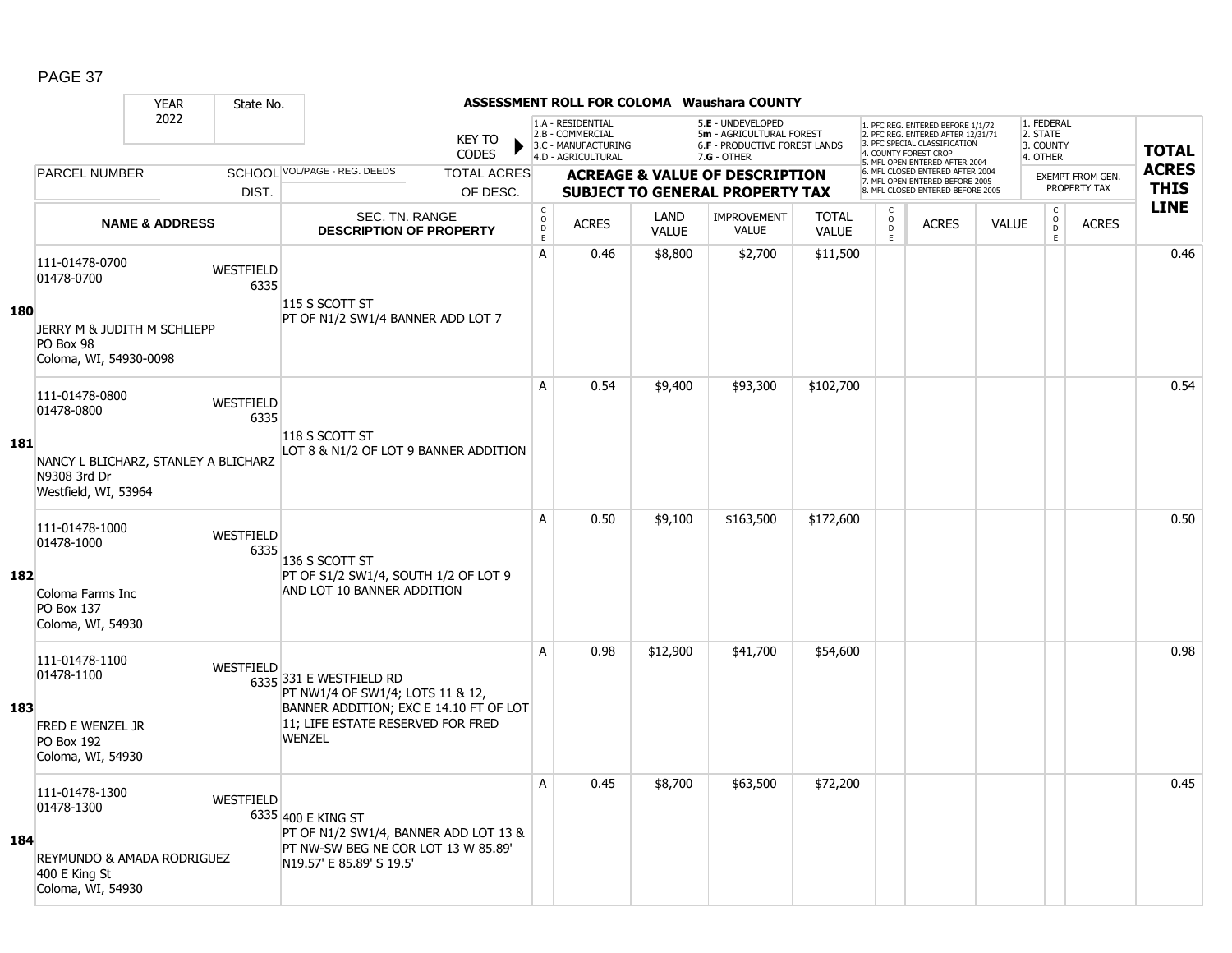|     |                                                                        | <b>YEAR</b>               | State No.         |                                                                 |                               |                                        |                                                                                    |                      | <b>ASSESSMENT ROLL FOR COLOMA Waushara COUNTY</b>                                                    |                              |                                                 |                                                                                                                                   |              |                                                 |                  |              |
|-----|------------------------------------------------------------------------|---------------------------|-------------------|-----------------------------------------------------------------|-------------------------------|----------------------------------------|------------------------------------------------------------------------------------|----------------------|------------------------------------------------------------------------------------------------------|------------------------------|-------------------------------------------------|-----------------------------------------------------------------------------------------------------------------------------------|--------------|-------------------------------------------------|------------------|--------------|
|     |                                                                        | 2022                      |                   |                                                                 | <b>KEY TO</b><br><b>CODES</b> |                                        | 1.A - RESIDENTIAL<br>2.B - COMMERCIAL<br>3.C - MANUFACTURING<br>4.D - AGRICULTURAL |                      | 5.E - UNDEVELOPED<br>5m - AGRICULTURAL FOREST<br><b>6.F - PRODUCTIVE FOREST LANDS</b><br>7.G - OTHER |                              |                                                 | 1. PFC REG. ENTERED BEFORE 1/1/72<br>2. PFC REG. ENTERED AFTER 12/31/71<br>3. PFC SPECIAL CLASSIFICATION<br>4. COUNTY FOREST CROP |              | 1. FEDERAL<br>2. STATE<br>3. COUNTY<br>4. OTHER |                  | <b>TOTAL</b> |
|     | <b>PARCEL NUMBER</b>                                                   |                           |                   | SCHOOL VOL/PAGE - REG. DEEDS                                    | <b>TOTAL ACRES</b>            |                                        |                                                                                    |                      | <b>ACREAGE &amp; VALUE OF DESCRIPTION</b>                                                            |                              |                                                 | 5. MFL OPEN ENTERED AFTER 2004<br>6. MFL CLOSED ENTERED AFTER 2004<br>7. MFL OPEN ENTERED BEFORE 2005                             |              |                                                 | EXEMPT FROM GEN. | <b>ACRES</b> |
|     |                                                                        |                           | DIST.             |                                                                 | OF DESC.                      |                                        |                                                                                    |                      | <b>SUBJECT TO GENERAL PROPERTY TAX</b>                                                               |                              |                                                 | 8. MFL CLOSED ENTERED BEFORE 2005                                                                                                 |              |                                                 | PROPERTY TAX     | <b>THIS</b>  |
|     |                                                                        | <b>NAME &amp; ADDRESS</b> |                   | <b>SEC. TN. RANGE</b><br><b>DESCRIPTION OF PROPERTY</b>         |                               | $_{\rm o}^{\rm c}$<br>$\mathsf D$<br>E | <b>ACRES</b>                                                                       | LAND<br><b>VALUE</b> | <b>IMPROVEMENT</b><br>VALUE                                                                          | <b>TOTAL</b><br><b>VALUE</b> | $\begin{matrix} 0 \\ 0 \\ D \end{matrix}$<br>E. | <b>ACRES</b>                                                                                                                      | <b>VALUE</b> | $\begin{matrix} 0 \\ 0 \end{matrix}$<br>E       | <b>ACRES</b>     | <b>LINE</b>  |
|     | 111-01478-1500<br>01478-1500                                           |                           | WESTFIELD<br>6335 | $\Omega$                                                        |                               | А                                      | 0.40                                                                               | \$8,300              | \$0                                                                                                  | \$8,300                      |                                                 |                                                                                                                                   |              |                                                 |                  | 0.40         |
| 185 | <b>JAMES R LUTZ</b><br>W5409 COUNTY ROAD C<br>montello, WI, 53949-7741 |                           |                   | LOTS 15 BANNER ADDN                                             |                               |                                        |                                                                                    |                      |                                                                                                      |                              |                                                 |                                                                                                                                   |              |                                                 |                  |              |
|     | 111-01478-1600<br>01478-1600                                           |                           | WESTFIELD         | 6335 427 E WESTFIELD RD<br>PT OF N1/2 SW1/4, BANNER ADD LOTS 16 |                               | A                                      | 1.03                                                                               | \$13,000             | \$76,600                                                                                             | \$89,600                     |                                                 |                                                                                                                                   |              |                                                 |                  | 1.03         |
| 186 | RAYMOND & LUANN HACKBART<br>PO Box 155<br>Coloma, WI, 54930            |                           |                   | AND 17 LIFE ESTATE TO RAYMOND G AND<br><b>LUANN S HACKBART</b>  |                               |                                        |                                                                                    |                      |                                                                                                      |                              |                                                 |                                                                                                                                   |              |                                                 |                  |              |
|     | 111-01478-1800<br>01478-1800                                           |                           | WESTFIELD<br>6335 | 129 S 3RD ST                                                    |                               | A                                      | 0.46                                                                               | \$8,800              | \$78,300                                                                                             | \$87,100                     |                                                 |                                                                                                                                   |              |                                                 |                  | 0.46         |
| 187 | <b>TONI M ZUEHLKE</b><br>PO Box 43<br>Coloma, WI, 54930                |                           |                   | PT OF N1/2 SW1/4, BANNER ADD LOT 18                             |                               |                                        |                                                                                    |                      |                                                                                                      |                              |                                                 |                                                                                                                                   |              |                                                 |                  |              |
|     | 111-01478-1910<br>01478-1910                                           |                           | WESTFIELD<br>6335 |                                                                 |                               | A                                      | 0.91                                                                               | \$12,300             | \$74,400                                                                                             | \$86,700                     |                                                 |                                                                                                                                   |              |                                                 |                  | 0.91         |
| 188 | JAMES W LUTZ<br>W5409 County Road C<br>Montello, WI, 53949             |                           |                   | 424 E King St<br>PT OF N1/2 SW1/4, BANNER ADD LOT 19            |                               |                                        |                                                                                    |                      |                                                                                                      |                              |                                                 |                                                                                                                                   |              |                                                 |                  |              |
|     | 111-01478-2000<br>01478-2000                                           |                           | WESTFIELD<br>6335 | 210 CHILEWSKI DR                                                |                               | A                                      | 0.73                                                                               | \$10,900             | \$103,100                                                                                            | \$114,000                    |                                                 |                                                                                                                                   |              |                                                 |                  | 0.73         |
| 189 | William Johnston<br><b>PO BOX 988</b><br>Coloma, WI, 54930-9605        |                           |                   | LOTS 20 & 21 BANNER ADDN                                        |                               |                                        |                                                                                    |                      |                                                                                                      |                              |                                                 |                                                                                                                                   |              |                                                 |                  |              |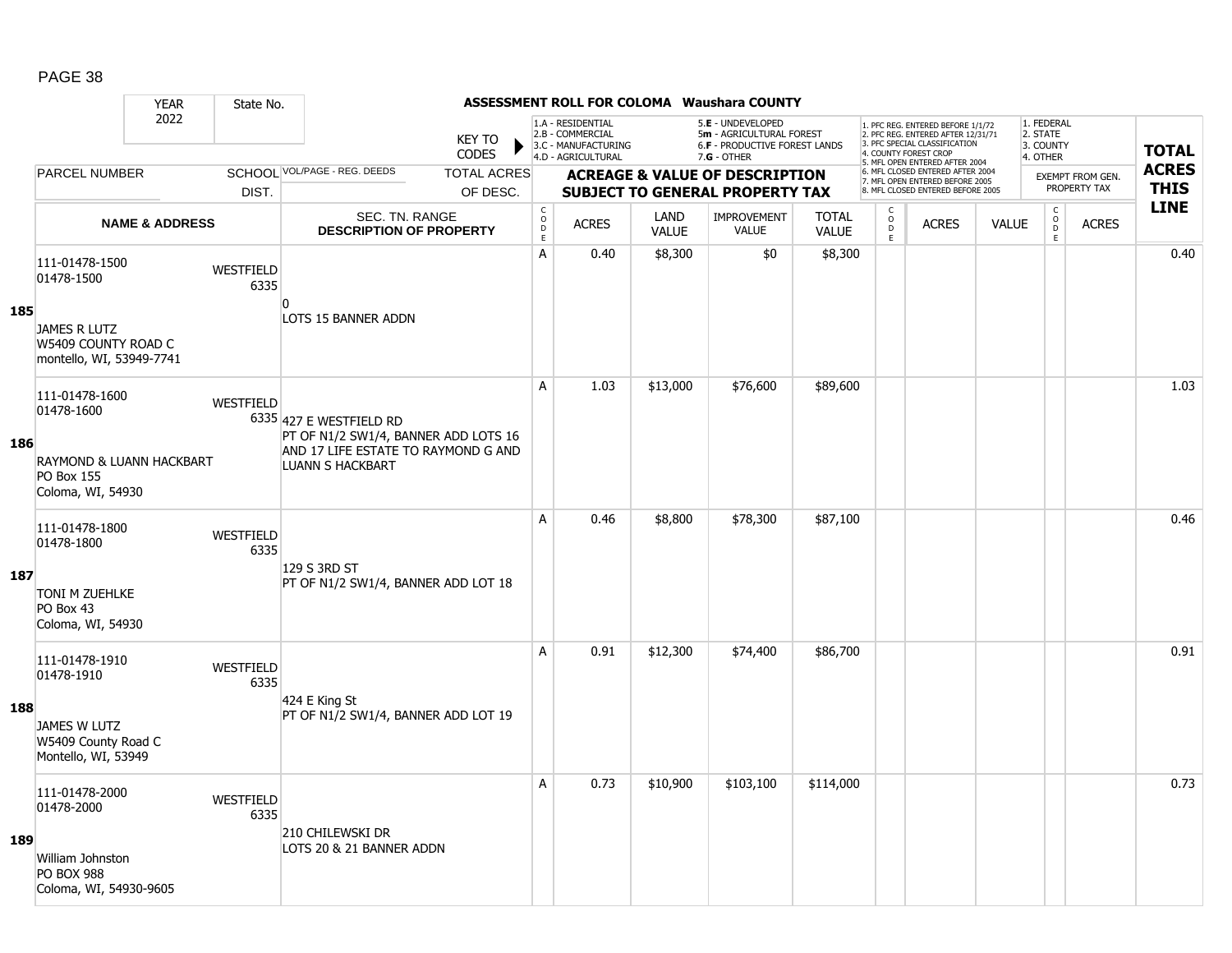|            |                                                                                                         | <b>YEAR</b>               | State No.                |                                                              |                               |                             |                                                                                    |                      | <b>ASSESSMENT ROLL FOR COLOMA Waushara COUNTY</b>                                             |                              |                                                |                                                                                                                                   |              |                                                          |                                         |              |
|------------|---------------------------------------------------------------------------------------------------------|---------------------------|--------------------------|--------------------------------------------------------------|-------------------------------|-----------------------------|------------------------------------------------------------------------------------|----------------------|-----------------------------------------------------------------------------------------------|------------------------------|------------------------------------------------|-----------------------------------------------------------------------------------------------------------------------------------|--------------|----------------------------------------------------------|-----------------------------------------|--------------|
|            |                                                                                                         | 2022                      |                          |                                                              | <b>KEY TO</b><br><b>CODES</b> |                             | 1.A - RESIDENTIAL<br>2.B - COMMERCIAL<br>3.C - MANUFACTURING<br>4.D - AGRICULTURAL |                      | 5.E - UNDEVELOPED<br>5m - AGRICULTURAL FOREST<br>6.F - PRODUCTIVE FOREST LANDS<br>7.G - OTHER |                              |                                                | 1. PFC REG. ENTERED BEFORE 1/1/72<br>2. PFC REG. ENTERED AFTER 12/31/71<br>3. PFC SPECIAL CLASSIFICATION<br>4. COUNTY FOREST CROP |              | 1. FEDERAL<br>2. STATE<br>3. COUNTY<br>4. OTHER          |                                         | <b>TOTAL</b> |
|            | <b>PARCEL NUMBER</b>                                                                                    |                           |                          | SCHOOL VOL/PAGE - REG. DEEDS                                 | <b>TOTAL ACRES</b>            |                             |                                                                                    |                      |                                                                                               |                              |                                                | 5. MFL OPEN ENTERED AFTER 2004<br>6. MFL CLOSED ENTERED AFTER 2004                                                                |              |                                                          |                                         | <b>ACRES</b> |
|            |                                                                                                         |                           | DIST.                    |                                                              | OF DESC.                      |                             |                                                                                    |                      | <b>ACREAGE &amp; VALUE OF DESCRIPTION</b><br><b>SUBJECT TO GENERAL PROPERTY TAX</b>           |                              |                                                | 7. MFL OPEN ENTERED BEFORE 2005<br>8. MFL CLOSED ENTERED BEFORE 2005                                                              |              |                                                          | <b>EXEMPT FROM GEN.</b><br>PROPERTY TAX | <b>THIS</b>  |
|            |                                                                                                         | <b>NAME &amp; ADDRESS</b> |                          | SEC. TN. RANGE<br><b>DESCRIPTION OF PROPERTY</b>             |                               | $\rm _c^C$<br>$\frac{D}{E}$ | <b>ACRES</b>                                                                       | LAND<br><b>VALUE</b> | <b>IMPROVEMENT</b><br><b>VALUE</b>                                                            | <b>TOTAL</b><br><b>VALUE</b> | $\begin{matrix} 0 \\ 0 \\ D \end{matrix}$<br>E | <b>ACRES</b>                                                                                                                      | <b>VALUE</b> | $\begin{matrix} 0 \\ 0 \\ 0 \end{matrix}$<br>$\mathsf E$ | <b>ACRES</b>                            | <b>LINE</b>  |
| <b>190</b> | 111-01478-2200<br>01478-2200<br>DAVID A & LAURA A WACHOLTZ<br>331 E King St                             |                           | <b>WESTFIELD</b><br>6335 | 331 E KING ST<br>PT OF N1/2 SW1/4, BANNER ADD LOT 22         |                               | A                           | 0.48                                                                               | \$9,000              | \$68,200                                                                                      | \$77,200                     |                                                |                                                                                                                                   |              |                                                          |                                         | 0.48         |
| <b>191</b> | Coloma, WI, 54930<br>111-01478-2300<br>01478-2300<br><b>DEBRA A DAVIES</b>                              |                           | WESTFIELD<br>6335        | 403 E KING ST<br>PT OF N1/2 SW1/4, BANNER ADD LOT 23 &<br>24 |                               | A                           | 0.96                                                                               | \$12,700             | \$93,100                                                                                      | \$105,800                    |                                                |                                                                                                                                   |              |                                                          |                                         | 0.96         |
|            | 403 King St<br>Coloma, WI, 54930<br>111-01478-2500<br>01478-2500                                        |                           | <b>WESTFIELD</b><br>6335 |                                                              |                               | B                           | 0.89                                                                               | \$17,300             | \$245,200                                                                                     | \$262,500                    |                                                |                                                                                                                                   |              |                                                          |                                         | 0.89         |
| 192        | MICHAEL P BEAUMONT<br>9718 W NATIONAL AVE<br>WEST ALLIS, WI, 53227                                      |                           |                          | 425 E KING ST<br>PT OF N1/2 SW1/4, BANNER ADD LOT 25 &<br>26 |                               |                             |                                                                                    |                      |                                                                                               |                              |                                                |                                                                                                                                   |              |                                                          |                                         |              |
| 193        | 111-01478-2750<br>01478-2750<br><b>MARK &amp; GAY MEINKE</b><br>513 E Westfield Rd<br>Coloma, WI, 54930 |                           | WESTFIELD<br>6335        | 513 E WESTFIELD RD<br>PT OF N1/2 SW1/4, BANNER ADD LOT 27    |                               | Α                           | 0.47                                                                               | \$8,900              | \$71,500                                                                                      | \$80,400                     |                                                |                                                                                                                                   |              |                                                          |                                         | 0.47         |
| 194        | 111-01478-2900<br>01478-2900<br>PHILLIP A WILKE<br>3700 S Pine Ave<br>Milwaukee, WI, 53207              |                           | <b>WESTFIELD</b><br>6335 | 126 S 3RD ST<br>PT OF N1/2 SW1/4, BANNER ADD LOTS 28<br>& 29 |                               | Α                           | 0.89                                                                               | \$12,200             | \$92,400                                                                                      | \$104,600                    |                                                |                                                                                                                                   |              |                                                          |                                         | 0.89         |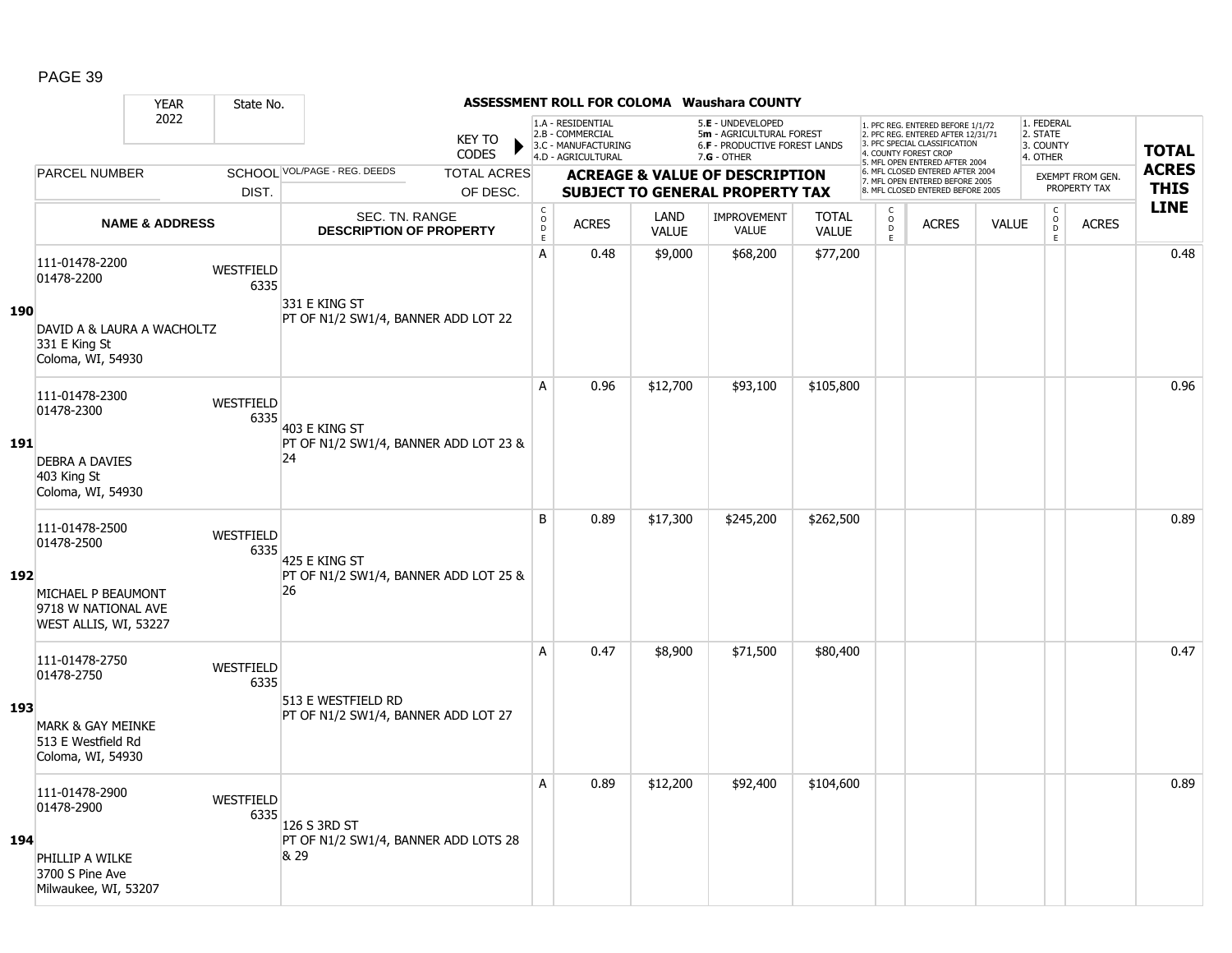|     |                                                                           | <b>YEAR</b>               | State No.                |                                                  |                               |                                                 |                                                                                    |                      | <b>ASSESSMENT ROLL FOR COLOMA Waushara COUNTY</b>                                   |                              |                                                           |                                                                                                                                   |              |                                                          |                                         |              |
|-----|---------------------------------------------------------------------------|---------------------------|--------------------------|--------------------------------------------------|-------------------------------|-------------------------------------------------|------------------------------------------------------------------------------------|----------------------|-------------------------------------------------------------------------------------|------------------------------|-----------------------------------------------------------|-----------------------------------------------------------------------------------------------------------------------------------|--------------|----------------------------------------------------------|-----------------------------------------|--------------|
|     |                                                                           | 2022                      |                          |                                                  | <b>KEY TO</b><br><b>CODES</b> |                                                 | 1.A - RESIDENTIAL<br>2.B - COMMERCIAL<br>3.C - MANUFACTURING<br>4.D - AGRICULTURAL |                      | 5.E - UNDEVELOPED<br>5m - AGRICULTURAL FOREST<br>6.F - PRODUCTIVE FOREST LANDS      |                              |                                                           | 1. PFC REG. ENTERED BEFORE 1/1/72<br>2. PFC REG. ENTERED AFTER 12/31/71<br>3. PFC SPECIAL CLASSIFICATION<br>4. COUNTY FOREST CROP |              | 1. FEDERAL<br>2. STATE<br>3. COUNTY                      |                                         | <b>TOTAL</b> |
|     | <b>PARCEL NUMBER</b>                                                      |                           |                          | SCHOOL VOL/PAGE - REG. DEEDS                     | <b>TOTAL ACRES</b>            |                                                 |                                                                                    |                      | 7.G - OTHER                                                                         |                              |                                                           | 5. MFL OPEN ENTERED AFTER 2004<br>6. MFL CLOSED ENTERED AFTER 2004                                                                |              | 4. OTHER                                                 |                                         | <b>ACRES</b> |
|     |                                                                           |                           | DIST.                    |                                                  | OF DESC.                      |                                                 |                                                                                    |                      | <b>ACREAGE &amp; VALUE OF DESCRIPTION</b><br><b>SUBJECT TO GENERAL PROPERTY TAX</b> |                              |                                                           | 7. MFL OPEN ENTERED BEFORE 2005<br>8. MFL CLOSED ENTERED BEFORE 2005                                                              |              |                                                          | <b>EXEMPT FROM GEN.</b><br>PROPERTY TAX | <b>THIS</b>  |
|     |                                                                           | <b>NAME &amp; ADDRESS</b> |                          | SEC. TN. RANGE<br><b>DESCRIPTION OF PROPERTY</b> |                               | $_{\rm o}^{\rm c}$<br>$\mathsf{D}_{\mathsf{E}}$ | <b>ACRES</b>                                                                       | LAND<br><b>VALUE</b> | <b>IMPROVEMENT</b><br><b>VALUE</b>                                                  | <b>TOTAL</b><br><b>VALUE</b> | $\begin{matrix} 0 \\ 0 \\ D \end{matrix}$<br>$\mathsf{E}$ | <b>ACRES</b>                                                                                                                      | <b>VALUE</b> | $\begin{matrix} 0 \\ 0 \\ 0 \end{matrix}$<br>$\mathsf E$ | <b>ACRES</b>                            | <b>LINE</b>  |
|     | 111-01478-3000<br>01478-3000                                              |                           | <b>WESTFIELD</b><br>6335 | 510 E KING ST                                    |                               | А                                               | 0.42                                                                               | \$8,500              | \$74,400                                                                            | \$82,900                     |                                                           |                                                                                                                                   |              |                                                          |                                         | 0.42         |
| 195 | <b>MARK A TRINWITH</b><br>510 E KING ST<br>COLOMA, WI, 54930              |                           |                          | PT OF N1/2 SW1/4, BANNER ADD LOT 30              |                               |                                                 |                                                                                    |                      |                                                                                     |                              |                                                           |                                                                                                                                   |              |                                                          |                                         |              |
|     | 111-01478-3100<br>01478-3100                                              |                           | WESTFIELD<br>6335        |                                                  |                               | B                                               | 0.88                                                                               | \$10,700             | \$108,000                                                                           | \$118,700                    |                                                           |                                                                                                                                   |              |                                                          |                                         | 0.88         |
| 196 | FLYTE FAMILY FARM TOO! LLC<br>W13450 COTTONVILLE AVE<br>COLOMA, WI, 54930 |                           |                          | 532 E KING ST<br>LOTS 31 & 34 BANNER ADDN        |                               |                                                 |                                                                                    |                      |                                                                                     |                              |                                                           |                                                                                                                                   |              |                                                          |                                         |              |
|     | 111-01478-3200<br>01478-3200                                              |                           | WESTFIELD<br>6335        | 525 E WESTFIELD RD                               |                               | A                                               | 0.49                                                                               | \$9,000              | \$64,000                                                                            | \$73,000                     |                                                           |                                                                                                                                   |              |                                                          |                                         | 0.49         |
| 197 | VICTORIA L STEINBERG<br>525 E WESTFIELD RD<br>COLOMA, WI, 54930           |                           |                          | PT OF N1/2 SW1/4, BANNER ADD LOT 32              |                               |                                                 |                                                                                    |                      |                                                                                     |                              |                                                           |                                                                                                                                   |              |                                                          |                                         |              |
|     | 111-01478-3300<br>01478-3300                                              |                           | WESTFIELD<br>6335        | 529 E WESTFIELD RD                               |                               | A                                               | 0.48                                                                               | \$9,000              | \$108,400                                                                           | \$117,400                    |                                                           |                                                                                                                                   |              |                                                          |                                         | 0.48         |
| 198 | <b>SCOTT J BOHNSACK</b><br>620 E Cook St<br>Portage, WI, 53901-2311       |                           |                          | PT OF N1/2 SW1/4, BANNER ADD LOT 33              |                               |                                                 |                                                                                    |                      |                                                                                     |                              |                                                           |                                                                                                                                   |              |                                                          |                                         |              |
|     | 111-01478-3600<br>01478-3600                                              |                           | WESTFIELD<br>6335        | 533 E WESTFIELD RD                               |                               | A                                               | 0.90                                                                               | \$12,300             | \$111,100                                                                           | \$123,400                    |                                                           |                                                                                                                                   |              |                                                          |                                         | 0.90         |
| 199 | <b>ALAN R SCHMIDT</b><br>533 E Westfield Rd<br>Coloma, WI, 54930          |                           |                          | LOTS 36 & 37, BANNER ADDITION                    |                               |                                                 |                                                                                    |                      |                                                                                     |                              |                                                           |                                                                                                                                   |              |                                                          |                                         |              |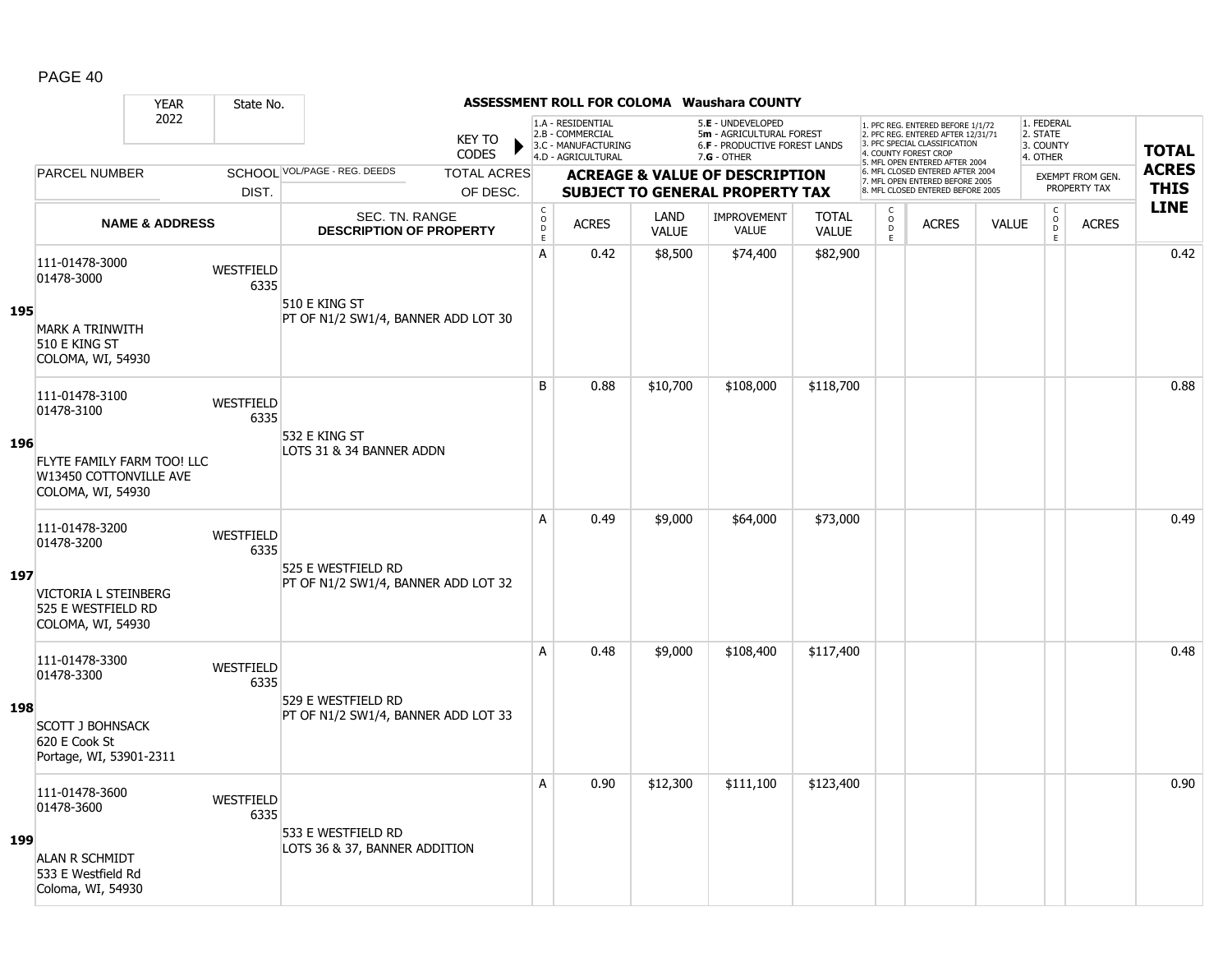|     |                                                                                                             | <b>YEAR</b>               | State No.                |                                                                         |                               |                                        |                                                                                    |                      | <b>ASSESSMENT ROLL FOR COLOMA Waushara COUNTY</b>                                                      |                              |                                                |                                                                                                                                                                     |              |                                                 |                                         |                             |
|-----|-------------------------------------------------------------------------------------------------------------|---------------------------|--------------------------|-------------------------------------------------------------------------|-------------------------------|----------------------------------------|------------------------------------------------------------------------------------|----------------------|--------------------------------------------------------------------------------------------------------|------------------------------|------------------------------------------------|---------------------------------------------------------------------------------------------------------------------------------------------------------------------|--------------|-------------------------------------------------|-----------------------------------------|-----------------------------|
|     |                                                                                                             | 2022                      |                          |                                                                         | <b>KEY TO</b><br><b>CODES</b> |                                        | 1.A - RESIDENTIAL<br>2.B - COMMERCIAL<br>3.C - MANUFACTURING<br>4.D - AGRICULTURAL |                      | 5.E - UNDEVELOPED<br>5m - AGRICULTURAL FOREST<br><b>6.F - PRODUCTIVE FOREST LANDS</b><br>$7.G - OTHER$ |                              |                                                | 1. PFC REG. ENTERED BEFORE 1/1/72<br>2. PFC REG. ENTERED AFTER 12/31/71<br>3. PFC SPECIAL CLASSIFICATION<br>4. COUNTY FOREST CROP<br>5. MFL OPEN ENTERED AFTER 2004 |              | 1. FEDERAL<br>2. STATE<br>3. COUNTY<br>4. OTHER |                                         | <b>TOTAL</b>                |
|     | <b>PARCEL NUMBER</b>                                                                                        |                           |                          | SCHOOL VOL/PAGE - REG. DEEDS                                            | <b>TOTAL ACRES</b>            |                                        |                                                                                    |                      | <b>ACREAGE &amp; VALUE OF DESCRIPTION</b>                                                              |                              |                                                | 6. MFL CLOSED ENTERED AFTER 2004<br>7. MFL OPEN ENTERED BEFORE 2005                                                                                                 |              |                                                 | <b>EXEMPT FROM GEN.</b><br>PROPERTY TAX | <b>ACRES</b><br><b>THIS</b> |
|     |                                                                                                             |                           | DIST.                    |                                                                         | OF DESC.                      |                                        |                                                                                    |                      | <b>SUBJECT TO GENERAL PROPERTY TAX</b>                                                                 |                              |                                                | 8. MFL CLOSED ENTERED BEFORE 2005                                                                                                                                   |              |                                                 |                                         | <b>LINE</b>                 |
|     |                                                                                                             | <b>NAME &amp; ADDRESS</b> |                          | <b>SEC. TN. RANGE</b><br><b>DESCRIPTION OF PROPERTY</b>                 |                               | $_{\rm o}^{\rm c}$<br>$\mathsf D$<br>E | <b>ACRES</b>                                                                       | LAND<br><b>VALUE</b> | <b>IMPROVEMENT</b><br>VALUE                                                                            | <b>TOTAL</b><br><b>VALUE</b> | $\begin{matrix} 0 \\ 0 \\ 0 \end{matrix}$<br>E | <b>ACRES</b>                                                                                                                                                        | <b>VALUE</b> | $\begin{array}{c}\nC \\ O \\ E\n\end{array}$    | <b>ACRES</b>                            |                             |
| 200 | 111-01478-3800<br>01478-3800<br><b>GARY W &amp; ROBIN M SHULTIS</b>                                         |                           | WESTFIELD<br>6335        | 580 E KING ST<br>PT OF N1/2 SW1/4, BANNER ADD LOTS<br>35,38 & 39        |                               | $\mathsf{A}$                           | 1.36                                                                               | \$13,500             | \$80,500                                                                                               | \$94,000                     |                                                |                                                                                                                                                                     |              |                                                 |                                         | 1.36                        |
|     | 580 E King St<br>Coloma, WI, 54930-9615                                                                     |                           |                          |                                                                         |                               |                                        |                                                                                    |                      |                                                                                                        |                              |                                                |                                                                                                                                                                     |              |                                                 |                                         |                             |
|     | 111-01478-4000<br>01478-4000                                                                                |                           | WESTFIELD<br>6335        |                                                                         |                               | A                                      | 0.94                                                                               | \$12,600             | \$106,200                                                                                              | \$118,800                    |                                                |                                                                                                                                                                     |              |                                                 |                                         | 0.94                        |
| 201 | <b>LAVERN E PENBERTHY</b><br>PO Box 248<br>Coloma, WI, 54930                                                |                           |                          | 511 E KING ST<br>LOTS 40 & 41 BANNER ADDN                               |                               |                                        |                                                                                    |                      |                                                                                                        |                              |                                                |                                                                                                                                                                     |              |                                                 |                                         |                             |
|     | 111-01478-4200<br>01478-4200                                                                                |                           | WESTFIELD<br>6335        | 527 E KING ST                                                           |                               | A                                      | 0.48                                                                               | \$9,000              | \$66,000                                                                                               | \$75,000                     |                                                |                                                                                                                                                                     |              |                                                 |                                         | 0.48                        |
| 202 | Tyler L Weir<br>527 E King St<br>Coloma, WI, 54930                                                          |                           |                          | PT OF N1/2 SW1/4, BANNER ADD LOT 42                                     |                               |                                        |                                                                                    |                      |                                                                                                        |                              |                                                |                                                                                                                                                                     |              |                                                 |                                         |                             |
|     | 111-01478-4300<br>01478-4300                                                                                |                           | WESTFIELD<br>6335        | 529 E KING ST                                                           |                               | A                                      | 0.48                                                                               | \$9,000              | \$19,200                                                                                               | \$28,200                     |                                                |                                                                                                                                                                     |              |                                                 |                                         | 0.48                        |
| 203 | DANIEL C CASEY<br>106 N SLATER ST<br>Coloma, WI, 54930                                                      |                           |                          | PT OF N1/2 SW1/4 BANNER ADD LOT 43                                      |                               |                                        |                                                                                    |                      |                                                                                                        |                              |                                                |                                                                                                                                                                     |              |                                                 |                                         |                             |
|     | 111-01478-4410<br>01478-4410                                                                                |                           | <b>WESTFIELD</b><br>6335 | 531 E KING ST                                                           |                               | A                                      | 0.46                                                                               | \$8,800              | \$8,700                                                                                                | \$17,500                     |                                                |                                                                                                                                                                     |              |                                                 |                                         | 0.46                        |
|     | $204$ C/O SUE APPS<br>Coloma Pathfinders Snowmobile Club Inc<br><b>PO Box 215</b><br>Coloma, WI, 54930-0215 |                           |                          | PT OF NE1/4 SW1/4, BANNER ADD LOT 44<br>& PT LOT 45, NOW LOT 1 CSM 5360 |                               |                                        |                                                                                    |                      |                                                                                                        |                              |                                                |                                                                                                                                                                     |              |                                                 |                                         |                             |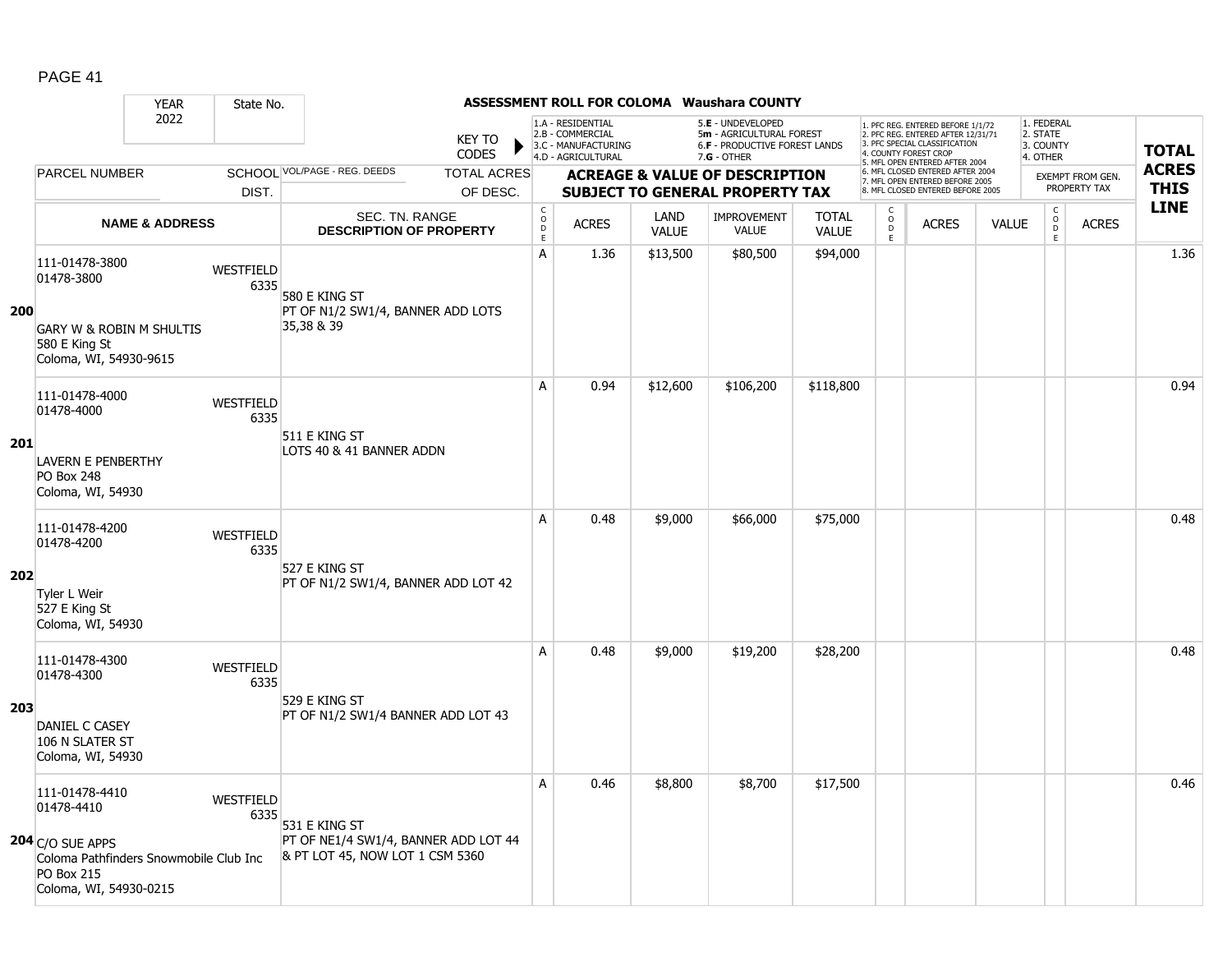|     | <b>YEAR</b>                                                                                                                       | State No.                |                                                                                                                                                              |                                     |                                                                                    |                      | <b>ASSESSMENT ROLL FOR COLOMA Waushara COUNTY</b>                                                      |                              |                                                 |                                                                                                                                   |              |                                                 |                         |              |
|-----|-----------------------------------------------------------------------------------------------------------------------------------|--------------------------|--------------------------------------------------------------------------------------------------------------------------------------------------------------|-------------------------------------|------------------------------------------------------------------------------------|----------------------|--------------------------------------------------------------------------------------------------------|------------------------------|-------------------------------------------------|-----------------------------------------------------------------------------------------------------------------------------------|--------------|-------------------------------------------------|-------------------------|--------------|
|     | 2022                                                                                                                              |                          | <b>KEY TO</b><br><b>CODES</b>                                                                                                                                |                                     | 1.A - RESIDENTIAL<br>2.B - COMMERCIAL<br>3.C - MANUFACTURING<br>4.D - AGRICULTURAL |                      | 5.E - UNDEVELOPED<br>5m - AGRICULTURAL FOREST<br><b>6.F - PRODUCTIVE FOREST LANDS</b><br>$7.G - OTHER$ |                              |                                                 | 1. PFC REG. ENTERED BEFORE 1/1/72<br>2. PFC REG. ENTERED AFTER 12/31/71<br>3. PFC SPECIAL CLASSIFICATION<br>4. COUNTY FOREST CROP |              | 1. FEDERAL<br>2. STATE<br>3. COUNTY<br>4. OTHER |                         | <b>TOTAL</b> |
|     | <b>PARCEL NUMBER</b>                                                                                                              |                          | SCHOOL VOL/PAGE - REG. DEEDS<br><b>TOTAL ACRES</b>                                                                                                           |                                     |                                                                                    |                      | <b>ACREAGE &amp; VALUE OF DESCRIPTION</b>                                                              |                              |                                                 | 5. MFL OPEN ENTERED AFTER 2004<br>6. MFL CLOSED ENTERED AFTER 2004<br>7. MFL OPEN ENTERED BEFORE 2005                             |              |                                                 | <b>EXEMPT FROM GEN.</b> | <b>ACRES</b> |
|     |                                                                                                                                   | DIST.                    | OF DESC.                                                                                                                                                     |                                     |                                                                                    |                      | <b>SUBJECT TO GENERAL PROPERTY TAX</b>                                                                 |                              |                                                 | 8. MFL CLOSED ENTERED BEFORE 2005                                                                                                 |              |                                                 | PROPERTY TAX            | <b>THIS</b>  |
|     | <b>NAME &amp; ADDRESS</b>                                                                                                         |                          | <b>SEC. TN. RANGE</b><br><b>DESCRIPTION OF PROPERTY</b>                                                                                                      | $_{\rm o}^{\rm c}$<br>$\frac{D}{E}$ | <b>ACRES</b>                                                                       | LAND<br><b>VALUE</b> | <b>IMPROVEMENT</b><br>VALUE                                                                            | <b>TOTAL</b><br><b>VALUE</b> | $\begin{array}{c} C \\ O \\ D \\ E \end{array}$ | <b>ACRES</b>                                                                                                                      | <b>VALUE</b> | $\begin{array}{c} C \\ O \\ E \end{array}$      | <b>ACRES</b>            | <b>LINE</b>  |
| 205 | 111-01478-4510<br>01478-4510<br><b>BARRY ROZAK</b><br>535 E King St<br>Coloma, WI, 54930-9675                                     | WESTFIELD                | 6335 535 E KING ST<br>PT OF NE1/4 SW1/4, BANNER ADD PT LOTS<br>45, 46 & 47, BEING LOT 2 CSM 5360 SUBJ<br>TO EASEMENT IN VOL 495 PG 217 NOW<br>LOT 2 CSM 5893 | $\overline{A}$                      | 0.57                                                                               | \$9,700              | \$149,800                                                                                              | \$159,500                    |                                                 |                                                                                                                                   |              |                                                 |                         | 0.57         |
| 206 | 111-01478-4520<br>01478-4520<br>DAVID & AIMEE ALBRIGHT<br>8246 4TH ST<br>ALMOND, WI, 54909-9023                                   | WESTFIELD<br>6335        | 587 E KING ST<br>PT OF NE1/4 SW1/4, BANNER ADD PT LOTS<br>46 & 47, NOW LOT 3 CSM 5360                                                                        | A                                   | 0.36                                                                               | \$8,000              | \$13,000                                                                                               | \$21,000                     |                                                 |                                                                                                                                   |              |                                                 |                         | 0.36         |
| 207 | 111-01478-4530<br>01478-4530<br>WILLIAM H SR RICHARDS<br>211 S Slater St<br>Coloma, WI, 54930                                     | <b>WESTFIELD</b><br>6335 | 211 S SLATER ST<br>PT OF NE1/4 SW1/4, BANNER ADD PT LOTS<br>46 & 47, NOW LOT 4 CSM 5360                                                                      | A                                   | 0.47                                                                               | \$8,900              | \$13,000                                                                                               | \$21,900                     |                                                 |                                                                                                                                   |              |                                                 |                         | 0.47         |
|     | 111-01479-0100<br>01479-0100<br>208 C/O HABITAT OF HUMANITY<br><b>MATTHEW R HOOVER</b><br><b>PO BOX 464</b><br>WAUTOMA, WI, 54982 | WESTFIELD<br>6335        | 401 CHILEWSKI DR<br><b>BANNER PARK LOT 1</b>                                                                                                                 | Α                                   | 0.55                                                                               | \$9,500              | \$142,000                                                                                              | \$151,500                    |                                                 |                                                                                                                                   |              |                                                 |                         | 0.55         |
| 209 | 111-01479-0200<br>01479-0200<br><b>CHARLES D BECKER</b><br>N9380 5th Dr<br>Westfield, WI, 53964                                   | WESTFIELD<br>6335        | $\Omega$<br><b>BANNER PARK LOT 2</b>                                                                                                                         | A                                   | 0.57                                                                               | \$4,800              | \$0                                                                                                    | \$4,800                      |                                                 |                                                                                                                                   |              |                                                 |                         | 0.57         |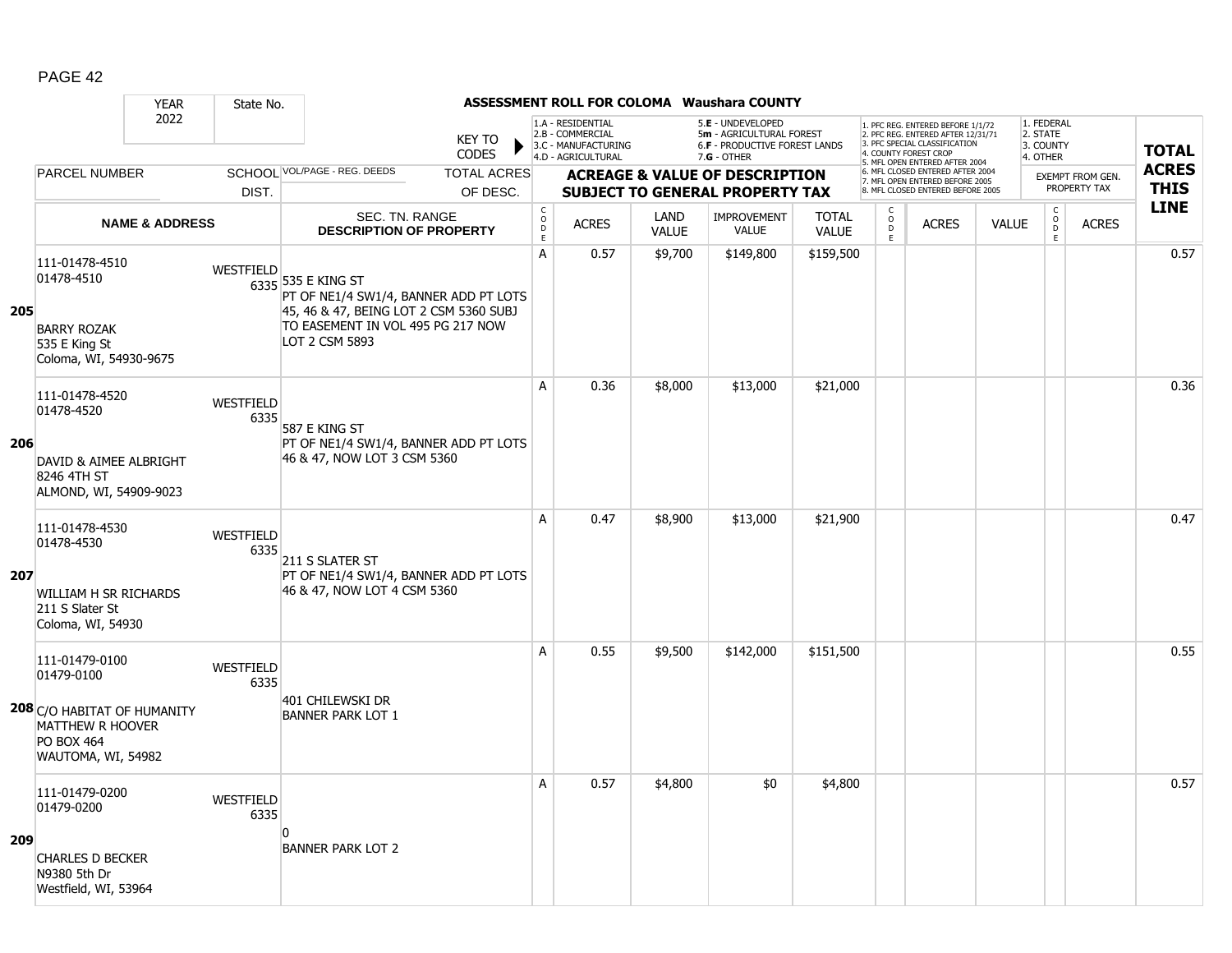|     |                                                                                                     | <b>YEAR</b>               | State No.                |                                                         |                               |                                     |                                                                                    |                      | <b>ASSESSMENT ROLL FOR COLOMA Waushara COUNTY</b>                                             |                              |                                                 |                                                                                                                                   |              |                                                 |                         |              |
|-----|-----------------------------------------------------------------------------------------------------|---------------------------|--------------------------|---------------------------------------------------------|-------------------------------|-------------------------------------|------------------------------------------------------------------------------------|----------------------|-----------------------------------------------------------------------------------------------|------------------------------|-------------------------------------------------|-----------------------------------------------------------------------------------------------------------------------------------|--------------|-------------------------------------------------|-------------------------|--------------|
|     |                                                                                                     | 2022                      |                          |                                                         | <b>KEY TO</b><br><b>CODES</b> |                                     | 1.A - RESIDENTIAL<br>2.B - COMMERCIAL<br>3.C - MANUFACTURING<br>4.D - AGRICULTURAL |                      | 5.E - UNDEVELOPED<br>5m - AGRICULTURAL FOREST<br>6.F - PRODUCTIVE FOREST LANDS<br>7.G - OTHER |                              |                                                 | 1. PFC REG. ENTERED BEFORE 1/1/72<br>2. PFC REG. ENTERED AFTER 12/31/71<br>3. PFC SPECIAL CLASSIFICATION<br>4. COUNTY FOREST CROP |              | 1. FEDERAL<br>2. STATE<br>3. COUNTY<br>4. OTHER |                         | <b>TOTAL</b> |
|     | <b>PARCEL NUMBER</b>                                                                                |                           |                          | SCHOOL VOL/PAGE - REG. DEEDS                            | <b>TOTAL ACRES</b>            |                                     |                                                                                    |                      | <b>ACREAGE &amp; VALUE OF DESCRIPTION</b>                                                     |                              |                                                 | 5. MFL OPEN ENTERED AFTER 2004<br>6. MFL CLOSED ENTERED AFTER 2004                                                                |              |                                                 | <b>EXEMPT FROM GEN.</b> | <b>ACRES</b> |
|     |                                                                                                     |                           | DIST.                    |                                                         | OF DESC.                      |                                     |                                                                                    |                      | <b>SUBJECT TO GENERAL PROPERTY TAX</b>                                                        |                              |                                                 | 7. MFL OPEN ENTERED BEFORE 2005<br>8. MFL CLOSED ENTERED BEFORE 2005                                                              |              |                                                 | PROPERTY TAX            | <b>THIS</b>  |
|     |                                                                                                     | <b>NAME &amp; ADDRESS</b> |                          | <b>SEC. TN. RANGE</b><br><b>DESCRIPTION OF PROPERTY</b> |                               | $_{\rm o}^{\rm c}$<br>$\frac{D}{E}$ | <b>ACRES</b>                                                                       | LAND<br><b>VALUE</b> | <b>IMPROVEMENT</b><br><b>VALUE</b>                                                            | <b>TOTAL</b><br><b>VALUE</b> | $\begin{matrix} 0 \\ 0 \\ D \end{matrix}$<br>E. | <b>ACRES</b>                                                                                                                      | <b>VALUE</b> | $\mathsf{C}$<br>$_{\rm D}^{\rm O}$<br>E.        | <b>ACRES</b>            | <b>LINE</b>  |
|     | 111-01479-0300<br>01479-0300                                                                        |                           | WESTFIELD<br>6335        |                                                         |                               | А                                   | 0.52                                                                               | \$4,600              | \$0                                                                                           | \$4,600                      |                                                 |                                                                                                                                   |              |                                                 |                         | 0.52         |
|     | <b>210</b> C/O PERLITA M GRABOW<br>DARRYL R & PERLITA J AST<br>1123 BERLIN ST<br>WAUPACA, WI, 54981 |                           |                          | n<br><b>BANNER PARK LOT 3</b>                           |                               |                                     |                                                                                    |                      |                                                                                               |                              |                                                 |                                                                                                                                   |              |                                                 |                         |              |
|     | 111-01479-0400<br>01479-0400                                                                        |                           | WESTFIELD<br>6335        |                                                         |                               | A                                   | 0.53                                                                               | \$4,700              | \$0                                                                                           | \$4,700                      |                                                 |                                                                                                                                   |              |                                                 |                         | 0.53         |
|     | 211 C/O PERLITA M GRABOW<br>DARRYL R & PERLITA J AST<br>1123 BERLIN ST<br>WAUPACA, WI, 54981        |                           |                          | <sup>0</sup><br><b>BANNER PARK LOT 4</b>                |                               |                                     |                                                                                    |                      |                                                                                               |                              |                                                 |                                                                                                                                   |              |                                                 |                         |              |
|     | 111-01479-0500<br>01479-0500                                                                        |                           | <b>WESTFIELD</b><br>6335 |                                                         |                               | Α                                   | 0.52                                                                               | \$4,700              | \$0                                                                                           | \$4,700                      |                                                 |                                                                                                                                   |              |                                                 |                         | 0.52         |
| 212 | Benjamin Ast<br>329 E 8th St<br>Westfield, WI, 53964                                                |                           |                          | n<br><b>BANNER PARK LOT 5</b>                           |                               |                                     |                                                                                    |                      |                                                                                               |                              |                                                 |                                                                                                                                   |              |                                                 |                         |              |
|     | 111-01479-0600<br>01479-0600                                                                        |                           | WESTFIELD<br>6335        |                                                         |                               | A                                   | 1.19                                                                               | \$13,300             | \$54,100                                                                                      | \$67,400                     |                                                 |                                                                                                                                   |              |                                                 |                         | 1.19         |
| 213 | MARIO R & CHRISTINE M DELELIO<br>341 Chilewski Dr<br>Coloma, WI, 54930                              |                           |                          | 341 CHILEWSKI DR<br><b>BANNER PARK LOTS 6 &amp; 7</b>   |                               |                                     |                                                                                    |                      |                                                                                               |                              |                                                 |                                                                                                                                   |              |                                                 |                         |              |
|     | 111-01479-0900<br>01479-0900                                                                        |                           | WESTFIELD<br>6335        |                                                         |                               | А                                   | 1.41                                                                               | \$13,600             | \$115,500                                                                                     | \$129,100                    |                                                 |                                                                                                                                   |              |                                                 |                         | 1.41         |
| 214 | MATTHEW J & JACOUELINE J KERSCHNER<br>319 Chilewski Dr<br>Coloma, WI, 54930                         |                           |                          | 319 CHILEWSKI DR<br>BANNER PARK LOTS 8,9 & 10           |                               |                                     |                                                                                    |                      |                                                                                               |                              |                                                 |                                                                                                                                   |              |                                                 |                         |              |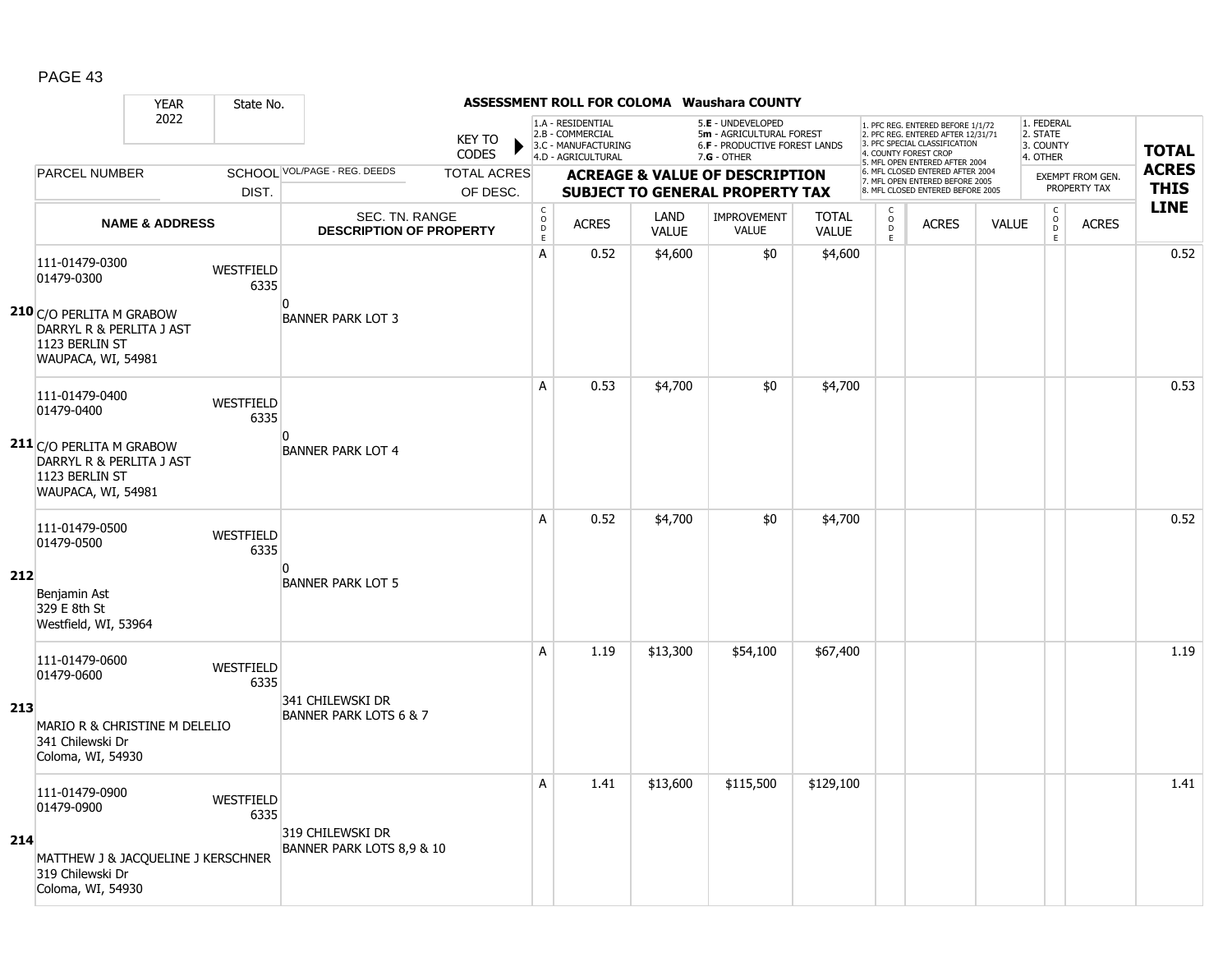|     |                                                                                                                                                 | <b>YEAR</b>               | State No.                |                                                             |                               |                             |                                                                                    |                      | <b>ASSESSMENT ROLL FOR COLOMA Waushara COUNTY</b>                                             |                              |                                                 |                                                                                                                                   |              |                                                 |                         |              |
|-----|-------------------------------------------------------------------------------------------------------------------------------------------------|---------------------------|--------------------------|-------------------------------------------------------------|-------------------------------|-----------------------------|------------------------------------------------------------------------------------|----------------------|-----------------------------------------------------------------------------------------------|------------------------------|-------------------------------------------------|-----------------------------------------------------------------------------------------------------------------------------------|--------------|-------------------------------------------------|-------------------------|--------------|
|     |                                                                                                                                                 | 2022                      |                          |                                                             | <b>KEY TO</b><br><b>CODES</b> |                             | 1.A - RESIDENTIAL<br>2.B - COMMERCIAL<br>3.C - MANUFACTURING<br>4.D - AGRICULTURAL |                      | 5.E - UNDEVELOPED<br>5m - AGRICULTURAL FOREST<br>6.F - PRODUCTIVE FOREST LANDS<br>7.G - OTHER |                              |                                                 | 1. PFC REG. ENTERED BEFORE 1/1/72<br>2. PFC REG. ENTERED AFTER 12/31/71<br>3. PFC SPECIAL CLASSIFICATION<br>4. COUNTY FOREST CROP |              | 1. FEDERAL<br>2. STATE<br>3. COUNTY<br>4. OTHER |                         | <b>TOTAL</b> |
|     | <b>PARCEL NUMBER</b>                                                                                                                            |                           |                          | SCHOOL VOL/PAGE - REG. DEEDS                                | <b>TOTAL ACRES</b>            |                             |                                                                                    |                      | <b>ACREAGE &amp; VALUE OF DESCRIPTION</b>                                                     |                              |                                                 | 5. MFL OPEN ENTERED AFTER 2004<br>6. MFL CLOSED ENTERED AFTER 2004                                                                |              |                                                 | <b>EXEMPT FROM GEN.</b> | <b>ACRES</b> |
|     |                                                                                                                                                 |                           | DIST.                    |                                                             | OF DESC.                      |                             |                                                                                    |                      | <b>SUBJECT TO GENERAL PROPERTY TAX</b>                                                        |                              |                                                 | 7. MFL OPEN ENTERED BEFORE 2005<br>8. MFL CLOSED ENTERED BEFORE 2005                                                              |              |                                                 | PROPERTY TAX            | <b>THIS</b>  |
|     |                                                                                                                                                 | <b>NAME &amp; ADDRESS</b> |                          | SEC. TN. RANGE<br><b>DESCRIPTION OF PROPERTY</b>            |                               | $\rm _c^C$<br>$\frac{D}{E}$ | <b>ACRES</b>                                                                       | LAND<br><b>VALUE</b> | <b>IMPROVEMENT</b><br><b>VALUE</b>                                                            | <b>TOTAL</b><br><b>VALUE</b> | $\begin{matrix} 0 \\ 0 \\ D \end{matrix}$<br>E. | <b>ACRES</b>                                                                                                                      | <b>VALUE</b> | $\begin{matrix} 0 \\ 0 \\ 0 \end{matrix}$<br>E  | <b>ACRES</b>            | <b>LINE</b>  |
| 215 | 111-01479-1100<br>01479-1100<br>MICHAEL W DIERCKS, CAROL ANN<br><b>DIERCKS</b>                                                                  |                           | WESTFIELD<br>6335        | 301 CHILEWSKI DR<br><b>BANNER PARK LOTS 11, 12 &amp; 13</b> |                               | A                           | 1.38                                                                               | \$13,600             | \$135,700                                                                                     | \$149,300                    |                                                 |                                                                                                                                   |              |                                                 |                         | 1.38         |
|     | 301 Chilewski Dr<br>Coloma, WI, 54930<br>111-01479-1400                                                                                         |                           | WESTFIELD                |                                                             |                               | A                           | 0.44                                                                               | \$8,600              | \$190,200                                                                                     | \$198,800                    |                                                 |                                                                                                                                   |              |                                                 |                         | 0.44         |
| 216 | 01479-1400<br>CHAD D ROEHL, MARIA E ROEHL<br>221 Chilewski Dr<br>Coloma, WI, 54930-9606                                                         |                           | 6335                     | 221 CHILEWSKI DR<br><b>BANNER PARK LOT 14</b>               |                               |                             |                                                                                    |                      |                                                                                               |                              |                                                 |                                                                                                                                   |              |                                                 |                         |              |
| 217 | 111-01479-1510<br>01479-1510<br>Ashley L Hamilton<br>234 S Chilewski Dr<br>Coloma, WI, 54930                                                    |                           | <b>WESTFIELD</b><br>6335 | 234 CHILEWSKI DR<br><b>BANNER PARK LOT 15</b>               |                               | A                           | 0.58                                                                               | \$9,800              | \$86,000                                                                                      | \$95,800                     |                                                 |                                                                                                                                   |              |                                                 |                         | 0.58         |
| 218 | 111-01479-1600<br>01479-1600<br>Debbie J. Wiesjahn Revocable Trust, dated<br>January 6, 2022<br>242 Chilewski Drive<br>Coloma, Wisconsin, 54930 |                           | WESTFIELD<br>6335        | 242 CHILEWSKI DR<br>BANNER PARK SUBD, LOTS 16 & 17          |                               | A                           | 1.14                                                                               | \$13,200             | \$136,300                                                                                     | \$149,500                    |                                                 |                                                                                                                                   |              |                                                 |                         | 1.14         |
| 219 | 111-01479-1800<br>01479-1800<br><b>Barnes Living Trust</b><br>326 S Chilewski Dr<br>Coloma, WI, 54930                                           |                           | WESTFIELD<br>6335        | 326 CHILEWSKI DR<br>BANNER PARK SUBD, LOTS 18 & 19          |                               | A                           | 1.26                                                                               | \$13,400             | \$117,900                                                                                     | \$131,300                    |                                                 |                                                                                                                                   |              |                                                 |                         | 1.26         |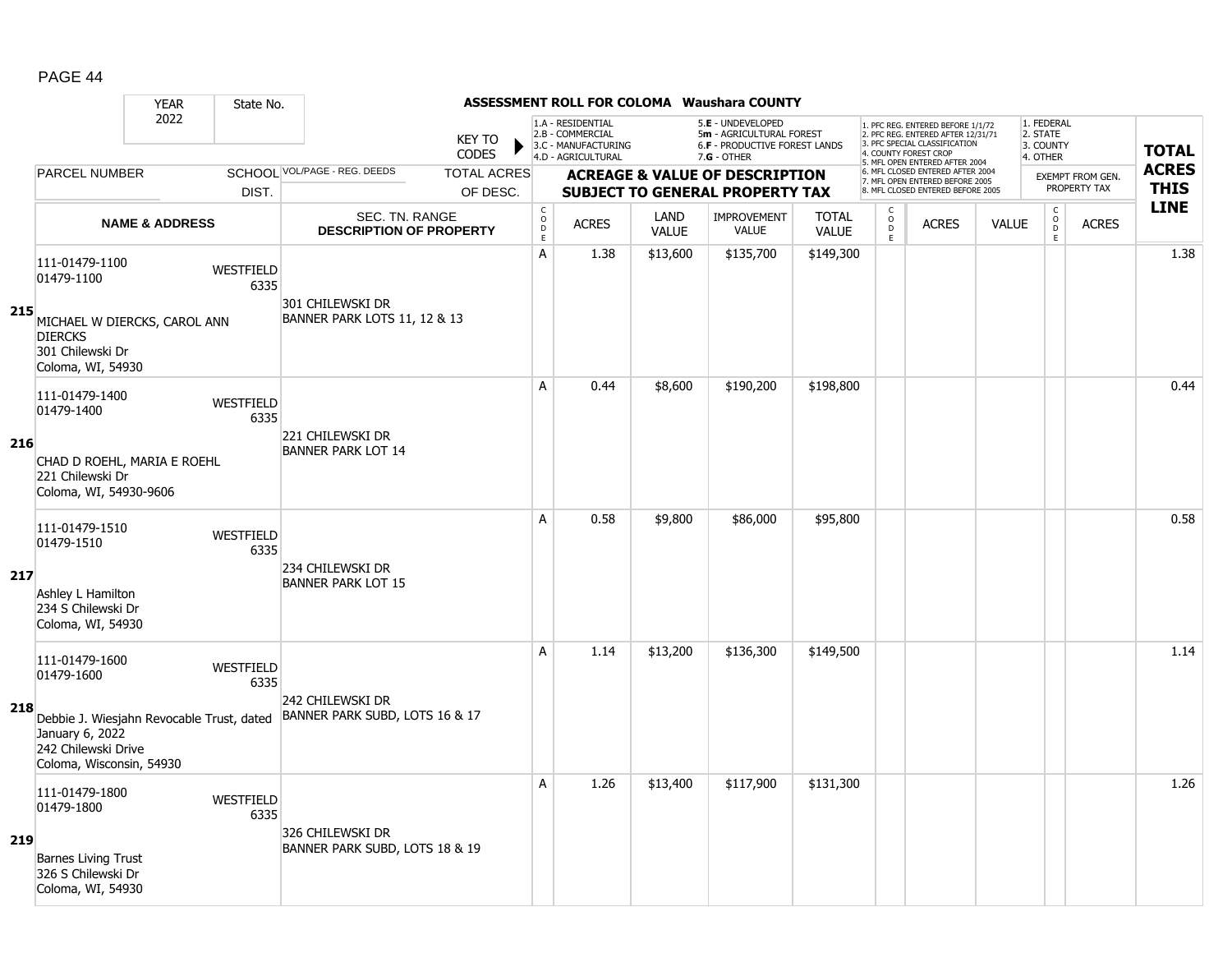|     |                                                                           | <b>YEAR</b>               | State No.         |                                                                                |                               |                                        |                                                                                    |                      | <b>ASSESSMENT ROLL FOR COLOMA Waushara COUNTY</b>                                                    |                              |                                                 |                                                                                                                                                                     |              |                                                 |                  |              |
|-----|---------------------------------------------------------------------------|---------------------------|-------------------|--------------------------------------------------------------------------------|-------------------------------|----------------------------------------|------------------------------------------------------------------------------------|----------------------|------------------------------------------------------------------------------------------------------|------------------------------|-------------------------------------------------|---------------------------------------------------------------------------------------------------------------------------------------------------------------------|--------------|-------------------------------------------------|------------------|--------------|
|     |                                                                           | 2022                      |                   |                                                                                | <b>KEY TO</b><br><b>CODES</b> |                                        | 1.A - RESIDENTIAL<br>2.B - COMMERCIAL<br>3.C - MANUFACTURING<br>4.D - AGRICULTURAL |                      | 5.E - UNDEVELOPED<br>5m - AGRICULTURAL FOREST<br><b>6.F - PRODUCTIVE FOREST LANDS</b><br>7.G - OTHER |                              |                                                 | 1. PFC REG. ENTERED BEFORE 1/1/72<br>2. PFC REG. ENTERED AFTER 12/31/71<br>3. PFC SPECIAL CLASSIFICATION<br>4. COUNTY FOREST CROP<br>5. MFL OPEN ENTERED AFTER 2004 |              | 1. FEDERAL<br>2. STATE<br>3. COUNTY<br>4. OTHER |                  | <b>TOTAL</b> |
|     | <b>PARCEL NUMBER</b>                                                      |                           |                   | SCHOOL VOL/PAGE - REG. DEEDS                                                   | <b>TOTAL ACRES</b>            |                                        |                                                                                    |                      | <b>ACREAGE &amp; VALUE OF DESCRIPTION</b>                                                            |                              |                                                 | 6. MFL CLOSED ENTERED AFTER 2004<br>7. MFL OPEN ENTERED BEFORE 2005                                                                                                 |              |                                                 | EXEMPT FROM GEN. | <b>ACRES</b> |
|     |                                                                           |                           | DIST.             |                                                                                | OF DESC.                      |                                        |                                                                                    |                      | <b>SUBJECT TO GENERAL PROPERTY TAX</b>                                                               |                              |                                                 | 8. MFL CLOSED ENTERED BEFORE 2005                                                                                                                                   |              |                                                 | PROPERTY TAX     | <b>THIS</b>  |
|     |                                                                           | <b>NAME &amp; ADDRESS</b> |                   | <b>SEC. TN. RANGE</b><br><b>DESCRIPTION OF PROPERTY</b>                        |                               | $_{\rm o}^{\rm c}$<br>$\mathsf D$<br>E | <b>ACRES</b>                                                                       | LAND<br><b>VALUE</b> | <b>IMPROVEMENT</b><br>VALUE                                                                          | <b>TOTAL</b><br><b>VALUE</b> | $\begin{matrix} 0 \\ 0 \\ D \end{matrix}$<br>E. | <b>ACRES</b>                                                                                                                                                        | <b>VALUE</b> | $\begin{matrix} 0 \\ 0 \end{matrix}$<br>E       | <b>ACRES</b>     | <b>LINE</b>  |
| 220 | 111-01479-2010<br>01479-2010<br>MARK J & JUDITH M KALBUS                  |                           | WESTFIELD<br>6335 | 335 BUSSE RD<br>PT OF SW1/4, BANNER PARK LOT 20, N 90'<br>LOT 21, LOTS 32 & 33 |                               | А                                      | 1.76                                                                               | \$14,100             | \$107,800                                                                                            | \$121,900                    |                                                 |                                                                                                                                                                     |              |                                                 |                  | 1.76         |
|     | 335 Busse Rd<br>Coloma, WI, 54930                                         |                           |                   |                                                                                |                               |                                        |                                                                                    |                      |                                                                                                      |                              |                                                 |                                                                                                                                                                     |              |                                                 |                  |              |
|     | 111-01479-2200<br>01479-2200                                              |                           | WESTFIELD<br>6335 | 346 CHILEWSKI DR                                                               |                               | A                                      | 1.29                                                                               | \$13,400             | \$155,100                                                                                            | \$168,500                    |                                                 |                                                                                                                                                                     |              |                                                 |                  | 1.29         |
| 221 | BRYAN J HAUNER, LINDA K HAUNER<br>346 S CHILEWSKI DR<br>Coloma, WI, 54930 |                           |                   | BANNER PARK LOT 21 EXC N 90', 22 & 23                                          |                               |                                        |                                                                                    |                      |                                                                                                      |                              |                                                 |                                                                                                                                                                     |              |                                                 |                  |              |
|     | 111-01479-2400<br>01479-2400                                              |                           | WESTFIELD<br>6335 | n                                                                              |                               | A                                      | 0.67                                                                               | \$5,200              | \$0                                                                                                  | \$5,200                      |                                                 |                                                                                                                                                                     |              |                                                 |                  | 0.67         |
| 222 | WARREN L & DEBORAH A WAALA<br>5926 S PACKARD AVE<br>Cudahy, WI, 53110     |                           |                   | <b>BANNER PARK LOT 24</b>                                                      |                               |                                        |                                                                                    |                      |                                                                                                      |                              |                                                 |                                                                                                                                                                     |              |                                                 |                  |              |
|     | 111-01479-2500<br>01479-2500                                              |                           | WESTFIELD<br>6335 | $\Omega$                                                                       |                               |                                        |                                                                                    |                      |                                                                                                      |                              |                                                 |                                                                                                                                                                     |              | X4                                              | 0.48             | 0.48         |
| 223 | VILLAGE OF COLOMA<br><b>PO BOX 353</b><br>COLOMA, WI, 54930-0353          |                           |                   | <b>BANNER PARK LOT 25</b>                                                      |                               |                                        |                                                                                    |                      |                                                                                                      |                              |                                                 |                                                                                                                                                                     |              |                                                 |                  |              |
|     | 111-01479-2600<br>01479-2600                                              |                           | WESTFIELD<br>6335 | n                                                                              |                               | A                                      | 0.54                                                                               | \$4,700              | \$0                                                                                                  | \$4,700                      |                                                 |                                                                                                                                                                     |              |                                                 |                  | 0.54         |
| 224 | NICHOLAS AST, AMBER AST<br>W12883 CUSTARD CT<br>Coloma, WI, 54930-8865    |                           |                   | <b>BANNER PARK LOT 26</b>                                                      |                               |                                        |                                                                                    |                      |                                                                                                      |                              |                                                 |                                                                                                                                                                     |              |                                                 |                  |              |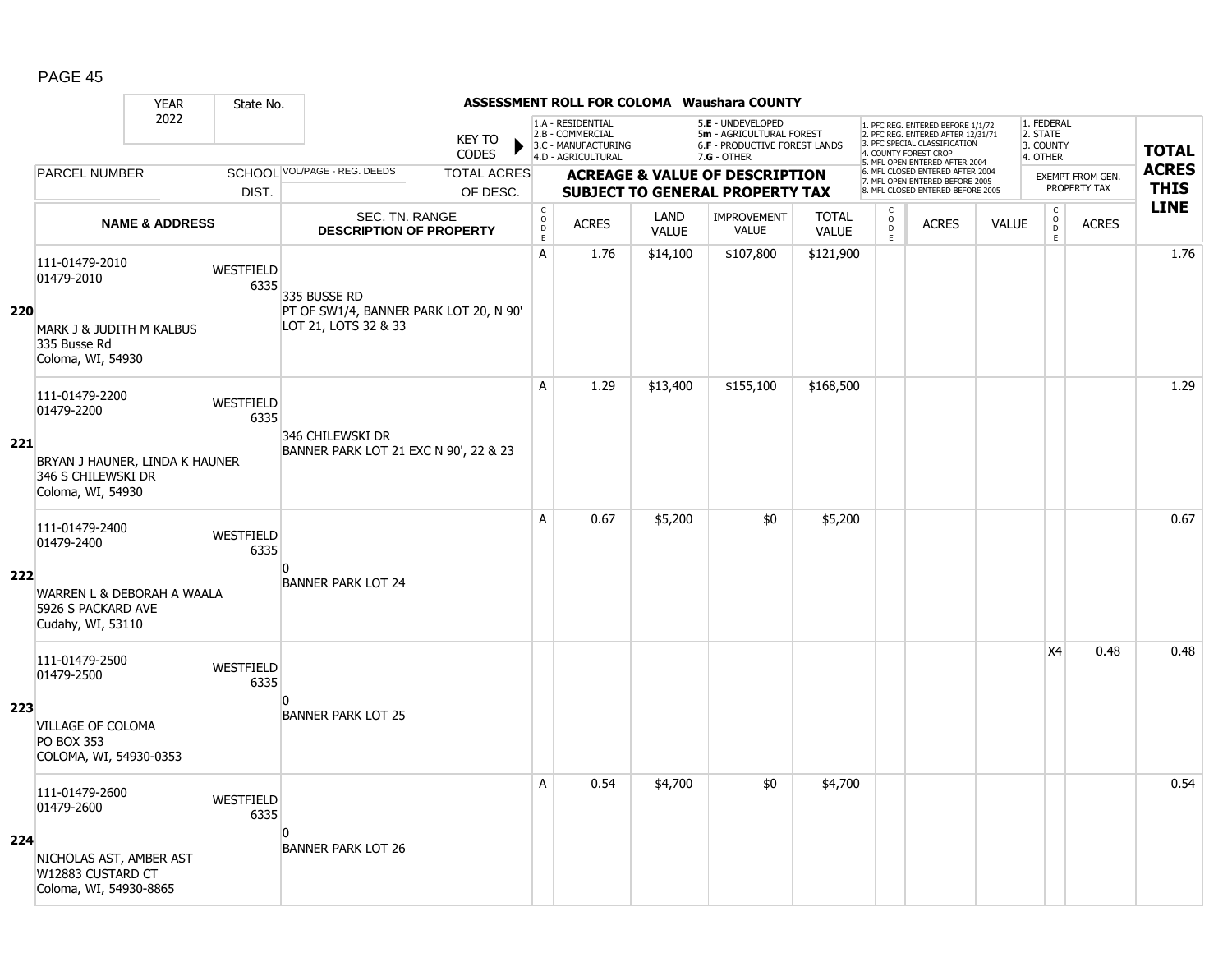|     |                                                                               | <b>YEAR</b>               | State No.         |                                                         |                               |                                        |                                                                                    |                      | <b>ASSESSMENT ROLL FOR COLOMA Waushara COUNTY</b>                                                    |                              |                                                 |                                                                                                                                                                     |              |                                                 |                  |              |
|-----|-------------------------------------------------------------------------------|---------------------------|-------------------|---------------------------------------------------------|-------------------------------|----------------------------------------|------------------------------------------------------------------------------------|----------------------|------------------------------------------------------------------------------------------------------|------------------------------|-------------------------------------------------|---------------------------------------------------------------------------------------------------------------------------------------------------------------------|--------------|-------------------------------------------------|------------------|--------------|
|     |                                                                               | 2022                      |                   |                                                         | <b>KEY TO</b><br><b>CODES</b> |                                        | 1.A - RESIDENTIAL<br>2.B - COMMERCIAL<br>3.C - MANUFACTURING<br>4.D - AGRICULTURAL |                      | 5.E - UNDEVELOPED<br>5m - AGRICULTURAL FOREST<br><b>6.F - PRODUCTIVE FOREST LANDS</b><br>7.G - OTHER |                              |                                                 | 1. PFC REG. ENTERED BEFORE 1/1/72<br>2. PFC REG. ENTERED AFTER 12/31/71<br>3. PFC SPECIAL CLASSIFICATION<br>4. COUNTY FOREST CROP<br>5. MFL OPEN ENTERED AFTER 2004 |              | 1. FEDERAL<br>2. STATE<br>3. COUNTY<br>4. OTHER |                  | <b>TOTAL</b> |
|     | <b>PARCEL NUMBER</b>                                                          |                           |                   | SCHOOL VOL/PAGE - REG. DEEDS                            | <b>TOTAL ACRES</b>            |                                        |                                                                                    |                      | <b>ACREAGE &amp; VALUE OF DESCRIPTION</b>                                                            |                              |                                                 | 6. MFL CLOSED ENTERED AFTER 2004<br>7. MFL OPEN ENTERED BEFORE 2005                                                                                                 |              |                                                 | EXEMPT FROM GEN. | <b>ACRES</b> |
|     |                                                                               |                           | DIST.             |                                                         | OF DESC.                      |                                        |                                                                                    |                      | <b>SUBJECT TO GENERAL PROPERTY TAX</b>                                                               |                              |                                                 | 8. MFL CLOSED ENTERED BEFORE 2005                                                                                                                                   |              |                                                 | PROPERTY TAX     | <b>THIS</b>  |
|     |                                                                               | <b>NAME &amp; ADDRESS</b> |                   | <b>SEC. TN. RANGE</b><br><b>DESCRIPTION OF PROPERTY</b> |                               | $_{\rm o}^{\rm c}$<br>$\mathsf D$<br>E | <b>ACRES</b>                                                                       | LAND<br><b>VALUE</b> | <b>IMPROVEMENT</b><br>VALUE                                                                          | <b>TOTAL</b><br><b>VALUE</b> | $\begin{matrix} 0 \\ 0 \\ 0 \end{matrix}$<br>E. | <b>ACRES</b>                                                                                                                                                        | <b>VALUE</b> | $\begin{matrix} 0 \\ 0 \\ 0 \end{matrix}$<br>E  | <b>ACRES</b>     | <b>LINE</b>  |
| 225 | 111-01479-2700<br>01479-2700                                                  |                           | WESTFIELD<br>6335 | 328 E PARKWAY DR                                        |                               | А                                      | 0.55                                                                               | \$9,500              | \$109,100                                                                                            | \$118,600                    |                                                 |                                                                                                                                                                     |              |                                                 |                  | 0.55         |
|     | <b>GARY D ERTL</b><br>328 E Parkway Dr<br>Coloma, WI, 54930                   |                           |                   | <b>BANNER PARK LOT 27</b>                               |                               |                                        |                                                                                    |                      |                                                                                                      |                              |                                                 |                                                                                                                                                                     |              |                                                 |                  |              |
|     | 111-01479-2800<br>01479-2800                                                  |                           | WESTFIELD<br>6335 | 330 E PARKWAY DR                                        |                               | A                                      | 0.53                                                                               | \$9,300              | \$145,100                                                                                            | \$154,400                    |                                                 |                                                                                                                                                                     |              |                                                 |                  | 0.53         |
| 226 | Gerald Schwartz, Brenda Schwartz<br>W11445 State Road 21<br>Coloma, WI, 54930 |                           |                   | <b>BANNER PARK LOT 28</b>                               |                               |                                        |                                                                                    |                      |                                                                                                      |                              |                                                 |                                                                                                                                                                     |              |                                                 |                  |              |
|     | 111-01479-2900<br>01479-2900                                                  |                           | WESTFIELD<br>6335 | 445 BUSSE RD                                            |                               | A                                      | 0.39                                                                               | \$8,200              | \$67,700                                                                                             | \$75,900                     |                                                 |                                                                                                                                                                     |              |                                                 |                  | 0.39         |
| 227 | HARLAN D & JOAN K PLUIM<br>445 Busse Rd<br>Coloma, WI, 54930                  |                           |                   | <b>BANNER PARK LOT 29</b>                               |                               |                                        |                                                                                    |                      |                                                                                                      |                              |                                                 |                                                                                                                                                                     |              |                                                 |                  |              |
|     | 111-01479-3000<br>01479-3000                                                  |                           | WESTFIELD<br>6335 | 355 BUSSE RD                                            |                               | A                                      | 0.93                                                                               | \$12,500             | \$104,200                                                                                            | \$116,700                    |                                                 |                                                                                                                                                                     |              |                                                 |                  | 0.93         |
| 228 | <b>CAROLE A JOHNSON</b><br>355 S Busse Rd<br>Coloma, WI, 54930                |                           |                   | LOTS 30 & 31 BANNER PARK                                |                               |                                        |                                                                                    |                      |                                                                                                      |                              |                                                 |                                                                                                                                                                     |              |                                                 |                  |              |
|     | 111-01479-3400<br>01479-3400                                                  |                           | WESTFIELD<br>6335 | 321 BUSSE RD                                            |                               | A                                      | 0.91                                                                               | \$12,300             | \$126,500                                                                                            | \$138,800                    |                                                 |                                                                                                                                                                     |              |                                                 |                  | 0.91         |
| 229 | DONALD E SR & JUDITH A WENTLAND<br>321 Busse Rd<br>Coloma, WI, 54930          |                           |                   | BANNER PARK LOTS 34 & 35                                |                               |                                        |                                                                                    |                      |                                                                                                      |                              |                                                 |                                                                                                                                                                     |              |                                                 |                  |              |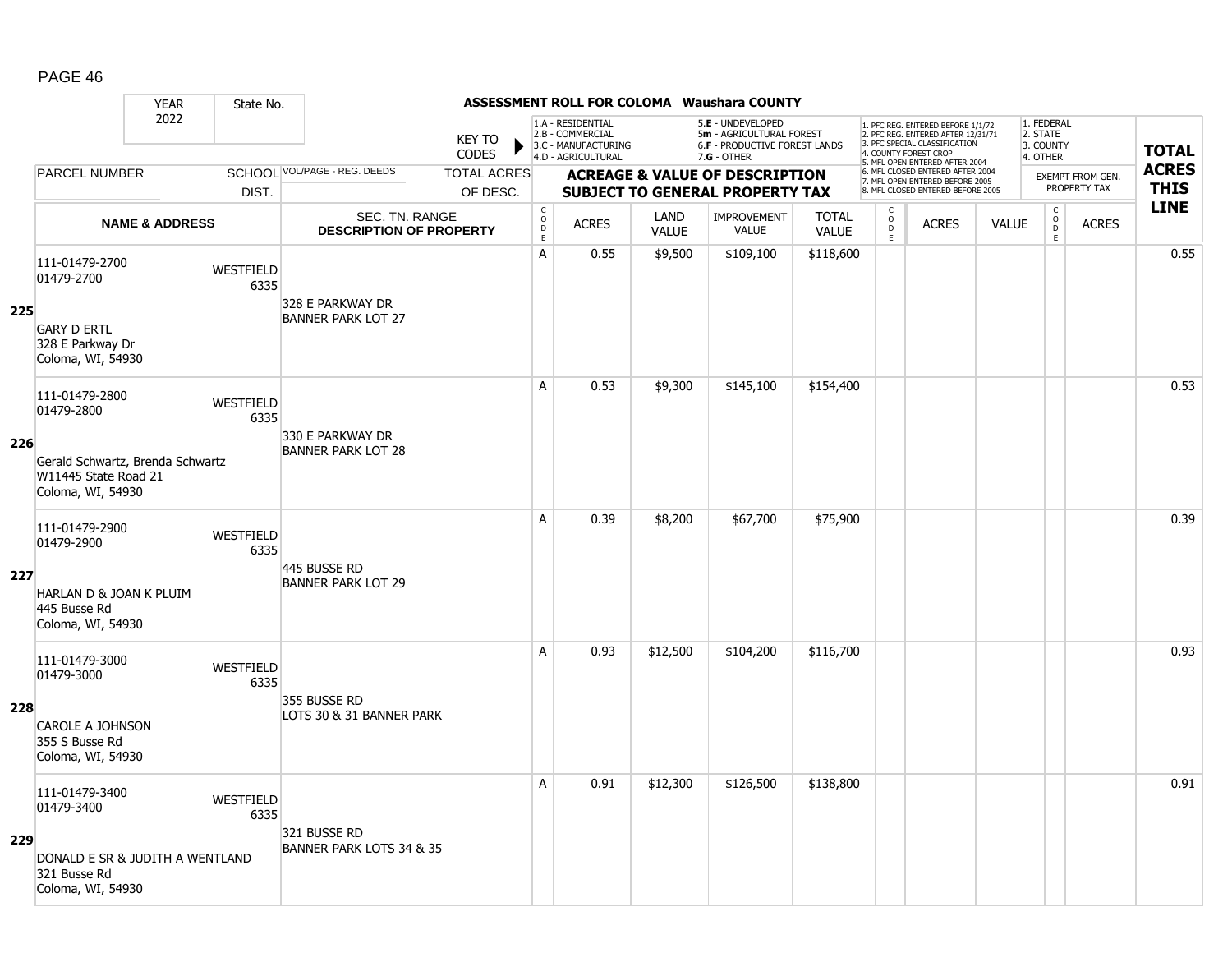|            |                                                                     | <b>YEAR</b>               | State No.                |                                                  |                               |                                        |                                                                                    |                      | <b>ASSESSMENT ROLL FOR COLOMA Waushara COUNTY</b>                                               |                              |                                                |                                                                                                                                                                     |              |                                                 |                                  |                             |
|------------|---------------------------------------------------------------------|---------------------------|--------------------------|--------------------------------------------------|-------------------------------|----------------------------------------|------------------------------------------------------------------------------------|----------------------|-------------------------------------------------------------------------------------------------|------------------------------|------------------------------------------------|---------------------------------------------------------------------------------------------------------------------------------------------------------------------|--------------|-------------------------------------------------|----------------------------------|-----------------------------|
|            |                                                                     | 2022                      |                          |                                                  | <b>KEY TO</b><br><b>CODES</b> |                                        | 1.A - RESIDENTIAL<br>2.B - COMMERCIAL<br>3.C - MANUFACTURING<br>4.D - AGRICULTURAL |                      | 5.E - UNDEVELOPED<br>5m - AGRICULTURAL FOREST<br>6.F - PRODUCTIVE FOREST LANDS<br>$7.G - OTHER$ |                              |                                                | 1. PFC REG. ENTERED BEFORE 1/1/72<br>2. PFC REG. ENTERED AFTER 12/31/71<br>3. PFC SPECIAL CLASSIFICATION<br>4. COUNTY FOREST CROP<br>5. MFL OPEN ENTERED AFTER 2004 |              | 1. FEDERAL<br>2. STATE<br>3. COUNTY<br>4. OTHER |                                  | <b>TOTAL</b>                |
|            | <b>PARCEL NUMBER</b>                                                |                           |                          | SCHOOL VOL/PAGE - REG. DEEDS                     | <b>TOTAL ACRES</b>            |                                        |                                                                                    |                      | <b>ACREAGE &amp; VALUE OF DESCRIPTION</b>                                                       |                              |                                                | 6. MFL CLOSED ENTERED AFTER 2004<br>7. MFL OPEN ENTERED BEFORE 2005<br>8. MFL CLOSED ENTERED BEFORE 2005                                                            |              |                                                 | EXEMPT FROM GEN.<br>PROPERTY TAX | <b>ACRES</b><br><b>THIS</b> |
|            |                                                                     |                           | DIST.                    |                                                  | OF DESC.                      |                                        |                                                                                    |                      | <b>SUBJECT TO GENERAL PROPERTY TAX</b>                                                          |                              |                                                |                                                                                                                                                                     |              |                                                 |                                  | <b>LINE</b>                 |
|            |                                                                     | <b>NAME &amp; ADDRESS</b> |                          | SEC. TN. RANGE<br><b>DESCRIPTION OF PROPERTY</b> |                               | $_{\rm o}^{\rm c}$<br>$\mathsf D$<br>E | <b>ACRES</b>                                                                       | LAND<br><b>VALUE</b> | <b>IMPROVEMENT</b><br><b>VALUE</b>                                                              | <b>TOTAL</b><br><b>VALUE</b> | $\begin{matrix} 0 \\ 0 \\ D \end{matrix}$<br>E | <b>ACRES</b>                                                                                                                                                        | <b>VALUE</b> | $\begin{matrix} 0 \\ 0 \end{matrix}$<br>E       | <b>ACRES</b>                     |                             |
| <b>230</b> | 111-01479-3600<br>01479-3600<br>STEPHEN R DIERCKS, PATRICIA A       |                           | WESTFIELD<br>6335        | 241 BUSSE RD<br><b>BANNER PARK LOT 36</b>        |                               | A                                      | 0.62                                                                               | \$10,000             | \$8,400                                                                                         | \$18,400                     |                                                |                                                                                                                                                                     |              |                                                 |                                  | 0.62                        |
|            | <b>DIERCKS</b><br>109 S Scott St<br>Coloma, WI, 54930               |                           |                          |                                                  |                               |                                        |                                                                                    |                      |                                                                                                 |                              |                                                |                                                                                                                                                                     |              |                                                 |                                  |                             |
|            | 111-01479-3710<br>01479-3710                                        |                           | WESTFIELD<br>6335        |                                                  |                               |                                        |                                                                                    |                      |                                                                                                 |                              |                                                |                                                                                                                                                                     |              | X4                                              | 1.62                             | 1.62                        |
| 231        | Village of Coloma<br>PO Box 353<br>Coloma, WI, 54930-0353           |                           |                          | $\Omega$<br>BANNER PARK LOTS 37 & 38             |                               |                                        |                                                                                    |                      |                                                                                                 |                              |                                                |                                                                                                                                                                     |              |                                                 |                                  |                             |
|            | 111-01479-3910<br>01479-3910                                        |                           | <b>WESTFIELD</b><br>6335 |                                                  |                               | A                                      | 1.22                                                                               | \$13,300             | \$9,000                                                                                         | \$22,300                     |                                                |                                                                                                                                                                     |              |                                                 |                                  | 1.22                        |
| 232        | <b>LAVERN E PENBERTHY</b><br><b>PO Box 248</b><br>Coloma, WI, 54930 |                           |                          | n<br>LOT 1 CSM 3779                              |                               |                                        |                                                                                    |                      |                                                                                                 |                              |                                                |                                                                                                                                                                     |              |                                                 |                                  |                             |
|            | 111-01479-4110<br>01479-4110                                        |                           | WESTFIELD<br>6335        |                                                  |                               | A                                      | 2.04                                                                               | \$14,600             | \$152,700                                                                                       | \$167,300                    |                                                |                                                                                                                                                                     |              |                                                 |                                  | 2.04                        |
| 233        | JIM A LIETZ, TRICIA D HUMPHREY<br>238 Busse Rd<br>Coloma, WI, 54930 |                           |                          | 238 BUSSE RD<br>BANNER PARK LOTS 41, 42, 58 & 59 |                               |                                        |                                                                                    |                      |                                                                                                 |                              |                                                |                                                                                                                                                                     |              |                                                 |                                  |                             |
|            | 111-01479-4300<br>01479-4300                                        |                           | WESTFIELD<br>6335        |                                                  |                               | A                                      | 0.45                                                                               | \$8,700              | \$0                                                                                             | \$8,700                      |                                                |                                                                                                                                                                     |              |                                                 |                                  | 0.45                        |
| 234        | JAMES J & JOYCE M GAULKE<br>300 Busse Rd<br>Coloma, WI, 54930       |                           |                          | $\mathbf{0}$<br><b>BANNER PARK LOT 43</b>        |                               |                                        |                                                                                    |                      |                                                                                                 |                              |                                                |                                                                                                                                                                     |              |                                                 |                                  |                             |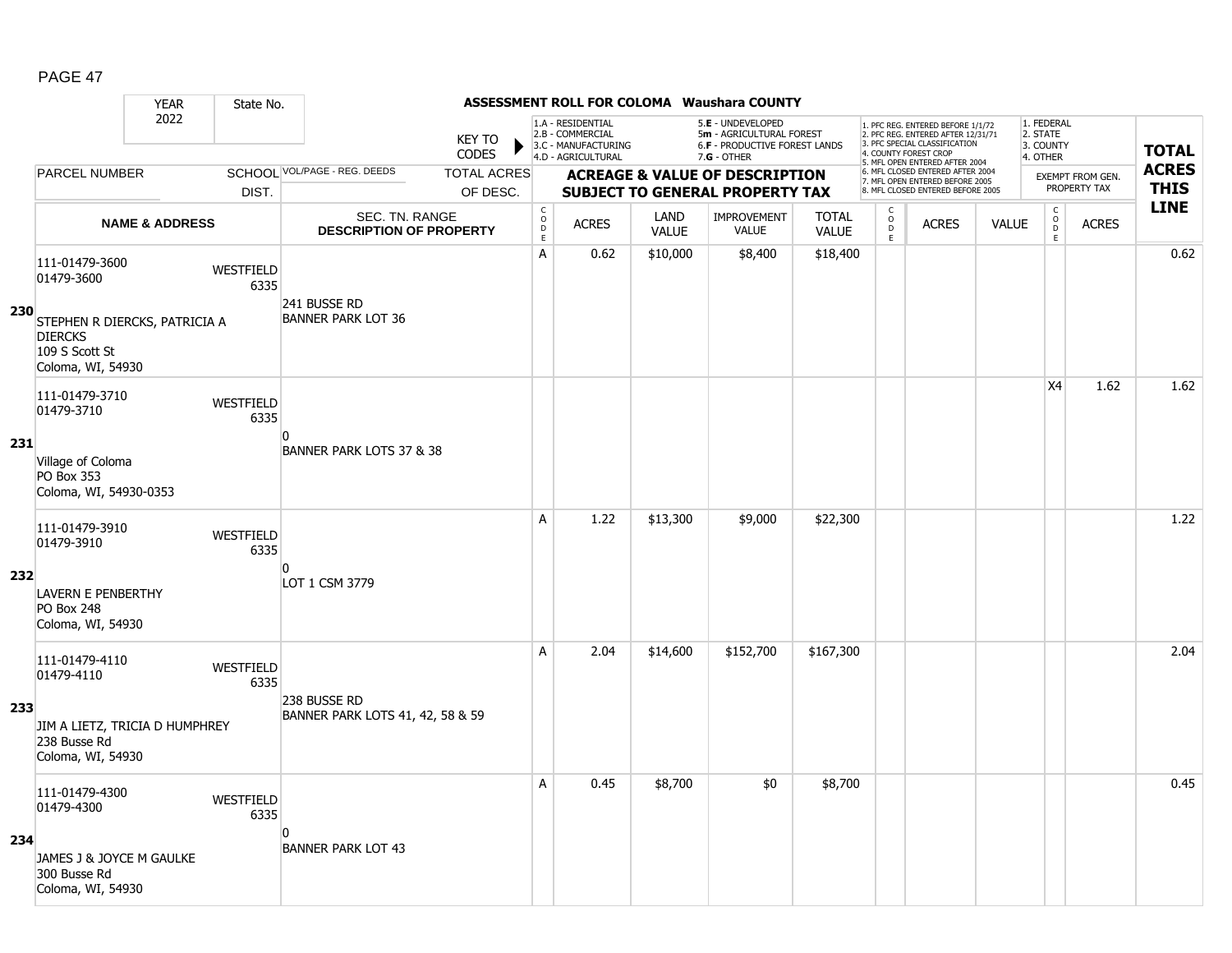|     |                                                                                                                               | <b>YEAR</b>               | State No.                |                                                  |                                |                                   |                                                                                    |                      | <b>ASSESSMENT ROLL FOR COLOMA Waushara COUNTY</b>                                             |                              |                                           |                                                                                                                                            |              |                                                 |                                  |                             |
|-----|-------------------------------------------------------------------------------------------------------------------------------|---------------------------|--------------------------|--------------------------------------------------|--------------------------------|-----------------------------------|------------------------------------------------------------------------------------|----------------------|-----------------------------------------------------------------------------------------------|------------------------------|-------------------------------------------|--------------------------------------------------------------------------------------------------------------------------------------------|--------------|-------------------------------------------------|----------------------------------|-----------------------------|
|     |                                                                                                                               | 2022                      |                          |                                                  | <b>KEY TO</b><br><b>CODES</b>  |                                   | 1.A - RESIDENTIAL<br>2.B - COMMERCIAL<br>3.C - MANUFACTURING<br>4.D - AGRICULTURAL |                      | 5.E - UNDEVELOPED<br>5m - AGRICULTURAL FOREST<br>6.F - PRODUCTIVE FOREST LANDS<br>7.G - OTHER |                              |                                           | 1. PFC REG. ENTERED BEFORE 1/1/72<br>2. PFC REG. ENTERED AFTER 12/31/71<br>3. PFC SPECIAL CLASSIFICATION<br>4. COUNTY FOREST CROP          |              | 1. FEDERAL<br>2. STATE<br>3. COUNTY<br>4. OTHER |                                  | <b>TOTAL</b>                |
|     | <b>PARCEL NUMBER</b>                                                                                                          |                           | DIST.                    | SCHOOL VOL/PAGE - REG. DEEDS                     | <b>TOTAL ACRES</b><br>OF DESC. |                                   |                                                                                    |                      | <b>ACREAGE &amp; VALUE OF DESCRIPTION</b>                                                     |                              |                                           | 5. MFL OPEN ENTERED AFTER 2004<br>6. MFL CLOSED ENTERED AFTER 2004<br>7. MFL OPEN ENTERED BEFORE 2005<br>8. MFL CLOSED ENTERED BEFORE 2005 |              |                                                 | EXEMPT FROM GEN.<br>PROPERTY TAX | <b>ACRES</b><br><b>THIS</b> |
|     |                                                                                                                               | <b>NAME &amp; ADDRESS</b> |                          | SEC. TN. RANGE<br><b>DESCRIPTION OF PROPERTY</b> |                                | $_{\rm o}^{\rm c}$<br>$\mathsf D$ | <b>ACRES</b>                                                                       | LAND<br><b>VALUE</b> | <b>SUBJECT TO GENERAL PROPERTY TAX</b><br><b>IMPROVEMENT</b><br><b>VALUE</b>                  | <b>TOTAL</b><br><b>VALUE</b> | $\begin{matrix} 0 \\ 0 \\ 0 \end{matrix}$ | <b>ACRES</b>                                                                                                                               | <b>VALUE</b> | $\begin{matrix} 0 \\ 0 \end{matrix}$            | <b>ACRES</b>                     | <b>LINE</b>                 |
| 235 | 111-01479-4400<br>01479-4400<br>JAMES J & JOYCE M GAULKE                                                                      |                           | WESTFIELD<br>6335        | 300 BUSSE RD<br><b>BANNER PARK LOT 44</b>        |                                | E<br>A                            | 0.47                                                                               | \$8,900              | \$114,200                                                                                     | \$123,100                    | E                                         |                                                                                                                                            |              | E                                               |                                  | 0.47                        |
|     | 300 Busse Rd<br>Coloma, WI, 54930                                                                                             |                           |                          |                                                  |                                | A                                 | 0.45                                                                               | \$8,700              | \$61,600                                                                                      | \$70,300                     |                                           |                                                                                                                                            |              |                                                 |                                  | 0.45                        |
| 236 | 111-01479-4500<br>01479-4500<br>KENNETH R & MICHELE R FRASER<br>318 Busse Rd<br>Coloma, WI, 54930                             |                           | WESTFIELD<br>6335        | 318 S BUSSE RD<br><b>BANNER PARK LOT 45</b>      |                                |                                   |                                                                                    |                      |                                                                                               |                              |                                           |                                                                                                                                            |              |                                                 |                                  |                             |
| 237 | 111-01479-4600<br>01479-4600<br><b>WILLIAM L SELENSKE</b><br><b>PO BOX 211</b><br>COLOMA, WI, 54930                           |                           | <b>WESTFIELD</b><br>6335 | 328 BUSSE RD<br><b>BANNER PARK LOT 46</b>        |                                | A                                 | 0.60                                                                               | \$9,900              | \$122,100                                                                                     | \$132,000                    |                                           |                                                                                                                                            |              |                                                 |                                  | 0.60                        |
| 238 | 111-01479-4700<br>01479-4700<br>JEFFREY A. AND REGINA L. WEYENBERG<br>340 S. BUSSE RD, PO BOX 112<br>COLOMA, Wisconsin, 54930 |                           | WESTFIELD<br>6335        | 340 S BUSSE RD<br><b>BANNER PARK LOT 47</b>      |                                | A                                 | 0.79                                                                               | \$11,400             | \$93,500                                                                                      | \$104,900                    |                                           |                                                                                                                                            |              |                                                 |                                  | 0.79                        |
| 239 | 111-01479-4800<br>01479-4800<br><b>BRENDA L KERSCHNER</b><br>450 Busse Rd<br>Coloma, WI, 54930                                |                           | WESTFIELD<br>6335        | $\mathbf{0}$<br>LOT 48, BANNER PARK              |                                | A                                 | 0.70                                                                               | \$10,700             | \$0                                                                                           | \$10,700                     |                                           |                                                                                                                                            |              |                                                 |                                  | 0.70                        |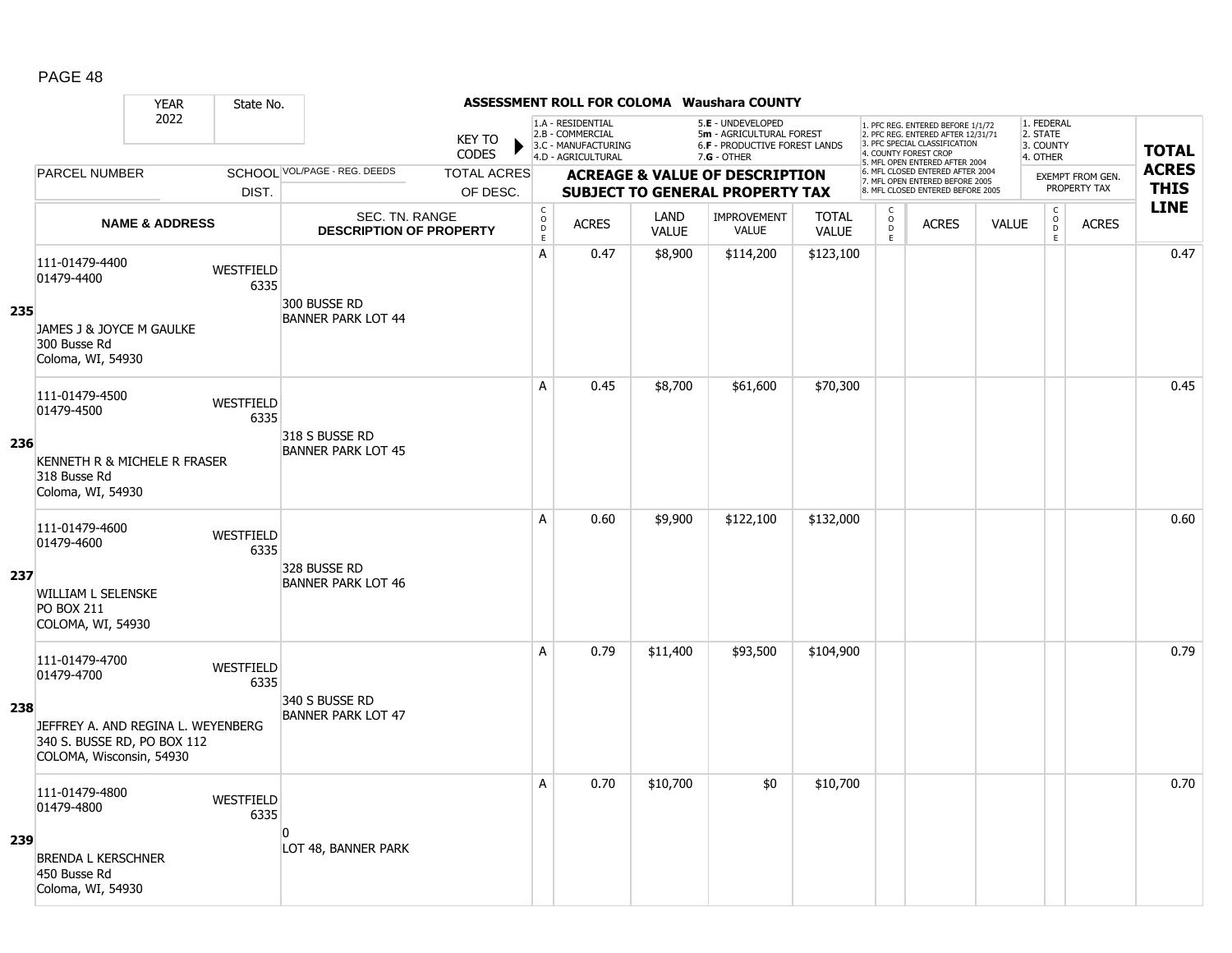|     |                                                                                                                    | <b>YEAR</b>               | State No.              |                                                  |                                                |                                                              |                      | ASSESSMENT ROLL FOR COLOMA Waushara COUNTY                                          |                              |                                                |                                                                                                                                   |              |                                          |                                  |              |
|-----|--------------------------------------------------------------------------------------------------------------------|---------------------------|------------------------|--------------------------------------------------|------------------------------------------------|--------------------------------------------------------------|----------------------|-------------------------------------------------------------------------------------|------------------------------|------------------------------------------------|-----------------------------------------------------------------------------------------------------------------------------------|--------------|------------------------------------------|----------------------------------|--------------|
|     |                                                                                                                    | 2022                      |                        | <b>KEY TO</b><br><b>CODES</b>                    |                                                | 1.A - RESIDENTIAL<br>2.B - COMMERCIAL<br>3.C - MANUFACTURING |                      | 5.E - UNDEVELOPED<br>5m - AGRICULTURAL FOREST<br>6.F - PRODUCTIVE FOREST LANDS      |                              |                                                | 1. PFC REG. ENTERED BEFORE 1/1/72<br>2. PFC REG. ENTERED AFTER 12/31/71<br>3. PFC SPECIAL CLASSIFICATION<br>4. COUNTY FOREST CROP |              | 1. FEDERAL<br>2. STATE<br>3. COUNTY      |                                  | <b>TOTAL</b> |
|     |                                                                                                                    |                           |                        | <b>SCHOOL VOL/PAGE - REG. DEEDS</b>              |                                                | 4.D - AGRICULTURAL                                           |                      | $7.G - OTHER$                                                                       |                              |                                                | 5. MFL OPEN ENTERED AFTER 2004<br>6. MFL CLOSED ENTERED AFTER 2004                                                                |              | 4. OTHER                                 |                                  | <b>ACRES</b> |
|     | <b>PARCEL NUMBER</b>                                                                                               |                           | DIST.                  | <b>TOTAL ACRES</b><br>OF DESC.                   |                                                |                                                              |                      | <b>ACREAGE &amp; VALUE OF DESCRIPTION</b><br><b>SUBJECT TO GENERAL PROPERTY TAX</b> |                              |                                                | 7. MFL OPEN ENTERED BEFORE 2005<br>8. MFL CLOSED ENTERED BEFORE 2005                                                              |              |                                          | EXEMPT FROM GEN.<br>PROPERTY TAX | <b>THIS</b>  |
|     |                                                                                                                    | <b>NAME &amp; ADDRESS</b> |                        | SEC. TN. RANGE<br><b>DESCRIPTION OF PROPERTY</b> | $\begin{matrix} 0 \\ 0 \\ D \end{matrix}$<br>E | <b>ACRES</b>                                                 | LAND<br><b>VALUE</b> | IMPROVEMENT<br>VALUE                                                                | <b>TOTAL</b><br><b>VALUE</b> | $\begin{matrix} 0 \\ 0 \\ 0 \end{matrix}$<br>E | <b>ACRES</b>                                                                                                                      | <b>VALUE</b> | $\mathsf{C}$<br>$_{\rm D}^{\rm O}$<br>E. | <b>ACRES</b>                     | <b>LINE</b>  |
| 240 | 111-01479-4900<br>01479-4900<br><b>BRENDA L KERSCHNER</b><br>450 Busse Rd<br>Coloma, WI, 54930                     | WESTFIELD                 | 6335                   | 450 BUSSE RD<br>LOTS 49 & 50, BANNER PARK        | Α                                              | 0.81                                                         | \$11,600             | \$80,600                                                                            | \$92,200                     |                                                |                                                                                                                                   |              |                                          |                                  | 0.81         |
| 241 | 111-01479-5100<br>01479-5100<br><b>KIMBERLY A STEBBINS</b><br>510 E PARKWAY DR<br>COLOMA, WI, 54930                | WESTFIELD                 | 6335                   | 510 E PARKWAY DR<br>LOTS 51, 52 & 53 BANNER PARK | Α                                              | 1.81                                                         | \$14,200             | \$143,400                                                                           | \$157,600                    |                                                |                                                                                                                                   |              |                                          |                                  | 1.81         |
| 242 | 111-01479-5410<br>01479-5410<br>WARREN L & DEBORAH A WAALA<br>5926 S PACKARD AVE<br>Cudahy, WI, 53110              | WESTFIELD                 | 6335<br>n              | PT OF SW1/4, BANNER PARK LOTS 54 & 55            | A                                              | 1.44                                                         | \$13,700             | \$0                                                                                 | \$13,700                     |                                                |                                                                                                                                   |              |                                          |                                  | 1.44         |
| 243 | 111-01479-5600<br>01479-5600<br>Gary Humphrey<br>N3862 County Road FF<br>Hancock, Wisconsin, 54943                 | WESTFIELD                 | 6335<br>$\overline{0}$ | <b>BANNER PARK LOT 56</b><br><b>Parcel Total</b> | Α                                              | 0.50<br>0.50                                                 | \$0<br>\$0           | \$0<br>\$0                                                                          | \$0<br>\$0                   |                                                | 0.00                                                                                                                              | \$0          | X3                                       | 0.50<br>0.50                     | 0.99         |
| 244 | 111-01479-5700<br>01479-5700<br>GARY L HUMPHREY REVOCABLE TRUST<br>N3862 County Road Ff<br>Hancock, WI, 54943-7535 | WESTFIELD                 | 6335<br>$\Omega$       | <b>BANNER PARK LOT 57</b>                        | Α                                              | 0.44                                                         | \$4,300              | \$0                                                                                 | \$4,300                      |                                                |                                                                                                                                   |              |                                          |                                  | 0.44         |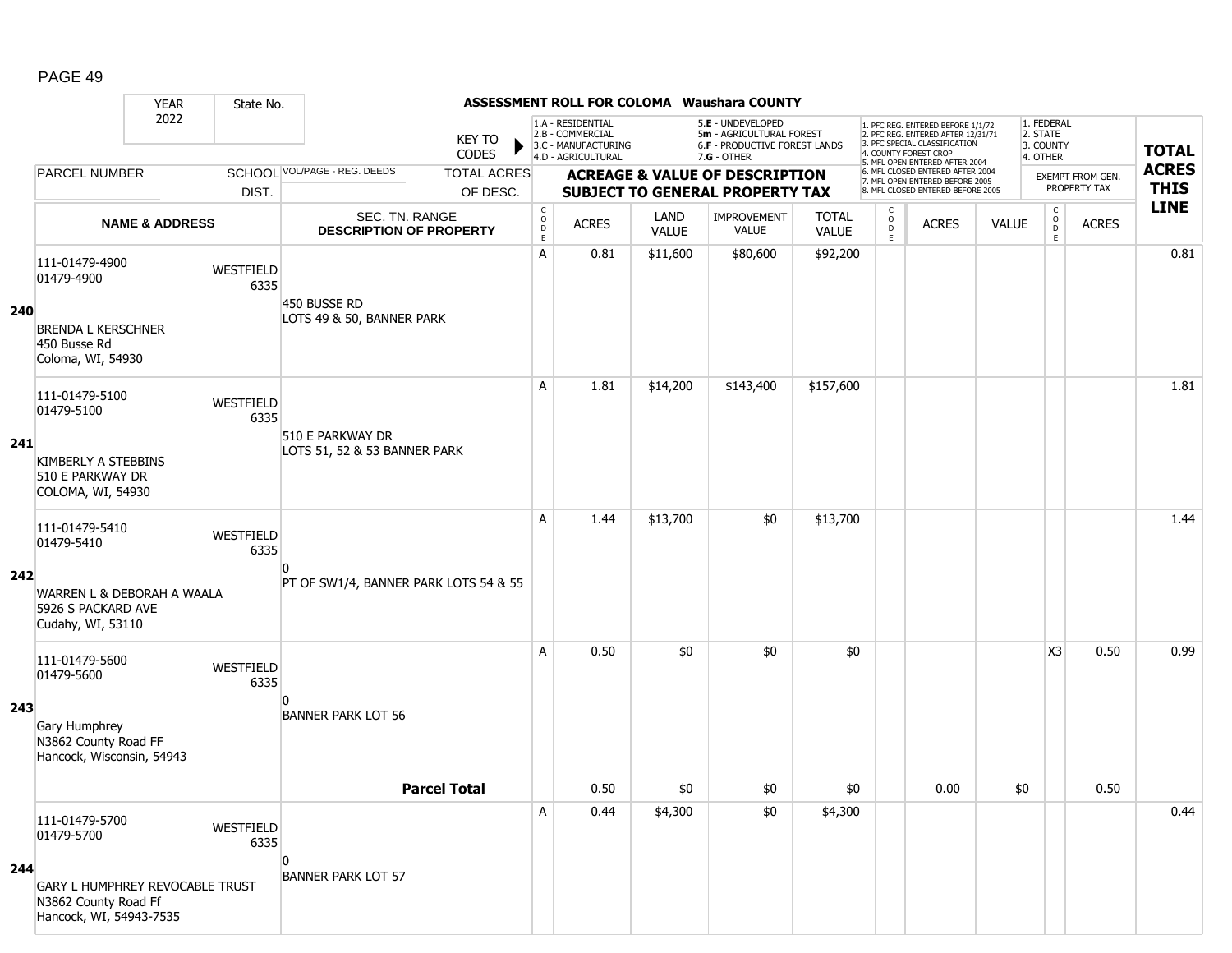|     |                                                                                                      | <b>YEAR</b>               | State No.                  |                                                                                                                                       |                               |                                        |                                                                                    |                      | <b>ASSESSMENT ROLL FOR COLOMA Waushara COUNTY</b>                                                    |                              |                                                |                                                                                                                                                                     |              |                                                 |                         |              |
|-----|------------------------------------------------------------------------------------------------------|---------------------------|----------------------------|---------------------------------------------------------------------------------------------------------------------------------------|-------------------------------|----------------------------------------|------------------------------------------------------------------------------------|----------------------|------------------------------------------------------------------------------------------------------|------------------------------|------------------------------------------------|---------------------------------------------------------------------------------------------------------------------------------------------------------------------|--------------|-------------------------------------------------|-------------------------|--------------|
|     |                                                                                                      | 2022                      |                            |                                                                                                                                       | <b>KEY TO</b><br><b>CODES</b> |                                        | 1.A - RESIDENTIAL<br>2.B - COMMERCIAL<br>3.C - MANUFACTURING<br>4.D - AGRICULTURAL |                      | 5.E - UNDEVELOPED<br>5m - AGRICULTURAL FOREST<br><b>6.F - PRODUCTIVE FOREST LANDS</b><br>7.G - OTHER |                              |                                                | 1. PFC REG. ENTERED BEFORE 1/1/72<br>2. PFC REG. ENTERED AFTER 12/31/71<br>3. PFC SPECIAL CLASSIFICATION<br>4. COUNTY FOREST CROP<br>5. MFL OPEN ENTERED AFTER 2004 |              | 1. FEDERAL<br>2. STATE<br>3. COUNTY<br>4. OTHER |                         | <b>TOTAL</b> |
|     | <b>PARCEL NUMBER</b>                                                                                 |                           |                            | SCHOOL VOL/PAGE - REG. DEEDS                                                                                                          | <b>TOTAL ACRES</b>            |                                        |                                                                                    |                      | <b>ACREAGE &amp; VALUE OF DESCRIPTION</b>                                                            |                              |                                                | 6. MFL CLOSED ENTERED AFTER 2004<br>7. MFL OPEN ENTERED BEFORE 2005                                                                                                 |              |                                                 | <b>EXEMPT FROM GEN.</b> | <b>ACRES</b> |
|     |                                                                                                      |                           | DIST.                      |                                                                                                                                       | OF DESC.                      |                                        |                                                                                    |                      | <b>SUBJECT TO GENERAL PROPERTY TAX</b>                                                               |                              |                                                | 8. MFL CLOSED ENTERED BEFORE 2005                                                                                                                                   |              |                                                 | PROPERTY TAX            | <b>THIS</b>  |
|     |                                                                                                      | <b>NAME &amp; ADDRESS</b> |                            | <b>SEC. TN. RANGE</b><br><b>DESCRIPTION OF PROPERTY</b>                                                                               |                               | $_{\rm o}^{\rm c}$<br>$\mathsf D$<br>E | <b>ACRES</b>                                                                       | LAND<br><b>VALUE</b> | <b>IMPROVEMENT</b><br><b>VALUE</b>                                                                   | <b>TOTAL</b><br><b>VALUE</b> | $\begin{matrix} 0 \\ 0 \\ D \end{matrix}$<br>E | <b>ACRES</b>                                                                                                                                                        | <b>VALUE</b> | $\begin{matrix} 0 \\ 0 \\ 0 \end{matrix}$<br>E  | <b>ACRES</b>            | <b>LINE</b>  |
| 245 | 111-01479-6050<br>01479-6050<br><b>Tira A Casey</b><br>9708 110 ST                                   |                           | <b>WESTFIELD</b><br>6335 0 | PT OF NE1/4 SW1/4, PT OF LOT 1 CSM 3719<br>FORMERLY LOT 60 BANNER PARK SUBD,<br>NOW LOT 1 CSM 5281 EASEMENT IN VOL<br>495 P 217       |                               | A                                      | 0.77                                                                               | \$5,600              | \$0                                                                                                  | \$5,600                      |                                                |                                                                                                                                                                     |              |                                                 |                         | 0.77         |
|     | SAINT CLOUD, MN, 56303<br>111-01479-6110<br>01479-6110                                               |                           | WESTFIELD                  |                                                                                                                                       |                               | A                                      | 0.80                                                                               | \$11,500             | \$113,200                                                                                            | \$124,700                    |                                                |                                                                                                                                                                     |              |                                                 |                         | 0.80         |
| 246 | TAMMY CHECK, KEVIN CHECK<br>528 E Congdon Dr<br>Coloma, WI, 54930                                    |                           | 6335                       | 528 E CONGDON DR<br>LOT 1 CSM 6434; EASEMENT IN VOL 495 P<br>217                                                                      |                               |                                        |                                                                                    |                      |                                                                                                      |                              |                                                |                                                                                                                                                                     |              |                                                 |                         |              |
| 247 | 111-01479-6120<br>01479-6120<br><b>DOUGLAS L CASEY</b><br>W11803 CUMBERLAND AVE<br>Coloma, WI, 54930 |                           | <b>WESTFIELD</b><br>6335   | E Congdon Dr<br>PT OF LOT 2 CSM 6434; EASEMENT IN VOL<br>495 P 217                                                                    |                               | A                                      | 0.45                                                                               | \$4,400              | \$0                                                                                                  | \$4,400                      |                                                |                                                                                                                                                                     |              |                                                 |                         | 0.45         |
| 248 | 111-01479-6310<br>01479-6310<br><b>SCHAE L CASEY</b><br>532 E CONGDON DR<br>Coloma, WI, 54930-9671   |                           | WESTFIELD<br>6335          | 532 E CONGDON DR<br>PT OF LOT 2 CSM 6434; EASEMENT IN VOL<br>495 P 217                                                                |                               | A                                      | 0.45                                                                               | \$900                | \$10,700                                                                                             | \$11,600                     |                                                |                                                                                                                                                                     |              |                                                 |                         | 0.45         |
| 249 | 111-01479-6400<br>01479-6400<br>DANIEL C CASEY<br>106 N SLATER ST<br>Coloma, WI, 54930               |                           | WESTFIELD<br>6335 0        | PT OF NE1/4 SW1/4, PT OF LOT 1 CSM 3719<br>FORMERLY LOTS 64 & 65 BANNER PARK<br>SUBD, NOW LOT 4 CSM 5281 EASEMENT IN<br>VOL 495 P 217 |                               | A                                      | 0.92                                                                               | \$6,200              | \$0                                                                                                  | \$6,200                      |                                                |                                                                                                                                                                     |              |                                                 |                         | 0.92         |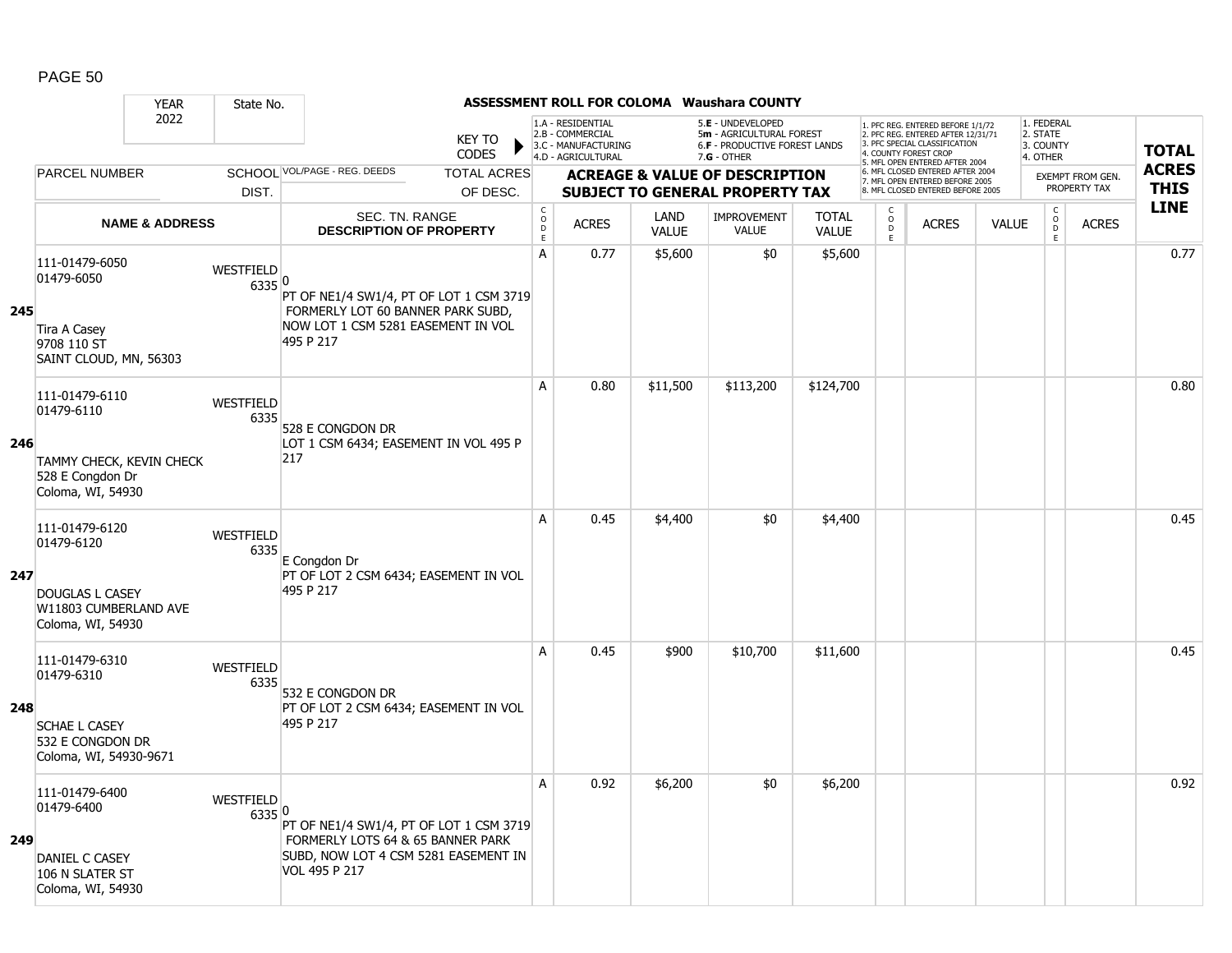|     |                                                                                 | <b>YEAR</b>               | State No.                |                                                                       |                               |                                  |                                                                                    |                      | <b>ASSESSMENT ROLL FOR COLOMA Waushara COUNTY</b>                                               |                              |                          |                                                                                                                                                                     |              |                                                 |                         |                             |
|-----|---------------------------------------------------------------------------------|---------------------------|--------------------------|-----------------------------------------------------------------------|-------------------------------|----------------------------------|------------------------------------------------------------------------------------|----------------------|-------------------------------------------------------------------------------------------------|------------------------------|--------------------------|---------------------------------------------------------------------------------------------------------------------------------------------------------------------|--------------|-------------------------------------------------|-------------------------|-----------------------------|
|     |                                                                                 | 2022                      |                          |                                                                       | <b>KEY TO</b><br><b>CODES</b> |                                  | 1.A - RESIDENTIAL<br>2.B - COMMERCIAL<br>3.C - MANUFACTURING<br>4.D - AGRICULTURAL |                      | 5.E - UNDEVELOPED<br>5m - AGRICULTURAL FOREST<br>6.F - PRODUCTIVE FOREST LANDS<br>$7.G - OTHER$ |                              |                          | 1. PFC REG. ENTERED BEFORE 1/1/72<br>2. PFC REG. ENTERED AFTER 12/31/71<br>3. PFC SPECIAL CLASSIFICATION<br>4. COUNTY FOREST CROP<br>5. MFL OPEN ENTERED AFTER 2004 |              | 1. FEDERAL<br>2. STATE<br>3. COUNTY<br>4. OTHER |                         | <b>TOTAL</b>                |
|     | PARCEL NUMBER                                                                   |                           |                          | SCHOOL VOL/PAGE - REG. DEEDS                                          | <b>TOTAL ACRES</b>            |                                  |                                                                                    |                      | <b>ACREAGE &amp; VALUE OF DESCRIPTION</b>                                                       |                              |                          | 6. MFL CLOSED ENTERED AFTER 2004<br>7. MFL OPEN ENTERED BEFORE 2005                                                                                                 |              |                                                 | <b>EXEMPT FROM GEN.</b> | <b>ACRES</b><br><b>THIS</b> |
|     |                                                                                 |                           | DIST.                    |                                                                       | OF DESC.                      | C                                |                                                                                    |                      | <b>SUBJECT TO GENERAL PROPERTY TAX</b>                                                          |                              | C                        | 8. MFL CLOSED ENTERED BEFORE 2005                                                                                                                                   |              | $\mathsf{C}$                                    | PROPERTY TAX            | <b>LINE</b>                 |
|     |                                                                                 | <b>NAME &amp; ADDRESS</b> |                          | SEC. TN. RANGE<br><b>DESCRIPTION OF PROPERTY</b>                      |                               | $\mathsf{O}$<br>$\mathsf D$<br>E | <b>ACRES</b>                                                                       | LAND<br><b>VALUE</b> | <b>IMPROVEMENT</b><br><b>VALUE</b>                                                              | <b>TOTAL</b><br><b>VALUE</b> | $_{\rm D}^{\rm O}$<br>E. | <b>ACRES</b>                                                                                                                                                        | <b>VALUE</b> | $\overset{\mathsf{O}}{\mathsf{D}}$<br>E         | <b>ACRES</b>            |                             |
| 250 | 111-01482-0100<br>01482-0100<br><b>THEODORE BACHARA</b>                         |                           | WESTFIELD<br>6335        | Lavia Ct<br>PT OF S1/2 OF SW1/4, LAVIA ACRES PLAT<br>LOT <sub>1</sub> |                               | Α                                | 0.46                                                                               | \$7,000              | \$0                                                                                             | \$7,000                      |                          |                                                                                                                                                                     |              |                                                 |                         | 0.46                        |
|     | 2432 WILLOW GLEN DR<br>COLORADO SPRINGS, CO, 80920                              |                           |                          |                                                                       |                               |                                  |                                                                                    |                      |                                                                                                 |                              |                          |                                                                                                                                                                     |              |                                                 |                         |                             |
|     | 111-01482-0200<br>01482-0200                                                    |                           | WESTFIELD<br>6335        | Lavia Ct                                                              |                               | A                                | 0.49                                                                               | \$7,200              | \$0                                                                                             | \$7,200                      |                          |                                                                                                                                                                     |              |                                                 |                         | 0.49                        |
| 251 | JOSHUA D GRUBER, KATHRYN B GRUBER<br><b>PO BOX 71</b><br>COLOMA, WI, 54930-0071 |                           |                          | PT OF S1/2 OF SW1/4, LAVIA ACRES PLAT<br>LOT 2                        |                               |                                  |                                                                                    |                      |                                                                                                 |                              |                          |                                                                                                                                                                     |              |                                                 |                         |                             |
|     | 111-01482-0300<br>01482-0300                                                    |                           | <b>WESTFIELD</b><br>6335 | 610 LAVIA CT                                                          |                               | A                                | 0.93                                                                               | \$10,000             | \$0                                                                                             | \$10,000                     |                          |                                                                                                                                                                     |              |                                                 |                         | 0.93                        |
| 252 | <b>CHRISTOPHER S LEWIS</b><br>676 Lincoln Ave<br>Elgin, IL, 60120               |                           |                          | PT OF S1/2 OF SW1/4, LAVIA ACRES PLAT<br>LOT 3                        |                               |                                  |                                                                                    |                      |                                                                                                 |                              |                          |                                                                                                                                                                     |              |                                                 |                         |                             |
|     | 111-01482-0400<br>01482-0400                                                    |                           | WESTFIELD<br>6335        | Lavia Ct                                                              |                               | A                                | 0.50                                                                               | \$7,300              | \$0                                                                                             | \$7,300                      |                          |                                                                                                                                                                     |              |                                                 |                         | 0.50                        |
| 253 | <b>CHRISTOPHER S LEWIS</b><br>676 Lincoln Ave<br>Elgin, IL, 60120               |                           |                          | PT OF S1/2 OF SW1/4, LAVIA ACRES PLAT<br>LOT <sub>4</sub>             |                               |                                  |                                                                                    |                      |                                                                                                 |                              |                          |                                                                                                                                                                     |              |                                                 |                         |                             |
| 254 | 111-01482-0500<br>01482-0500                                                    |                           | <b>WESTFIELD</b><br>6335 | Lavia Ct<br>PT OF S1/2 OF SW1/4, LAVIA ACRES PLAT                     |                               | A                                | 0.50                                                                               | \$7,300              | \$0                                                                                             | \$7,300                      |                          |                                                                                                                                                                     |              |                                                 |                         | 0.50                        |
|     | <b>THEODORE BACHARA</b><br>2432 WILLOW GLEN DR<br>COLORADO SPRINGS, CO, 80920   |                           |                          | LOT <sub>5</sub>                                                      |                               |                                  |                                                                                    |                      |                                                                                                 |                              |                          |                                                                                                                                                                     |              |                                                 |                         |                             |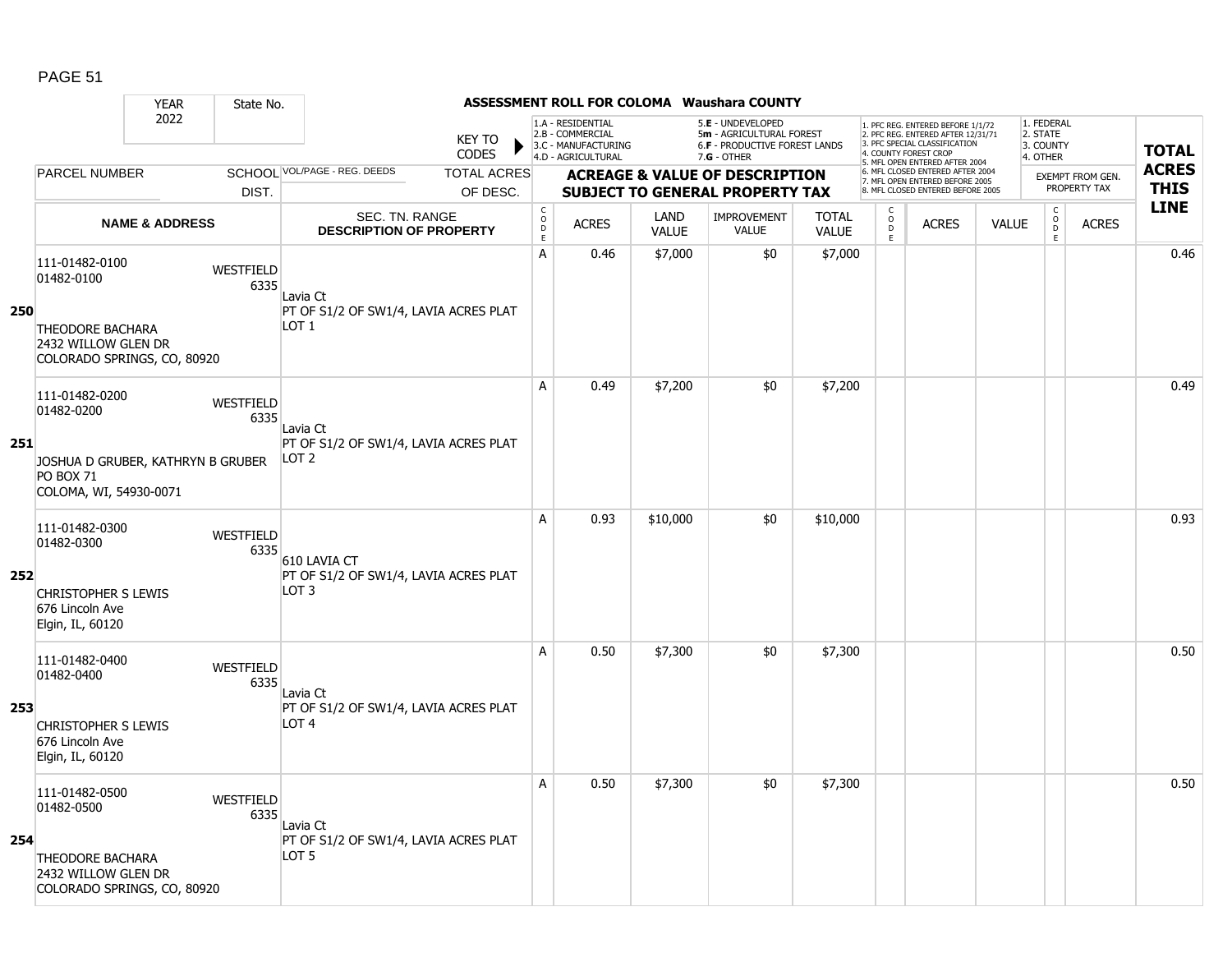|     |                                                                                 | <b>YEAR</b>               | State No.                |                                                                                                  |                                     |                                                                                    |                      | <b>ASSESSMENT ROLL FOR COLOMA Waushara COUNTY</b>                                                      |                              |                                                 |                                                                                                                                   |              |                                                 |                         |              |
|-----|---------------------------------------------------------------------------------|---------------------------|--------------------------|--------------------------------------------------------------------------------------------------|-------------------------------------|------------------------------------------------------------------------------------|----------------------|--------------------------------------------------------------------------------------------------------|------------------------------|-------------------------------------------------|-----------------------------------------------------------------------------------------------------------------------------------|--------------|-------------------------------------------------|-------------------------|--------------|
|     |                                                                                 | 2022                      |                          | <b>KEY TO</b><br><b>CODES</b>                                                                    |                                     | 1.A - RESIDENTIAL<br>2.B - COMMERCIAL<br>3.C - MANUFACTURING<br>4.D - AGRICULTURAL |                      | 5.E - UNDEVELOPED<br>5m - AGRICULTURAL FOREST<br><b>6.F - PRODUCTIVE FOREST LANDS</b><br>$7.G - OTHER$ |                              |                                                 | 1. PFC REG. ENTERED BEFORE 1/1/72<br>2. PFC REG. ENTERED AFTER 12/31/71<br>3. PFC SPECIAL CLASSIFICATION<br>4. COUNTY FOREST CROP |              | 1. FEDERAL<br>2. STATE<br>3. COUNTY<br>4. OTHER |                         | <b>TOTAL</b> |
|     | <b>PARCEL NUMBER</b>                                                            |                           |                          | SCHOOL VOL/PAGE - REG. DEEDS<br><b>TOTAL ACRES</b>                                               |                                     |                                                                                    |                      | <b>ACREAGE &amp; VALUE OF DESCRIPTION</b>                                                              |                              |                                                 | 5. MFL OPEN ENTERED AFTER 2004<br>6. MFL CLOSED ENTERED AFTER 2004<br>7. MFL OPEN ENTERED BEFORE 2005                             |              |                                                 | <b>EXEMPT FROM GEN.</b> | <b>ACRES</b> |
|     |                                                                                 |                           | DIST.                    | OF DESC.                                                                                         |                                     |                                                                                    |                      | <b>SUBJECT TO GENERAL PROPERTY TAX</b>                                                                 |                              |                                                 | 8. MFL CLOSED ENTERED BEFORE 2005                                                                                                 |              |                                                 | PROPERTY TAX            | <b>THIS</b>  |
|     |                                                                                 | <b>NAME &amp; ADDRESS</b> |                          | <b>SEC. TN. RANGE</b><br><b>DESCRIPTION OF PROPERTY</b>                                          | $_{\rm o}^{\rm c}$<br>$\frac{D}{E}$ | <b>ACRES</b>                                                                       | LAND<br><b>VALUE</b> | <b>IMPROVEMENT</b><br>VALUE                                                                            | <b>TOTAL</b><br><b>VALUE</b> | $\begin{array}{c} C \\ 0 \\ D \\ E \end{array}$ | <b>ACRES</b>                                                                                                                      | <b>VALUE</b> | $\begin{array}{c} C \\ O \\ E \end{array}$      | <b>ACRES</b>            | <b>LINE</b>  |
|     | 111-01482-0600<br>01482-0600                                                    |                           | WESTFIELD<br>6335        | Lavia Ct                                                                                         | $\overline{A}$                      | 0.46                                                                               | \$7,000              | \$0                                                                                                    | \$7,000                      |                                                 |                                                                                                                                   |              |                                                 |                         | 0.46         |
| 255 | <b>THEODORE BACHARA</b><br>2432 WILLOW GLEN DR<br>COLORADO SPRINGS, CO, 80920   |                           |                          | PT OF S1/2 OF SW1/4, LAVIA ACRES PLAT<br>LOT <sub>6</sub>                                        |                                     |                                                                                    |                      |                                                                                                        |                              |                                                 |                                                                                                                                   |              |                                                 |                         |              |
| 256 | 111-01511-0110<br>01511-0110                                                    |                           | WESTFIELD                | 6335 625 N SEMROW RD<br>PT NE1/4 OF NE1/4 (N 40 RODS, N OF<br>FRONT ST) (OLD STATE ROAD 51); EXC | A                                   | 7.95                                                                               | \$23,400             | \$63,800                                                                                               | \$87,200                     |                                                 |                                                                                                                                   |              |                                                 |                         | 7.95         |
|     | CHERYL K PAPE<br>625 N Semrow Rd<br>Coloma, WI, 54930                           |                           |                          | V227 P154, CSM 598, CSM 1772 & CSM<br>2589                                                       |                                     |                                                                                    |                      |                                                                                                        |                              |                                                 |                                                                                                                                   |              |                                                 |                         |              |
|     | 111-01511-0120<br>01511-0120                                                    |                           | <b>WESTFIELD</b><br>6335 | 453 N SEMROW RD                                                                                  | B                                   | 0.80                                                                               | \$9,700              | \$10,800                                                                                               | \$20,500                     |                                                 |                                                                                                                                   |              |                                                 |                         | 0.80         |
| 257 | <b>Hartling Properties LLC</b><br>3830 Arbor Rd<br>Waterford, WI, 53185         |                           |                          | PT NE1/4 OF NE1/4; LOT 1, CSM 1772                                                               |                                     |                                                                                    |                      |                                                                                                        |                              |                                                 |                                                                                                                                   |              |                                                 |                         |              |
|     | 111-01511-0130<br>01511-0130                                                    |                           | WESTFIELD<br>6335        | N1706 N Semrow Rd                                                                                | $\overline{A}$                      | 0.59                                                                               | \$4,600              |                                                                                                        | \$4,600                      |                                                 |                                                                                                                                   |              |                                                 |                         | 0.59         |
| 258 | DOUGLAS P BEAVER, TERESA J BEAVER<br>W13165 OLD HIGHWAY 21<br>Coloma, WI, 54930 |                           |                          | PT OF NE-NE & PT NW-NE SEC 14, PT LOT 1<br><b>CSM 2556</b>                                       |                                     |                                                                                    |                      |                                                                                                        |                              |                                                 |                                                                                                                                   |              |                                                 |                         |              |
|     | 111-01511-0210<br>01511-0210                                                    |                           | WESTFIELD<br>6335        | $\Omega$                                                                                         | A                                   | 0.80                                                                               | \$6,600              | \$0                                                                                                    | \$6,600                      |                                                 |                                                                                                                                   |              |                                                 |                         | 0.80         |
| 259 | Eugene Raatz<br>449 COUNTY ROAD M<br>Grand Marsh, WI, 53936-9724                |                           |                          | LOT 1 CSM 6628                                                                                   |                                     |                                                                                    |                      |                                                                                                        |                              |                                                 |                                                                                                                                   |              |                                                 |                         |              |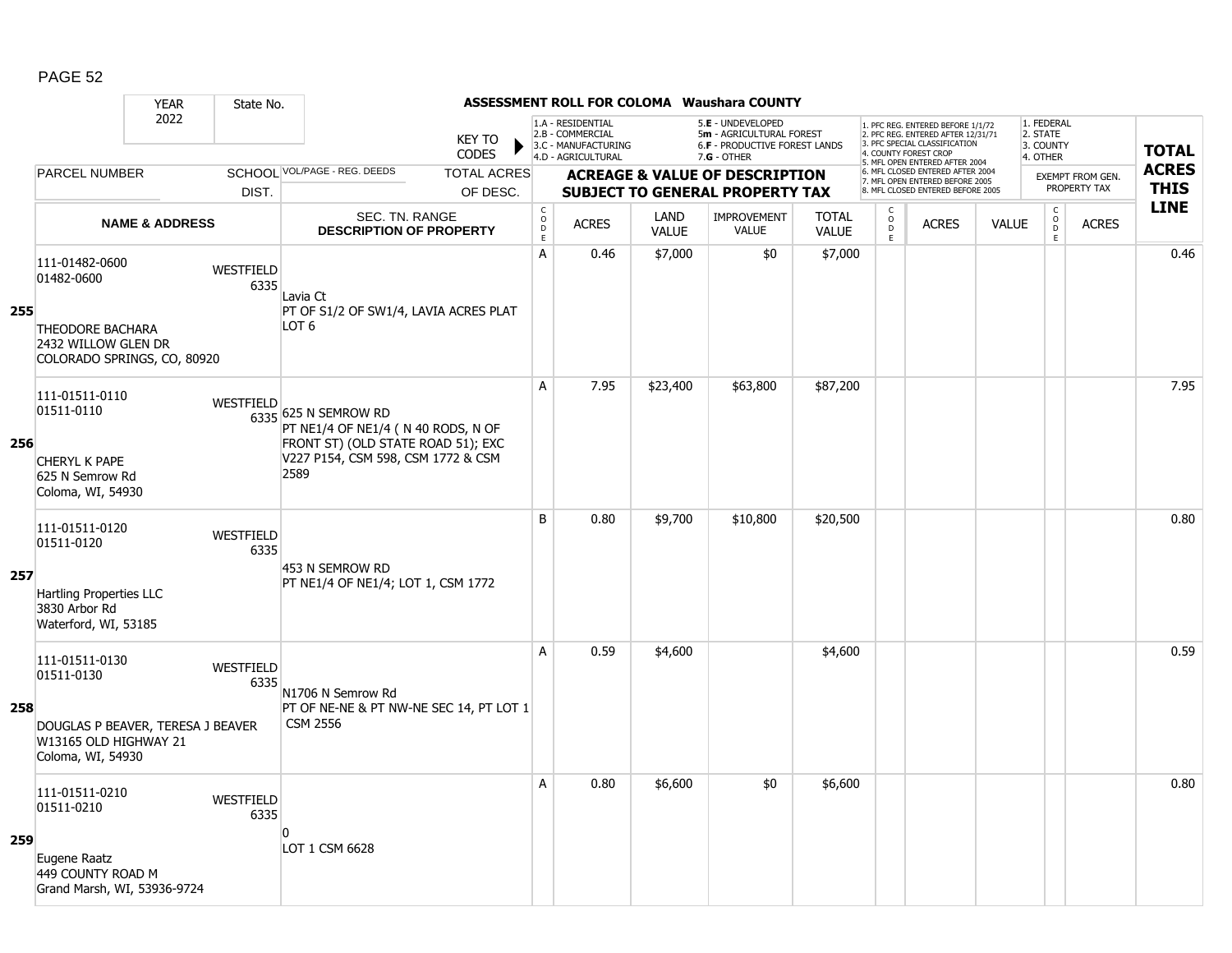| 260<br>261 | 2022<br><b>PARCEL NUMBER</b><br><b>NAME &amp; ADDRESS</b><br>111-01511-0220<br>01511-0220<br>Eugene Raatz<br>449 COUNTY ROAD M<br>Grand Marsh, WI, 53936-9724 | DIST.<br>WESTFIELD<br>6335 | <b>KEY TO</b><br><b>CODES</b><br>SCHOOL VOL/PAGE - REG. DEEDS<br><b>TOTAL ACRES</b><br>OF DESC.<br>SEC. TN. RANGE<br><b>DESCRIPTION OF PROPERTY</b><br>$\overline{0}$<br>LOT 2 CSM 6628 | $_{\rm o}^{\rm c}$<br>$\bar{\mathsf{D}}$<br>E<br>А | 1.A - RESIDENTIAL<br>2.B - COMMERCIAL<br>3.C - MANUFACTURING<br>4.D - AGRICULTURAL<br><b>ACRES</b><br>0.91 | LAND<br><b>VALUE</b> | 5.E - UNDEVELOPED<br>5m - AGRICULTURAL FOREST<br>6.F - PRODUCTIVE FOREST LANDS<br>7.G - OTHER<br><b>ACREAGE &amp; VALUE OF DESCRIPTION</b><br><b>SUBJECT TO GENERAL PROPERTY TAX</b><br><b>IMPROVEMENT</b><br><b>VALUE</b> | <b>TOTAL</b> | C<br>$_{\rm D}^{\rm O}$ | 1. PFC REG. ENTERED BEFORE 1/1/72<br>2. PFC REG. ENTERED AFTER 12/31/71<br>3. PFC SPECIAL CLASSIFICATION<br>4. COUNTY FOREST CROP<br>5. MFL OPEN ENTERED AFTER 2004<br>6. MFL CLOSED ENTERED AFTER 2004<br>7. MFL OPEN ENTERED BEFORE 2005<br>8. MFL CLOSED ENTERED BEFORE 2005 |              | 1. FEDERAL<br>2. STATE<br>3. COUNTY<br>4. OTHER<br>$\mathsf C$ | EXEMPT FROM GEN.<br>PROPERTY TAX | <b>TOTAL</b><br><b>ACRES</b><br><b>THIS</b><br><b>LINE</b> |
|------------|---------------------------------------------------------------------------------------------------------------------------------------------------------------|----------------------------|-----------------------------------------------------------------------------------------------------------------------------------------------------------------------------------------|----------------------------------------------------|------------------------------------------------------------------------------------------------------------|----------------------|----------------------------------------------------------------------------------------------------------------------------------------------------------------------------------------------------------------------------|--------------|-------------------------|---------------------------------------------------------------------------------------------------------------------------------------------------------------------------------------------------------------------------------------------------------------------------------|--------------|----------------------------------------------------------------|----------------------------------|------------------------------------------------------------|
|            |                                                                                                                                                               |                            |                                                                                                                                                                                         |                                                    |                                                                                                            |                      |                                                                                                                                                                                                                            |              |                         |                                                                                                                                                                                                                                                                                 |              |                                                                |                                  |                                                            |
|            |                                                                                                                                                               |                            |                                                                                                                                                                                         |                                                    |                                                                                                            |                      |                                                                                                                                                                                                                            |              |                         |                                                                                                                                                                                                                                                                                 |              |                                                                |                                  |                                                            |
|            |                                                                                                                                                               |                            |                                                                                                                                                                                         |                                                    |                                                                                                            |                      |                                                                                                                                                                                                                            | <b>VALUE</b> | E                       | <b>ACRES</b>                                                                                                                                                                                                                                                                    | <b>VALUE</b> | $\overline{0}$<br>E.                                           | <b>ACRES</b>                     |                                                            |
|            |                                                                                                                                                               |                            |                                                                                                                                                                                         |                                                    |                                                                                                            | \$7,400              | \$0                                                                                                                                                                                                                        | \$7,400      |                         |                                                                                                                                                                                                                                                                                 |              |                                                                |                                  | 0.91                                                       |
|            |                                                                                                                                                               |                            |                                                                                                                                                                                         |                                                    |                                                                                                            |                      |                                                                                                                                                                                                                            |              |                         |                                                                                                                                                                                                                                                                                 |              |                                                                |                                  |                                                            |
|            | 111-01511-0300<br>01511-0300                                                                                                                                  | WESTFIELD<br>6335          |                                                                                                                                                                                         | A                                                  | 0.92                                                                                                       | \$12,400             | \$81,200                                                                                                                                                                                                                   | \$93,600     |                         |                                                                                                                                                                                                                                                                                 |              |                                                                |                                  | 0.92                                                       |
|            | JAMES R & TAMMY S HACKBART<br>445 N Semrow Rd<br>Coloma, WI, 54930                                                                                            |                            | 445 N SEMROW RD<br>PT OF NE1/4 NE1/4, LOT 2 CSM #598                                                                                                                                    |                                                    |                                                                                                            |                      |                                                                                                                                                                                                                            |              |                         |                                                                                                                                                                                                                                                                                 |              |                                                                |                                  |                                                            |
| 262        | 111-01511-0410<br>01511-0410<br>DONNA M SEMROW                                                                                                                | <b>WESTFIELD</b><br>6335   | 442 N SEMROW RD<br>PT OF NE-NE & PT OF NW-NW SEC 14                                                                                                                                     | A                                                  | 0.89                                                                                                       | \$12,200             | \$105,100                                                                                                                                                                                                                  | \$117,300    |                         |                                                                                                                                                                                                                                                                                 |              |                                                                |                                  | 0.89                                                       |
|            | 442 N Semrow Rd<br>Coloma, WI, 54930                                                                                                                          |                            |                                                                                                                                                                                         |                                                    |                                                                                                            |                      |                                                                                                                                                                                                                            |              |                         |                                                                                                                                                                                                                                                                                 |              |                                                                |                                  |                                                            |
| 263        | 111-01511-0510<br>01511-0510                                                                                                                                  | WESTFIELD<br>6335          | 428 N SEMROW RD<br>PT OF NE1/4 NE1/4 SEC 15 & PT OF NW1/4                                                                                                                               | A                                                  | 0.63                                                                                                       | \$10,100             | \$14,800                                                                                                                                                                                                                   | \$24,900     |                         |                                                                                                                                                                                                                                                                                 |              |                                                                |                                  | 0.63                                                       |
|            | RONALD W CROOK<br>610 N WAUTOMA RD<br>Coloma, WI, 54930-9631                                                                                                  |                            | NW1/4 SEC 14, LOT 1 CSM #2589                                                                                                                                                           |                                                    |                                                                                                            |                      |                                                                                                                                                                                                                            |              |                         |                                                                                                                                                                                                                                                                                 |              |                                                                |                                  |                                                            |
| 264        | 111-01511-0521<br>01511-0521<br>DANIEL DELLMANN<br><b>PO BOX 243</b>                                                                                          | WESTFIELD<br>6335          | 425 N Front St<br><b>PT OF NE1/4 NE1/4, LOT 2 CSM #2589 LESS</b><br>V918 P719                                                                                                           | A                                                  | 1.07                                                                                                       | \$13,100             | \$1,900                                                                                                                                                                                                                    | \$15,000     |                         |                                                                                                                                                                                                                                                                                 |              |                                                                |                                  | 1.07                                                       |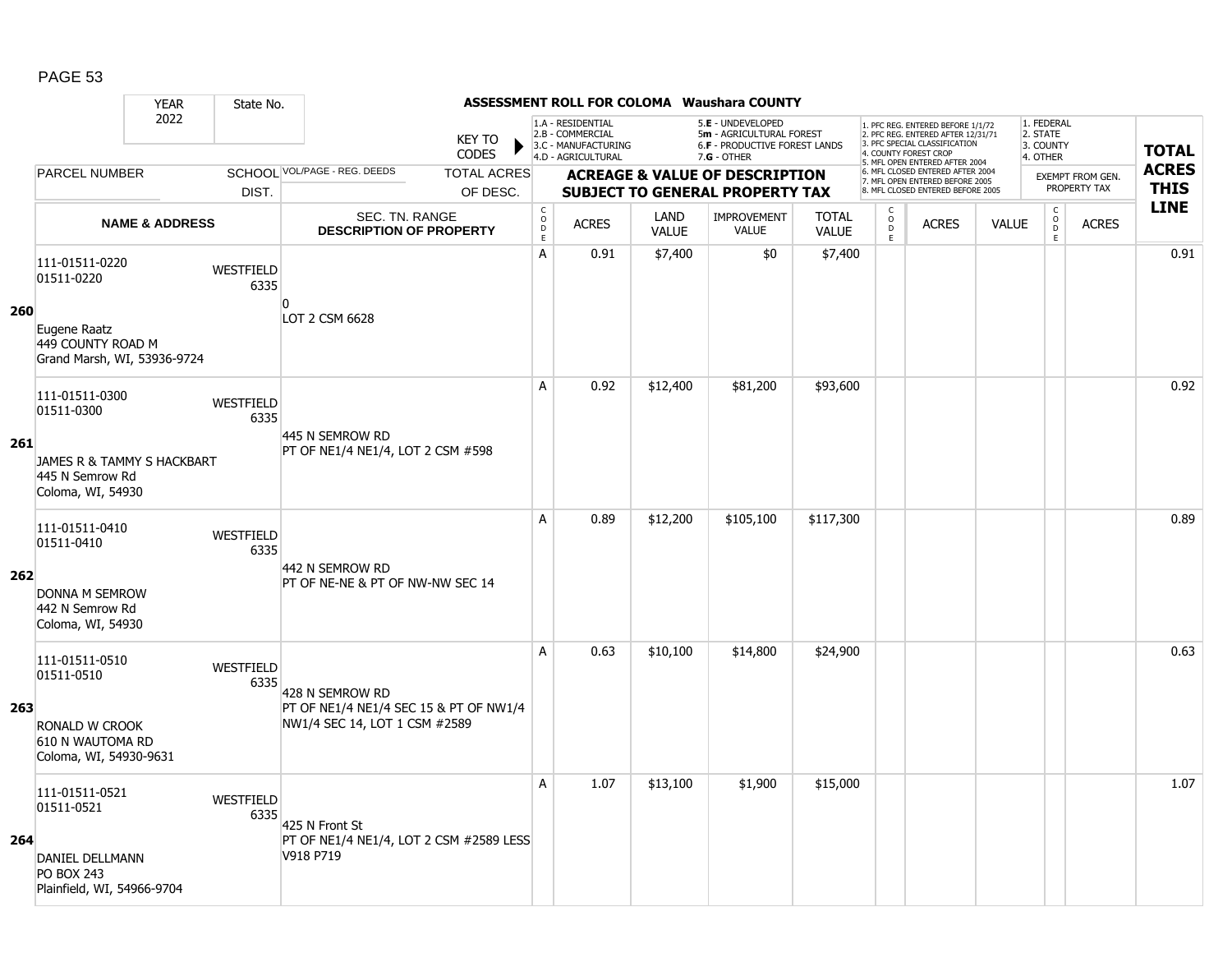|     |                                                                                  | <b>YEAR</b>               | State No.                |                                                              |                               |                                                  |                                                                                    |                      | ASSESSMENT ROLL FOR COLOMA Waushara COUNTY                                                      |                              |                                     |                                                                                                                                   |              |                                                 |                         |                             |
|-----|----------------------------------------------------------------------------------|---------------------------|--------------------------|--------------------------------------------------------------|-------------------------------|--------------------------------------------------|------------------------------------------------------------------------------------|----------------------|-------------------------------------------------------------------------------------------------|------------------------------|-------------------------------------|-----------------------------------------------------------------------------------------------------------------------------------|--------------|-------------------------------------------------|-------------------------|-----------------------------|
|     |                                                                                  | 2022                      |                          |                                                              | <b>KEY TO</b><br><b>CODES</b> |                                                  | 1.A - RESIDENTIAL<br>2.B - COMMERCIAL<br>3.C - MANUFACTURING<br>4.D - AGRICULTURAL |                      | 5.E - UNDEVELOPED<br>5m - AGRICULTURAL FOREST<br>6.F - PRODUCTIVE FOREST LANDS<br>$7.G - OTHER$ |                              |                                     | 1. PFC REG. ENTERED BEFORE 1/1/72<br>2. PFC REG. ENTERED AFTER 12/31/71<br>3. PFC SPECIAL CLASSIFICATION<br>4. COUNTY FOREST CROP |              | 1. FEDERAL<br>2. STATE<br>3. COUNTY<br>4. OTHER |                         | <b>TOTAL</b>                |
|     | <b>PARCEL NUMBER</b>                                                             |                           |                          | SCHOOL VOL/PAGE - REG. DEEDS                                 | <b>TOTAL ACRES</b>            |                                                  |                                                                                    |                      | <b>ACREAGE &amp; VALUE OF DESCRIPTION</b>                                                       |                              |                                     | 5. MFL OPEN ENTERED AFTER 2004<br>6. MFL CLOSED ENTERED AFTER 2004<br>7. MFL OPEN ENTERED BEFORE 2005                             |              |                                                 | <b>EXEMPT FROM GEN.</b> | <b>ACRES</b><br><b>THIS</b> |
|     |                                                                                  |                           | DIST.                    |                                                              | OF DESC.                      |                                                  |                                                                                    |                      | <b>SUBJECT TO GENERAL PROPERTY TAX</b>                                                          |                              |                                     | 8. MFL CLOSED ENTERED BEFORE 2005                                                                                                 |              |                                                 | PROPERTY TAX            | <b>LINE</b>                 |
|     |                                                                                  | <b>NAME &amp; ADDRESS</b> |                          | SEC. TN. RANGE<br><b>DESCRIPTION OF PROPERTY</b>             |                               | $_{\rm o}^{\rm c}$<br>$\mathsf D$<br>$\mathsf E$ | <b>ACRES</b>                                                                       | LAND<br><b>VALUE</b> | <b>IMPROVEMENT</b><br><b>VALUE</b>                                                              | <b>TOTAL</b><br><b>VALUE</b> | C<br>$\overline{0}$<br>$\mathsf{E}$ | <b>ACRES</b>                                                                                                                      | <b>VALUE</b> | $\mathsf C$<br>$_{\rm D}^{\rm O}$<br>E          | <b>ACRES</b>            |                             |
| 265 | 111-01511-0531<br>01511-0531                                                     |                           | <b>WESTFIELD</b><br>6335 | 421 N SEMROW RD<br>PT OF NE1/4 NE1/4, LOT 3 & PT LOT 2 CSM   |                               | A                                                | 0.69                                                                               | \$10,600             | \$18,400                                                                                        | \$29,000                     |                                     |                                                                                                                                   |              |                                                 |                         | 0.69                        |
|     | Milton D Esser, Nancy M Kelpinski<br>421 N Semrow Road<br>Coloma, WI, 54930-9646 |                           |                          | #2589                                                        |                               |                                                  |                                                                                    |                      |                                                                                                 |                              |                                     |                                                                                                                                   |              |                                                 |                         |                             |
|     | 111-01511-0610<br>01511-0610                                                     |                           | <b>WESTFIELD</b><br>6335 | 419 N SEMROW RD                                              |                               | A                                                | 0.52                                                                               | \$9,300              | \$70,700                                                                                        | \$80,000                     |                                     |                                                                                                                                   |              |                                                 |                         | 0.52                        |
| 266 | EDWARD J & JESSICA PALMER<br>419 N SEMROW RD<br>Coloma, WI, 54930-9646           |                           |                          | PT OF S1/2-NE1/4 NE1/4, LOT 1 CSM #3169                      |                               |                                                  |                                                                                    |                      |                                                                                                 |                              |                                     |                                                                                                                                   |              |                                                 |                         |                             |
|     | 111-01511-0710<br>01511-0710                                                     |                           | <b>WESTFIELD</b><br>6335 | 340 N FRONT ST                                               |                               | A                                                | 0.18                                                                               | \$5,500              | \$21,800                                                                                        | \$27,300                     |                                     |                                                                                                                                   |              |                                                 |                         | 0.18                        |
| 267 | <b>DELIA N KROEZE</b><br>W8587 State Road 21<br>Wautoma, WI, 54982               |                           |                          | PT OF NE1/4 NE1/4, LOT 2 CSM #3169                           |                               |                                                  |                                                                                    |                      |                                                                                                 |                              |                                     |                                                                                                                                   |              |                                                 |                         |                             |
|     | 111-01511-0810<br>01511-0810                                                     |                           | WESTFIELD<br>6335 0      | PT OF S1/2-NW-NW SEC 14 & S1/2-NE-NE-                        |                               | A                                                | 0.52                                                                               | \$800                |                                                                                                 | \$800                        |                                     |                                                                                                                                   |              |                                                 |                         | 0.52                        |
| 268 | Barbara F Schweger Revocable Trust<br>9708 110 St #103<br>Edmonton, AB, T5K2W3   |                           |                          | SEC 15 (ABANDONED RWY, ROW), N<br>343.69' LOT 1 CSM 5115     |                               |                                                  |                                                                                    |                      |                                                                                                 |                              |                                     |                                                                                                                                   |              |                                                 |                         |                             |
|     | 111-01511-0820<br>01511-0820                                                     |                           | WESTFIELD<br>$6335$ 0    | PT OF S1/2-NW-NW SEC 14 & S1/2-NE-NE-                        |                               | $\overline{A}$                                   | 0.46                                                                               | \$3,200              | \$0                                                                                             | \$3,200                      |                                     |                                                                                                                                   |              |                                                 |                         | 0.46                        |
| 269 | Condon Oil Co Inc<br>126 E Jackson St<br>Ripon, WI, 54971                        |                           |                          | SEC 15 (ABANDONED RWY. ROW), LOT 1<br>CSM 5115 EXC N 343.69' |                               |                                                  |                                                                                    |                      |                                                                                                 |                              |                                     |                                                                                                                                   |              |                                                 |                         |                             |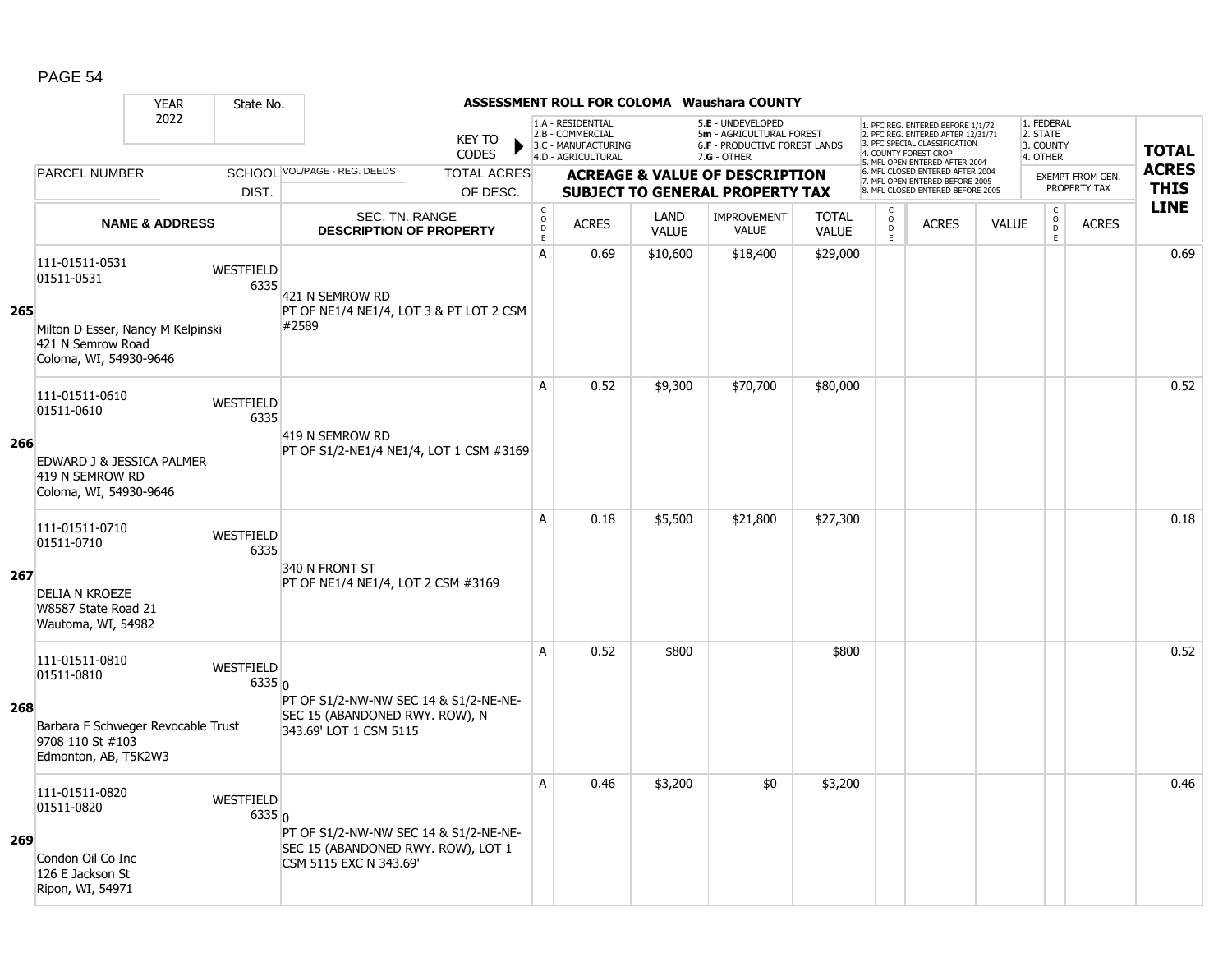|     |                                                                                                             | <b>YEAR</b>               | State No.                |                                                       |                               |                                     |                                                                                    |                             | <b>ASSESSMENT ROLL FOR COLOMA Waushara COUNTY</b>                                                      |                              |                                                |                                                                                                                                   |              |                                                          |                  |              |
|-----|-------------------------------------------------------------------------------------------------------------|---------------------------|--------------------------|-------------------------------------------------------|-------------------------------|-------------------------------------|------------------------------------------------------------------------------------|-----------------------------|--------------------------------------------------------------------------------------------------------|------------------------------|------------------------------------------------|-----------------------------------------------------------------------------------------------------------------------------------|--------------|----------------------------------------------------------|------------------|--------------|
|     |                                                                                                             | 2022                      |                          |                                                       | <b>KEY TO</b><br><b>CODES</b> |                                     | 1.A - RESIDENTIAL<br>2.B - COMMERCIAL<br>3.C - MANUFACTURING<br>4.D - AGRICULTURAL |                             | 5.E - UNDEVELOPED<br>5m - AGRICULTURAL FOREST<br><b>6.F - PRODUCTIVE FOREST LANDS</b><br>$7.G - OTHER$ |                              |                                                | 1. PFC REG. ENTERED BEFORE 1/1/72<br>2. PFC REG. ENTERED AFTER 12/31/71<br>3. PFC SPECIAL CLASSIFICATION<br>4. COUNTY FOREST CROP |              | 1. FEDERAL<br>2. STATE<br>3. COUNTY<br>4. OTHER          |                  | <b>TOTAL</b> |
|     | <b>PARCEL NUMBER</b>                                                                                        |                           |                          | SCHOOL VOL/PAGE - REG. DEEDS                          | <b>TOTAL ACRES</b>            |                                     |                                                                                    |                             | <b>ACREAGE &amp; VALUE OF DESCRIPTION</b>                                                              |                              |                                                | 5. MFL OPEN ENTERED AFTER 2004<br>6. MFL CLOSED ENTERED AFTER 2004                                                                |              |                                                          | EXEMPT FROM GEN. | <b>ACRES</b> |
|     |                                                                                                             |                           | DIST.                    |                                                       | OF DESC.                      |                                     |                                                                                    |                             | <b>SUBJECT TO GENERAL PROPERTY TAX</b>                                                                 |                              |                                                | 7. MFL OPEN ENTERED BEFORE 2005<br>8. MFL CLOSED ENTERED BEFORE 2005                                                              |              |                                                          | PROPERTY TAX     | <b>THIS</b>  |
|     |                                                                                                             | <b>NAME &amp; ADDRESS</b> |                          | SEC. TN. RANGE<br><b>DESCRIPTION OF PROPERTY</b>      |                               | $_{\rm o}^{\rm c}$<br>$\frac{D}{E}$ | <b>ACRES</b>                                                                       | <b>LAND</b><br><b>VALUE</b> | <b>IMPROVEMENT</b><br><b>VALUE</b>                                                                     | <b>TOTAL</b><br><b>VALUE</b> | $\begin{matrix} 0 \\ 0 \\ D \end{matrix}$<br>E | <b>ACRES</b>                                                                                                                      | <b>VALUE</b> | $\begin{matrix} 0 \\ 0 \\ 0 \end{matrix}$<br>$\mathsf E$ | <b>ACRES</b>     | <b>LINE</b>  |
| 270 | 111-01511-0910<br>01511-0910<br>Palmer Family Trust<br>430 ROGERS RD<br>TIGARD, OR, 97224                   |                           | <b>WESTFIELD</b><br>6335 | 430 N ROGERS RD<br>PT NE1/4 OF NE1/4; LOT 1 CSM 3797  |                               | A                                   | 1.00                                                                               | \$13,000                    | \$115,300                                                                                              | \$128,300                    |                                                |                                                                                                                                   |              |                                                          |                  | 1.00         |
| 271 | 111-01511-0920<br>01511-0920<br>Palmer Family Trust<br>430 ROGERS RD<br>TIGARD, OR, 97224                   |                           | WESTFIELD<br>6335        | 0 ROGERS RD<br>PT NE1/4 OF NE1/4; LOT 2 CSM 3797      |                               | $\mathsf{A}$                        | 1.00                                                                               | \$13,000                    |                                                                                                        | \$13,000                     |                                                |                                                                                                                                   |              |                                                          |                  | 1.00         |
| 272 | 111-01511-1010<br>01511-1010<br>MATTHEW D PHIPPS, JENEVEVE D PHIPPS<br>400 N ROGERS RD<br>Coloma, WI, 54930 |                           | <b>WESTFIELD</b><br>6335 | 400 N ROGERS RD<br>PT NE1/4 OF NE1/4; LOT 3 CSM 3797  |                               | A                                   | 2.01                                                                               | \$14,500                    | \$107,700                                                                                              | \$122,200                    |                                                |                                                                                                                                   |              |                                                          |                  | 2.01         |
| 273 | 111-01511-1110<br>01511-1110<br><b>GARY T CONGDON</b><br>4821 Still Meadow Ln<br>Plover, WI, 54467          |                           | WESTFIELD<br>6335        | n<br>PT NE1/4 OF NE1/4; LOT 4 CSM 3797                |                               | А                                   | 2.43                                                                               | \$15,100                    | \$0                                                                                                    | \$15,100                     |                                                |                                                                                                                                   |              |                                                          |                  | 2.43         |
| 274 | 111-01511-1200<br>01511-1200<br>Union Telephone Co<br>PO Box 96<br>Plainfield, WI, 54966                    |                           | <b>WESTFIELD</b><br>6335 | 320 N ROGERS RD<br>PT OF NE1/4 NE1/4, LOT 1 CSM # 707 |                               |                                     |                                                                                    |                             |                                                                                                        |                              |                                                |                                                                                                                                   |              | <b>X5</b>                                                | 2.26             | 2.26         |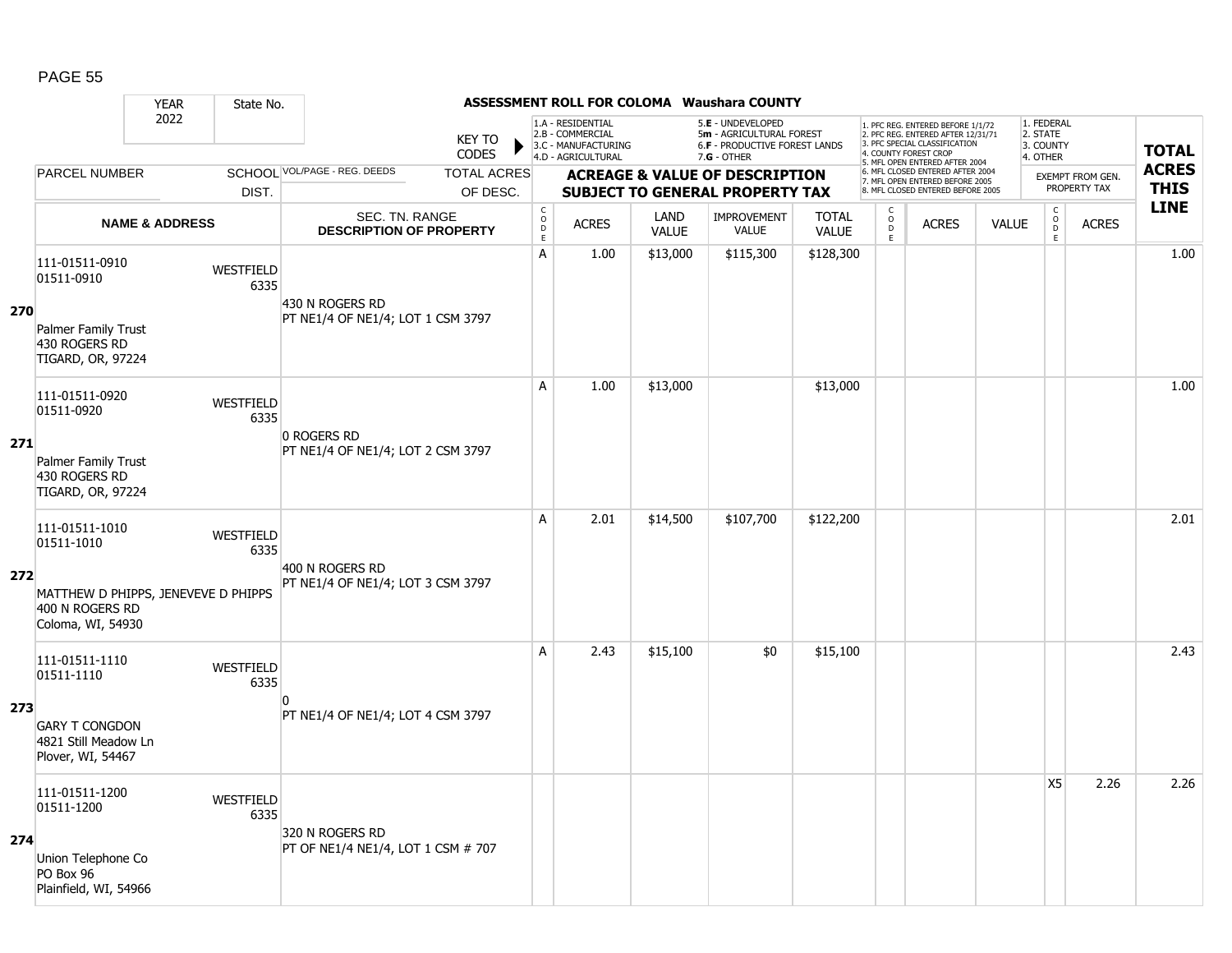|     |                                                                                                       | <b>YEAR</b>               | State No.                |                                                                                                |                                         |                                                                                    |                      | <b>ASSESSMENT ROLL FOR COLOMA Waushara COUNTY</b>                                                      |                              |                                            |                                                                                                                                   |              |                                                 |                                         |              |
|-----|-------------------------------------------------------------------------------------------------------|---------------------------|--------------------------|------------------------------------------------------------------------------------------------|-----------------------------------------|------------------------------------------------------------------------------------|----------------------|--------------------------------------------------------------------------------------------------------|------------------------------|--------------------------------------------|-----------------------------------------------------------------------------------------------------------------------------------|--------------|-------------------------------------------------|-----------------------------------------|--------------|
|     |                                                                                                       | 2022                      |                          | <b>KEY TO</b><br><b>CODES</b>                                                                  |                                         | 1.A - RESIDENTIAL<br>2.B - COMMERCIAL<br>3.C - MANUFACTURING<br>4.D - AGRICULTURAL |                      | 5.E - UNDEVELOPED<br>5m - AGRICULTURAL FOREST<br><b>6.F - PRODUCTIVE FOREST LANDS</b><br>$7.G - OTHER$ |                              |                                            | 1. PFC REG. ENTERED BEFORE 1/1/72<br>2. PFC REG. ENTERED AFTER 12/31/71<br>3. PFC SPECIAL CLASSIFICATION<br>4. COUNTY FOREST CROP |              | 1. FEDERAL<br>2. STATE<br>3. COUNTY<br>4. OTHER |                                         | <b>TOTAL</b> |
|     | <b>PARCEL NUMBER</b>                                                                                  |                           |                          | SCHOOL VOL/PAGE - REG. DEEDS<br><b>TOTAL ACRES</b>                                             |                                         |                                                                                    |                      |                                                                                                        |                              |                                            | 5. MFL OPEN ENTERED AFTER 2004<br>6. MFL CLOSED ENTERED AFTER 2004                                                                |              |                                                 |                                         | <b>ACRES</b> |
|     |                                                                                                       |                           | DIST.                    | OF DESC.                                                                                       |                                         |                                                                                    |                      | <b>ACREAGE &amp; VALUE OF DESCRIPTION</b><br><b>SUBJECT TO GENERAL PROPERTY TAX</b>                    |                              |                                            | 7. MFL OPEN ENTERED BEFORE 2005<br>8. MFL CLOSED ENTERED BEFORE 2005                                                              |              |                                                 | <b>EXEMPT FROM GEN.</b><br>PROPERTY TAX | <b>THIS</b>  |
|     |                                                                                                       | <b>NAME &amp; ADDRESS</b> |                          | SEC. TN. RANGE<br><b>DESCRIPTION OF PROPERTY</b>                                               | $\rm _o^C$<br>$\mathsf{D}_{\mathsf{E}}$ | <b>ACRES</b>                                                                       | LAND<br><b>VALUE</b> | <b>IMPROVEMENT</b><br><b>VALUE</b>                                                                     | <b>TOTAL</b><br><b>VALUE</b> | $\begin{array}{c} C \\ 0 \\ E \end{array}$ | <b>ACRES</b>                                                                                                                      | <b>VALUE</b> | $\begin{matrix} C \\ O \\ D \end{matrix}$<br>E  | <b>ACRES</b>                            | <b>LINE</b>  |
| 275 | 111-01511-1300<br>01511-1300                                                                          |                           | <b>WESTFIELD</b><br>6335 | 138 w north St<br>OFF ROGERS RD & S LI OF NE1/4 OF NE1/4<br>LIFE ESTATE TO LARHETA M ELLSWORTH | Α                                       | 0.63                                                                               | \$10,100             | \$55,500                                                                                               | \$65,600                     |                                            |                                                                                                                                   |              |                                                 |                                         | 0.63         |
|     | PAULA R BEERS<br>138 W NORTH ST<br>COLOMA, WI, 54930                                                  |                           |                          |                                                                                                |                                         |                                                                                    |                      |                                                                                                        |                              |                                            |                                                                                                                                   |              |                                                 |                                         |              |
|     | 111-01511-1400<br>01511-1400                                                                          |                           | WESTFIELD<br>6335        | 425 N FRONT ST                                                                                 | A                                       | 1.12                                                                               | \$13,200             | \$67,900                                                                                               | \$81,100                     |                                            |                                                                                                                                   |              |                                                 |                                         | 1.12         |
| 276 | ALOUIS NECHKASH, JANICE GRACE<br><b>NECHKASH</b><br>425 N Front St<br>Coloma, WI, 54930               |                           |                          | IN NE COR OF S1/2 OF NE1/4 OF NE1/4                                                            |                                         |                                                                                    |                      |                                                                                                        |                              |                                            |                                                                                                                                   |              |                                                 |                                         |              |
| 277 | 111-01511-1500<br>01511-1500<br>CYNTHIA K WIERZCHOWSKI<br>N7361 10TH LN<br>WESTFIELD, WI, 53964       |                           | WESTFIELD<br>6335        | 325 N FRONT ST<br>E PT OF FRONT ST, PARCEL EAST OF LOT 1<br>CSM #707 NE 1/4 NE 1/4             | A                                       | 0.90                                                                               | \$12,300             | \$68,900                                                                                               | \$81,200                     |                                            |                                                                                                                                   |              |                                                 |                                         | 0.90         |
| 278 | 111-01511-1600<br>01511-1600<br>CORY A GABOR, MEGAN B GABOR<br><b>PO BOX 278</b><br>Coloma, WI, 54930 |                           | WESTFIELD<br>6335        | 136 W NORTH ST<br>PT OF NE1/4 NE1/4, LOT 1 CSM 4198                                            | A                                       | 1.42                                                                               | \$13,600             | \$87,800                                                                                               | \$101,400                    |                                            |                                                                                                                                   |              |                                                 |                                         | 1.42         |
| 279 | 111-01511-1710<br>01511-1710<br>Schliepp Rentals LLC<br>PO Box 98<br>Coloma, WI, 54930                |                           | WESTFIELD<br>6335        | 310 W NORTH ST<br>PT OF NE-NE ON S SIDE, LOT 1 CSM 5011                                        | B                                       | 0.45                                                                               | \$22,000             | \$4,200                                                                                                | \$26,200                     |                                            |                                                                                                                                   |              |                                                 |                                         | 0.45         |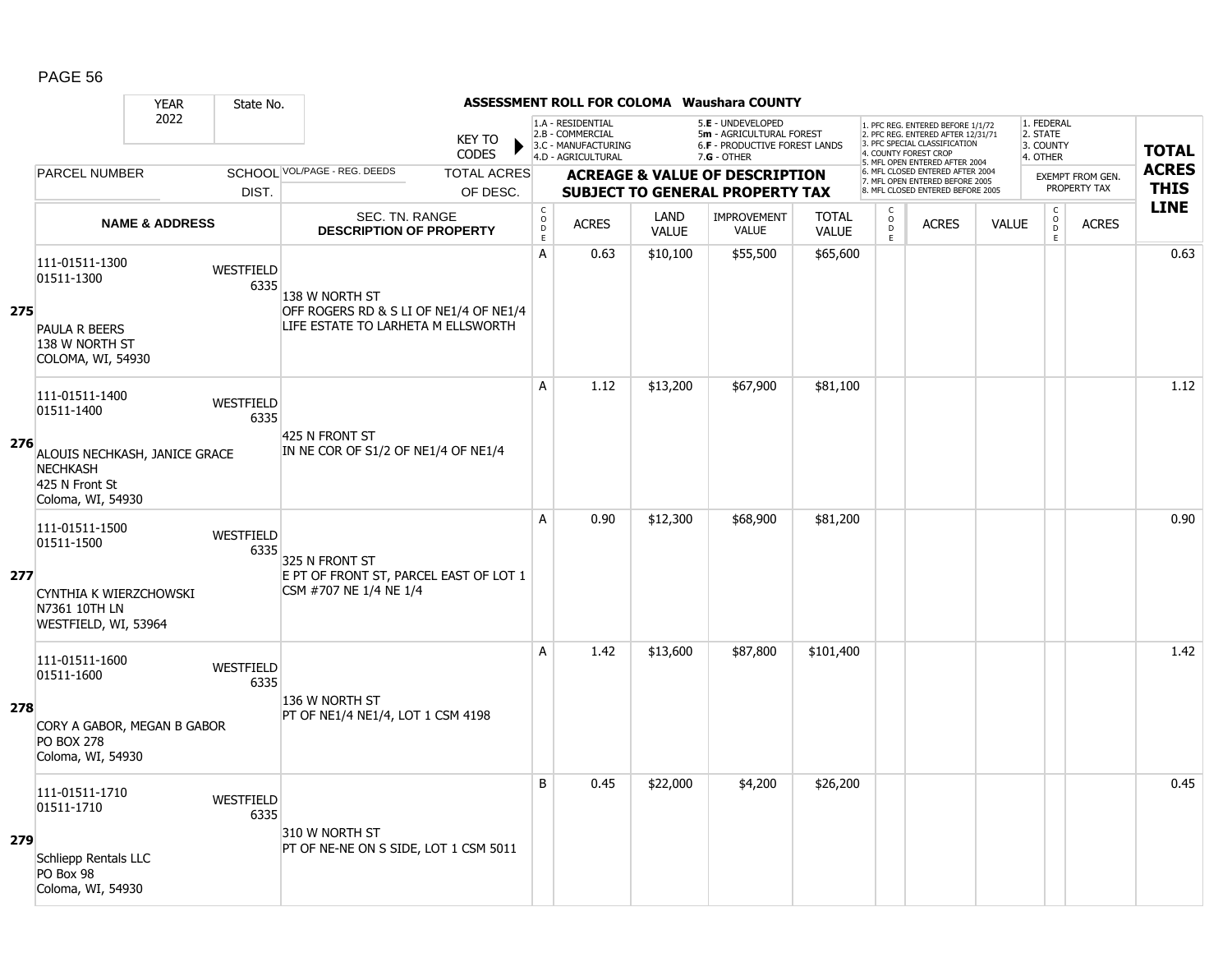|     |                                                                                                         | <b>YEAR</b>               | State No.                |                                                                 |                               |                                                 |                                                                                    |                      | <b>ASSESSMENT ROLL FOR COLOMA Waushara COUNTY</b>                                                    |                              |                                                 |                                                                                                                                   |              |                                                          |                  |              |
|-----|---------------------------------------------------------------------------------------------------------|---------------------------|--------------------------|-----------------------------------------------------------------|-------------------------------|-------------------------------------------------|------------------------------------------------------------------------------------|----------------------|------------------------------------------------------------------------------------------------------|------------------------------|-------------------------------------------------|-----------------------------------------------------------------------------------------------------------------------------------|--------------|----------------------------------------------------------|------------------|--------------|
|     |                                                                                                         | 2022                      |                          |                                                                 | <b>KEY TO</b><br><b>CODES</b> |                                                 | 1.A - RESIDENTIAL<br>2.B - COMMERCIAL<br>3.C - MANUFACTURING<br>4.D - AGRICULTURAL |                      | 5.E - UNDEVELOPED<br>5m - AGRICULTURAL FOREST<br><b>6.F - PRODUCTIVE FOREST LANDS</b><br>7.G - OTHER |                              |                                                 | 1. PFC REG. ENTERED BEFORE 1/1/72<br>2. PFC REG. ENTERED AFTER 12/31/71<br>3. PFC SPECIAL CLASSIFICATION<br>4. COUNTY FOREST CROP |              | 1. FEDERAL<br>2. STATE<br>3. COUNTY<br>4. OTHER          |                  | <b>TOTAL</b> |
|     | <b>PARCEL NUMBER</b>                                                                                    |                           |                          | SCHOOL VOL/PAGE - REG. DEEDS                                    | <b>TOTAL ACRES</b>            |                                                 |                                                                                    |                      | <b>ACREAGE &amp; VALUE OF DESCRIPTION</b>                                                            |                              |                                                 | 5. MFL OPEN ENTERED AFTER 2004<br>6. MFL CLOSED ENTERED AFTER 2004                                                                |              |                                                          | EXEMPT FROM GEN. | <b>ACRES</b> |
|     |                                                                                                         |                           | DIST.                    |                                                                 | OF DESC.                      |                                                 |                                                                                    |                      | <b>SUBJECT TO GENERAL PROPERTY TAX</b>                                                               |                              |                                                 | 7. MFL OPEN ENTERED BEFORE 2005<br>8. MFL CLOSED ENTERED BEFORE 2005                                                              |              |                                                          | PROPERTY TAX     | <b>THIS</b>  |
|     |                                                                                                         | <b>NAME &amp; ADDRESS</b> |                          | SEC. TN. RANGE<br><b>DESCRIPTION OF PROPERTY</b>                |                               | $_{\rm o}^{\rm c}$<br>$\mathsf{D}_{\mathsf{E}}$ | <b>ACRES</b>                                                                       | LAND<br><b>VALUE</b> | <b>IMPROVEMENT</b><br><b>VALUE</b>                                                                   | <b>TOTAL</b><br><b>VALUE</b> | $\begin{array}{c} C \\ O \\ D \end{array}$<br>E | <b>ACRES</b>                                                                                                                      | <b>VALUE</b> | $\begin{matrix} 0 \\ 0 \\ 0 \end{matrix}$<br>$\mathsf E$ | <b>ACRES</b>     | <b>LINE</b>  |
| 280 | 111-01511-1720<br>01511-1720<br><b>KENNETH M TRUNK</b><br>335 Rodgers Rd<br>Coloma, WI, 54930           |                           | <b>WESTFIELD</b><br>6335 | 335 N ROGERS RD<br>LOT 2 CSM 5011                               |                               | А                                               | 0.47                                                                               | \$8,900              | \$41,200                                                                                             | \$50,100                     |                                                 |                                                                                                                                   |              |                                                          |                  | 0.47         |
| 281 | 111-01511-1811<br>01511-1811<br>MICAH HOLTAN, SANTA HOLTAN<br>421 N Rogers Rd<br>Coloma, WI, 54930-9636 |                           | WESTFIELD<br>6335        | 421 N ROGERS RD<br>PT OF N1/2 NE1/4 LOT 1 CSM #2888             |                               | A                                               | 1.58                                                                               | \$13,900             | \$136,400                                                                                            | \$150,300                    |                                                 |                                                                                                                                   |              |                                                          |                  | 1.58         |
| 282 | 111-01511-1812<br>01511-1812<br><b>APRIL J DAHLKE</b><br>391 N Rogers Rd<br>Coloma, WI, 54930           |                           | WESTFIELD<br>6335        | 391 N ROGERS RD<br>PT OF N1/2 NE1/4, LOT 2 CSM #2888            |                               | A                                               | 0.63                                                                               | \$10,100             | \$103,400                                                                                            | \$113,500                    |                                                 |                                                                                                                                   |              |                                                          |                  | 0.63         |
| 283 | 111-01511-1815<br>01511-1815<br>RANDY L & SONJA L BOOTH<br>365 N Rogers Rd<br>Coloma, WI, 54930         |                           | WESTFIELD<br>6335        | 365 N ROGERS RD<br>PT OF N1/2 NE1/4, LOTS 3 & 4 OF CSM<br>#2888 |                               | A                                               | 1.01                                                                               | \$13,000             | \$88,100                                                                                             | \$101,100                    |                                                 |                                                                                                                                   |              |                                                          |                  | 1.01         |
| 284 | 111-01511-1910<br>01511-1910<br>RANDY L BOOTH<br>365 N ROGERS RD<br>Coloma, WI, 54930-9637              |                           | WESTFIELD<br>6335        | $\Omega$<br>PT OF N1/2 NE1/4 LOT 3 CSM 1329                     |                               | B                                               | 4.20                                                                               | \$22,300             |                                                                                                      | \$22,300                     |                                                 |                                                                                                                                   |              |                                                          |                  | 4.20         |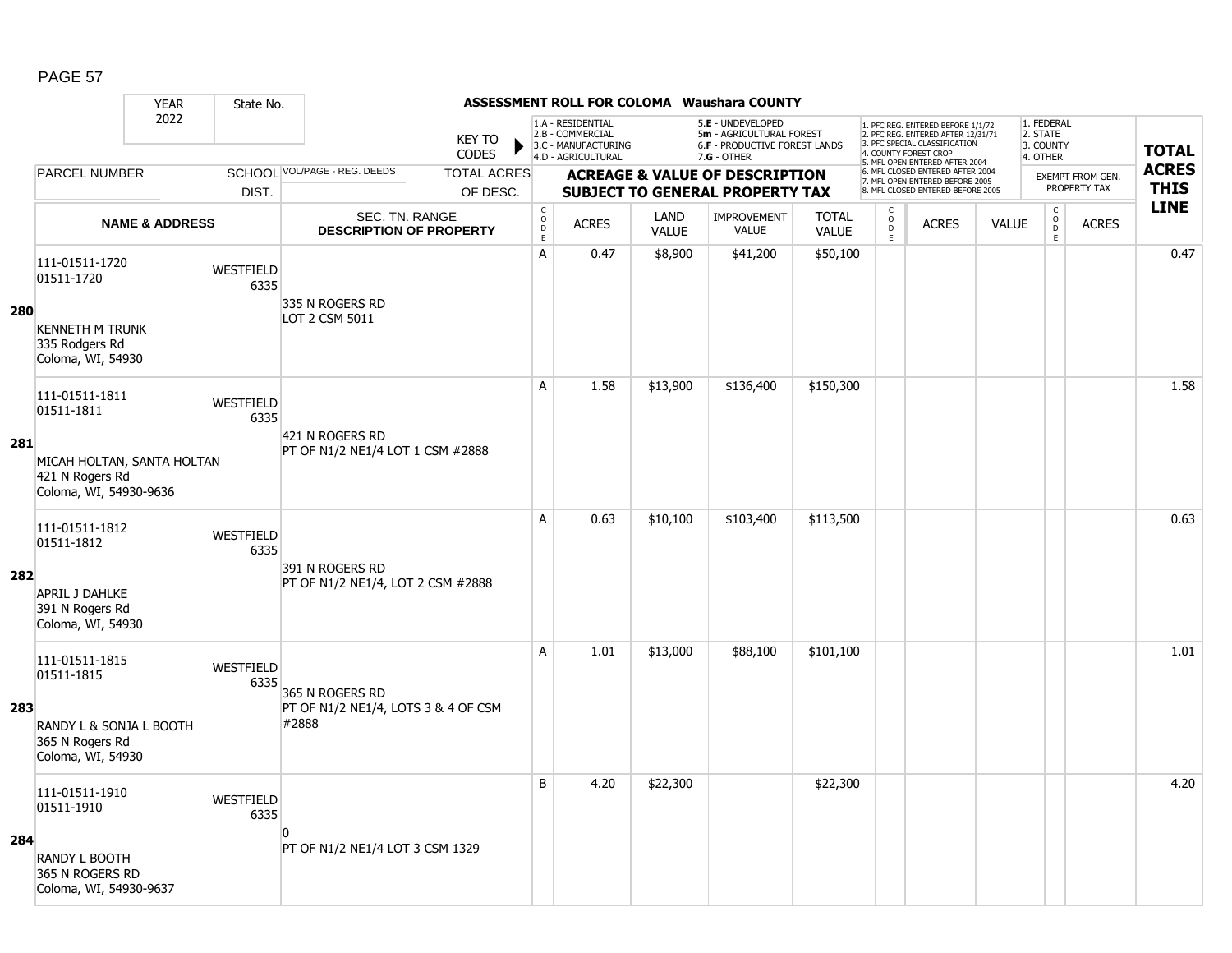|     | <b>YEAR</b>                                                                             | State No.                |                                                    |                                      |                                                              |                      | <b>ASSESSMENT ROLL FOR COLOMA Waushara COUNTY</b>                                   |                              |                                              |                                                                                                                                   |              |                                                          |                                  |              |
|-----|-----------------------------------------------------------------------------------------|--------------------------|----------------------------------------------------|--------------------------------------|--------------------------------------------------------------|----------------------|-------------------------------------------------------------------------------------|------------------------------|----------------------------------------------|-----------------------------------------------------------------------------------------------------------------------------------|--------------|----------------------------------------------------------|----------------------------------|--------------|
|     | 2022                                                                                    |                          | <b>KEY TO</b><br><b>CODES</b>                      |                                      | 1.A - RESIDENTIAL<br>2.B - COMMERCIAL<br>3.C - MANUFACTURING |                      | 5.E - UNDEVELOPED<br>5m - AGRICULTURAL FOREST<br>6.F - PRODUCTIVE FOREST LANDS      |                              |                                              | 1. PFC REG. ENTERED BEFORE 1/1/72<br>2. PFC REG. ENTERED AFTER 12/31/71<br>3. PFC SPECIAL CLASSIFICATION<br>4. COUNTY FOREST CROP |              | 1. FEDERAL<br>2. STATE<br>3. COUNTY                      |                                  | <b>TOTAL</b> |
|     | <b>PARCEL NUMBER</b>                                                                    |                          | SCHOOL VOL/PAGE - REG. DEEDS<br><b>TOTAL ACRES</b> |                                      | 4.D - AGRICULTURAL                                           |                      | $7.G - OTHER$                                                                       |                              |                                              | 5. MFL OPEN ENTERED AFTER 2004<br>6. MFL CLOSED ENTERED AFTER 2004                                                                |              | 4. OTHER                                                 |                                  | <b>ACRES</b> |
|     |                                                                                         | DIST.                    | OF DESC.                                           |                                      |                                                              |                      | <b>ACREAGE &amp; VALUE OF DESCRIPTION</b><br><b>SUBJECT TO GENERAL PROPERTY TAX</b> |                              |                                              | 7. MFL OPEN ENTERED BEFORE 2005<br>8. MFL CLOSED ENTERED BEFORE 2005                                                              |              |                                                          | EXEMPT FROM GEN.<br>PROPERTY TAX | <b>THIS</b>  |
|     | <b>NAME &amp; ADDRESS</b>                                                               |                          | SEC. TN. RANGE<br><b>DESCRIPTION OF PROPERTY</b>   | $_{\rm o}^{\rm c}$<br>D<br>$\bar{E}$ | <b>ACRES</b>                                                 | LAND<br><b>VALUE</b> | <b>IMPROVEMENT</b><br><b>VALUE</b>                                                  | <b>TOTAL</b><br><b>VALUE</b> | $\begin{array}{c}\nC \\ O \\ E\n\end{array}$ | <b>ACRES</b>                                                                                                                      | <b>VALUE</b> | $\begin{matrix} C \\ O \\ D \end{matrix}$<br>$\mathsf E$ | <b>ACRES</b>                     | <b>LINE</b>  |
| 285 | 111-01511-2110<br>01511-2110                                                            | <b>WESTFIELD</b><br>6335 | 323 N ROGERS RD                                    | $\overline{A}$                       | 0.26                                                         | \$7,200              | \$48,300                                                                            | \$55,500                     |                                              |                                                                                                                                   |              |                                                          |                                  | 0.26         |
|     | DEAN D & LILA J KLOIBER<br>323 N Rogers Rd<br>Coloma, WI, 54930                         |                          | LOT 3 CSM 5011 AND PT LOT 2 CSM 4526               |                                      |                                                              |                      |                                                                                     |                              |                                              |                                                                                                                                   |              |                                                          |                                  |              |
|     | 111-01511-2210<br>01511-2210                                                            | <b>WESTFIELD</b><br>6335 | 260 W NORTH ST                                     | B                                    | 0.28                                                         | \$11,000             | \$97,800                                                                            | \$108,800                    |                                              |                                                                                                                                   |              |                                                          |                                  | 0.28         |
| 286 | PETER P FAHRENKRUG, SUSAN A<br><b>FAHRENKRUG</b><br>260 W NORTH ST<br>COLOMA, WI, 54930 |                          | LOT 1 CSM 4526                                     |                                      |                                                              |                      |                                                                                     |                              |                                              |                                                                                                                                   |              |                                                          |                                  |              |
|     | 111-01511-2221<br>01511-2221                                                            | <b>WESTFIELD</b><br>6335 | 309 N ROGERS RD                                    | $\overline{A}$                       | 0.44                                                         | \$8,600              | \$45,600                                                                            | \$54,200                     |                                              |                                                                                                                                   |              |                                                          |                                  | 0.44         |
| 287 | <b>BETTY G VANBUREN</b><br>309 Rogers St<br>Coloma, WI, 54930                           |                          | PT LOT 2 CSM 4526                                  |                                      |                                                              |                      |                                                                                     |                              |                                              |                                                                                                                                   |              |                                                          |                                  |              |
|     | 111-01512-0121<br>01512-0121                                                            | <b>WESTFIELD</b><br>6335 | 509 N FRONT ST                                     | Α                                    | 10.68                                                        | \$27,500             | \$141,500                                                                           | \$169,000                    |                                              |                                                                                                                                   |              |                                                          |                                  | 10.68        |
| 288 | KENT L & AMY L JANISCH<br>509 N Front St<br>Coloma, WI, 54930                           |                          | PT OF NW-NE LOT 1 CSM 4141                         |                                      |                                                              |                      |                                                                                     |                              |                                              |                                                                                                                                   |              |                                                          |                                  |              |
|     | 111-01512-0122<br>01512-0122                                                            | <b>WESTFIELD</b><br>6335 | 439 N ROGERS RD                                    | Α                                    | 6.92                                                         | \$21,900             | \$59,100                                                                            | \$81,000                     |                                              |                                                                                                                                   |              |                                                          |                                  | 6.92         |
| 289 | KENNETH & KAREN A LEWKO<br>439 N Rogers Rd<br>Coloma, WI, 54930                         |                          | PT OF NW1/4 NE1/4, LOT 3 CSM 4712                  |                                      |                                                              |                      |                                                                                     |                              |                                              |                                                                                                                                   |              |                                                          |                                  |              |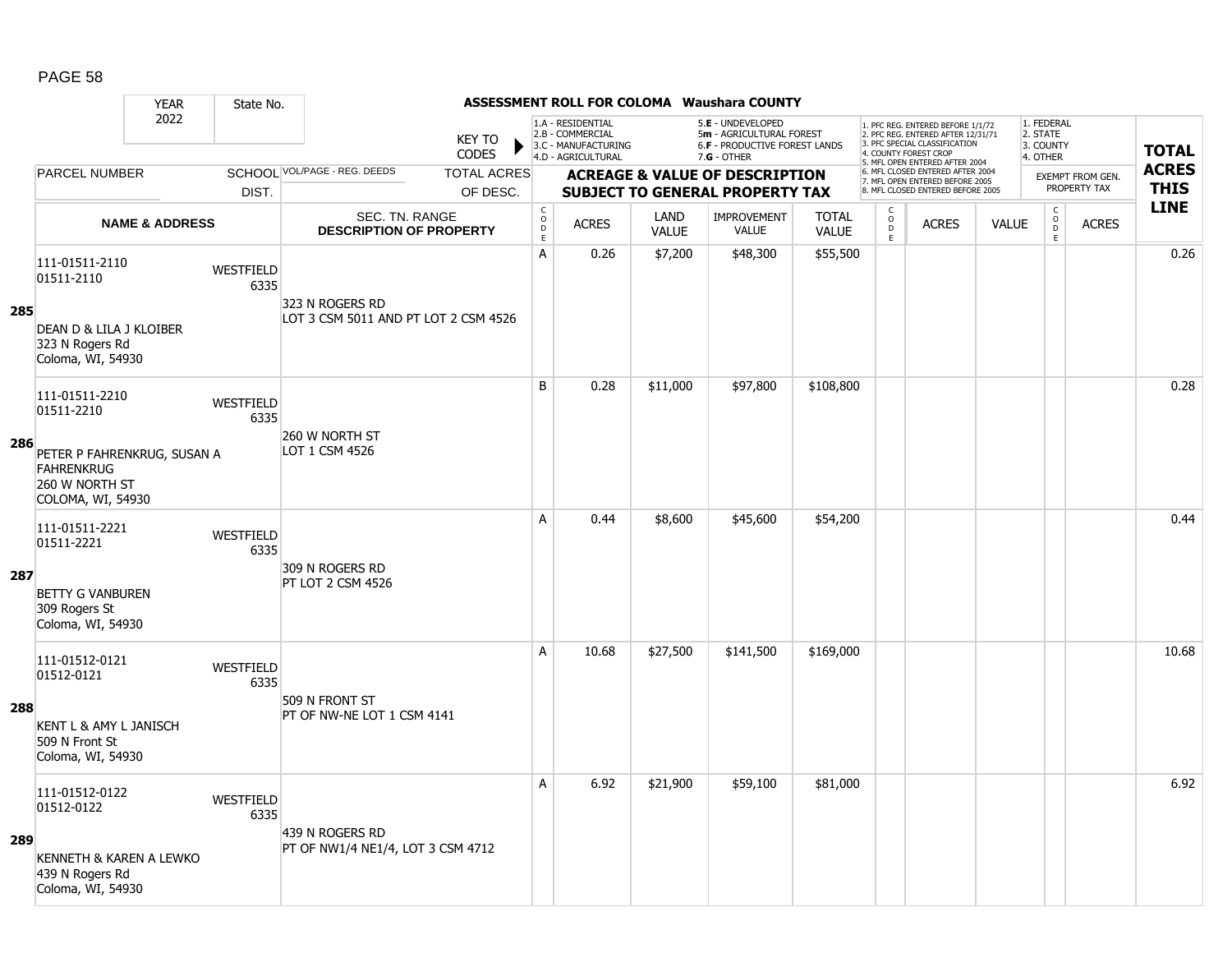|            |                                                                                                           | <b>YEAR</b>               | State No.                |                                                  |                        |                                     |                                                                                    |                      | <b>ASSESSMENT ROLL FOR COLOMA Waushara COUNTY</b>                                               |                              |                         |                                                                                                          |              |                                                 |                         |              |
|------------|-----------------------------------------------------------------------------------------------------------|---------------------------|--------------------------|--------------------------------------------------|------------------------|-------------------------------------|------------------------------------------------------------------------------------|----------------------|-------------------------------------------------------------------------------------------------|------------------------------|-------------------------|----------------------------------------------------------------------------------------------------------|--------------|-------------------------------------------------|-------------------------|--------------|
|            |                                                                                                           | 2022                      |                          |                                                  | <b>KEY TO</b><br>CODES |                                     | 1.A - RESIDENTIAL<br>2.B - COMMERCIAL<br>3.C - MANUFACTURING<br>4.D - AGRICULTURAL |                      | 5.E - UNDEVELOPED<br>5m - AGRICULTURAL FOREST<br>6.F - PRODUCTIVE FOREST LANDS<br>$7.G - OTHER$ |                              | 4. COUNTY FOREST CROP   | 1. PFC REG. ENTERED BEFORE 1/1/72<br>2. PFC REG. ENTERED AFTER 12/31/71<br>3. PFC SPECIAL CLASSIFICATION |              | 1. FEDERAL<br>2. STATE<br>3. COUNTY<br>4. OTHER |                         | <b>TOTAL</b> |
|            | <b>PARCEL NUMBER</b>                                                                                      |                           |                          | SCHOOL VOL/PAGE - REG. DEEDS                     | <b>TOTAL ACRES</b>     |                                     |                                                                                    |                      | <b>ACREAGE &amp; VALUE OF DESCRIPTION</b>                                                       |                              |                         | 5. MFL OPEN ENTERED AFTER 2004<br>6. MFL CLOSED ENTERED AFTER 2004                                       |              |                                                 | <b>EXEMPT FROM GEN.</b> | <b>ACRES</b> |
|            |                                                                                                           |                           | DIST.                    |                                                  | OF DESC.               |                                     |                                                                                    |                      | <b>SUBJECT TO GENERAL PROPERTY TAX</b>                                                          |                              |                         | 7. MFL OPEN ENTERED BEFORE 2005<br>8. MFL CLOSED ENTERED BEFORE 2005                                     |              |                                                 | PROPERTY TAX            | <b>THIS</b>  |
|            |                                                                                                           | <b>NAME &amp; ADDRESS</b> |                          | SEC. TN. RANGE<br><b>DESCRIPTION OF PROPERTY</b> |                        | $_{\rm o}^{\rm c}$<br>$\frac{D}{E}$ | <b>ACRES</b>                                                                       | LAND<br><b>VALUE</b> | <b>IMPROVEMENT</b><br><b>VALUE</b>                                                              | <b>TOTAL</b><br><b>VALUE</b> | C<br>$\circ$<br>D<br>E. | <b>ACRES</b>                                                                                             | <b>VALUE</b> | $\begin{matrix} C \\ O \\ D \end{matrix}$<br>E  | <b>ACRES</b>            | <b>LINE</b>  |
| <b>290</b> | 111-01512-0130<br>01512-0130<br>BRIAN W LEOFILOS, JESSIE M KALBUS<br>451 N Rogers Rd<br>Coloma, WI, 54930 |                           | WESTFIELD<br>6335        | 451 N ROGERS RD<br>LOT 1 CSM 2623                |                        | A                                   | 1.12                                                                               | \$13,200             | \$18,900                                                                                        | \$32,100                     |                         |                                                                                                          |              |                                                 |                         | 1.12         |
|            | 111-01512-0140<br>01512-0140                                                                              |                           | WESTFIELD<br>6335        | O                                                |                        | A                                   | 1.26                                                                               | \$13,400             | \$0                                                                                             | \$13,400                     |                         |                                                                                                          |              |                                                 |                         | 1.26         |
| 291        | <b>BRIAN W LEOFILOS</b><br>451 N Rogers Rd<br>Coloma, WI, 54930                                           |                           |                          | LOT 2 CSM 2623                                   |                        |                                     |                                                                                    |                      |                                                                                                 |                              |                         |                                                                                                          |              |                                                 |                         |              |
|            | 111-01512-0410<br>01512-0410                                                                              |                           | WESTFIELD<br>6335        | ŋ                                                |                        | B                                   | 0.73                                                                               | \$8,100              | \$12,400                                                                                        | \$20,500                     |                         |                                                                                                          |              |                                                 |                         | 0.73         |
| 292        | Vheelers Properties of Coloma , LLC<br>2701 South Maple Avenue<br>Marshfield, Wisconsin, 54449            |                           |                          | PT LOT 3 CSM 6260 IN NW1/4 OF NE1/4              |                        |                                     |                                                                                    |                      |                                                                                                 |                              |                         |                                                                                                          |              |                                                 |                         |              |
|            | 111-01512-0500<br>01512-0500                                                                              |                           | <b>WESTFIELD</b><br>6335 | n                                                |                        |                                     |                                                                                    |                      |                                                                                                 |                              |                         |                                                                                                          |              | X <sub>2</sub>                                  | 0.00                    | 0.00         |
| 293        | State of WI Dept of Transportation<br>PO Box 8021<br>Wisconsin Rapids, WI, 54495-8021                     |                           |                          | PT OF NW1/4 OF NE1/4                             |                        |                                     |                                                                                    |                      |                                                                                                 |                              |                         |                                                                                                          |              |                                                 |                         |              |
|            | 111-01512-0600<br>01512-0600                                                                              |                           | WESTFIELD<br>6335        | <sup>0</sup>                                     |                        | A                                   | 0.82                                                                               | \$11,600             | \$0                                                                                             | \$11,600                     |                         |                                                                                                          |              |                                                 |                         | 0.82         |
| 294        | PAUL KOPACH<br>W13036 N FRONT ST<br>COLOMA, WI, 54930                                                     |                           |                          | PT OF NW1/4 NE1/4, LOT 1 CSM #1729               |                        |                                     |                                                                                    |                      |                                                                                                 |                              |                         |                                                                                                          |              |                                                 |                         |              |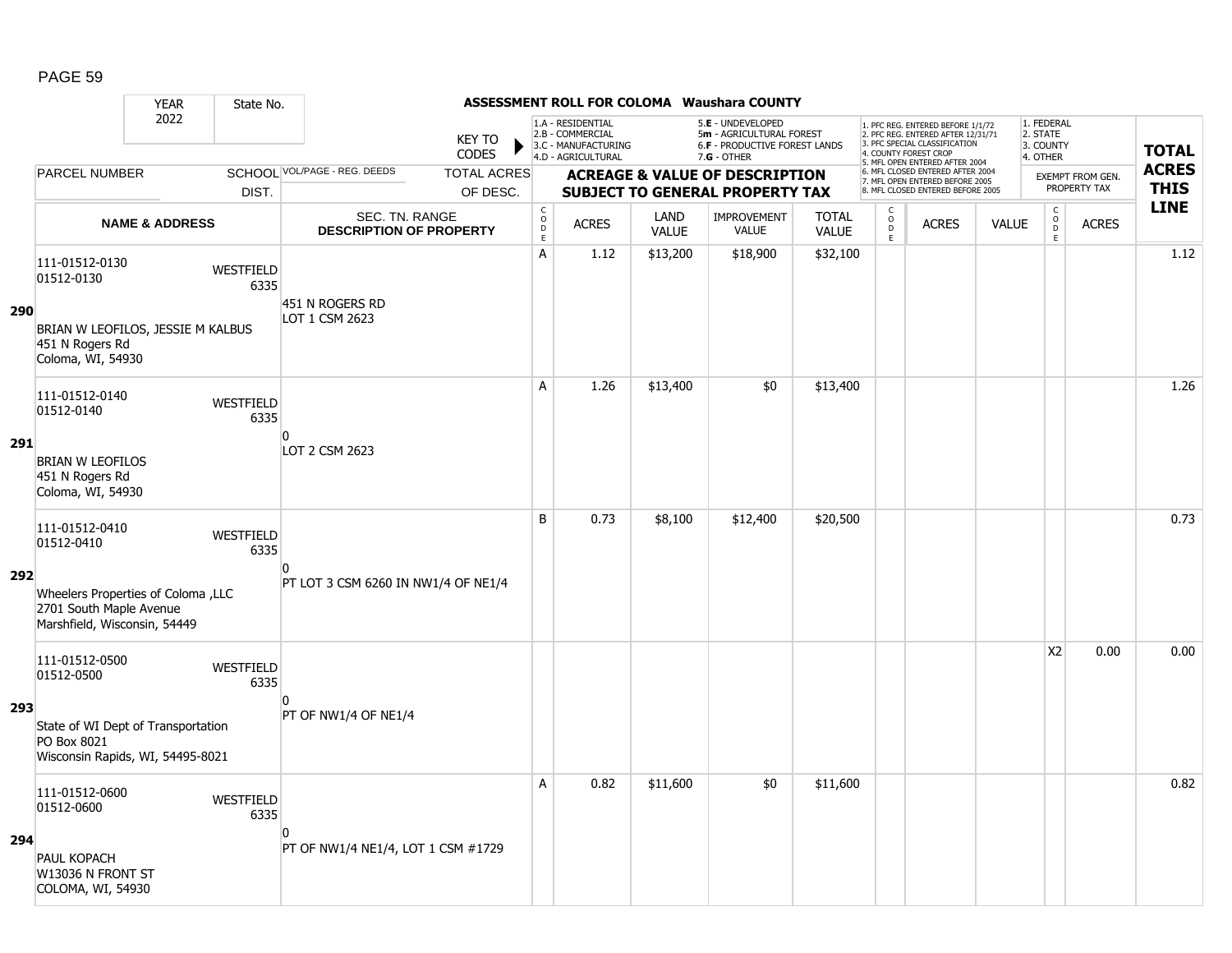|     |                                                                                             | <b>YEAR</b>               | State No.                |                                                        |                               |                             |                                                                                    |                             | <b>ASSESSMENT ROLL FOR COLOMA Waushara COUNTY</b>                                               |                              |                                                 |                                                                                                                                   |              |                                                          |                         |              |
|-----|---------------------------------------------------------------------------------------------|---------------------------|--------------------------|--------------------------------------------------------|-------------------------------|-----------------------------|------------------------------------------------------------------------------------|-----------------------------|-------------------------------------------------------------------------------------------------|------------------------------|-------------------------------------------------|-----------------------------------------------------------------------------------------------------------------------------------|--------------|----------------------------------------------------------|-------------------------|--------------|
|     |                                                                                             | 2022                      |                          |                                                        | <b>KEY TO</b><br><b>CODES</b> |                             | 1.A - RESIDENTIAL<br>2.B - COMMERCIAL<br>3.C - MANUFACTURING<br>4.D - AGRICULTURAL |                             | 5.E - UNDEVELOPED<br>5m - AGRICULTURAL FOREST<br>6.F - PRODUCTIVE FOREST LANDS<br>$7.G - OTHER$ |                              |                                                 | 1. PFC REG. ENTERED BEFORE 1/1/72<br>2. PFC REG. ENTERED AFTER 12/31/71<br>3. PFC SPECIAL CLASSIFICATION<br>4. COUNTY FOREST CROP |              | 1. FEDERAL<br>2. STATE<br>3. COUNTY<br>4. OTHER          |                         | <b>TOTAL</b> |
|     | <b>PARCEL NUMBER</b>                                                                        |                           |                          | SCHOOL VOL/PAGE - REG. DEEDS                           | <b>TOTAL ACRES</b>            |                             |                                                                                    |                             | <b>ACREAGE &amp; VALUE OF DESCRIPTION</b>                                                       |                              |                                                 | 5. MFL OPEN ENTERED AFTER 2004<br>6. MFL CLOSED ENTERED AFTER 2004                                                                |              |                                                          | <b>EXEMPT FROM GEN.</b> | <b>ACRES</b> |
|     |                                                                                             |                           | DIST.                    |                                                        | OF DESC.                      |                             |                                                                                    |                             | <b>SUBJECT TO GENERAL PROPERTY TAX</b>                                                          |                              |                                                 | 7. MFL OPEN ENTERED BEFORE 2005<br>8. MFL CLOSED ENTERED BEFORE 2005                                                              |              |                                                          | PROPERTY TAX            | <b>THIS</b>  |
|     |                                                                                             | <b>NAME &amp; ADDRESS</b> |                          | SEC. TN. RANGE<br><b>DESCRIPTION OF PROPERTY</b>       |                               | $\rm _c^C$<br>$\frac{D}{E}$ | <b>ACRES</b>                                                                       | <b>LAND</b><br><b>VALUE</b> | <b>IMPROVEMENT</b><br><b>VALUE</b>                                                              | <b>TOTAL</b><br><b>VALUE</b> | $\begin{matrix} 0 \\ 0 \\ D \end{matrix}$<br>E. | <b>ACRES</b>                                                                                                                      | <b>VALUE</b> | $\begin{matrix} 0 \\ 0 \\ 0 \end{matrix}$<br>$\mathsf E$ | <b>ACRES</b>            | <b>LINE</b>  |
| 295 | 111-01512-0700<br>01512-0700                                                                |                           | <b>WESTFIELD</b><br>6335 | 448 N ROGERS RD                                        |                               | A                           | 0.61                                                                               | \$10,000                    | \$21,300                                                                                        | \$31,300                     |                                                 |                                                                                                                                   |              |                                                          |                         | 0.61         |
|     | <b>EXACT LEASE LLC</b><br>247 E GRANT ST<br>LAKE MILLS, WI, 53551-1230                      |                           |                          | PT NW1/4 OF NE1/4, LOT 2 CSM 1729                      |                               |                             |                                                                                    |                             |                                                                                                 |                              |                                                 |                                                                                                                                   |              |                                                          |                         |              |
|     | 111-01513-0152<br>01513-0152                                                                |                           | WESTFIELD<br>6335        | n                                                      |                               | A                           | 11.55                                                                              | \$28,800                    | \$0                                                                                             | \$28,800                     |                                                 |                                                                                                                                   |              |                                                          |                         | 11.55        |
| 296 | RONALD R & MARGARET A NIGBOR<br><b>REVOCABLE TRUST</b><br>N1112 2nd Ln<br>Coloma, WI, 54930 |                           |                          | LOT 5 CSM 3166                                         |                               |                             |                                                                                    |                             |                                                                                                 |                              |                                                 |                                                                                                                                   |              |                                                          |                         |              |
| 297 | 111-01513-0155<br>01513-0155                                                                |                           | <b>WESTFIELD</b><br>6335 | $\overline{0}$<br>PT LOT 3 CSM 3165; EXC D500543, ALSO |                               | B                           | 1.55                                                                               | \$25,600                    | \$0                                                                                             | \$25,600                     |                                                 |                                                                                                                                   |              |                                                          |                         | 1.55         |
|     | RONALD R & MARGARET A NIGBOR<br><b>REVOCABLE TRUST</b><br>N1112 2nd Ln<br>Coloma, WI, 54930 |                           |                          | <b>EXC LOT 1 CSM 6411</b>                              |                               |                             |                                                                                    |                             |                                                                                                 |                              |                                                 |                                                                                                                                   |              |                                                          |                         |              |
| 298 | 111-01513-0156<br>01513-0156                                                                |                           | WESTFIELD<br>6335        | n                                                      |                               | E                           | 0.18                                                                               | \$100                       |                                                                                                 | \$100                        |                                                 |                                                                                                                                   |              |                                                          |                         | 0.18         |
|     | RONALD R & MARGARET A NIGBOR<br><b>REVOCABLE TRUST</b><br>N1112 2nd Ln<br>Coloma, WI, 54930 |                           |                          | PT LOT 3 CSM 3165                                      |                               |                             |                                                                                    |                             |                                                                                                 |                              |                                                 |                                                                                                                                   |              |                                                          |                         |              |
| 299 | 111-01513-0200<br>01513-0200                                                                |                           | WESTFIELD<br>6335        | n                                                      |                               |                             |                                                                                    |                             |                                                                                                 |                              |                                                 |                                                                                                                                   |              | X <sub>2</sub>                                           | 0.00                    | 0.00         |
|     | State of WI Dept of Transportation<br>PO Box 8021<br>Wisconsin Rapids, WI, 54495-8021       |                           |                          | PT OF SW1/4 OF NE1/4                                   |                               |                             |                                                                                    |                             |                                                                                                 |                              |                                                 |                                                                                                                                   |              |                                                          |                         |              |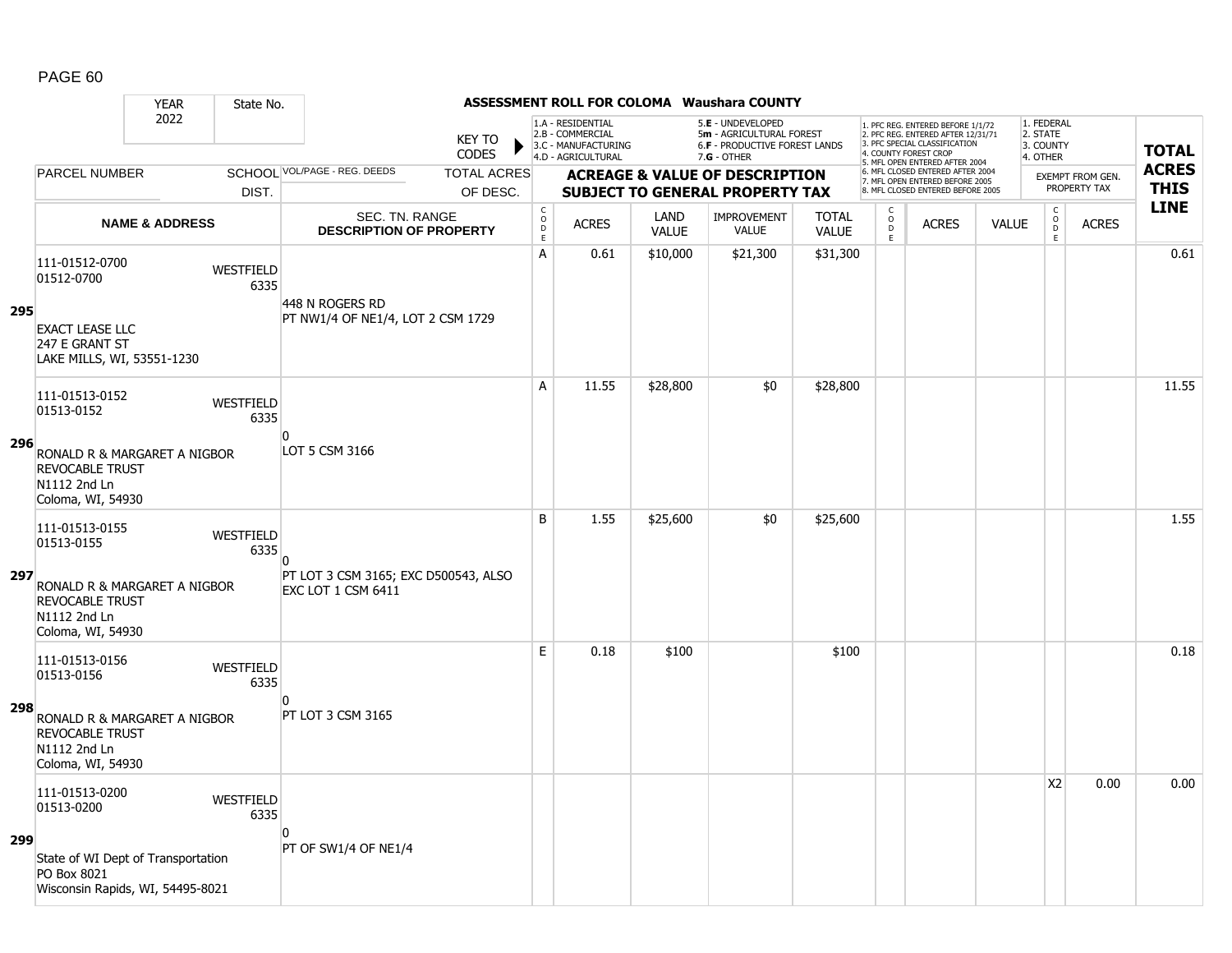|     |                                                                                | <b>YEAR</b>               | State No.                |                                                                |                                |                                           |                                                              |                      | <b>ASSESSMENT ROLL FOR COLOMA Waushara COUNTY</b>                                   |                              |                                                   |                                                                                                                                   |              |                                                          |                                         |              |
|-----|--------------------------------------------------------------------------------|---------------------------|--------------------------|----------------------------------------------------------------|--------------------------------|-------------------------------------------|--------------------------------------------------------------|----------------------|-------------------------------------------------------------------------------------|------------------------------|---------------------------------------------------|-----------------------------------------------------------------------------------------------------------------------------------|--------------|----------------------------------------------------------|-----------------------------------------|--------------|
|     |                                                                                | 2022                      |                          |                                                                | <b>KEY TO</b><br><b>CODES</b>  |                                           | 1.A - RESIDENTIAL<br>2.B - COMMERCIAL<br>3.C - MANUFACTURING |                      | 5.E - UNDEVELOPED<br>5m - AGRICULTURAL FOREST<br>6.F - PRODUCTIVE FOREST LANDS      |                              |                                                   | 1. PFC REG. ENTERED BEFORE 1/1/72<br>2. PFC REG. ENTERED AFTER 12/31/71<br>3. PFC SPECIAL CLASSIFICATION<br>4. COUNTY FOREST CROP |              | 1. FEDERAL<br>2. STATE<br>3. COUNTY                      |                                         | <b>TOTAL</b> |
|     | <b>PARCEL NUMBER</b>                                                           |                           |                          | SCHOOL VOL/PAGE - REG. DEEDS                                   |                                |                                           | 4.D - AGRICULTURAL                                           |                      | $7.G - OTHER$                                                                       |                              |                                                   | 5. MFL OPEN ENTERED AFTER 2004<br>6. MFL CLOSED ENTERED AFTER 2004                                                                |              | 4. OTHER                                                 |                                         | <b>ACRES</b> |
|     |                                                                                |                           | DIST.                    |                                                                | <b>TOTAL ACRES</b><br>OF DESC. |                                           |                                                              |                      | <b>ACREAGE &amp; VALUE OF DESCRIPTION</b><br><b>SUBJECT TO GENERAL PROPERTY TAX</b> |                              |                                                   | 7. MFL OPEN ENTERED BEFORE 2005<br>8. MFL CLOSED ENTERED BEFORE 2005                                                              |              |                                                          | <b>EXEMPT FROM GEN.</b><br>PROPERTY TAX | <b>THIS</b>  |
|     |                                                                                | <b>NAME &amp; ADDRESS</b> |                          | SEC. TN. RANGE<br><b>DESCRIPTION OF PROPERTY</b>               |                                | $\frac{c}{0}$<br>$\mathsf D$<br>$\bar{E}$ | <b>ACRES</b>                                                 | LAND<br><b>VALUE</b> | <b>IMPROVEMENT</b><br><b>VALUE</b>                                                  | <b>TOTAL</b><br><b>VALUE</b> | $\begin{array}{c}\nC \\ O \\ D \\ E\n\end{array}$ | <b>ACRES</b>                                                                                                                      | <b>VALUE</b> | $\begin{matrix} 0 \\ 0 \\ D \end{matrix}$<br>$\mathsf E$ | <b>ACRES</b>                            | <b>LINE</b>  |
|     | 111-01514-0100<br>01514-0100                                                   |                           | <b>WESTFIELD</b><br>6335 | 216 Follett Dr                                                 |                                | B                                         | 1.05                                                         | \$73,700             | \$5,500                                                                             | \$79,200                     |                                                   |                                                                                                                                   |              |                                                          |                                         | 1.05         |
| 300 | Bauman Real Estate Limited Partnership<br>126 E Jackson St<br>Ripon, WI, 54971 |                           |                          | PT OF SE1/4 NE1/4, LOT 1 CSM #3552 & PT<br>VACATED CHURCH LANE |                                |                                           |                                                              |                      |                                                                                     |                              |                                                   |                                                                                                                                   |              |                                                          |                                         |              |
|     | 111-01514-0310<br>01514-0310                                                   |                           | WESTFIELD<br>6335        | 235 N CHURCH LN                                                |                                | B                                         | 0.52                                                         | \$15,000             | \$141,400                                                                           | \$156,400                    |                                                   |                                                                                                                                   |              |                                                          |                                         | 0.52         |
| 301 | RUDY R & DONNA C LAVORE<br>PO BOX 8<br>Coloma, WI, 54930                       |                           |                          | PT OF SE1/4 NE1/4, LOT 1 CSM 3837                              |                                |                                           |                                                              |                      |                                                                                     |                              |                                                   |                                                                                                                                   |              |                                                          |                                         |              |
|     | 111-01514-0500<br>01514-0500                                                   |                           | WESTFIELD<br>6335        | Church St                                                      |                                | A                                         | 0.16                                                         | \$4,900              | \$3,800                                                                             | \$8,700                      |                                                   |                                                                                                                                   |              |                                                          |                                         | 0.16         |
| 302 | Coloma Area Properties LLC<br>N936 4th Ave<br>Coloma, WI, 54930-9103           |                           |                          | PAR 50' N & S 150' E&W W OF LOT 10 BLK 4                       |                                |                                           |                                                              |                      |                                                                                     |                              |                                                   |                                                                                                                                   |              |                                                          |                                         |              |
|     | 111-01514-0660<br>01514-0660                                                   |                           | WESTFIELD<br>6335        | 209 N CHURCH LN                                                |                                | A                                         | 3.89                                                         | \$17,300             | \$104,100                                                                           | \$121,400                    |                                                   |                                                                                                                                   |              |                                                          |                                         | 3.89         |
| 303 | <b>CARL E LIETZ</b><br>P O BOX 18<br>Coloma, WI, 54930                         |                           |                          | PT OF SE1/4 NE1/4, LOT 6 CSM #3167                             |                                |                                           |                                                              |                      |                                                                                     |                              |                                                   |                                                                                                                                   |              |                                                          |                                         |              |
|     | 111-01514-0800<br>01514-0800                                                   |                           | WESTFIELD<br>6335        | 260 N FRONT ST                                                 |                                | B                                         | 0.23                                                         | \$8,800              | \$53,000                                                                            | \$61,800                     |                                                   |                                                                                                                                   |              |                                                          |                                         | 0.23         |
| 304 | Condon Oil Co<br><b>PO Box 184</b><br>Ripon, WI, 54971-0184                    |                           |                          | PAR 120' N&S X 70' E&W IN NE COR OF<br><b>SE1/4 OF NE1/4</b>   |                                |                                           |                                                              |                      |                                                                                     |                              |                                                   |                                                                                                                                   |              |                                                          |                                         |              |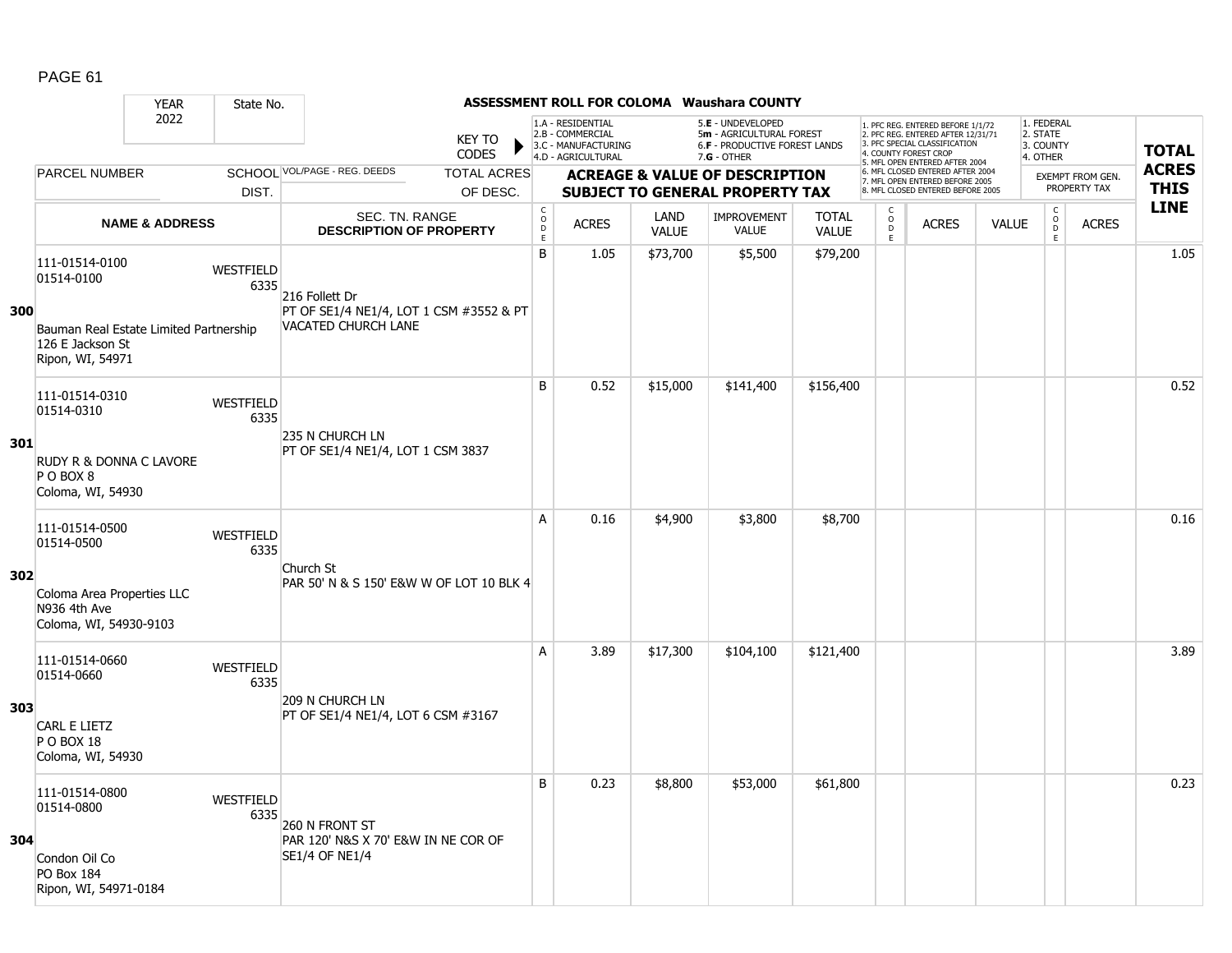|     |                                                                                                | <b>YEAR</b>               | State No.                |                                                                                          |                               |                                                 |                                                                                    |                             | <b>ASSESSMENT ROLL FOR COLOMA Waushara COUNTY</b>                                                      |                              |                                                            |                                                                                                          |              |                                                          |                                  |              |
|-----|------------------------------------------------------------------------------------------------|---------------------------|--------------------------|------------------------------------------------------------------------------------------|-------------------------------|-------------------------------------------------|------------------------------------------------------------------------------------|-----------------------------|--------------------------------------------------------------------------------------------------------|------------------------------|------------------------------------------------------------|----------------------------------------------------------------------------------------------------------|--------------|----------------------------------------------------------|----------------------------------|--------------|
|     |                                                                                                | 2022                      |                          |                                                                                          | <b>KEY TO</b><br><b>CODES</b> |                                                 | 1.A - RESIDENTIAL<br>2.B - COMMERCIAL<br>3.C - MANUFACTURING<br>4.D - AGRICULTURAL |                             | 5.E - UNDEVELOPED<br>5m - AGRICULTURAL FOREST<br><b>6.F - PRODUCTIVE FOREST LANDS</b><br>$7.G - OTHER$ |                              | 4. COUNTY FOREST CROP                                      | 1. PFC REG. ENTERED BEFORE 1/1/72<br>2. PFC REG. ENTERED AFTER 12/31/71<br>3. PFC SPECIAL CLASSIFICATION |              | 1. FEDERAL<br>2. STATE<br>3. COUNTY<br>4. OTHER          |                                  | <b>TOTAL</b> |
|     | <b>PARCEL NUMBER</b>                                                                           |                           |                          | SCHOOL VOL/PAGE - REG. DEEDS                                                             | <b>TOTAL ACRES</b>            |                                                 |                                                                                    |                             |                                                                                                        |                              |                                                            | 5. MFL OPEN ENTERED AFTER 2004<br>6. MFL CLOSED ENTERED AFTER 2004                                       |              |                                                          |                                  | <b>ACRES</b> |
|     |                                                                                                |                           | DIST.                    |                                                                                          | OF DESC.                      |                                                 |                                                                                    |                             | <b>ACREAGE &amp; VALUE OF DESCRIPTION</b><br><b>SUBJECT TO GENERAL PROPERTY TAX</b>                    |                              |                                                            | 7. MFL OPEN ENTERED BEFORE 2005<br>8. MFL CLOSED ENTERED BEFORE 2005                                     |              |                                                          | EXEMPT FROM GEN.<br>PROPERTY TAX | <b>THIS</b>  |
|     |                                                                                                | <b>NAME &amp; ADDRESS</b> |                          | <b>SEC. TN. RANGE</b><br><b>DESCRIPTION OF PROPERTY</b>                                  |                               | $_{\rm o}^{\rm c}$<br>$\mathsf{D}_{\mathsf{E}}$ | <b>ACRES</b>                                                                       | <b>LAND</b><br><b>VALUE</b> | <b>IMPROVEMENT</b><br><b>VALUE</b>                                                                     | <b>TOTAL</b><br><b>VALUE</b> | $\begin{array}{c} C \\ O \\ D \end{array}$<br>$\mathsf{E}$ | <b>ACRES</b>                                                                                             | <b>VALUE</b> | $\begin{matrix} 0 \\ 0 \\ 0 \end{matrix}$<br>$\mathsf E$ | <b>ACRES</b>                     | <b>LINE</b>  |
| 305 | 111-01514-0900<br>01514-0900<br>Condon Oil Company                                             |                           | <b>WESTFIELD</b><br>6335 | 248 N FRONT ST<br>PAR 190' N&S & 80' E&W IN NE COR OF<br>SE1/4 OF NE1/4 LESS V 330 P 533 |                               | B                                               | 0.38                                                                               | \$12,200                    | \$35,200                                                                                               | \$47,400                     |                                                            |                                                                                                          |              |                                                          |                                  | 0.38         |
|     | 126 E Jackson St<br>Ripon, WI, 54971                                                           |                           |                          |                                                                                          |                               |                                                 |                                                                                    |                             |                                                                                                        |                              |                                                            |                                                                                                          |              |                                                          |                                  |              |
|     | 111-01514-1000<br>01514-1000                                                                   |                           | WESTFIELD<br>6335        | $\Omega$                                                                                 |                               |                                                 |                                                                                    |                             |                                                                                                        |                              |                                                            |                                                                                                          |              | X <sub>2</sub>                                           | 0.00                             | 0.00         |
| 306 | State of WI Dept of Transportation<br>PO Box 8021<br>Wisconsin Rapids, WI, 54495-8021          |                           |                          | PT OF SE-NE V 328 P 218 V 330 P 533                                                      |                               |                                                 |                                                                                    |                             |                                                                                                        |                              |                                                            |                                                                                                          |              |                                                          |                                  |              |
|     | 111-01514-1100<br>01514-1100                                                                   |                           | WESTFIELD<br>6335        | 501 W NORTH ST                                                                           |                               | B                                               | 1.22                                                                               | \$23,400                    | \$177,400                                                                                              | \$200,800                    |                                                            |                                                                                                          |              |                                                          |                                  | 1.22         |
| 307 | Secluded Land Co<br>PO Box 10<br>Desoto, WI, 54624                                             |                           |                          | PT OF SE1/4 NE1/4, LOT 1 CSM #2047                                                       |                               |                                                 |                                                                                    |                             |                                                                                                        |                              |                                                            |                                                                                                          |              |                                                          |                                  |              |
| 308 | 111-01514-1200<br>01514-1200<br>MICHAEL J HOOVER                                               |                           | WESTFIELD<br>6335        | 105 E MAIN ST<br>PT OF SE1/4 NE1/4, PT OF LOT 1 CSM 3735,<br>NOW LOT 1 CSM 4688          |                               | B                                               | 0.11                                                                               | \$6,100                     | \$90,300                                                                                               | \$96,400                     |                                                            |                                                                                                          |              |                                                          |                                  | 0.11         |
|     | N2177 County Road V<br>Coloma, WI, 54930                                                       |                           |                          |                                                                                          |                               |                                                 |                                                                                    |                             |                                                                                                        |                              |                                                            |                                                                                                          |              |                                                          |                                  |              |
| 309 | 111-01521-0210<br>01521-0210                                                                   |                           | WESTFIELD<br>6335        | $\Omega$                                                                                 |                               | B                                               | 1.75                                                                               | \$38,500                    |                                                                                                        | \$38,500                     |                                                            |                                                                                                          |              |                                                          |                                  | 1.75         |
|     | Vheelers Properties of Coloma , LLC<br>2701 South Maple Avenue<br>Marshfield, Wisconsin, 54449 |                           |                          | LOT 1 CSM 6260                                                                           |                               |                                                 |                                                                                    |                             |                                                                                                        |                              |                                                            |                                                                                                          |              |                                                          |                                  |              |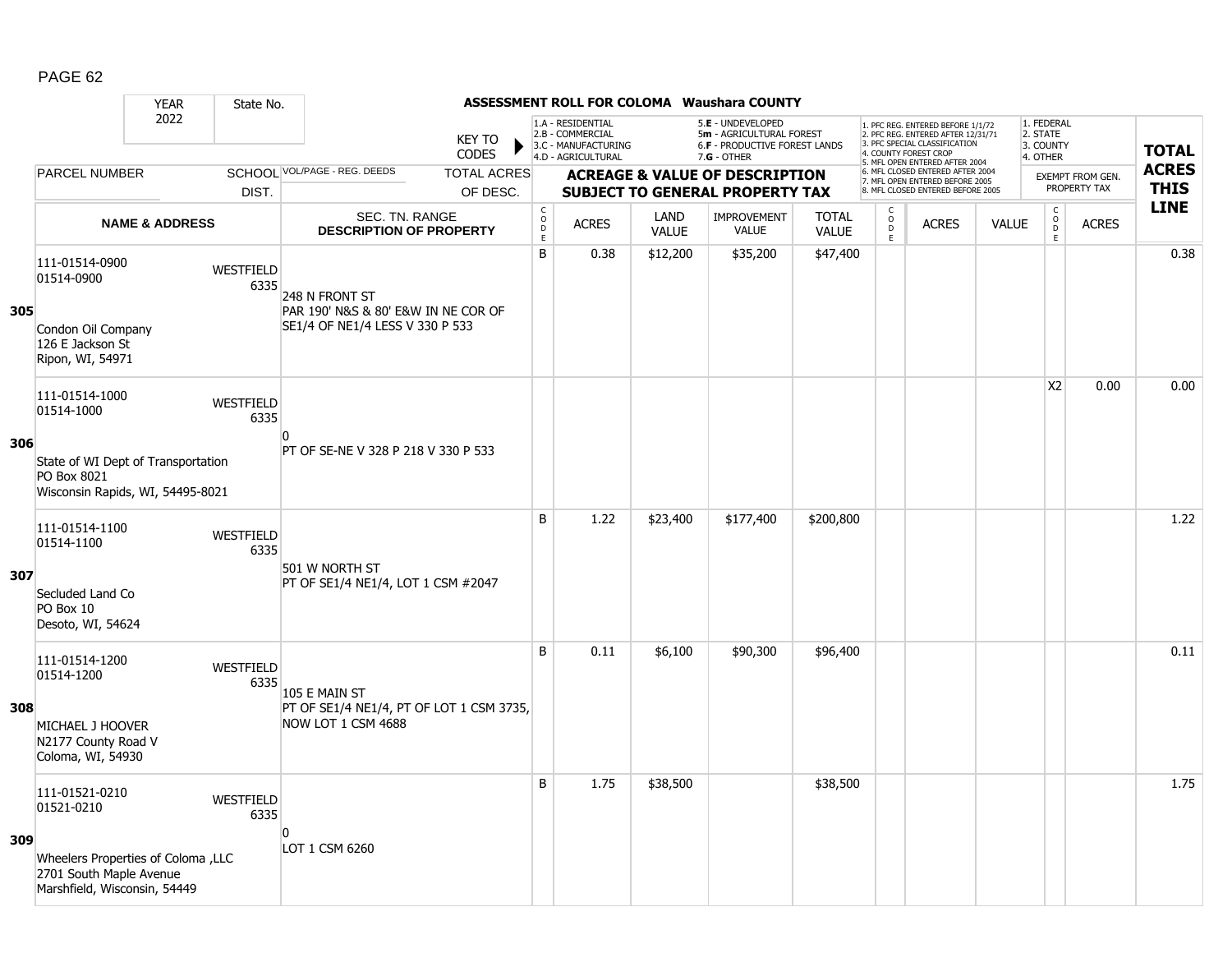|     |                                                                                                | <b>YEAR</b>               | State No.                |                                                           |                                |                                                |                                                                                    |                      | <b>ASSESSMENT ROLL FOR COLOMA Waushara COUNTY</b>                                                      |                              |                              |                                                                                                                                                                     |              |                                                 |                                         |                             |
|-----|------------------------------------------------------------------------------------------------|---------------------------|--------------------------|-----------------------------------------------------------|--------------------------------|------------------------------------------------|------------------------------------------------------------------------------------|----------------------|--------------------------------------------------------------------------------------------------------|------------------------------|------------------------------|---------------------------------------------------------------------------------------------------------------------------------------------------------------------|--------------|-------------------------------------------------|-----------------------------------------|-----------------------------|
|     |                                                                                                | 2022                      |                          |                                                           | <b>KEY TO</b><br><b>CODES</b>  |                                                | 1.A - RESIDENTIAL<br>2.B - COMMERCIAL<br>3.C - MANUFACTURING<br>4.D - AGRICULTURAL |                      | 5.E - UNDEVELOPED<br>5m - AGRICULTURAL FOREST<br><b>6.F - PRODUCTIVE FOREST LANDS</b><br>$7.G - OTHER$ |                              |                              | 1. PFC REG. ENTERED BEFORE 1/1/72<br>2. PFC REG. ENTERED AFTER 12/31/71<br>3. PFC SPECIAL CLASSIFICATION<br>4. COUNTY FOREST CROP<br>5. MFL OPEN ENTERED AFTER 2004 |              | 1. FEDERAL<br>2. STATE<br>3. COUNTY<br>4. OTHER |                                         | <b>TOTAL</b>                |
|     | PARCEL NUMBER                                                                                  |                           | DIST.                    | SCHOOL VOL/PAGE - REG. DEEDS                              | <b>TOTAL ACRES</b><br>OF DESC. |                                                |                                                                                    |                      | <b>ACREAGE &amp; VALUE OF DESCRIPTION</b><br><b>SUBJECT TO GENERAL PROPERTY TAX</b>                    |                              |                              | 6. MFL CLOSED ENTERED AFTER 2004<br>7. MFL OPEN ENTERED BEFORE 2005<br>8. MFL CLOSED ENTERED BEFORE 2005                                                            |              |                                                 | <b>EXEMPT FROM GEN.</b><br>PROPERTY TAX | <b>ACRES</b><br><b>THIS</b> |
|     |                                                                                                | <b>NAME &amp; ADDRESS</b> |                          | SEC. TN. RANGE<br><b>DESCRIPTION OF PROPERTY</b>          |                                | $\begin{matrix} 0 \\ 0 \\ D \end{matrix}$<br>E | <b>ACRES</b>                                                                       | LAND<br><b>VALUE</b> | <b>IMPROVEMENT</b><br><b>VALUE</b>                                                                     | <b>TOTAL</b><br><b>VALUE</b> | C<br>$_{\rm D}^{\rm O}$<br>E | <b>ACRES</b>                                                                                                                                                        | <b>VALUE</b> | $\mathsf{C}$<br>$_{\rm D}^{\rm O}$<br>E         | <b>ACRES</b>                            | <b>LINE</b>                 |
|     | 111-01521-0220<br>01521-0220                                                                   |                           | WESTFIELD<br>6335        | $\overline{0}$                                            |                                | B                                              | 1.75                                                                               | \$38,500             | \$0                                                                                                    | \$38,500                     |                              |                                                                                                                                                                     |              |                                                 |                                         | 1.75                        |
| 310 | Vheelers Properties of Coloma , LLC<br>2701 South Maple Avenue<br>Marshfield, Wisconsin, 54449 |                           |                          | LOT 2 CSM 6260                                            |                                |                                                |                                                                                    |                      |                                                                                                        |                              |                              |                                                                                                                                                                     |              |                                                 |                                         |                             |
|     | 111-01521-0230<br>01521-0230                                                                   |                           | WESTFIELD<br>6335        |                                                           |                                | B                                              | 4.28                                                                               | \$128,400            | \$1,171,600                                                                                            | \$1,300,000                  |                              |                                                                                                                                                                     |              |                                                 |                                         | 4.28                        |
| 311 | Wheelers Properties of Coloma , LLC<br>2701 South Maple Avenue<br>Marshfield, Wisconsin, 54449 |                           |                          | 1978 CHARLES WAY<br>PT LOT 3 CSM 6260 IN NE1/4 OF NW1/4   |                                |                                                |                                                                                    |                      |                                                                                                        |                              |                              |                                                                                                                                                                     |              |                                                 |                                         |                             |
|     | 111-01524-0111<br>01524-0111                                                                   |                           | <b>WESTFIELD</b><br>6335 |                                                           |                                | B                                              | 4.45                                                                               | \$40,000             | \$0                                                                                                    | \$40,000                     |                              |                                                                                                                                                                     |              |                                                 |                                         | 4.45                        |
| 312 | RONALD R & MARGARET A NIGBOR<br><b>REVOCABLE TRUST</b><br>N1112 2nd Ln<br>Coloma, WI, 54930    |                           |                          | n<br>LOT 1 CSM 6344                                       |                                |                                                |                                                                                    |                      |                                                                                                        |                              |                              |                                                                                                                                                                     |              |                                                 |                                         |                             |
|     | 111-01524-0113<br>01524-0113                                                                   |                           | <b>WESTFIELD</b><br>6335 |                                                           |                                | E                                              | 1.38                                                                               | \$700                |                                                                                                        | \$700                        |                              |                                                                                                                                                                     |              |                                                 |                                         | 1.38                        |
| 313 | La Group Inc<br>3050 Saddle Brook Trl<br>Sun Prairie, WI, 53590                                |                           |                          | <sup>0</sup><br>OL 1 CSM 6344                             |                                |                                                |                                                                                    |                      |                                                                                                        |                              |                              |                                                                                                                                                                     |              |                                                 |                                         |                             |
|     | 111-01524-0115<br>01524-0115                                                                   |                           | WESTFIELD<br>6335        | n                                                         |                                |                                                |                                                                                    |                      |                                                                                                        |                              |                              |                                                                                                                                                                     |              | X4                                              | 1.52                                    | 1.52                        |
| 314 | Village of Coloma<br>PO Box 68<br>Coloma, WI, 54930                                            |                           |                          | PT SE1/4 OF NW1/4; DEDICATED ROAD<br>CSM 6344 (HOOPS WAY) |                                |                                                |                                                                                    |                      |                                                                                                        |                              |                              |                                                                                                                                                                     |              |                                                 |                                         |                             |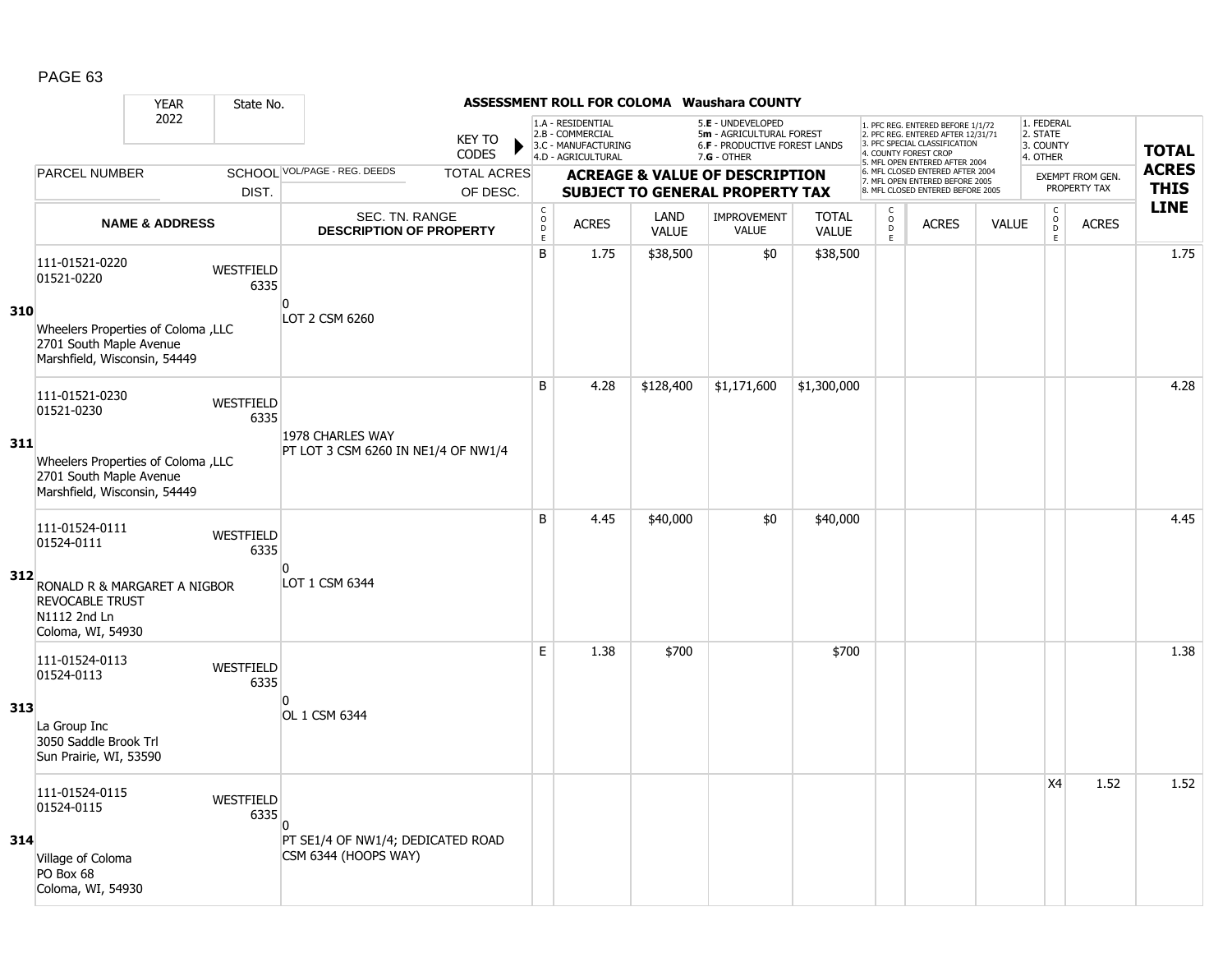|     |                                                                                             | <b>YEAR</b>               | State No.                |                                                            |                               |                            |                                                                                    |              | ASSESSMENT ROLL FOR COLOMA Waushara COUNTY                                                           |              |                             |                                                                                                                                            |              |                                                 |                                         |                             |
|-----|---------------------------------------------------------------------------------------------|---------------------------|--------------------------|------------------------------------------------------------|-------------------------------|----------------------------|------------------------------------------------------------------------------------|--------------|------------------------------------------------------------------------------------------------------|--------------|-----------------------------|--------------------------------------------------------------------------------------------------------------------------------------------|--------------|-------------------------------------------------|-----------------------------------------|-----------------------------|
|     |                                                                                             | 2022                      |                          |                                                            | <b>KEY TO</b><br><b>CODES</b> |                            | 1.A - RESIDENTIAL<br>2.B - COMMERCIAL<br>3.C - MANUFACTURING<br>4.D - AGRICULTURAL |              | 5.E - UNDEVELOPED<br>5m - AGRICULTURAL FOREST<br><b>6.F - PRODUCTIVE FOREST LANDS</b><br>7.G - OTHER |              |                             | 1. PFC REG. ENTERED BEFORE 1/1/72<br>2. PFC REG. ENTERED AFTER 12/31/71<br>3. PFC SPECIAL CLASSIFICATION<br>4. COUNTY FOREST CROP          |              | 1. FEDERAL<br>2. STATE<br>3. COUNTY<br>4. OTHER |                                         | <b>TOTAL</b>                |
|     | <b>PARCEL NUMBER</b>                                                                        |                           |                          | SCHOOL VOL/PAGE - REG. DEEDS                               | <b>TOTAL ACRES</b>            |                            |                                                                                    |              | <b>ACREAGE &amp; VALUE OF DESCRIPTION</b>                                                            |              |                             | 5. MFL OPEN ENTERED AFTER 2004<br>6. MFL CLOSED ENTERED AFTER 2004<br>7. MFL OPEN ENTERED BEFORE 2005<br>8. MFL CLOSED ENTERED BEFORE 2005 |              |                                                 | <b>EXEMPT FROM GEN.</b><br>PROPERTY TAX | <b>ACRES</b><br><b>THIS</b> |
|     |                                                                                             |                           | DIST.                    | <b>SEC. TN. RANGE</b>                                      | OF DESC.                      | $_{\rm o}^{\rm c}$         |                                                                                    | LAND         | <b>SUBJECT TO GENERAL PROPERTY TAX</b><br><b>IMPROVEMENT</b>                                         | <b>TOTAL</b> | $\frac{c}{0}$               |                                                                                                                                            |              | $\begin{matrix} 0 \\ 0 \end{matrix}$            |                                         | <b>LINE</b>                 |
|     |                                                                                             | <b>NAME &amp; ADDRESS</b> |                          | <b>DESCRIPTION OF PROPERTY</b>                             |                               | $\mathsf D$<br>$\mathsf E$ | <b>ACRES</b>                                                                       | <b>VALUE</b> | <b>VALUE</b>                                                                                         | <b>VALUE</b> | $\mathsf D$<br>$\mathsf{E}$ | <b>ACRES</b>                                                                                                                               | <b>VALUE</b> | E                                               | <b>ACRES</b>                            |                             |
|     | 111-01524-0122<br>01524-0122                                                                |                           | <b>WESTFIELD</b><br>6335 | 636 HOOPS WAY                                              |                               | B                          | 5.80                                                                               | \$127,600    | \$448,500                                                                                            | \$576,100    |                             |                                                                                                                                            |              |                                                 |                                         | 5.80                        |
| 315 | La Group Inc<br>3050 Saddle Brook Trl<br>Sun Prairie, WI, 53590                             |                           |                          | LOT 2 CSM 6344                                             |                               |                            |                                                                                    |              |                                                                                                      |              |                             |                                                                                                                                            |              |                                                 |                                         |                             |
|     | 111-01524-0134<br>01524-0134                                                                |                           | WESTFIELD<br>6335        |                                                            |                               | E                          | 0.08                                                                               | \$300        |                                                                                                      | \$300        |                             |                                                                                                                                            |              |                                                 |                                         | 0.08                        |
| 316 | RONALD R & MARGARET A NIGBOR<br><b>REVOCABLE TRUST</b><br>N1112 2nd Ln<br>Coloma, WI, 54930 |                           |                          | 4th Ave<br>S 20 FT OF LOT 3 CSM 6344                       |                               |                            |                                                                                    |              |                                                                                                      |              |                             |                                                                                                                                            |              |                                                 |                                         |                             |
|     | 111-01524-0135<br>01524-0135                                                                |                           | WESTFIELD<br>6335        | 0                                                          |                               | B                          | 1.56                                                                               | \$25,700     | \$0                                                                                                  | \$25,700     |                             |                                                                                                                                            |              |                                                 |                                         | 1.56                        |
| 317 | RONALD R & MARGARET A NIGBOR<br><b>REVOCABLE TRUST</b><br>N1112 2nd Ln<br>Coloma, WI, 54930 |                           |                          | PT LOT 3 CSM 6344; EXC S 20 FT; ALSO<br>EXC LOT 1 CSM 6411 |                               |                            |                                                                                    |              |                                                                                                      |              |                             |                                                                                                                                            |              |                                                 |                                         |                             |
|     | 111-01524-0136<br>01524-0136                                                                |                           | WESTFIELD<br>6335        |                                                            |                               | <sub>B</sub>               | 0.22                                                                               | \$1,200      |                                                                                                      | \$1,200      |                             |                                                                                                                                            |              |                                                 |                                         | 0.22                        |
| 318 | La Group Inc<br>3050 Saddle Brook Trl<br>Sun Prairie, WI, 53590                             |                           |                          | n<br>LOT 1 CSM 6411                                        |                               |                            |                                                                                    |              |                                                                                                      |              |                             |                                                                                                                                            |              |                                                 |                                         |                             |
|     | 111-01524-0200<br>01524-0200                                                                |                           | WESTFIELD<br>6335        |                                                            |                               | A                          | 10.47                                                                              | \$27,200     | \$0                                                                                                  | \$27,200     |                             |                                                                                                                                            |              |                                                 |                                         | 10.47                       |
| 319 | RONALD R & MARGARET A NIGBOR<br><b>REVOCABLE TRUST</b><br>N1112 2nd Ln<br>Coloma, WI, 54930 |                           |                          | $\mathbf{0}$<br>PT OF SE1/4 NW1/4, LOT 4 CSM #3166         |                               |                            |                                                                                    |              |                                                                                                      |              |                             |                                                                                                                                            |              |                                                 |                                         |                             |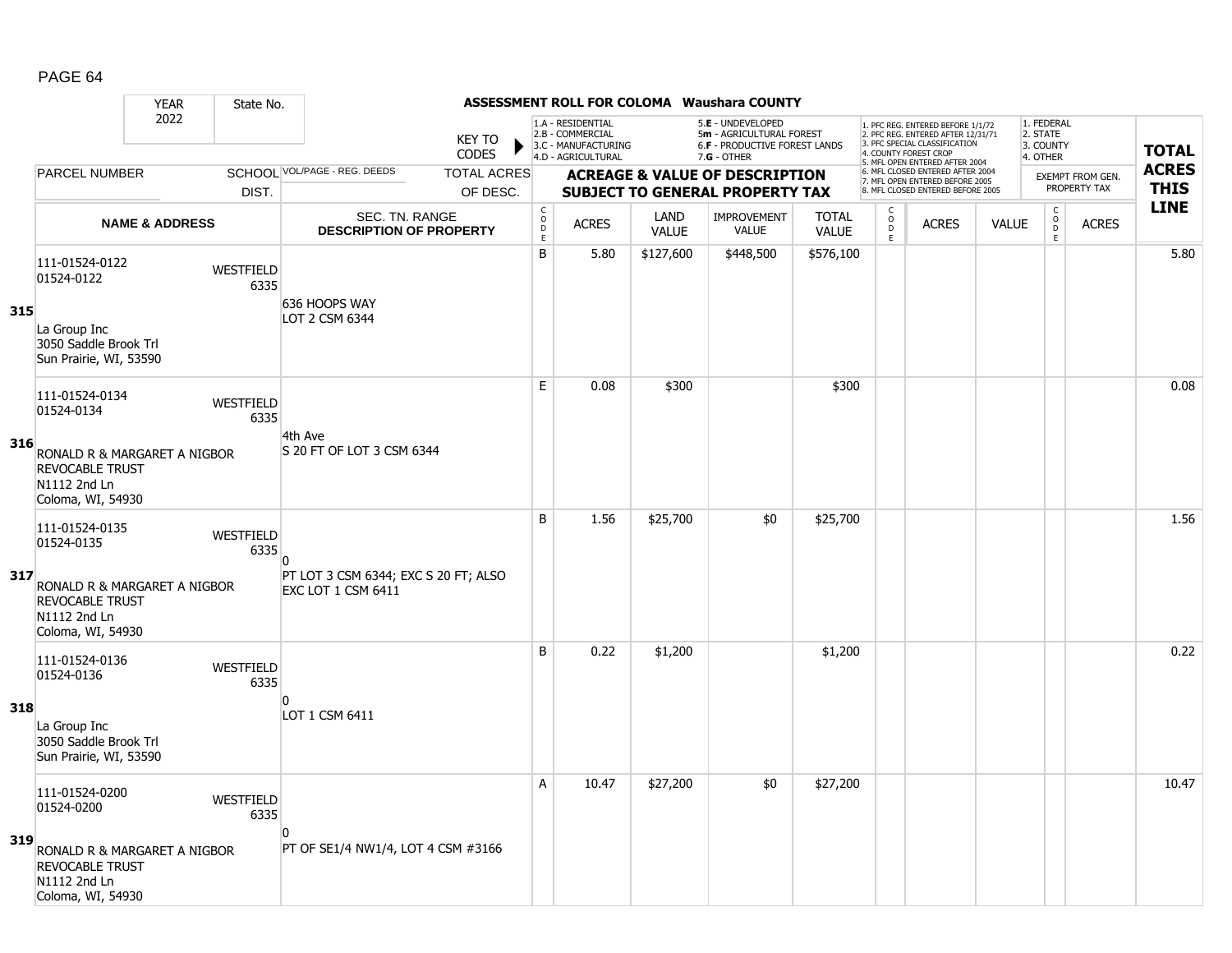|     |                                                                                             | <b>YEAR</b>               | State No.                |                                                           |                               |                                                      |                                                                                    |                             | <b>ASSESSMENT ROLL FOR COLOMA Waushara COUNTY</b>                                                      |                              |                                                           |                                                                                                                                   |              |                                                          |                         |              |
|-----|---------------------------------------------------------------------------------------------|---------------------------|--------------------------|-----------------------------------------------------------|-------------------------------|------------------------------------------------------|------------------------------------------------------------------------------------|-----------------------------|--------------------------------------------------------------------------------------------------------|------------------------------|-----------------------------------------------------------|-----------------------------------------------------------------------------------------------------------------------------------|--------------|----------------------------------------------------------|-------------------------|--------------|
|     |                                                                                             | 2022                      |                          |                                                           | <b>KEY TO</b><br><b>CODES</b> |                                                      | 1.A - RESIDENTIAL<br>2.B - COMMERCIAL<br>3.C - MANUFACTURING<br>4.D - AGRICULTURAL |                             | 5.E - UNDEVELOPED<br>5m - AGRICULTURAL FOREST<br><b>6.F - PRODUCTIVE FOREST LANDS</b><br>$7.G - OTHER$ |                              |                                                           | 1. PFC REG. ENTERED BEFORE 1/1/72<br>2. PFC REG. ENTERED AFTER 12/31/71<br>3. PFC SPECIAL CLASSIFICATION<br>4. COUNTY FOREST CROP |              | 1. FEDERAL<br>2. STATE<br>3. COUNTY<br>4. OTHER          |                         | <b>TOTAL</b> |
|     | <b>PARCEL NUMBER</b>                                                                        |                           |                          | SCHOOL VOL/PAGE - REG. DEEDS                              | <b>TOTAL ACRES</b>            |                                                      |                                                                                    |                             | <b>ACREAGE &amp; VALUE OF DESCRIPTION</b>                                                              |                              |                                                           | 5. MFL OPEN ENTERED AFTER 2004<br>6. MFL CLOSED ENTERED AFTER 2004                                                                |              |                                                          | <b>EXEMPT FROM GEN.</b> | <b>ACRES</b> |
|     |                                                                                             |                           | DIST.                    |                                                           | OF DESC.                      |                                                      |                                                                                    |                             | <b>SUBJECT TO GENERAL PROPERTY TAX</b>                                                                 |                              |                                                           | 7. MFL OPEN ENTERED BEFORE 2005<br>8. MFL CLOSED ENTERED BEFORE 2005                                                              |              |                                                          | PROPERTY TAX            | <b>THIS</b>  |
|     |                                                                                             | <b>NAME &amp; ADDRESS</b> |                          | <b>SEC. TN. RANGE</b><br><b>DESCRIPTION OF PROPERTY</b>   |                               | $\mathsf{C}$<br>$\circ$<br>$\mathsf{D}_{\mathsf{E}}$ | <b>ACRES</b>                                                                       | <b>LAND</b><br><b>VALUE</b> | <b>IMPROVEMENT</b><br>VALUE                                                                            | <b>TOTAL</b><br><b>VALUE</b> | $\begin{matrix} 0 \\ 0 \\ D \end{matrix}$<br>$\mathsf{E}$ | <b>ACRES</b>                                                                                                                      | <b>VALUE</b> | $\begin{matrix} 0 \\ 0 \\ 0 \end{matrix}$<br>$\mathsf E$ | <b>ACRES</b>            | <b>LINE</b>  |
|     | 111-01524-0300<br>01524-0300                                                                |                           | <b>WESTFIELD</b><br>6335 | $\overline{0}$                                            |                               | E                                                    | 2.14                                                                               | \$8,500                     |                                                                                                        | \$8,500                      |                                                           |                                                                                                                                   |              |                                                          |                         | 2.14         |
| 320 | RONALD R & MARGARET A NIGBOR<br><b>REVOCABLE TRUST</b><br>N1112 2nd Ln<br>Coloma, WI, 54930 |                           |                          | PT OF SE1/4 NW1/4, LOT 1 CSM #3164                        |                               |                                                      |                                                                                    |                             |                                                                                                        |                              |                                                           |                                                                                                                                   |              |                                                          |                         |              |
|     | 111-01524-0400<br>01524-0400                                                                |                           | WESTFIELD<br>6335        |                                                           |                               |                                                      |                                                                                    |                             |                                                                                                        |                              |                                                           |                                                                                                                                   |              | X <sub>2</sub>                                           | 0.00                    | 0.00         |
| 321 | State of WI Dept of Transportation<br>PO Box 8021<br>Wisconsin Rapids, WI, 54495-8021       |                           |                          | $\Omega$<br>PT OF SE1/4 NW1/4 & PT OF NE1/4 SW1/4         |                               |                                                      |                                                                                    |                             |                                                                                                        |                              |                                                           |                                                                                                                                   |              |                                                          |                         |              |
|     | 111-01541-0110<br>01541-0110                                                                |                           | <b>WESTFIELD</b><br>6335 |                                                           |                               | A                                                    | 0.88                                                                               | \$12,100                    | \$94,300                                                                                               | \$106,400                    |                                                           |                                                                                                                                   |              |                                                          |                         | 0.88         |
| 322 | <b>JAMES V FOUSEK</b><br>PO BOX 2<br>Coloma, WI, 54930                                      |                           |                          | 101 S FRONT ST<br>LOT 2 CSM 6431                          |                               |                                                      |                                                                                    |                             |                                                                                                        |                              |                                                           |                                                                                                                                   |              |                                                          |                         |              |
|     | 111-01541-0210<br>01541-0210                                                                |                           | <b>WESTFIELD</b><br>6335 |                                                           |                               | A                                                    | 1.04                                                                               | \$13,100                    | \$135,700                                                                                              | \$148,800                    |                                                           |                                                                                                                                   |              |                                                          |                         | 1.04         |
| 323 | Steve Rodger, Julie Rodger<br><b>Box 203</b><br>Coloma, WI, 54930                           |                           |                          | 104 S 2ND ST<br>LOT 1 CSM 6431                            |                               |                                                      |                                                                                    |                             |                                                                                                        |                              |                                                           |                                                                                                                                   |              |                                                          |                         |              |
|     | 111-01541-0300<br>01541-0300                                                                |                           | <b>WESTFIELD</b><br>6335 | n                                                         |                               |                                                      |                                                                                    |                             |                                                                                                        |                              |                                                           |                                                                                                                                   |              | X4                                                       | 0.00                    | 0.00         |
| 324 | Village of Coloma<br>PO Box 68<br>Coloma, WI, 54930                                         |                           |                          | PT OF NE-SE 16 RODS X 1-1/2 RODS FOR<br><b>STREET PER</b> |                               |                                                      |                                                                                    |                             |                                                                                                        |                              |                                                           |                                                                                                                                   |              |                                                          |                         |              |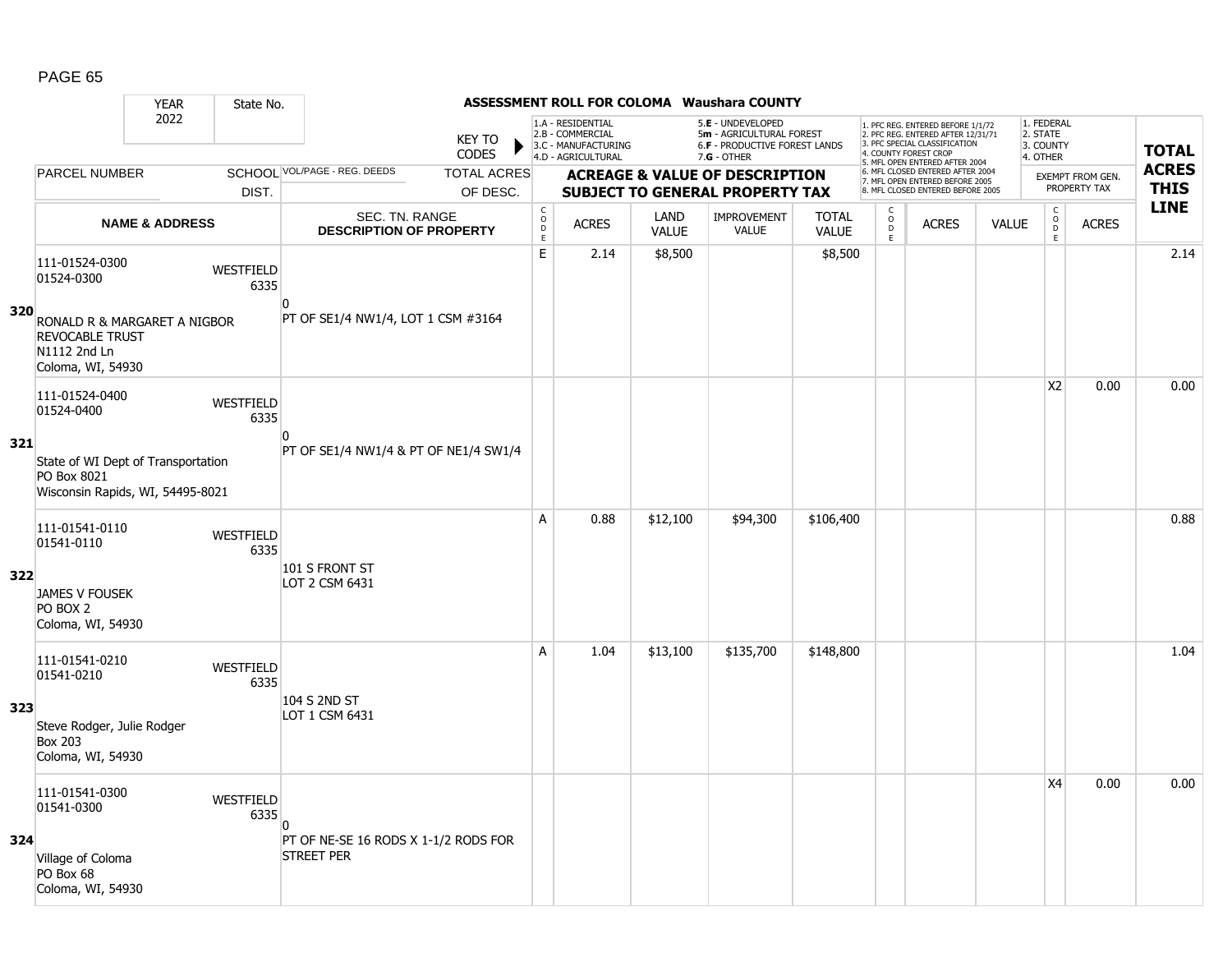|     |                                                                                                               | <b>YEAR</b>               | State No.                |                                                     |                                |                                                 |                                                                                    |                      | <b>ASSESSMENT ROLL FOR COLOMA Waushara COUNTY</b>                                             |                              |                                           |                                                                                                                                                                     |                |                                                 |                                         |                             |
|-----|---------------------------------------------------------------------------------------------------------------|---------------------------|--------------------------|-----------------------------------------------------|--------------------------------|-------------------------------------------------|------------------------------------------------------------------------------------|----------------------|-----------------------------------------------------------------------------------------------|------------------------------|-------------------------------------------|---------------------------------------------------------------------------------------------------------------------------------------------------------------------|----------------|-------------------------------------------------|-----------------------------------------|-----------------------------|
|     |                                                                                                               | 2022                      |                          |                                                     | <b>KEY TO</b><br><b>CODES</b>  |                                                 | 1.A - RESIDENTIAL<br>2.B - COMMERCIAL<br>3.C - MANUFACTURING<br>4.D - AGRICULTURAL |                      | 5.E - UNDEVELOPED<br>5m - AGRICULTURAL FOREST<br>6.F - PRODUCTIVE FOREST LANDS<br>7.G - OTHER |                              |                                           | 1. PFC REG. ENTERED BEFORE 1/1/72<br>2. PFC REG. ENTERED AFTER 12/31/71<br>3. PFC SPECIAL CLASSIFICATION<br>4. COUNTY FOREST CROP<br>5. MFL OPEN ENTERED AFTER 2004 |                | 1. FEDERAL<br>2. STATE<br>3. COUNTY<br>4. OTHER |                                         | <b>TOTAL</b>                |
|     | <b>PARCEL NUMBER</b>                                                                                          |                           | DIST.                    | SCHOOL VOL/PAGE - REG. DEEDS                        | <b>TOTAL ACRES</b><br>OF DESC. |                                                 |                                                                                    |                      | <b>ACREAGE &amp; VALUE OF DESCRIPTION</b><br><b>SUBJECT TO GENERAL PROPERTY TAX</b>           |                              |                                           | 6. MFL CLOSED ENTERED AFTER 2004<br>7. MFL OPEN ENTERED BEFORE 2005<br>8. MFL CLOSED ENTERED BEFORE 2005                                                            |                |                                                 | <b>EXEMPT FROM GEN.</b><br>PROPERTY TAX | <b>ACRES</b><br><b>THIS</b> |
|     |                                                                                                               | <b>NAME &amp; ADDRESS</b> |                          | SEC. TN. RANGE<br><b>DESCRIPTION OF PROPERTY</b>    |                                | $\begin{array}{c} C \\ O \\ D \end{array}$<br>E | <b>ACRES</b>                                                                       | LAND<br><b>VALUE</b> | <b>IMPROVEMENT</b><br><b>VALUE</b>                                                            | <b>TOTAL</b><br><b>VALUE</b> | C<br>$\mathsf{o}$<br>$\overline{D}$<br>E. | <b>ACRES</b>                                                                                                                                                        | <b>VALUE</b>   | $\begin{matrix} 0 \\ 0 \\ D \end{matrix}$<br>E  | <b>ACRES</b>                            | <b>LINE</b>                 |
| 325 | 111-01541-0400<br>01541-0400                                                                                  |                           | WESTFIELD<br>6335        | 0                                                   |                                | B                                               | 0.90                                                                               | \$12,500             |                                                                                               | \$12,500                     |                                           |                                                                                                                                                                     |                |                                                 |                                         | 0.90                        |
|     | Secluded Land Co<br>PO Box 10<br>Desoto, WI, 54624                                                            |                           |                          | PT OF NE-SE LESS V 320 P 178                        |                                |                                                 |                                                                                    |                      |                                                                                               |                              |                                           |                                                                                                                                                                     |                |                                                 |                                         |                             |
| 326 | 111-01541-0410<br>01541-0410                                                                                  |                           | <b>WESTFIELD</b><br>6335 | $\Omega$                                            |                                |                                                 |                                                                                    |                      |                                                                                               |                              |                                           |                                                                                                                                                                     |                | X <sub>2</sub>                                  | 0.00                                    | 0.00                        |
|     | State of WI Dept of Transportation<br>PO Box 8021<br>Wisconsin Rapids, WI, 54495-8021                         |                           |                          | PT OF NE1/4 OF SE1/4                                |                                |                                                 |                                                                                    |                      |                                                                                               |                              |                                           |                                                                                                                                                                     |                |                                                 |                                         |                             |
| 327 | 111-01541-0500<br>01541-0500                                                                                  |                           | WESTFIELD<br>6335        | <sup>0</sup>                                        |                                |                                                 |                                                                                    |                      |                                                                                               |                              |                                           |                                                                                                                                                                     |                | X <sub>3</sub>                                  | 0.00                                    | 0.00                        |
|     | Waushara County<br>PO Box 489<br>Wautoma, WI, 54982                                                           |                           |                          | PT OF N1/2-SE &SE-SE FOR HWY                        |                                |                                                 |                                                                                    |                      |                                                                                               |                              |                                           |                                                                                                                                                                     |                |                                                 |                                         |                             |
|     | 111-01541-0600<br>01541-0600                                                                                  |                           | WESTFIELD<br>6335        | 0                                                   |                                |                                                 |                                                                                    |                      |                                                                                               |                              | W8                                        | 12.080                                                                                                                                                              | 24200.00<br>00 |                                                 |                                         | 12.08                       |
| 328 | PLG DRG LLC<br>102 LAKE FOREST DR<br>SAINT LOUIS, MO, 63117                                                   |                           |                          | PT OF NE1/4 SE1/4 WEST OF HWY "51"                  |                                |                                                 |                                                                                    |                      |                                                                                               |                              |                                           |                                                                                                                                                                     |                |                                                 |                                         |                             |
|     | 111-01541-0700<br>01541-0700                                                                                  |                           | <b>WESTFIELD</b><br>6335 | 317 S FRONT ST                                      |                                | A                                               | 0.44                                                                               | \$8,600              | \$43,500                                                                                      | \$52,100                     |                                           |                                                                                                                                                                     |                |                                                 |                                         | 0.44                        |
|     | 329 C/O REGINA WEYENBERG<br>Flyte Family Farm Too, LLC.<br>W13450 COTTONVILLE AVE<br>COLOMA, Wisconsin, 54930 |                           |                          | PT OF NE-SE PARCEL 114' N&S X 241' E&W<br>ON E EDGE |                                |                                                 |                                                                                    |                      |                                                                                               |                              |                                           |                                                                                                                                                                     |                |                                                 |                                         |                             |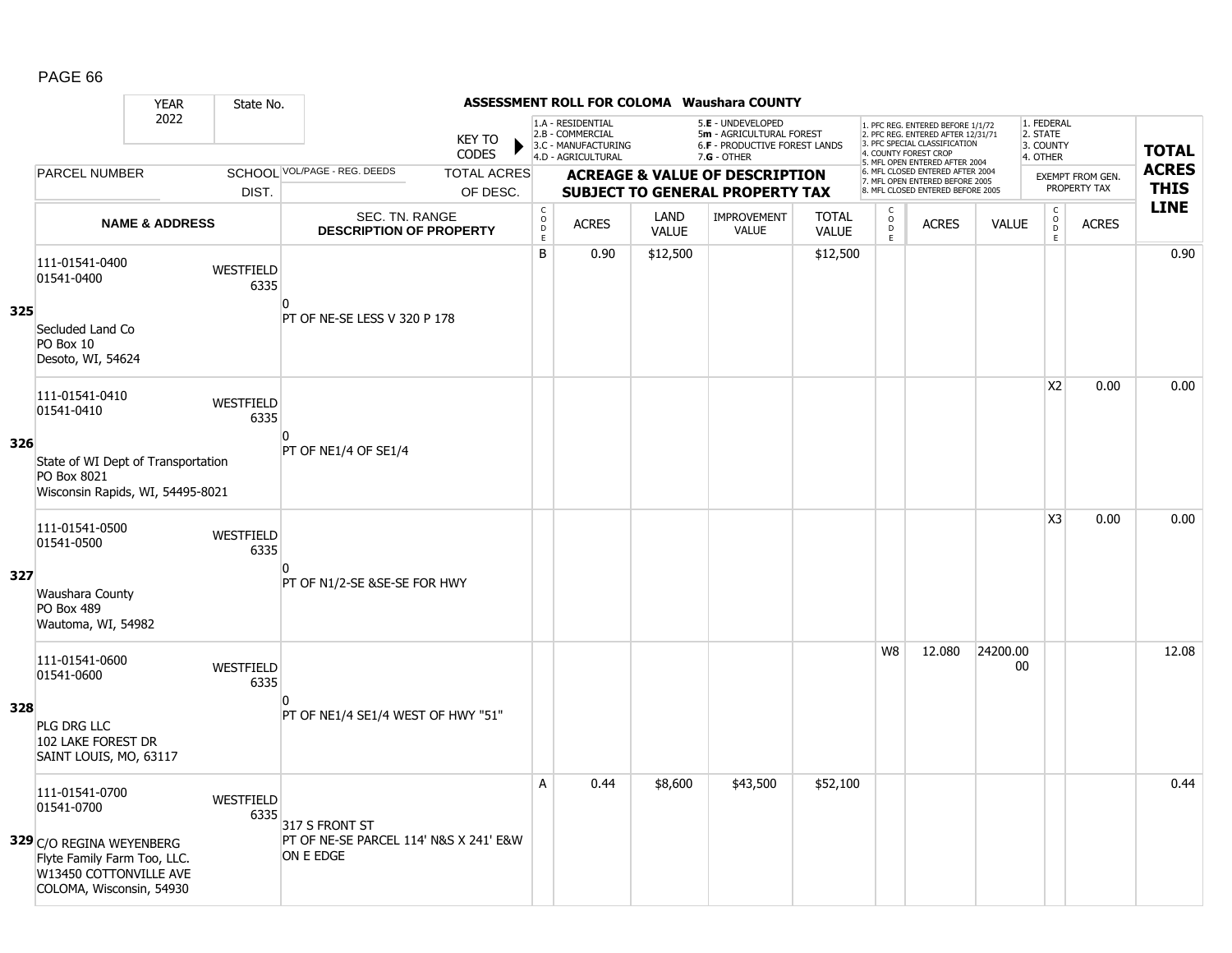|     |                                                                                                                            | <b>YEAR</b>               | State No.                |                                                                                                                            |                                     |                                                                                    |                      | <b>ASSESSMENT ROLL FOR COLOMA Waushara COUNTY</b>                                               |                              |                                                   |                                                                                                                                                                     |              |                                                 |                                            |                         |              |
|-----|----------------------------------------------------------------------------------------------------------------------------|---------------------------|--------------------------|----------------------------------------------------------------------------------------------------------------------------|-------------------------------------|------------------------------------------------------------------------------------|----------------------|-------------------------------------------------------------------------------------------------|------------------------------|---------------------------------------------------|---------------------------------------------------------------------------------------------------------------------------------------------------------------------|--------------|-------------------------------------------------|--------------------------------------------|-------------------------|--------------|
|     |                                                                                                                            | 2022                      |                          | <b>KEY TO</b><br><b>CODES</b>                                                                                              |                                     | 1.A - RESIDENTIAL<br>2.B - COMMERCIAL<br>3.C - MANUFACTURING<br>4.D - AGRICULTURAL |                      | 5.E - UNDEVELOPED<br>5m - AGRICULTURAL FOREST<br>6.F - PRODUCTIVE FOREST LANDS<br>$7.G - OTHER$ |                              |                                                   | 1. PFC REG. ENTERED BEFORE 1/1/72<br>2. PFC REG. ENTERED AFTER 12/31/71<br>3. PFC SPECIAL CLASSIFICATION<br>4. COUNTY FOREST CROP<br>5. MFL OPEN ENTERED AFTER 2004 |              | 1. FEDERAL<br>2. STATE<br>3. COUNTY<br>4. OTHER |                                            |                         | <b>TOTAL</b> |
|     | <b>PARCEL NUMBER</b>                                                                                                       |                           |                          | SCHOOL VOL/PAGE - REG. DEEDS<br><b>TOTAL ACRES</b>                                                                         |                                     |                                                                                    |                      | <b>ACREAGE &amp; VALUE OF DESCRIPTION</b>                                                       |                              |                                                   | 6. MFL CLOSED ENTERED AFTER 2004<br>7. MFL OPEN ENTERED BEFORE 2005                                                                                                 |              |                                                 |                                            | <b>EXEMPT FROM GEN.</b> | <b>ACRES</b> |
|     |                                                                                                                            |                           | DIST.                    | OF DESC.                                                                                                                   |                                     |                                                                                    |                      | <b>SUBJECT TO GENERAL PROPERTY TAX</b>                                                          |                              |                                                   | 8. MFL CLOSED ENTERED BEFORE 2005                                                                                                                                   |              |                                                 |                                            | PROPERTY TAX            | <b>THIS</b>  |
|     |                                                                                                                            | <b>NAME &amp; ADDRESS</b> |                          | <b>SEC. TN. RANGE</b><br><b>DESCRIPTION OF PROPERTY</b>                                                                    | $_{\rm o}^{\rm c}$<br>$\frac{D}{E}$ | <b>ACRES</b>                                                                       | LAND<br><b>VALUE</b> | <b>IMPROVEMENT</b><br>VALUE                                                                     | <b>TOTAL</b><br><b>VALUE</b> | $\begin{array}{c}\nC \\ O \\ D \\ E\n\end{array}$ | <b>ACRES</b>                                                                                                                                                        | <b>VALUE</b> |                                                 | $\begin{array}{c} C \\ O \\ E \end{array}$ | <b>ACRES</b>            | <b>LINE</b>  |
| 330 | 111-01541-0810<br>01541-0810<br><b>JOHN T SCHMITT</b><br>217 Front St<br>Coloma, WI, 54930                                 |                           | WESTFIELD<br>6335        | 217 S FRONT ST<br>S 100' OF N 754.4' OF E 242' OF NE1/4<br>SE1/4, NOW LOT 1 CSM #3405                                      | B                                   | 0.48                                                                               | \$4,500              | \$8,800                                                                                         | \$13,300                     |                                                   |                                                                                                                                                                     |              |                                                 |                                            |                         | 0.48         |
| 331 | 111-01541-0820<br>01541-0820<br><b>TIMOTHY D SCHMITT</b><br>W13527 BURR OAK CT<br>Coloma, WI, 54930                        |                           | WESTFIELD<br>6335        | 117 S 2ND ST<br>PT OF NE-SE LESS PT SOLD FOR HWY LESS<br>V 307 P 347                                                       | B                                   | 8.08                                                                               | \$46,000             | \$61,500                                                                                        | \$107,500                    |                                                   |                                                                                                                                                                     |              |                                                 |                                            |                         | 8.08         |
| 332 | 111-01541-0900<br>01541-0900<br>Edward D Chrzascik 2008 Declaration of<br>Trust<br>W8218 Dakota Ln<br>Westfield, WI, 53964 |                           | <b>WESTFIELD</b><br>6335 | 211 S FRONT ST<br>PT NE1/4 OF SE 1/4, PCL 60 FT N-S BY 242<br>FT E-W ALG E EDGE                                            | А                                   | 0.26                                                                               | \$7,200              | \$10,000                                                                                        | \$17,200                     |                                                   |                                                                                                                                                                     |              |                                                 |                                            |                         | 0.26         |
| 333 | 111-01541-1000<br>01541-1000<br><b>SUE M KOPACH</b><br><b>PO Box 103</b><br>Coloma, WI, 54930                              |                           | WESTFIELD<br>6335        | 203 S FRONT ST<br>PAR 77' N&S X 242' E&W PT OF NE1/4<br>SE1/4                                                              | $\overline{A}$                      | 0.35                                                                               | \$7,900              | \$49,800                                                                                        | \$57,700                     |                                                   |                                                                                                                                                                     |              |                                                 |                                            |                         | 0.35         |
| 334 | 111-01541-1110<br>01541-1110<br><b>JESSE STUBBE</b><br>141 S. FRONT ST<br>COLOMA, Wisconsin, 54930                         |                           | WESTFIELD                | 6335 141 S FRONT ST<br>PAR 90' N&S 242' E&W ON EAST EDGE OF<br>NE1/4 SE1/4, NOW LOT 1 CSM 5342 &<br><b>PARCEL TO NORTH</b> | A                                   | 0.54                                                                               | \$9,400              | \$69,200                                                                                        | \$78,600                     |                                                   |                                                                                                                                                                     |              |                                                 |                                            |                         | 0.54         |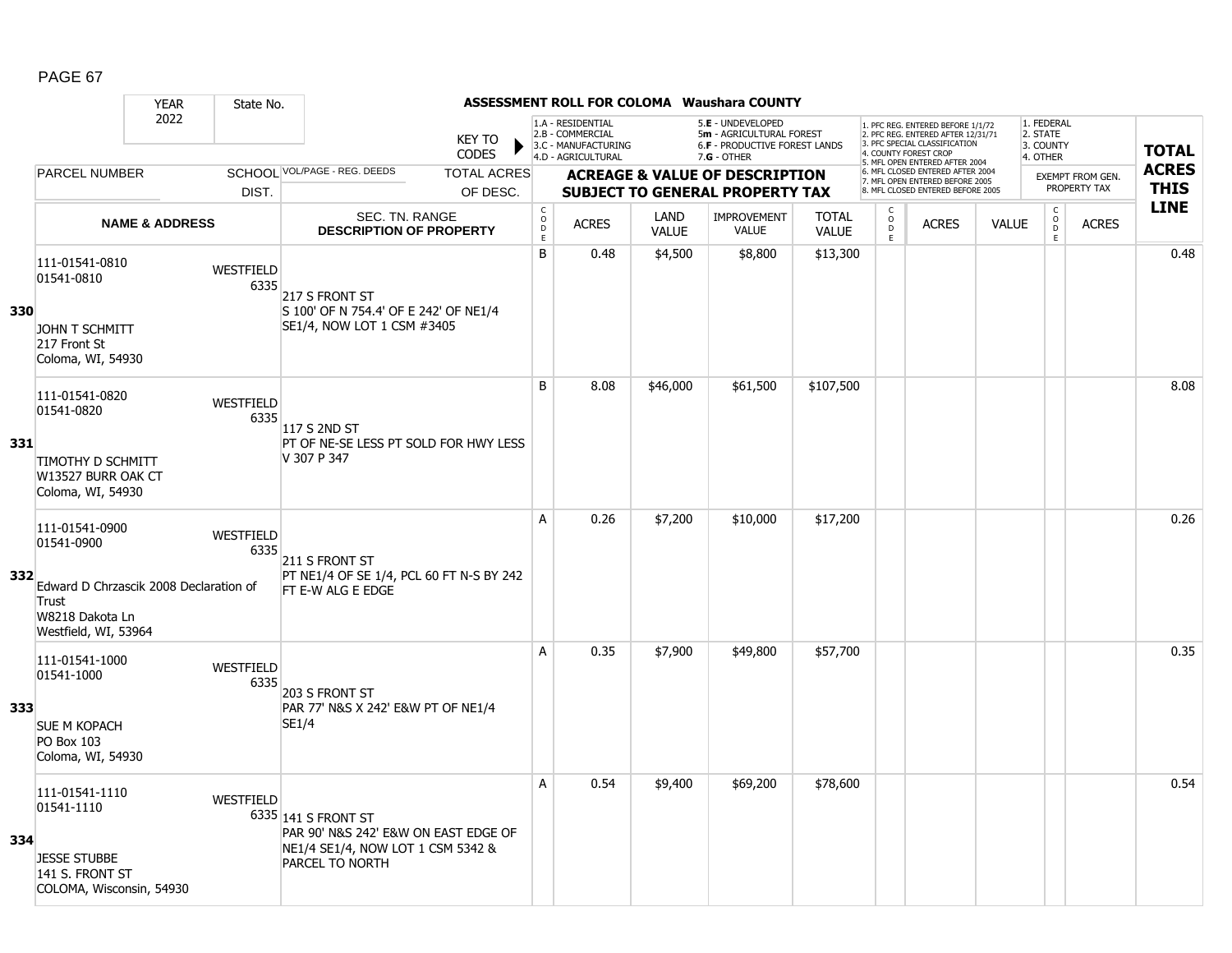|     |                                                                                                            | <b>YEAR</b>               | State No.         |                                                                                      |                                                |                                                              |                      | ASSESSMENT ROLL FOR COLOMA Waushara COUNTY                                     |                              |                                         |                                                                                                                                  |                |                                         |                  |              |
|-----|------------------------------------------------------------------------------------------------------------|---------------------------|-------------------|--------------------------------------------------------------------------------------|------------------------------------------------|--------------------------------------------------------------|----------------------|--------------------------------------------------------------------------------|------------------------------|-----------------------------------------|----------------------------------------------------------------------------------------------------------------------------------|----------------|-----------------------------------------|------------------|--------------|
|     |                                                                                                            | 2022                      |                   | KEY TO<br>CODES                                                                      |                                                | 1.A - RESIDENTIAL<br>2.B - COMMERCIAL<br>3.C - MANUFACTURING |                      | 5.E - UNDEVELOPED<br>5m - AGRICULTURAL FOREST<br>6.F - PRODUCTIVE FOREST LANDS |                              |                                         | 1. PFC REG. ENTERED BEFORE 1/1/72<br>2. PFC REG. ENTERED AFTER 12/31/71<br>3. PFC SPECIAL CLASSIFICATION<br>. COUNTY FOREST CROP |                | 1. FEDERAL<br>2. STATE<br>3. COUNTY     |                  | <b>TOTAL</b> |
|     | <b>PARCEL NUMBER</b>                                                                                       |                           |                   | SCHOOL VOL/PAGE - REG. DEEDS<br><b>TOTAL ACRES</b>                                   |                                                | 4.D - AGRICULTURAL                                           |                      | $7.G - OTHER$<br><b>ACREAGE &amp; VALUE OF DESCRIPTION</b>                     |                              |                                         | 5. MFL OPEN ENTERED AFTER 2004<br>6. MFL CLOSED ENTERED AFTER 2004<br>7. MFL OPEN ENTERED BEFORE 2005                            |                | 4. OTHER                                | EXEMPT FROM GEN. | <b>ACRES</b> |
|     |                                                                                                            |                           | DIST.             | OF DESC.                                                                             |                                                |                                                              |                      | <b>SUBJECT TO GENERAL PROPERTY TAX</b>                                         |                              |                                         | 8. MFL CLOSED ENTERED BEFORE 2005                                                                                                |                |                                         | PROPERTY TAX     | <b>THIS</b>  |
|     |                                                                                                            | <b>NAME &amp; ADDRESS</b> |                   | SEC. TN. RANGE<br><b>DESCRIPTION OF PROPERTY</b>                                     | $\begin{matrix} 0 \\ 0 \\ D \end{matrix}$<br>E | <b>ACRES</b>                                                 | LAND<br><b>VALUE</b> | <b>IMPROVEMENT</b><br><b>VALUE</b>                                             | <b>TOTAL</b><br><b>VALUE</b> | C<br>$\overset{\circ}{\mathsf{D}}$<br>E | <b>ACRES</b>                                                                                                                     | <b>VALUE</b>   | $\mathsf{C}$<br>$_{\rm D}^{\rm O}$<br>E | <b>ACRES</b>     | <b>LINE</b>  |
| 335 | 111-01541-1210<br>01541-1210<br>WAYNE P JR & AMANDA VISTAIN<br>131 S Front St<br>Coloma, WI, 54930         |                           | WESTFIELD<br>6335 | 131 S FRONT ST<br>PAR 88' N&S 242' E&W ON EAST EDGE OF<br>NE1/4 SE1/4 LESS V745 P154 | Α                                              | 0.45                                                         | \$8,700              | \$59,500                                                                       | \$68,200                     |                                         |                                                                                                                                  |                |                                         |                  | 0.45         |
| 336 | 111-01541-1300<br>01541-1300<br>Village of Coloma<br>PO Box 68<br>Coloma, WI, 54930                        |                           | WESTFIELD<br>6335 | PT OF NE-SE FOR STREET                                                               |                                                |                                                              |                      |                                                                                |                              |                                         |                                                                                                                                  |                | X4                                      | 0.00             | 0.00         |
| 337 | 111-01541-1400<br>01541-1400<br><b>ROGER H HILLIARD</b><br>3524 1st Dr<br>Oxford, WI, 53952                |                           | WESTFIELD<br>6335 | 119 S FRONT ST<br>PT NE1/4 OF SE1/4; E 320 FT OF S 75 FT<br>OF N 271.75 FT           | B                                              | 0.55                                                         | \$9,600              | \$35,200                                                                       | \$44,800                     |                                         |                                                                                                                                  |                |                                         |                  | 0.55         |
| 338 | 111-01542-0100<br>01542-0100<br>PLG DRG LLC<br>102 Lake Forest Dr<br>SAINT LOUIS, MO, 63117                |                           | WESTFIELD<br>6335 | 217 Front St<br>NW1/4 OF SE1/4 LESS HWY                                              | E.                                             | 1.85                                                         | \$7,400              |                                                                                | \$7,400                      | W8                                      | 38.000                                                                                                                           | 76000.00<br>00 |                                         |                  | 39.85        |
|     |                                                                                                            |                           |                   | <b>Parcel Total</b>                                                                  |                                                | 1.85                                                         | \$7,400              | \$0                                                                            | \$7,400                      |                                         | #Error                                                                                                                           | #Error         |                                         | 0.00             |              |
| 339 | 111-01544-0100<br>01544-0100<br>MICHAEL J CAMP, REBECCA J CAMP<br>333 S FRONT ST<br>COLOMA, WI, 54930-9507 |                           | WESTFIELD<br>6335 | 333 S FRONT ST<br>PT NE1/4 OF SE1/4 & SE1/4 OF SE1/4; EXC<br><b>HWY</b>              | Α                                              | 0.34                                                         | \$7,900              | \$21,400                                                                       | \$29,300                     |                                         |                                                                                                                                  |                |                                         |                  | 0.34         |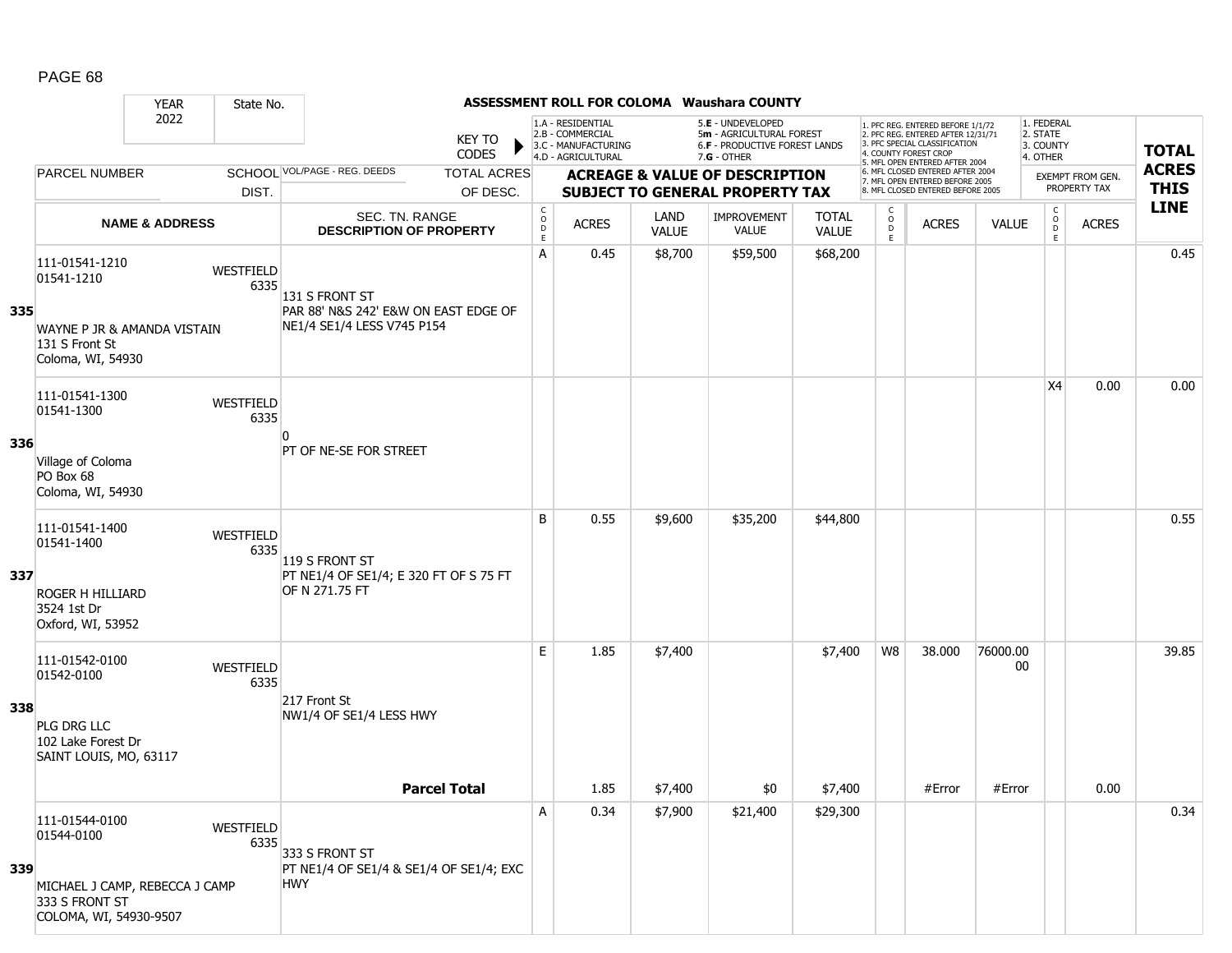|     |                                                                                                                | <b>YEAR</b>               | State No.                |                                                                                  |                               |                                                |                                                                                    |                      | <b>ASSESSMENT ROLL FOR COLOMA Waushara COUNTY</b>                                             |                              |                                        |                                                                                                                                   |              |                                                 |                         |              |
|-----|----------------------------------------------------------------------------------------------------------------|---------------------------|--------------------------|----------------------------------------------------------------------------------|-------------------------------|------------------------------------------------|------------------------------------------------------------------------------------|----------------------|-----------------------------------------------------------------------------------------------|------------------------------|----------------------------------------|-----------------------------------------------------------------------------------------------------------------------------------|--------------|-------------------------------------------------|-------------------------|--------------|
|     |                                                                                                                | 2022                      |                          |                                                                                  | <b>KEY TO</b><br><b>CODES</b> |                                                | 1.A - RESIDENTIAL<br>2.B - COMMERCIAL<br>3.C - MANUFACTURING<br>4.D - AGRICULTURAL |                      | 5.E - UNDEVELOPED<br>5m - AGRICULTURAL FOREST<br>6.F - PRODUCTIVE FOREST LANDS<br>7.G - OTHER |                              |                                        | 1. PFC REG. ENTERED BEFORE 1/1/72<br>2. PFC REG. ENTERED AFTER 12/31/71<br>3. PFC SPECIAL CLASSIFICATION<br>4. COUNTY FOREST CROP |              | 1. FEDERAL<br>2. STATE<br>3. COUNTY<br>4. OTHER |                         | <b>TOTAL</b> |
|     | <b>PARCEL NUMBER</b>                                                                                           |                           |                          | SCHOOL VOL/PAGE - REG. DEEDS                                                     | <b>TOTAL ACRES</b>            |                                                |                                                                                    |                      | <b>ACREAGE &amp; VALUE OF DESCRIPTION</b>                                                     |                              |                                        | 5. MFL OPEN ENTERED AFTER 2004<br>6. MFL CLOSED ENTERED AFTER 2004<br>7. MFL OPEN ENTERED BEFORE 2005                             |              |                                                 | <b>EXEMPT FROM GEN.</b> | <b>ACRES</b> |
|     |                                                                                                                |                           | DIST.                    |                                                                                  | OF DESC.                      |                                                |                                                                                    |                      | <b>SUBJECT TO GENERAL PROPERTY TAX</b>                                                        |                              |                                        | 8. MFL CLOSED ENTERED BEFORE 2005                                                                                                 |              |                                                 | PROPERTY TAX            | <b>THIS</b>  |
|     |                                                                                                                | <b>NAME &amp; ADDRESS</b> |                          | <b>SEC. TN. RANGE</b><br><b>DESCRIPTION OF PROPERTY</b>                          |                               | $\begin{matrix} 0 \\ 0 \\ D \end{matrix}$<br>E | <b>ACRES</b>                                                                       | LAND<br><b>VALUE</b> | <b>IMPROVEMENT</b><br><b>VALUE</b>                                                            | <b>TOTAL</b><br><b>VALUE</b> | C<br>$_{\rm D}^{\rm O}$<br>$\mathsf E$ | <b>ACRES</b>                                                                                                                      | <b>VALUE</b> | $\begin{array}{c} C \\ 0 \\ D \end{array}$<br>E | <b>ACRES</b>            | <b>LINE</b>  |
| 340 | 111-01544-0210<br>01544-0210                                                                                   |                           | WESTFIELD<br>6335        | 453 S FRONT ST<br>PT SE 1/4 OF SE 1/4 & LOT 1 CSM 251 EXC                        |                               | $\overline{A}$                                 | 5.74                                                                               | \$20,100             | \$114,800                                                                                     | \$134,900                    |                                        |                                                                                                                                   |              |                                                 |                         | 5.74         |
|     | <b>GERALD A &amp; JUDITH C LEBRICK</b><br><b>REVOCABLE TRUST</b><br>16110 Durand Ave<br>Union Grove, WI, 53182 |                           |                          | PAT SOLD IN V458 P611                                                            |                               |                                                |                                                                                    |                      |                                                                                               |                              |                                        |                                                                                                                                   |              |                                                 |                         |              |
|     | 111-01544-0310<br>01544-0310                                                                                   |                           | <b>WESTFIELD</b><br>6335 | 535 S FRONT ST                                                                   |                               | A                                              | 5.14                                                                               | \$19,200             | \$77,000                                                                                      | \$96,200                     |                                        |                                                                                                                                   |              |                                                 |                         | 5.14         |
| 341 | Roger Leach<br>PO Box 12<br>Coloma, WI, 54930                                                                  |                           |                          | PT OF SE1/4 SE1/4, INCLUDES PT OF LOT 1<br>CSM 2745 SUBJ TO EASEMENT V 484 P 838 |                               |                                                |                                                                                    |                      |                                                                                               |                              |                                        |                                                                                                                                   |              |                                                 |                         |              |
|     | 111-01544-0420<br>01544-0420                                                                                   |                           | WESTFIELD<br>6335        | S Front St                                                                       |                               | A                                              | 0.23                                                                               | \$1,800              |                                                                                               | \$1,800                      |                                        |                                                                                                                                   |              |                                                 |                         | 0.23         |
| 342 | WILLIAM P RUNNELS, TARA J RUNNELS<br>601 S Front St<br>Coloma, WI, 54930                                       |                           |                          | LOT 2 CSM 2745                                                                   |                               |                                                |                                                                                    |                      |                                                                                               |                              |                                        |                                                                                                                                   |              |                                                 |                         |              |
|     | 111-01544-0430<br>01544-0430                                                                                   |                           | WESTFIELD<br>6335        | 601 S FRONT ST                                                                   |                               | A                                              | 0.72                                                                               | \$10,800             | \$88,200                                                                                      | \$99,000                     |                                        |                                                                                                                                   |              |                                                 |                         | 0.72         |
| 343 | WILLIAM P RUNNELS, TARA J RUNNELS<br>601 S Front St<br>Coloma, WI, 54930                                       |                           |                          | LOT 1 CSM 2745; EXC V484 P802 & EASE<br>V484 P838                                |                               |                                                |                                                                                    |                      |                                                                                               |                              |                                        |                                                                                                                                   |              |                                                 |                         |              |
|     | 111-01544-0500<br>01544-0500                                                                                   |                           | <b>WESTFIELD</b><br>6335 | 401 S FRONT ST                                                                   |                               | B                                              | 10.00                                                                              | \$24,800             | \$179,500                                                                                     | \$204,300                    |                                        |                                                                                                                                   |              |                                                 |                         | 10.00        |
| 344 | COLOMA SELF STORAGE LLC<br><b>PO BOX 942</b><br>Sun Prairie, WI, 53590-0942                                    |                           |                          | LOT 2 CSM 3695 SUBJ TO EAS                                                       |                               |                                                |                                                                                    |                      |                                                                                               |                              |                                        |                                                                                                                                   |              |                                                 |                         |              |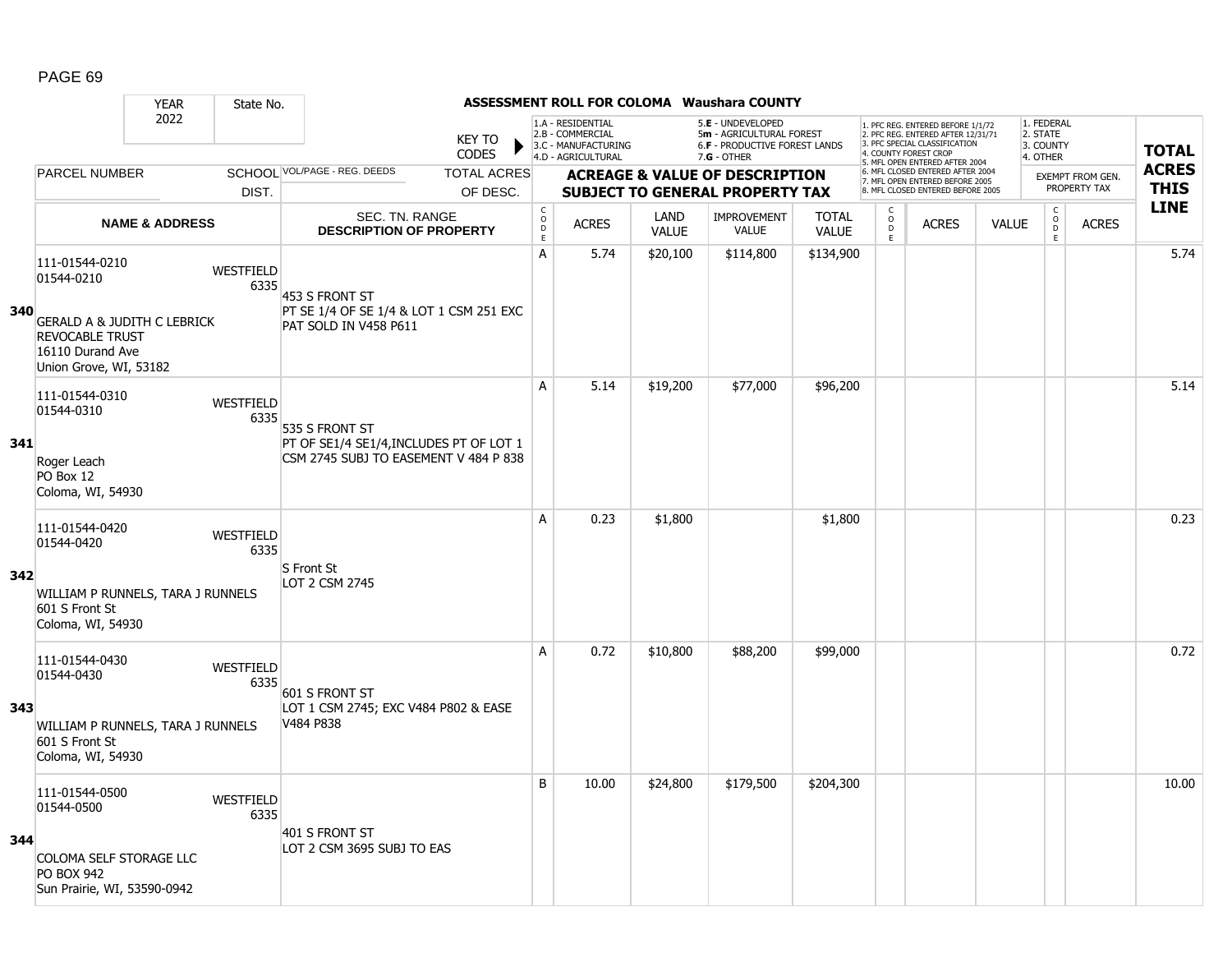|     |                                                                                              | <b>YEAR</b>               | State No.         |                                                                                  |                                |                                                                      |                                                                                    |                      | ASSESSMENT ROLL FOR COLOMA Waushara COUNTY                                                             |                              |                        |                                                                                                                                            |              |                                                 |                                        |                             |
|-----|----------------------------------------------------------------------------------------------|---------------------------|-------------------|----------------------------------------------------------------------------------|--------------------------------|----------------------------------------------------------------------|------------------------------------------------------------------------------------|----------------------|--------------------------------------------------------------------------------------------------------|------------------------------|------------------------|--------------------------------------------------------------------------------------------------------------------------------------------|--------------|-------------------------------------------------|----------------------------------------|-----------------------------|
|     |                                                                                              | 2022                      |                   |                                                                                  | <b>KEY TO</b><br><b>CODES</b>  |                                                                      | 1.A - RESIDENTIAL<br>2.B - COMMERCIAL<br>3.C - MANUFACTURING<br>4.D - AGRICULTURAL |                      | 5.E - UNDEVELOPED<br>5m - AGRICULTURAL FOREST<br><b>6.F - PRODUCTIVE FOREST LANDS</b><br>$7.G - OTHER$ |                              |                        | 1. PFC REG. ENTERED BEFORE 1/1/72<br>2. PFC REG. ENTERED AFTER 12/31/71<br>3. PFC SPECIAL CLASSIFICATION<br>. COUNTY FOREST CROP           |              | 1. FEDERAL<br>2. STATE<br>3. COUNTY<br>4. OTHER |                                        | <b>TOTAL</b>                |
|     | <b>PARCEL NUMBER</b>                                                                         |                           | DIST.             | SCHOOL VOL/PAGE - REG. DEEDS                                                     | <b>TOTAL ACRES</b><br>OF DESC. |                                                                      |                                                                                    |                      | <b>ACREAGE &amp; VALUE OF DESCRIPTION</b><br><b>SUBJECT TO GENERAL PROPERTY TAX</b>                    |                              |                        | 5. MFL OPEN ENTERED AFTER 2004<br>6. MFL CLOSED ENTERED AFTER 2004<br>7. MFL OPEN ENTERED BEFORE 2005<br>8. MFL CLOSED ENTERED BEFORE 2005 |              |                                                 | <b>EXEMPT FROM GEN</b><br>PROPERTY TAX | <b>ACRES</b><br><b>THIS</b> |
|     |                                                                                              | <b>NAME &amp; ADDRESS</b> |                   | SEC. TN. RANGE<br><b>DESCRIPTION OF PROPERTY</b>                                 |                                | $\begin{smallmatrix} C & & \\ & O & \\ D & & \end{smallmatrix}$<br>E | <b>ACRES</b>                                                                       | LAND<br><b>VALUE</b> | <b>IMPROVEMENT</b><br><b>VALUE</b>                                                                     | <b>TOTAL</b><br><b>VALUE</b> | C<br>$\circ$<br>D<br>E | <b>ACRES</b>                                                                                                                               | <b>VALUE</b> | c<br>$_{\rm D}^{\rm O}$<br>E                    | <b>ACRES</b>                           | <b>LINE</b>                 |
|     | 111-01544-0600<br>01544-0600                                                                 |                           | WESTFIELD<br>6335 | n                                                                                |                                | F<br>A                                                               | 12.74<br>1.00                                                                      | \$1,300<br>\$1,500   | \$0<br>\$9,300                                                                                         | \$1,300<br>\$10,800          |                        |                                                                                                                                            |              |                                                 |                                        | 13.74                       |
| 345 | RONALD C & FRANCES BADER<br>517 OAK TERRACE<br>SLINGER, WI, 53086                            |                           |                   | PT OF SE-SE, E 13.74 ACRES OF LOT 1 CSM<br>3695 & 40' EASE ACROSS LOT 2 CSM 3695 |                                |                                                                      |                                                                                    |                      |                                                                                                        |                              |                        |                                                                                                                                            |              |                                                 |                                        |                             |
|     |                                                                                              |                           |                   |                                                                                  | <b>Parcel Total</b>            |                                                                      | 13.74                                                                              | \$2,800              | \$9,300                                                                                                | \$12,100                     |                        | 0.00                                                                                                                                       | \$0          |                                                 | 0.00                                   |                             |
|     | 111-01571-0300<br>01571-0300                                                                 |                           | WESTFIELD<br>6335 |                                                                                  |                                | A                                                                    | 0.69                                                                               | \$10,600             | \$33,500                                                                                               | \$44,100                     |                        |                                                                                                                                            |              |                                                 |                                        | 0.69                        |
| 346 | Milan G Dornik Rev Trust<br>N2604 4th Ave<br>Hancock, WI, 54943                              |                           |                   | 255 N FRONT ST<br>LOTS 1,2,3 & 4 BLK 1 RR PLAT                                   |                                |                                                                      |                                                                                    |                      |                                                                                                        |                              |                        |                                                                                                                                            |              |                                                 |                                        |                             |
|     | 111-01571-0500<br>01571-0500                                                                 |                           | WESTFIELD<br>6335 |                                                                                  |                                |                                                                      |                                                                                    |                      |                                                                                                        |                              |                        |                                                                                                                                            |              | <b>X2</b>                                       | 0.00                                   | 0.00                        |
| 347 | State of WI Dept of Transportation<br>PO Box 8021<br>Wisconsin Rapids, WI, 54495-8021        |                           |                   | ŋ<br>LOTS 5 & 6 BLK 1 RR PLAT                                                    |                                |                                                                      |                                                                                    |                      |                                                                                                        |                              |                        |                                                                                                                                            |              |                                                 |                                        |                             |
|     | 111-01571-0902<br>01571-0902                                                                 |                           | WESTFIELD<br>6335 |                                                                                  |                                | B                                                                    | 0.86                                                                               | \$23,300             | \$675,500                                                                                              | \$698,800                    |                        |                                                                                                                                            |              |                                                 |                                        | 0.86                        |
| 348 | <b>CLAUSEN 2 LLC</b><br>1430 HANOVER PL<br>WAUNAKEE, WI, 53597                               |                           |                   | 129 W FOLLETT DR<br>LOT 1 CSM 6440                                               |                                |                                                                      |                                                                                    |                      |                                                                                                        |                              |                        |                                                                                                                                            |              |                                                 |                                        |                             |
|     | 111-01571-0903<br>01571-0903                                                                 |                           | WESTFIELD<br>6335 |                                                                                  |                                | B                                                                    | 0.00                                                                               | \$0                  | \$0                                                                                                    | \$0                          |                        |                                                                                                                                            |              | X4                                              | 0.46                                   | 0.46                        |
| 349 | Wisconsin Department of Transportion<br>1681 SECOND AVE SOUTH<br>WISCONSIN RAPIDS, WI, 54495 |                           |                   | 235 N FRONT ST<br>LOT 2 CSM 6440                                                 |                                |                                                                      |                                                                                    |                      |                                                                                                        |                              |                        |                                                                                                                                            |              |                                                 |                                        |                             |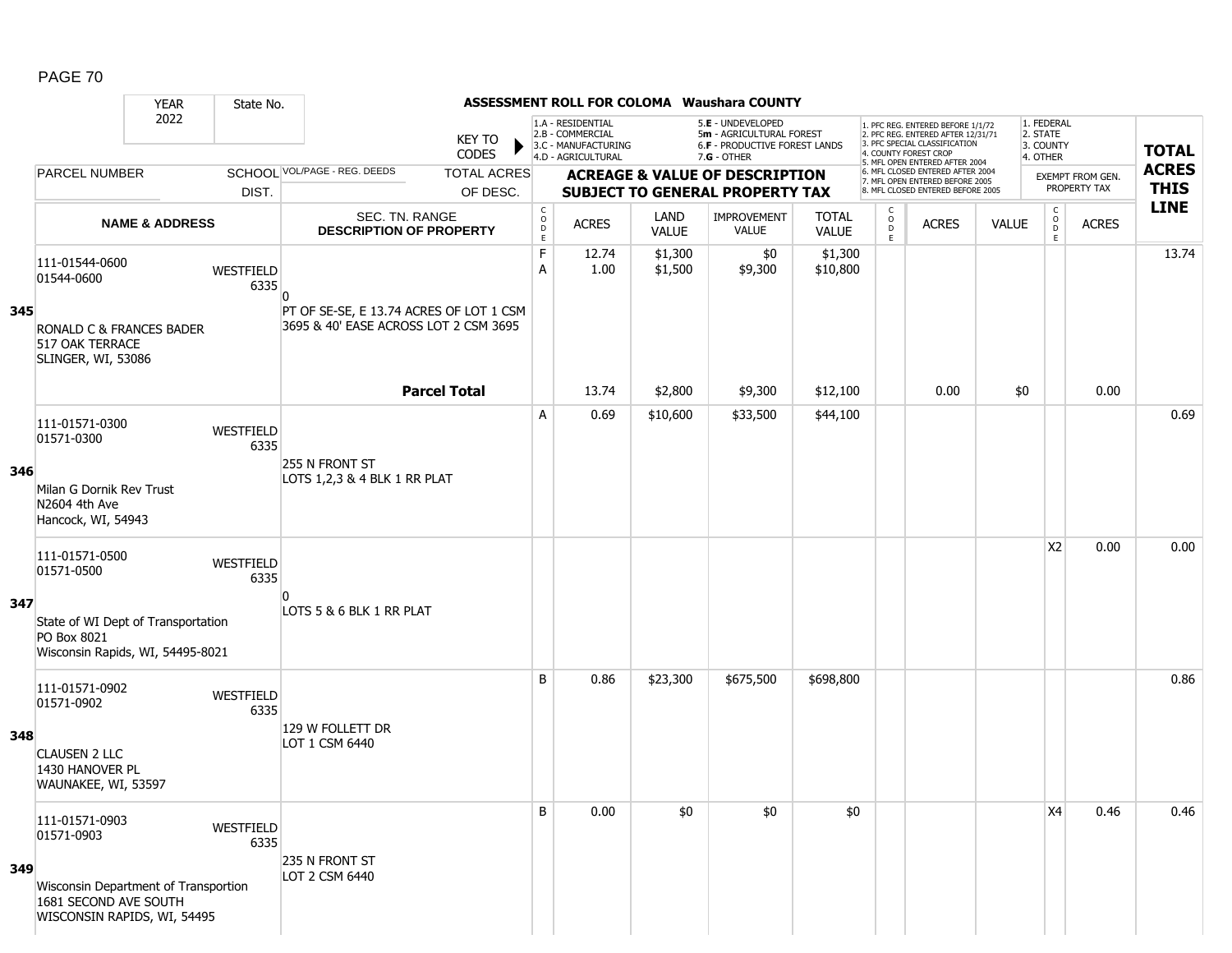|     |                                                                                                                       | <b>YEAR</b>               | State No.         |                                                                                       |                                |                                           |                                                              |                      | ASSESSMENT ROLL FOR COLOMA Waushara COUNTY                                          |                              |                                |                                                                                                                                   |              |                                     |                                         |              |
|-----|-----------------------------------------------------------------------------------------------------------------------|---------------------------|-------------------|---------------------------------------------------------------------------------------|--------------------------------|-------------------------------------------|--------------------------------------------------------------|----------------------|-------------------------------------------------------------------------------------|------------------------------|--------------------------------|-----------------------------------------------------------------------------------------------------------------------------------|--------------|-------------------------------------|-----------------------------------------|--------------|
|     |                                                                                                                       | 2022                      |                   |                                                                                       | KEY TO                         |                                           | 1.A - RESIDENTIAL<br>2.B - COMMERCIAL<br>3.C - MANUFACTURING |                      | 5.E - UNDEVELOPED<br>5m - AGRICULTURAL FOREST<br>6.F - PRODUCTIVE FOREST LANDS      |                              |                                | 1. PFC REG. ENTERED BEFORE 1/1/72<br>2. PFC REG. ENTERED AFTER 12/31/71<br>3. PFC SPECIAL CLASSIFICATION<br>4. COUNTY FOREST CROP |              | 1. FEDERAL<br>2. STATE<br>3. COUNTY |                                         | <b>TOTAL</b> |
|     |                                                                                                                       |                           |                   | SCHOOL VOL/PAGE - REG. DEEDS                                                          | <b>CODES</b>                   |                                           | 4.D - AGRICULTURAL                                           |                      | $7.G - OTHER$                                                                       |                              |                                | 5. MFL OPEN ENTERED AFTER 2004<br>6. MFL CLOSED ENTERED AFTER 2004                                                                |              | 4. OTHER                            |                                         | <b>ACRES</b> |
|     | <b>PARCEL NUMBER</b>                                                                                                  |                           | DIST.             |                                                                                       | <b>TOTAL ACRES</b><br>OF DESC. |                                           |                                                              |                      | <b>ACREAGE &amp; VALUE OF DESCRIPTION</b><br><b>SUBJECT TO GENERAL PROPERTY TAX</b> |                              |                                | 7. MFL OPEN ENTERED BEFORE 2005<br>8. MFL CLOSED ENTERED BEFORE 2005                                                              |              |                                     | <b>EXEMPT FROM GEN.</b><br>PROPERTY TAX | <b>THIS</b>  |
|     |                                                                                                                       | <b>NAME &amp; ADDRESS</b> |                   | SEC. TN. RANGE<br><b>DESCRIPTION OF PROPERTY</b>                                      |                                | $\begin{matrix} 0 \\ 0 \\ D \end{matrix}$ | <b>ACRES</b>                                                 | <b>LAND</b><br>VALUE | <b>IMPROVEMENT</b><br><b>VALUE</b>                                                  | <b>TOTAL</b><br><b>VALUE</b> | $\mathsf{C}$<br>$\overline{0}$ | <b>ACRES</b>                                                                                                                      | <b>VALUE</b> | $\mathsf{C}$<br>$_{D}^{O}$          | <b>ACRES</b>                            | <b>LINE</b>  |
|     |                                                                                                                       |                           |                   |                                                                                       | <b>Parcel Total</b>            | E                                         | 0.00                                                         | \$0                  | \$0                                                                                 | \$0                          | E.                             | 0.00                                                                                                                              | \$0          | E                                   | 0.46                                    |              |
| 350 | 111-01571-1500<br>01571-1500<br><b>ALAN G BOCK</b><br>N5075 Sand Lake Rd<br>Plainfield, WI, 54966                     |                           | WESTFIELD<br>6335 | 221 N FRONT ST<br>LOT 10 BLK 1 E 110' & E 110' OF S 30' OF<br>LOT 9 RR PLAT           |                                | B                                         | 0.21                                                         | \$9,200              | \$87,500                                                                            | \$96,700                     |                                |                                                                                                                                   |              |                                     |                                         | 0.21         |
| 351 | 111-01571-1920<br>01571-1920<br>State of WI Dept of Transportation<br>PO Box 8021<br>Wisconsin Rapids, WI, 54495-8021 |                           | WESTFIELD<br>6335 | LOT 16, S1/2 LOT 17 & PT OF LOT 15 IN<br>BLK OR RAILROAD PLAT OF COLOMA               |                                |                                           |                                                              |                      |                                                                                     |                              |                                |                                                                                                                                   |              | <b>X2</b>                           | 0.00                                    | 0.00         |
| 352 | 111-01571-1950<br>01571-1950<br>JENNAS RED HILL ROYAL CAFE LLC<br>130 W FOLLET DR<br>Coloma, WI, 54930                |                           | WESTFIELD<br>6335 | 130 W FOLLETT ST<br>N1/2 LOT 17, LOT 18 & S 38' LOT 19 BLK 1<br><b>RR PLAT</b>        |                                | B                                         | 0.38                                                         | \$26,800             | \$158,200                                                                           | \$185,000                    |                                |                                                                                                                                   |              |                                     |                                         | 0.38         |
| 353 | 111-01571-2200<br>01571-2200<br>Jenna's Red Hill Royal Cafe LLC<br>130 West Follett Drive<br>Coloma, WI, 54930-8400   |                           | WESTFIELD<br>6335 | 268 N 2ND ST<br>N 12 FT OF LOT 19 & ALL OF LOT 20, BLK 1,<br>COLOMA STATION (RR PLAT) |                                | A                                         | 0.22                                                         | \$6,700              | \$100                                                                               | \$6,800                      |                                |                                                                                                                                   |              |                                     |                                         | 0.22         |
| 354 | 111-01571-2300<br>01571-2300<br>National Exchange Bank & Trust<br>130 S Main St<br>Fond Du Lac, WI, 54935             |                           | WESTFIELD<br>6335 | 201 N FRONT ST<br>RR PLAT LOTS 1 & 2 & N 37' LOT 3 BLK 2                              |                                | B                                         | 0.44                                                         | \$29,200             | \$298,800                                                                           | \$328,000                    |                                |                                                                                                                                   |              |                                     |                                         | 0.44         |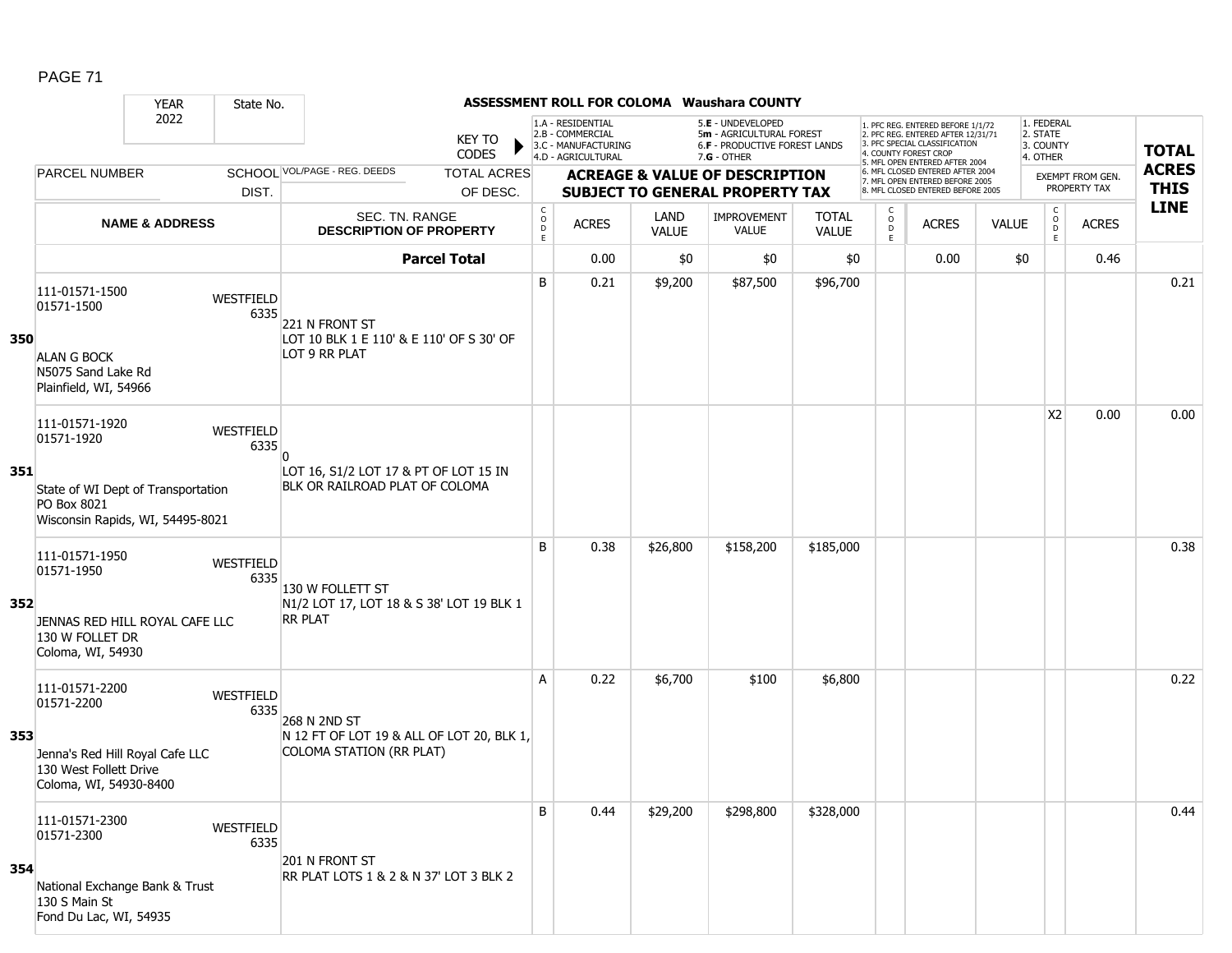|     |                                                                                                       | <b>YEAR</b><br>State No.                              |                                                                                                                                                                                |                                                          |                                                              |                             | <b>ASSESSMENT ROLL FOR COLOMA Waushara COUNTY</b>                              |                              |                                                |                                                                                                                                   |              |                                     |                         |              |
|-----|-------------------------------------------------------------------------------------------------------|-------------------------------------------------------|--------------------------------------------------------------------------------------------------------------------------------------------------------------------------------|----------------------------------------------------------|--------------------------------------------------------------|-----------------------------|--------------------------------------------------------------------------------|------------------------------|------------------------------------------------|-----------------------------------------------------------------------------------------------------------------------------------|--------------|-------------------------------------|-------------------------|--------------|
|     |                                                                                                       | 2022                                                  | <b>KEY TO</b><br><b>CODES</b>                                                                                                                                                  |                                                          | 1.A - RESIDENTIAL<br>2.B - COMMERCIAL<br>3.C - MANUFACTURING |                             | 5.E - UNDEVELOPED<br>5m - AGRICULTURAL FOREST<br>6.F - PRODUCTIVE FOREST LANDS |                              |                                                | 1. PFC REG. ENTERED BEFORE 1/1/72<br>2. PFC REG. ENTERED AFTER 12/31/71<br>3. PFC SPECIAL CLASSIFICATION<br>4. COUNTY FOREST CROP |              | 1. FEDERAL<br>2. STATE<br>3. COUNTY |                         | <b>TOTAL</b> |
|     | <b>PARCEL NUMBER</b>                                                                                  |                                                       | SCHOOL VOL/PAGE - REG. DEEDS<br><b>TOTAL ACRES</b>                                                                                                                             |                                                          | 4.D - AGRICULTURAL                                           |                             | 7.G - OTHER<br><b>ACREAGE &amp; VALUE OF DESCRIPTION</b>                       |                              |                                                | 5. MFL OPEN ENTERED AFTER 2004<br>6. MFL CLOSED ENTERED AFTER 2004                                                                |              | 4. OTHER                            | <b>EXEMPT FROM GEN.</b> | <b>ACRES</b> |
|     |                                                                                                       | DIST.                                                 | OF DESC.                                                                                                                                                                       |                                                          |                                                              |                             | <b>SUBJECT TO GENERAL PROPERTY TAX</b>                                         |                              |                                                | 7. MFL OPEN ENTERED BEFORE 2005<br>8. MFL CLOSED ENTERED BEFORE 2005                                                              |              |                                     | PROPERTY TAX            | <b>THIS</b>  |
|     |                                                                                                       | <b>NAME &amp; ADDRESS</b>                             | SEC. TN. RANGE<br><b>DESCRIPTION OF PROPERTY</b>                                                                                                                               | $\begin{smallmatrix} C \\ O \\ D \end{smallmatrix}$<br>E | <b>ACRES</b>                                                 | <b>LAND</b><br><b>VALUE</b> | <b>IMPROVEMENT</b><br><b>VALUE</b>                                             | <b>TOTAL</b><br><b>VALUE</b> | $\begin{matrix} 0 \\ 0 \\ 0 \end{matrix}$<br>E | <b>ACRES</b>                                                                                                                      | <b>VALUE</b> | $\mathsf{C}$<br>$\circ$<br>D<br>E.  | <b>ACRES</b>            | <b>LINE</b>  |
| 355 | 111-01571-2410<br>01571-2410<br><b>TDS Rentals LLC</b><br><b>PO Box 215</b><br>Coloma, WI, 54930-0215 | WESTFIELD                                             | $6335$ 159 N FRONT ST<br>PT OF SE1/4 NE1/4, RR PLAT S 13' LOT 3,<br>LOT 4 & N 22' LOT 5 EXC W 70' ALL IN BLK<br>2 LESS V769 P969 & INCLUDING PT LOT 1<br><b>CSM 3568</b>       | B                                                        | 0.22                                                         | \$9,000                     | \$37,700                                                                       | \$46,700                     |                                                |                                                                                                                                   |              | X4                                  | 0.00                    | 0.22         |
|     |                                                                                                       |                                                       | <b>Parcel Total</b>                                                                                                                                                            |                                                          | 0.22                                                         | \$9,000                     | \$37,700                                                                       | \$46,700                     |                                                | 0.00                                                                                                                              | \$0          |                                     | 0.00                    |              |
| 356 | 111-01571-2420<br>01571-2420<br><b>N2574 7TH AVE</b><br>HANCOCK, WI, 54943                            | WESTFIELD<br>6335<br>KLAUS A PERKINS, KARLA K PERKINS | 157 N FRONT ST<br>PT OF SE1/4 NE1/4, RR PLAT PT OF N 22'<br>LOT 5 BLK 2 INCLUDES PT LOT 1 CSM 3568                                                                             | B                                                        | 0.07                                                         | \$3,600                     | \$43,400                                                                       | \$47,000                     |                                                |                                                                                                                                   |              |                                     |                         | 0.07         |
| 357 | 111-01571-2510<br>01571-2510<br>Village of Coloma<br>PO Box 68<br>Coloma, WI, 54930                   | WESTFIELD                                             | 6335 155 N FRONT ST<br>PT OF SE1/4 NE1/4, LOT 5 BLK 2 EXC N 22'<br>OF E 80' & N 1/2 LOT 6 OF COLOMA<br>STATION (RR PLAT) NOW LOT 1 CSM<br>#3568 LESS V769 P970 & LESS V770 P58 |                                                          |                                                              |                             |                                                                                |                              |                                                |                                                                                                                                   |              | X4                                  | 0.17                    | 0.17         |
| 358 | 111-01571-2700<br>01571-2700<br>Judy C Bates<br>N1893 Deer Ridge Ct<br>Wautoma, WI, 54982             | WESTFIELD<br>6335                                     | 149 N FRONT ST<br>RR PLAT S. 25' OF LOT 6 IN BLK 2                                                                                                                             | B                                                        | 0.07                                                         | \$4,100                     | \$45,800                                                                       | \$49,900                     |                                                |                                                                                                                                   |              |                                     |                         | 0.07         |
| 359 | 111-01571-2800<br>01571-2800<br>75 COLUMBIA AVE<br>Cedarhurst, NY, 11516-2011                         | WESTFIELD<br>6335<br>WISCONSIN POSTAL HOLDINGS LLC    | 145 N FRONT ST<br>LOT 7 BLK 2 RR PLAT                                                                                                                                          | B                                                        | 0.00                                                         | \$0                         | \$0                                                                            | \$0                          |                                                |                                                                                                                                   |              | X4                                  | 0.16                    | 0.16         |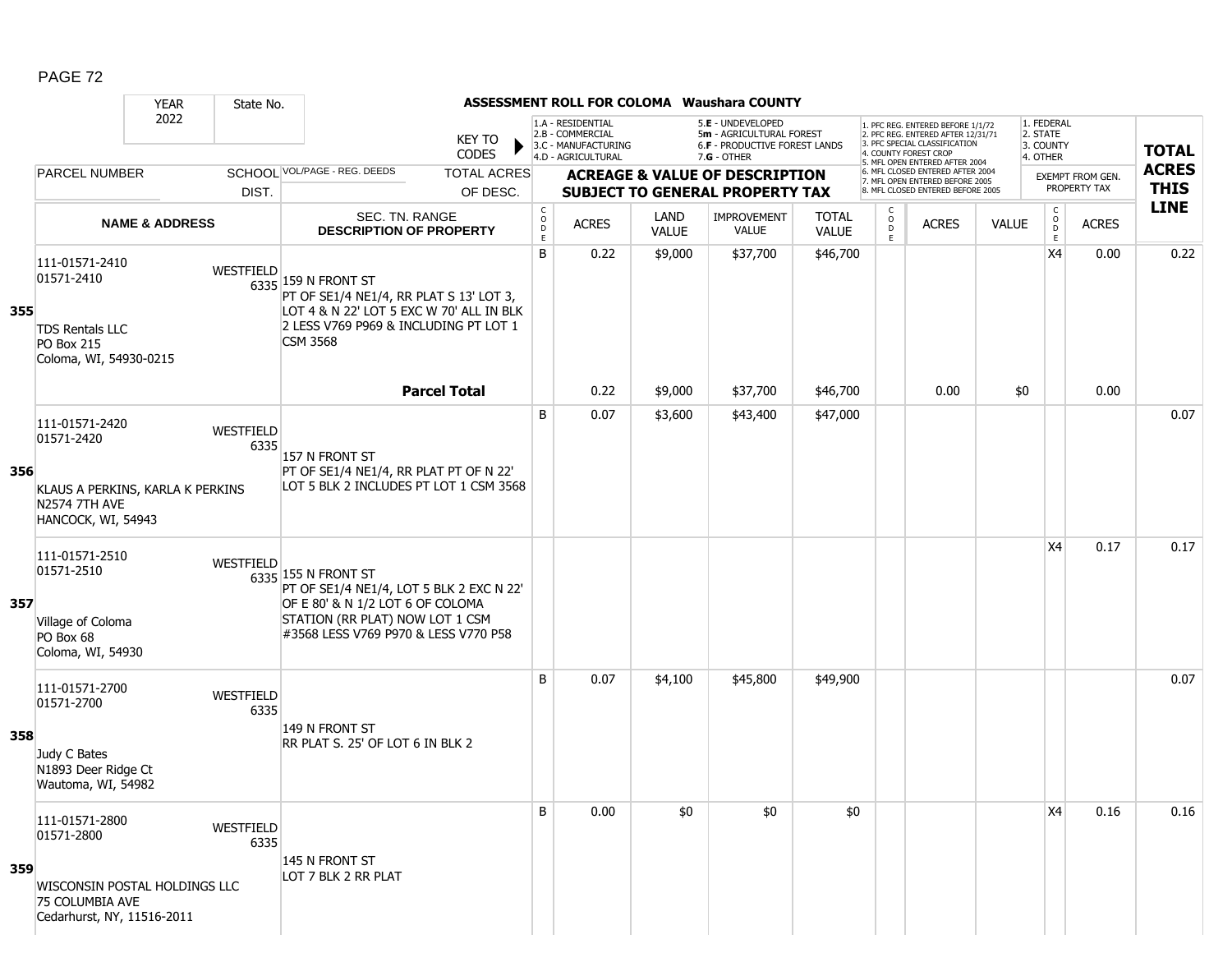|     |                                                                                                             | <b>YEAR</b>               | State No.         |                                                                                                                                                                                                                         |                                                       |                                                              |                      | ASSESSMENT ROLL FOR COLOMA Waushara COUNTY                                     |                              |                     |                       |                                                                                                          |              |                                     |                                         |              |
|-----|-------------------------------------------------------------------------------------------------------------|---------------------------|-------------------|-------------------------------------------------------------------------------------------------------------------------------------------------------------------------------------------------------------------------|-------------------------------------------------------|--------------------------------------------------------------|----------------------|--------------------------------------------------------------------------------|------------------------------|---------------------|-----------------------|----------------------------------------------------------------------------------------------------------|--------------|-------------------------------------|-----------------------------------------|--------------|
|     |                                                                                                             | 2022                      |                   | <b>KEY TO</b><br><b>CODES</b>                                                                                                                                                                                           |                                                       | 1.A - RESIDENTIAL<br>2.B - COMMERCIAL<br>3.C - MANUFACTURING |                      | 5.E - UNDEVELOPED<br>5m - AGRICULTURAL FOREST<br>6.F - PRODUCTIVE FOREST LANDS |                              |                     | 4. COUNTY FOREST CROP | 1. PFC REG. ENTERED BEFORE 1/1/72<br>2. PFC REG. ENTERED AFTER 12/31/71<br>3. PFC SPECIAL CLASSIFICATION |              | 1. FEDERAL<br>2. STATE<br>3. COUNTY |                                         | <b>TOTAL</b> |
|     |                                                                                                             |                           |                   | SCHOOL VOL/PAGE - REG. DEEDS                                                                                                                                                                                            |                                                       | 4.D - AGRICULTURAL                                           |                      | $7.G - OTHER$                                                                  |                              |                     |                       | 5. MFL OPEN ENTERED AFTER 2004<br>6. MFL CLOSED ENTERED AFTER 2004                                       |              | 4. OTHER                            |                                         | <b>ACRES</b> |
|     | <b>PARCEL NUMBER</b>                                                                                        |                           | DIST.             | <b>TOTAL ACRES</b><br>OF DESC.                                                                                                                                                                                          |                                                       |                                                              |                      | <b>ACREAGE &amp; VALUE OF DESCRIPTION</b><br>SUBJECT TO GENERAL PROPERTY TAX   |                              |                     |                       | 7. MFL OPEN ENTERED BEFORE 2005<br>8. MFL CLOSED ENTERED BEFORE 2005                                     |              |                                     | <b>EXEMPT FROM GEN.</b><br>PROPERTY TAX | <b>THIS</b>  |
|     |                                                                                                             | <b>NAME &amp; ADDRESS</b> |                   | SEC. TN. RANGE<br><b>DESCRIPTION OF PROPERTY</b>                                                                                                                                                                        | $\begin{smallmatrix} C\\ O\\ O\\ D \end{smallmatrix}$ | <b>ACRES</b>                                                 | LAND<br><b>VALUE</b> | <b>IMPROVEMENT</b><br><b>VALUE</b>                                             | <b>TOTAL</b><br><b>VALUE</b> | C<br>$\overline{0}$ |                       | <b>ACRES</b>                                                                                             | <b>VALUE</b> | $\mathsf{C}$<br>$\overline{D}$      | <b>ACRES</b>                            | <b>LINE</b>  |
|     |                                                                                                             |                           |                   | <b>Parcel Total</b>                                                                                                                                                                                                     | E                                                     | 0.00                                                         | \$0                  | \$0                                                                            | \$0                          | E.                  |                       | 0.00                                                                                                     | \$0          | E                                   | 0.16                                    |              |
|     |                                                                                                             |                           |                   |                                                                                                                                                                                                                         |                                                       |                                                              |                      |                                                                                |                              |                     |                       |                                                                                                          |              |                                     |                                         |              |
| 360 | 111-01571-2910<br>01571-2910<br>137 Front Street Coloma LLC<br>2208 Wyatt Ave<br>Stevens Point, WI, 54481   |                           | WESTFIELD<br>6335 | 137 N FRONT ST<br>LOT 8 BLK 2 RR PLAT & OUTLOT 1 CSM<br>5405 (PT LOT 9 BLK 2 RR PLAT)                                                                                                                                   | B                                                     | 0.19                                                         | \$8,000              | \$86,300                                                                       | \$94,300                     |                     |                       |                                                                                                          |              |                                     |                                         | 0.19         |
| 361 | 111-01571-3111<br>01571-3111<br><b>RICHARD F &amp; DEBORAH K ZUEHLKE</b><br>PO Box 200<br>Coloma, WI, 54930 |                           |                   | WESTFIELD 133 N FRONT ST<br>$6335$ 8/7/19 BC OB CHANGE, NO A/C ON ONE<br>SIDE, FLAT ROOF, SOME RAIN DAMAGE<br>PT OF SE-NE, PT LOTS 9 & 10 BLK 2<br>COLOMA STATION (RR PLAT), NOW LOT 2<br>& OL 2 CSM 4435 LESS CSM 5405 | B                                                     | 0.16                                                         | \$12,200             | \$49,900                                                                       | \$62,100                     |                     |                       |                                                                                                          |              |                                     |                                         | 0.16         |
| 362 | 111-01571-3210<br>01571-3210<br><b>DENNIS R AST</b><br>129 N Front St<br>Coloma, WI, 54930                  |                           | WESTFIELD         | 6335 110 W SOUTH ST<br>PT OF SE-NE, PT OF LOTS 9 & 10 COLOMA<br>STATION (RR PLAT), NOW LOT 1 & OL 1<br><b>CSM 4435</b>                                                                                                  | A                                                     | 0.17                                                         | \$5,300              | \$66,700                                                                       | \$72,000                     |                     |                       |                                                                                                          |              |                                     |                                         | 0.17         |
| 363 | 111-01571-3410<br>01571-3410<br><b>SCOTT E NELSON</b><br>136 N 2ND ST<br>Coloma, WI, 54930                  |                           | WESTFIELD<br>6335 | 136 N 2ND ST<br>PT OF SE1/4 NE1/4, LOTS 11 & 12 BLK 2<br>COLOMA STATION (RR PLAT)                                                                                                                                       | A                                                     | 0.34                                                         | \$7,900              | \$76,500                                                                       | \$84,400                     |                     |                       |                                                                                                          |              |                                     |                                         | 0.34         |
| 364 | 111-01571-3600<br>01571-3600<br>MICHAEL & RENEE LEFEVER<br>PO Box 238<br>Coloma, WI, 54930                  |                           | WESTFIELD<br>6335 | 144 N 2ND ST<br>LOTS 13 & 14 BLK 2 OF RR PLAT                                                                                                                                                                           | Α                                                     | 0.34                                                         | \$7,900              | \$53,200                                                                       | \$61,100                     |                     |                       |                                                                                                          |              |                                     |                                         | 0.34         |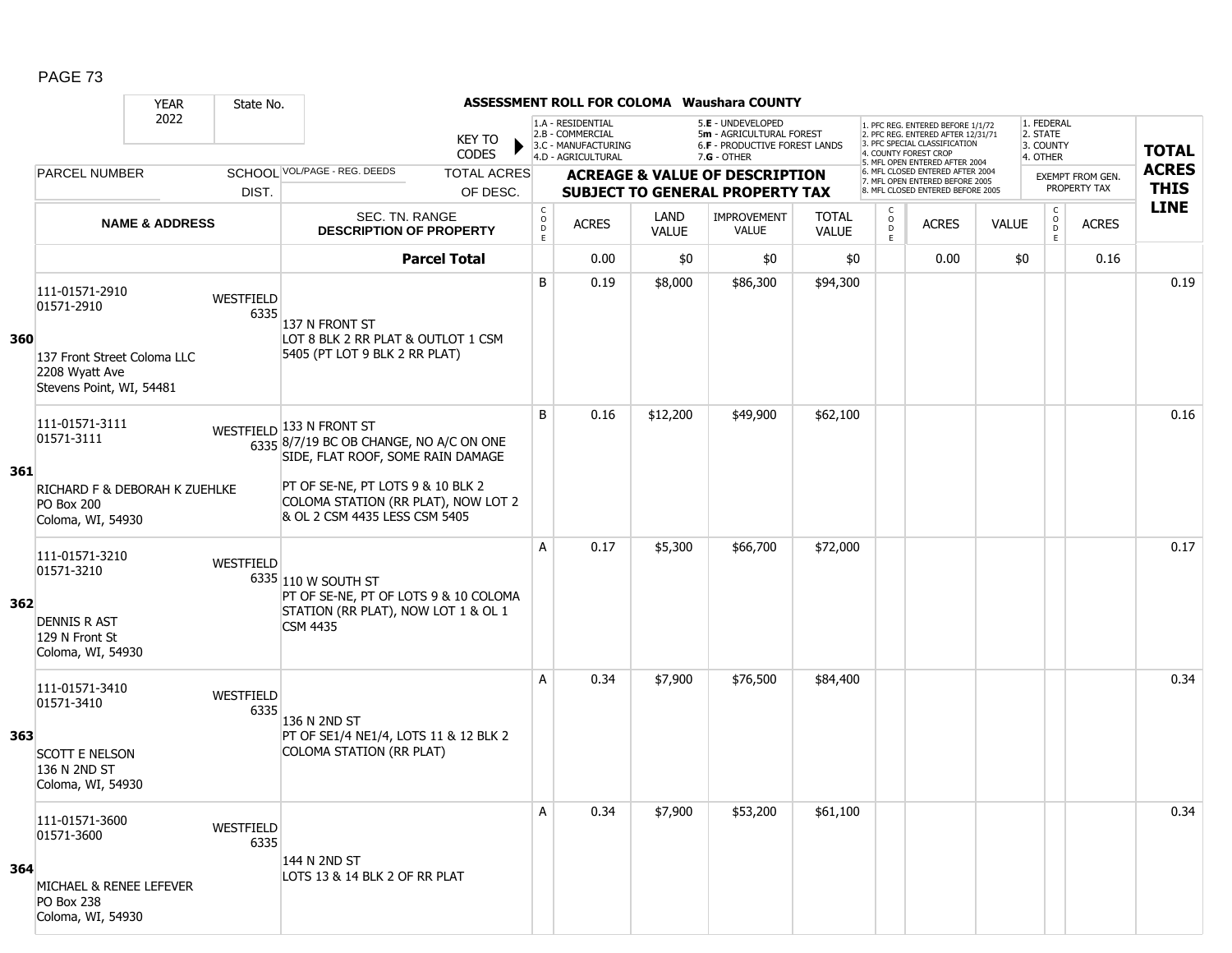|     |                                                                         | <b>YEAR</b>               | State No.                |                                                                    |                               |                                        |                                                                                    |                      | <b>ASSESSMENT ROLL FOR COLOMA Waushara COUNTY</b>                                                      |                              |                                                   |                                                                                                                                   |              |                                                 |                         |              |
|-----|-------------------------------------------------------------------------|---------------------------|--------------------------|--------------------------------------------------------------------|-------------------------------|----------------------------------------|------------------------------------------------------------------------------------|----------------------|--------------------------------------------------------------------------------------------------------|------------------------------|---------------------------------------------------|-----------------------------------------------------------------------------------------------------------------------------------|--------------|-------------------------------------------------|-------------------------|--------------|
|     |                                                                         | 2022                      |                          |                                                                    | <b>KEY TO</b><br><b>CODES</b> |                                        | 1.A - RESIDENTIAL<br>2.B - COMMERCIAL<br>3.C - MANUFACTURING<br>4.D - AGRICULTURAL |                      | 5.E - UNDEVELOPED<br>5m - AGRICULTURAL FOREST<br><b>6.F - PRODUCTIVE FOREST LANDS</b><br>$7.G - OTHER$ |                              |                                                   | 1. PFC REG. ENTERED BEFORE 1/1/72<br>2. PFC REG. ENTERED AFTER 12/31/71<br>3. PFC SPECIAL CLASSIFICATION<br>4. COUNTY FOREST CROP |              | 1. FEDERAL<br>2. STATE<br>3. COUNTY<br>4. OTHER |                         | <b>TOTAL</b> |
|     | PARCEL NUMBER                                                           |                           |                          | SCHOOL VOL/PAGE - REG. DEEDS                                       | <b>TOTAL ACRES</b>            |                                        |                                                                                    |                      | <b>ACREAGE &amp; VALUE OF DESCRIPTION</b>                                                              |                              |                                                   | 5. MFL OPEN ENTERED AFTER 2004<br>6. MFL CLOSED ENTERED AFTER 2004<br>7. MFL OPEN ENTERED BEFORE 2005                             |              |                                                 | <b>EXEMPT FROM GEN.</b> | <b>ACRES</b> |
|     |                                                                         |                           | DIST.                    |                                                                    | OF DESC.                      |                                        |                                                                                    |                      | <b>SUBJECT TO GENERAL PROPERTY TAX</b>                                                                 |                              |                                                   | 8. MFL CLOSED ENTERED BEFORE 2005                                                                                                 |              |                                                 | PROPERTY TAX            | <b>THIS</b>  |
|     |                                                                         | <b>NAME &amp; ADDRESS</b> |                          | SEC. TN. RANGE<br><b>DESCRIPTION OF PROPERTY</b>                   |                               | $_{\rm o}^{\rm c}$<br>$\mathsf D$<br>E | <b>ACRES</b>                                                                       | LAND<br><b>VALUE</b> | IMPROVEMENT<br>VALUE                                                                                   | <b>TOTAL</b><br><b>VALUE</b> | C<br>$\overset{\circ}{\mathsf{D}}$<br>$\mathsf E$ | <b>ACRES</b>                                                                                                                      | <b>VALUE</b> | $\begin{array}{c} C \\ O \\ E \end{array}$      | <b>ACRES</b>            | <b>LINE</b>  |
|     | 111-01571-3700<br>01571-3700                                            |                           | WESTFIELD<br>6335        | $\Omega$                                                           |                               |                                        |                                                                                    |                      |                                                                                                        |                              |                                                   |                                                                                                                                   |              | X <sub>4</sub>                                  | 0.33                    | 0.33         |
| 365 | Village of Coloma<br>PO Box 68<br>Coloma, WI, 54930                     |                           |                          | LOTS 15 & 16 BLK 2 COLOMA STATION (RR<br>PLAT) NOW LOT 2 CSM #3568 |                               |                                        |                                                                                    |                      |                                                                                                        |                              |                                                   |                                                                                                                                   |              |                                                 |                         |              |
|     | 111-01571-3900<br>01571-3900                                            |                           | WESTFIELD<br>6335        |                                                                    |                               | Α                                      | 0.17                                                                               | \$5,200              | \$91,800                                                                                               | \$97,000                     |                                                   |                                                                                                                                   |              |                                                 |                         | 0.17         |
| 366 | SHOWEN PROPERTIES LLC<br><b>PO BOX 167</b><br>WESTFIELD, WI, 53964      |                           |                          | 160 N 2ND ST<br>LOT 17 BLK 2 RR PLAT                               |                               |                                        |                                                                                    |                      |                                                                                                        |                              |                                                   |                                                                                                                                   |              |                                                 |                         |              |
|     | 111-01571-4200<br>01571-4200                                            |                           | WESTFIELD<br>6335        | 127 W CENTER ST                                                    |                               | A                                      | 0.50                                                                               | \$9,100              | \$47,800                                                                                               | \$56,900                     |                                                   |                                                                                                                                   |              |                                                 |                         | 0.50         |
| 367 | FRED C ERICKSON, ROBERTA L ERICKSON<br>N261 3rd Ct<br>Coloma, WI, 54930 |                           |                          | LOTS 18, 19 & 20 BLK 2 RR PLAT                                     |                               |                                        |                                                                                    |                      |                                                                                                        |                              |                                                   |                                                                                                                                   |              |                                                 |                         |              |
|     | 111-01571-4300<br>01571-4300                                            |                           | <b>WESTFIELD</b><br>6335 |                                                                    |                               | Α                                      | 0.31                                                                               | \$7,600              | \$72,600                                                                                               | \$80,200                     |                                                   |                                                                                                                                   |              |                                                 |                         | 0.31         |
| 368 | Schwanke Living Trust<br>211 N 2nd St<br>Coloma, WI, 54930-9634         |                           |                          | 211 N 2ND ST<br>LOTS 1 & 2 BLK 3 RR PLAT                           |                               |                                        |                                                                                    |                      |                                                                                                        |                              |                                                   |                                                                                                                                   |              |                                                 |                         |              |
|     | 111-01571-4500<br>01571-4500                                            |                           | WESTFIELD<br>6335        | 201 N 2ND ST                                                       |                               | A                                      | 0.16                                                                               | \$4,900              | \$14,400                                                                                               | \$19,300                     |                                                   |                                                                                                                                   |              |                                                 |                         | 0.16         |
| 369 | Robert Millen<br><b>PO Box 294</b><br>Coloma, WI, 54930                 |                           |                          | LOT 3 BLK 3 COLOMA STATION RR PLAT                                 |                               |                                        |                                                                                    |                      |                                                                                                        |                              |                                                   |                                                                                                                                   |              |                                                 |                         |              |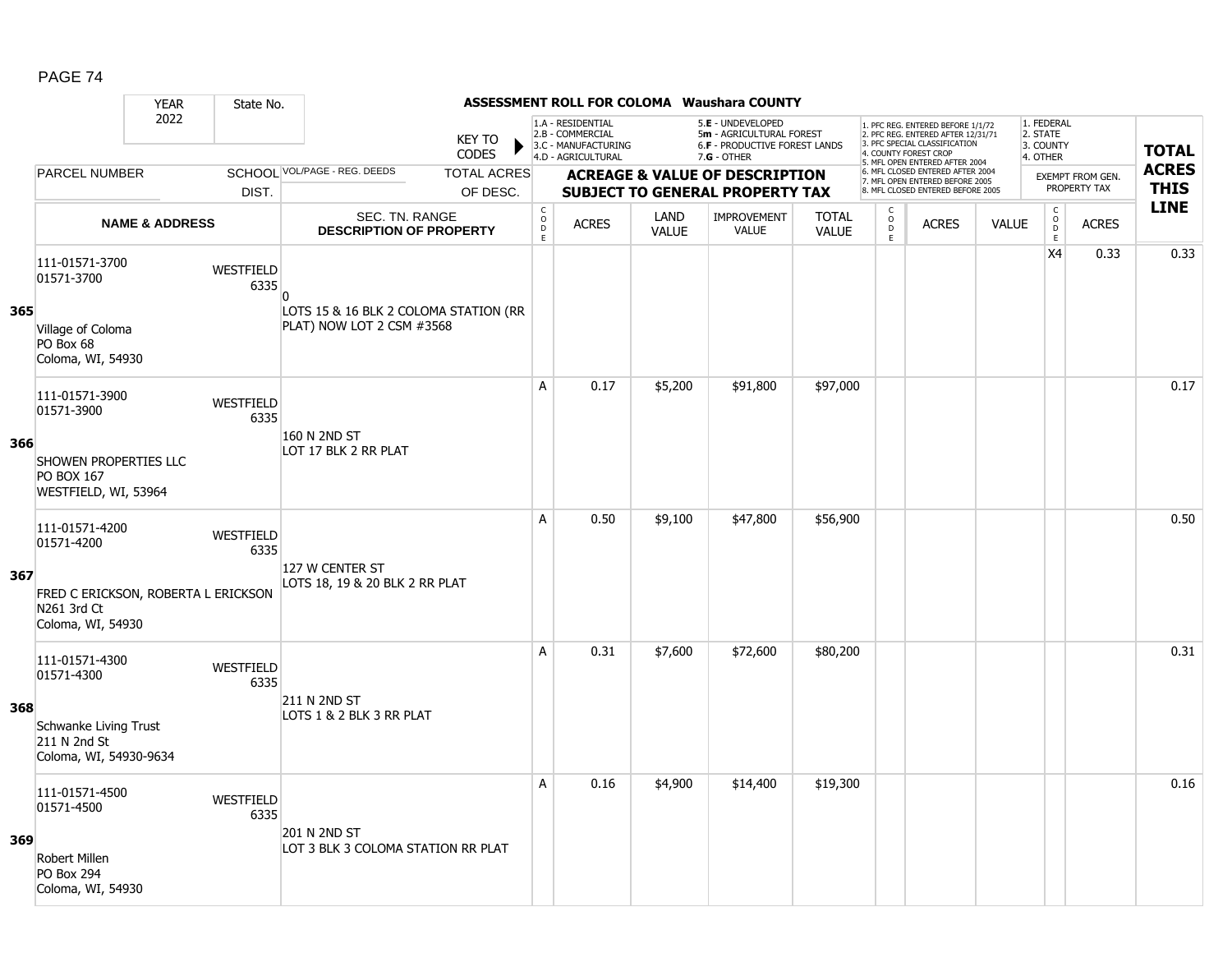|     |                                                                                                                | <b>YEAR</b>               | State No.                |                                                                                                                                 |                                |                                               |                                                                                    |                      | <b>ASSESSMENT ROLL FOR COLOMA Waushara COUNTY</b>                                               |                              |                          |                                                                                                                                            |              |                                                 |                                         |                             |
|-----|----------------------------------------------------------------------------------------------------------------|---------------------------|--------------------------|---------------------------------------------------------------------------------------------------------------------------------|--------------------------------|-----------------------------------------------|------------------------------------------------------------------------------------|----------------------|-------------------------------------------------------------------------------------------------|------------------------------|--------------------------|--------------------------------------------------------------------------------------------------------------------------------------------|--------------|-------------------------------------------------|-----------------------------------------|-----------------------------|
|     |                                                                                                                | 2022                      |                          |                                                                                                                                 | <b>KEY TO</b><br><b>CODES</b>  |                                               | 1.A - RESIDENTIAL<br>2.B - COMMERCIAL<br>3.C - MANUFACTURING<br>4.D - AGRICULTURAL |                      | 5.E - UNDEVELOPED<br>5m - AGRICULTURAL FOREST<br>6.F - PRODUCTIVE FOREST LANDS<br>$7.G - OTHER$ |                              |                          | 1. PFC REG. ENTERED BEFORE 1/1/72<br>2. PFC REG. ENTERED AFTER 12/31/71<br>3. PFC SPECIAL CLASSIFICATION<br>4. COUNTY FOREST CROP          |              | 1. FEDERAL<br>2. STATE<br>3. COUNTY<br>4. OTHER |                                         | <b>TOTAL</b>                |
|     | <b>PARCEL NUMBER</b>                                                                                           |                           | DIST.                    | SCHOOL VOL/PAGE - REG. DEEDS                                                                                                    | <b>TOTAL ACRES</b><br>OF DESC. |                                               |                                                                                    |                      | <b>ACREAGE &amp; VALUE OF DESCRIPTION</b><br><b>SUBJECT TO GENERAL PROPERTY TAX</b>             |                              |                          | 5. MFL OPEN ENTERED AFTER 2004<br>6. MFL CLOSED ENTERED AFTER 2004<br>7. MFL OPEN ENTERED BEFORE 2005<br>8. MFL CLOSED ENTERED BEFORE 2005 |              |                                                 | <b>EXEMPT FROM GEN.</b><br>PROPERTY TAX | <b>ACRES</b><br><b>THIS</b> |
|     |                                                                                                                | <b>NAME &amp; ADDRESS</b> |                          | SEC. TN. RANGE<br><b>DESCRIPTION OF PROPERTY</b>                                                                                |                                | C<br>$\circ$<br>$\overline{D}$<br>$\mathsf E$ | <b>ACRES</b>                                                                       | LAND<br><b>VALUE</b> | <b>IMPROVEMENT</b><br><b>VALUE</b>                                                              | <b>TOTAL</b><br><b>VALUE</b> | C<br>$\overline{D}$<br>E | <b>ACRES</b>                                                                                                                               | <b>VALUE</b> | $\begin{matrix} 0 \\ 0 \\ D \end{matrix}$<br>E. | <b>ACRES</b>                            | <b>LINE</b>                 |
| 370 | 111-01571-4600<br>01571-4600<br><b>TAMMY W PAZIN</b><br>N1411 COUNTY ROAD B<br>Coloma, WI, 54930               |                           | WESTFIELD<br>6335        | 159 N 2ND ST<br>LOT 4 & 5 BLK 3 RR PLAT                                                                                         |                                | Α                                             | 0.31                                                                               | \$7,600              | \$48,700                                                                                        | \$56,300                     |                          |                                                                                                                                            |              |                                                 |                                         | 0.31                        |
| 371 | 111-01571-4900<br>01571-4900<br>MICHAEL F PROVOST SR<br>135 ANNIE LN<br>ADVANCE, NC, 27006                     |                           | <b>WESTFIELD</b><br>6335 | 145 N 2ND ST<br>LOT 6 & 7 BLK 3 RR PLAT                                                                                         |                                | A                                             | 0.31                                                                               | \$7,600              | \$61,100                                                                                        | \$68,700                     |                          |                                                                                                                                            |              |                                                 |                                         | 0.31                        |
| 372 | 111-01571-5000<br>01571-5000<br>ALMA A ANAYA<br>692 S SANDCREST AVE<br>Wautoma, WI, 54982-8265                 |                           | <b>WESTFIELD</b><br>6335 | 139 N 2ND ST<br>LOT 8 BLK 3 RR PLAT                                                                                             |                                | A                                             | 0.16                                                                               | \$4,900              | \$19,500                                                                                        | \$24,400                     |                          |                                                                                                                                            |              |                                                 |                                         | 0.16                        |
| 373 | 111-01571-5100<br>01571-5100<br><b>MARIE D BORRMANN</b><br>133 N 2ND ST<br>COLOMA, WI, 54930                   |                           | WESTFIELD<br>6335        | 133 N 2ND ST<br>LOT 9 & 10 BLK 3 RR PLAT                                                                                        |                                | A                                             | 0.30                                                                               | \$7,600              | \$25,600                                                                                        | \$33,200                     |                          |                                                                                                                                            |              |                                                 |                                         | 0.30                        |
| 374 | 111-01571-5310<br>01571-5310<br>Bauman Real Estate Limited Partnership<br>126 E Jackson St<br>Ripon, WI, 54971 |                           | WESTFIELD                | 6335 215 W FOLLETT DR<br>PT OF SE-NE RR PLAT LOTS 1, 2 & 3 & LOT<br>4 N OF HWY "21" IN BLK 4 & PT VACATED<br><b>CHURCH LANE</b> |                                | B                                             | 0.54                                                                               | \$60,000             | \$444,700                                                                                       | \$504,700                    |                          |                                                                                                                                            |              |                                                 |                                         | 0.54                        |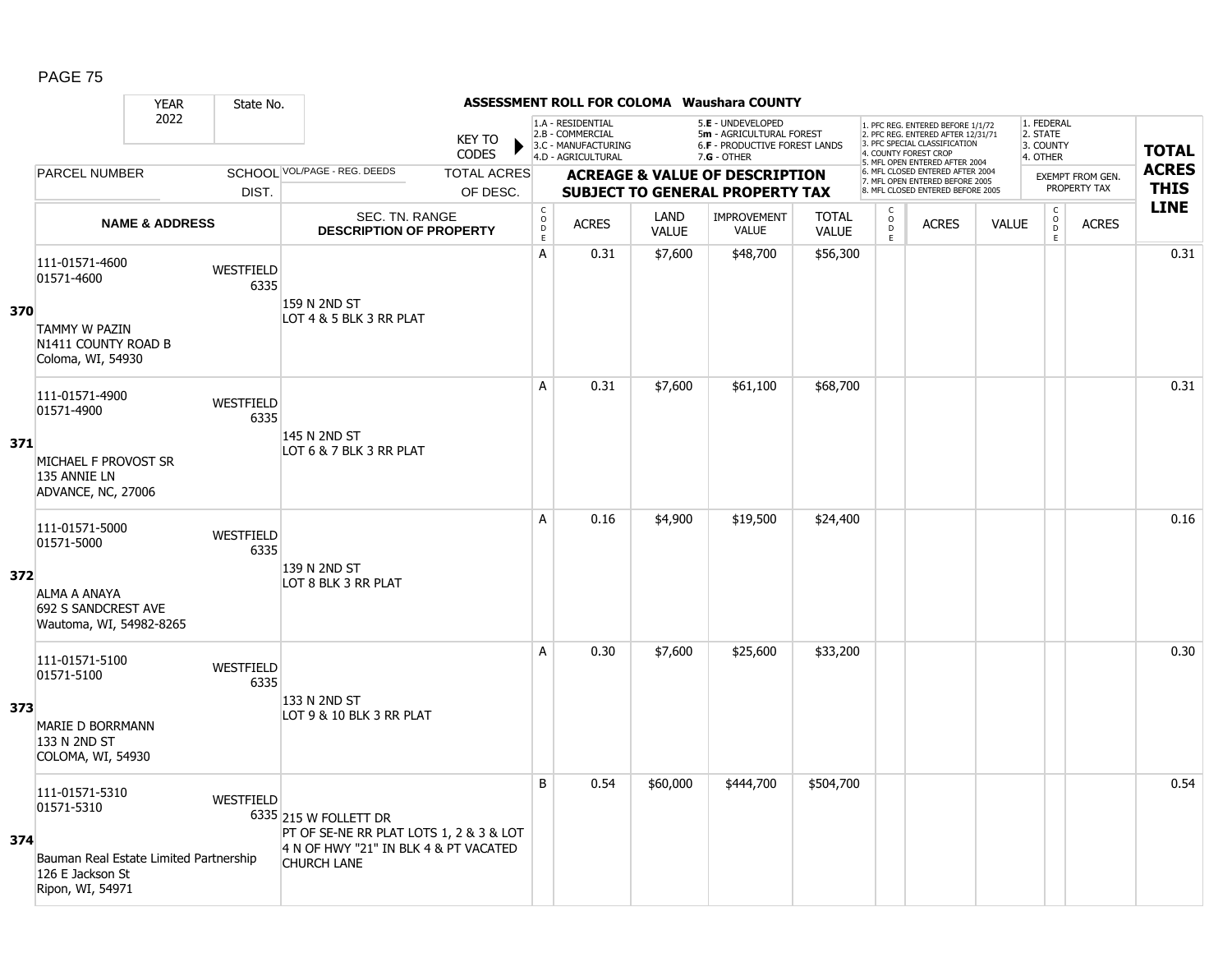|     |                                                                                       | <b>YEAR</b>               | State No.         |                                                                 |                               |                              |                                                                                    |                      | <b>ASSESSMENT ROLL FOR COLOMA Waushara COUNTY</b>                                               |                              |                                                 |                                                                                                                                   |              |                                                 |                                  |              |
|-----|---------------------------------------------------------------------------------------|---------------------------|-------------------|-----------------------------------------------------------------|-------------------------------|------------------------------|------------------------------------------------------------------------------------|----------------------|-------------------------------------------------------------------------------------------------|------------------------------|-------------------------------------------------|-----------------------------------------------------------------------------------------------------------------------------------|--------------|-------------------------------------------------|----------------------------------|--------------|
|     |                                                                                       | 2022                      |                   |                                                                 | <b>KEY TO</b><br><b>CODES</b> |                              | 1.A - RESIDENTIAL<br>2.B - COMMERCIAL<br>3.C - MANUFACTURING<br>4.D - AGRICULTURAL |                      | 5.E - UNDEVELOPED<br>5m - AGRICULTURAL FOREST<br>6.F - PRODUCTIVE FOREST LANDS<br>$7.G - OTHER$ |                              |                                                 | 1. PFC REG. ENTERED BEFORE 1/1/72<br>2. PFC REG. ENTERED AFTER 12/31/71<br>3. PFC SPECIAL CLASSIFICATION<br>4. COUNTY FOREST CROP |              | 1. FEDERAL<br>2. STATE<br>3. COUNTY<br>4. OTHER |                                  | <b>TOTAL</b> |
|     | <b>PARCEL NUMBER</b>                                                                  |                           |                   | SCHOOL VOL/PAGE - REG. DEEDS                                    | <b>TOTAL ACRES</b>            |                              |                                                                                    |                      | <b>ACREAGE &amp; VALUE OF DESCRIPTION</b>                                                       |                              |                                                 | 5. MFL OPEN ENTERED AFTER 2004<br>6. MFL CLOSED ENTERED AFTER 2004                                                                |              |                                                 |                                  | <b>ACRES</b> |
|     |                                                                                       |                           | DIST.             |                                                                 | OF DESC.                      |                              |                                                                                    |                      | <b>SUBJECT TO GENERAL PROPERTY TAX</b>                                                          |                              |                                                 | 7. MFL OPEN ENTERED BEFORE 2005<br>8. MFL CLOSED ENTERED BEFORE 2005                                                              |              |                                                 | EXEMPT FROM GEN.<br>PROPERTY TAX | <b>THIS</b>  |
|     |                                                                                       | <b>NAME &amp; ADDRESS</b> |                   | SEC. TN. RANGE<br><b>DESCRIPTION OF PROPERTY</b>                |                               | $_{\rm o}^{\rm c}$<br>D<br>Ē | <b>ACRES</b>                                                                       | LAND<br><b>VALUE</b> | <b>IMPROVEMENT</b><br><b>VALUE</b>                                                              | <b>TOTAL</b><br><b>VALUE</b> | $\begin{matrix} 0 \\ 0 \\ D \end{matrix}$<br>E. | <b>ACRES</b>                                                                                                                      | <b>VALUE</b> | $\begin{matrix} C \\ O \\ D \end{matrix}$<br>Ē. | <b>ACRES</b>                     | <b>LINE</b>  |
| 375 | 111-01571-5700<br>01571-5700                                                          |                           | WESTFIELD<br>6335 | n<br>PT LOT 4, ALL OF LOT 5 & PT OF LOT 6 BLK                   |                               |                              |                                                                                    |                      |                                                                                                 |                              |                                                 |                                                                                                                                   |              | X <sub>2</sub>                                  | 0.00                             | 0.00         |
|     | State of WI Dept of Transportation<br>PO Box 8021<br>Wisconsin Rapids, WI, 54495-8021 |                           |                   | 4 RR PLAT LESS V330 P541 LESS V493 P987                         |                               |                              |                                                                                    |                      |                                                                                                 |                              |                                                 |                                                                                                                                   |              |                                                 |                                  |              |
|     | 111-01571-5800<br>01571-5800                                                          |                           | WESTFIELD<br>6335 | 239 N 2ND ST                                                    |                               | A                            | 0.17                                                                               | \$5,200              | \$48,300                                                                                        | \$53,500                     |                                                 |                                                                                                                                   |              |                                                 |                                  | 0.17         |
| 376 | <b>WESTON M BECKER</b><br>239 N 2nd St<br>Coloma, WI, 54930                           |                           |                   | LOTS 6 & 7 BLK 4 SOUTH OF HWY "21" IN<br>RR PLAT LESS V332 P117 |                               |                              |                                                                                    |                      |                                                                                                 |                              |                                                 |                                                                                                                                   |              |                                                 |                                  |              |
|     | 111-01571-6100<br>01571-6100                                                          |                           | WESTFIELD<br>6335 | 229 N 2ND ST                                                    |                               | A                            | 0.45                                                                               | \$8,700              | \$53,500                                                                                        | \$62,200                     |                                                 |                                                                                                                                   |              |                                                 |                                  | 0.45         |
| 377 | MICHELLE L PODOLL<br>229 N 2nd St<br>Coloma, WI, 54930                                |                           |                   | LOT 8,9 & 10 BLK 4 RR PLAT                                      |                               |                              |                                                                                    |                      |                                                                                                 |                              |                                                 |                                                                                                                                   |              |                                                 |                                  |              |
|     | 111-01572-0100<br>01572-0100                                                          |                           | WESTFIELD<br>6335 | 103 W SOUTH ST                                                  |                               | B                            | 0.12                                                                               | \$7,500              | \$22,100                                                                                        | \$29,600                     |                                                 |                                                                                                                                   |              |                                                 |                                  | 0.12         |
| 378 | Barbara F Schweger Revocable Trust<br>9708 110 St #103<br>Edmonton, AB, T5K2W3        |                           |                   | LOT 1 BLK 1 ROBLIERS ADD                                        |                               |                              |                                                                                    |                      |                                                                                                 |                              |                                                 |                                                                                                                                   |              |                                                 |                                  |              |
|     | 111-01572-0200<br>01572-0200                                                          |                           | WESTFIELD<br>6335 | 107 W SOUTH ST                                                  |                               | B                            | 0.57                                                                               | \$15,100             | \$136,000                                                                                       | \$151,100                    |                                                 |                                                                                                                                   |              |                                                 |                                  | 0.57         |
| 379 | TIMOTHY R WHITING<br>107 W SOUTH ST<br>Coloma, WI, 54930                              |                           |                   | LOT 2,3,4 BLK 1 ROBLIERS ADD                                    |                               |                              |                                                                                    |                      |                                                                                                 |                              |                                                 |                                                                                                                                   |              |                                                 |                                  |              |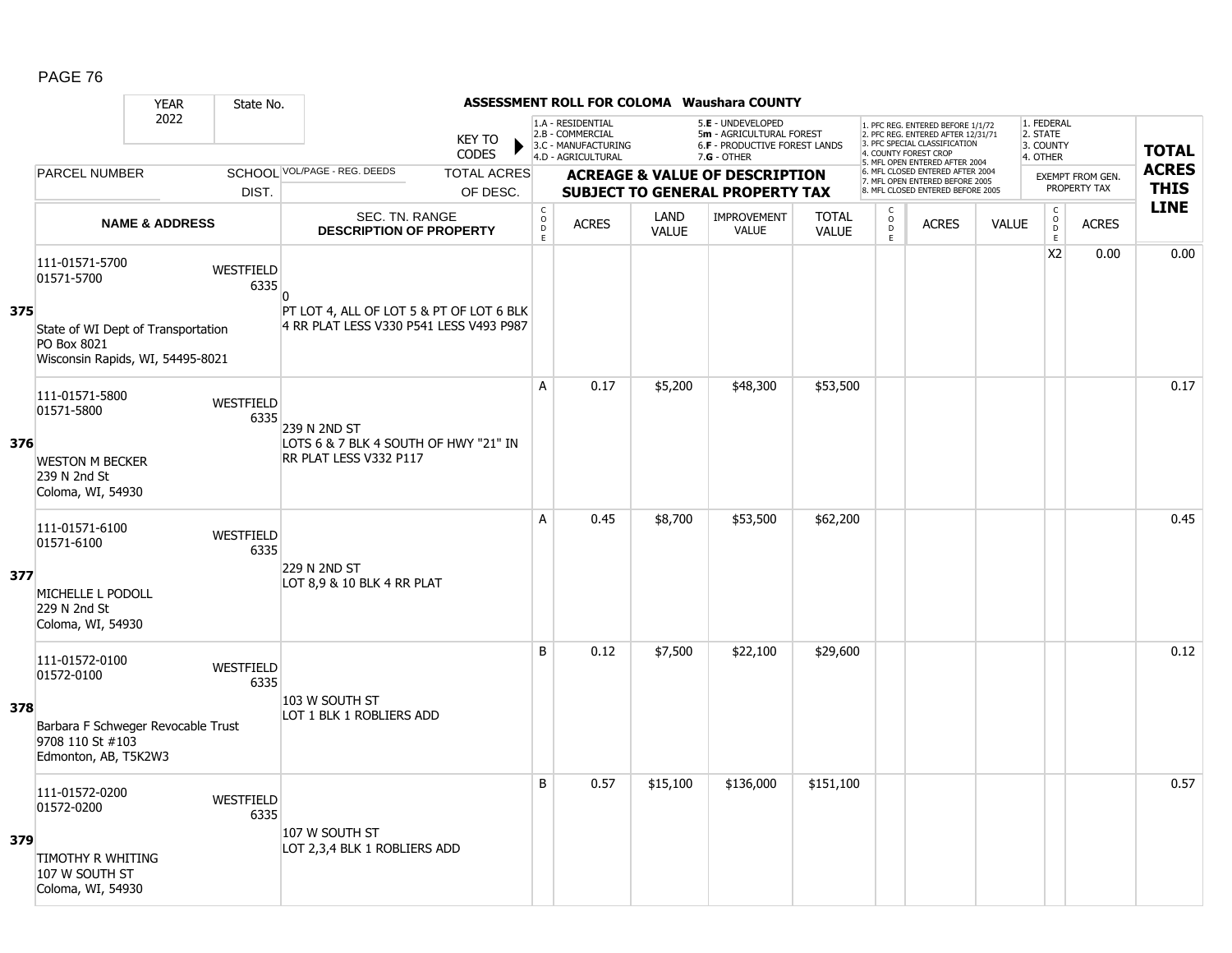|     |                                                                                           | <b>YEAR</b>               | State No.         |                                                              |                                                  |                                        |                                                                                    |                      | <b>ASSESSMENT ROLL FOR COLOMA Waushara COUNTY</b>                                                      |                              |                                                   |                                                                                                                                                                     |              |                                                 |                         |                            |
|-----|-------------------------------------------------------------------------------------------|---------------------------|-------------------|--------------------------------------------------------------|--------------------------------------------------|----------------------------------------|------------------------------------------------------------------------------------|----------------------|--------------------------------------------------------------------------------------------------------|------------------------------|---------------------------------------------------|---------------------------------------------------------------------------------------------------------------------------------------------------------------------|--------------|-------------------------------------------------|-------------------------|----------------------------|
|     |                                                                                           | 2022                      |                   |                                                              | <b>KEY TO</b><br><b>CODES</b>                    |                                        | 1.A - RESIDENTIAL<br>2.B - COMMERCIAL<br>3.C - MANUFACTURING<br>4.D - AGRICULTURAL |                      | 5.E - UNDEVELOPED<br>5m - AGRICULTURAL FOREST<br><b>6.F - PRODUCTIVE FOREST LANDS</b><br>$7.G - OTHER$ |                              |                                                   | 1. PFC REG. ENTERED BEFORE 1/1/72<br>2. PFC REG. ENTERED AFTER 12/31/71<br>3. PFC SPECIAL CLASSIFICATION<br>4. COUNTY FOREST CROP<br>5. MFL OPEN ENTERED AFTER 2004 |              | 1. FEDERAL<br>2. STATE<br>3. COUNTY<br>4. OTHER |                         | <b>TOTAL</b>               |
|     | <b>PARCEL NUMBER</b>                                                                      |                           |                   | SCHOOL VOL/PAGE - REG. DEEDS                                 | <b>TOTAL ACRES</b>                               |                                        |                                                                                    |                      | <b>ACREAGE &amp; VALUE OF DESCRIPTION</b>                                                              |                              |                                                   | 6. MFL CLOSED ENTERED AFTER 2004<br>7. MFL OPEN ENTERED BEFORE 2005                                                                                                 |              |                                                 | <b>EXEMPT FROM GEN.</b> | <b>ACRES</b>               |
|     |                                                                                           |                           | DIST.             |                                                              | OF DESC.                                         |                                        |                                                                                    |                      | <b>SUBJECT TO GENERAL PROPERTY TAX</b>                                                                 |                              |                                                   | 8. MFL CLOSED ENTERED BEFORE 2005                                                                                                                                   |              |                                                 | PROPERTY TAX            | <b>THIS</b><br><b>LINE</b> |
|     |                                                                                           | <b>NAME &amp; ADDRESS</b> |                   |                                                              | SEC. TN. RANGE<br><b>DESCRIPTION OF PROPERTY</b> | $_{\rm o}^{\rm c}$<br>$\mathsf D$<br>E | <b>ACRES</b>                                                                       | LAND<br><b>VALUE</b> | IMPROVEMENT<br>VALUE                                                                                   | <b>TOTAL</b><br><b>VALUE</b> | C<br>$\overset{\circ}{\mathsf{D}}$<br>$\mathsf E$ | <b>ACRES</b>                                                                                                                                                        | <b>VALUE</b> | $\begin{array}{c} C \\ O \\ E \end{array}$      | <b>ACRES</b>            |                            |
|     | 111-01572-0500<br>01572-0500                                                              |                           | WESTFIELD<br>6335 | 125 W SOUTH ST                                               |                                                  | $\mathsf{A}$                           | 0.25                                                                               | \$7,200              | \$12,600                                                                                               | \$19,800                     |                                                   |                                                                                                                                                                     |              |                                                 |                         | 0.25                       |
| 380 | Edward D Chrzascik 2008 Declaraton of<br>Trust<br>W8218 Dakota Ln<br>Westfield, WI, 53964 |                           |                   | LOT 5 & E1/2 OF LOT 6, BLK 1, ROBLIER'S<br><b>ADDITION</b>   |                                                  |                                        |                                                                                    |                      |                                                                                                        |                              |                                                   |                                                                                                                                                                     |              |                                                 |                         |                            |
|     | 111-01572-0810<br>01572-0810                                                              |                           | WESTFIELD         | 6335 131 W SOUTH ST<br>W1/2 LOT 6 & LOT 7 BLK 1 OF ROBLIERS  |                                                  | Α                                      | 0.25                                                                               | \$7,200              | \$11,000                                                                                               | \$18,200                     |                                                   |                                                                                                                                                                     |              |                                                 |                         | 0.25                       |
| 381 | Judithe Otto<br><b>PO Box 255</b><br>Coloma, WI, 54930-0255                               |                           |                   | ADD TO THE VILLAGE OF COLOMA EXC<br><b>LAND IN V103 P234</b> |                                                  |                                        |                                                                                    |                      |                                                                                                        |                              |                                                   |                                                                                                                                                                     |              |                                                 |                         |                            |
|     | 111-01572-0820<br>01572-0820                                                              |                           | WESTFIELD<br>6335 | $\Omega$                                                     |                                                  |                                        |                                                                                    |                      |                                                                                                        |                              |                                                   |                                                                                                                                                                     |              | <b>X4</b>                                       | 0.00                    | 0.00                       |
| 382 | Village of Coloma<br>PO Box 68<br>Coloma, WI, 54930                                       |                           |                   | COLOMA EXC LAND IN V103 P234                                 | LOT 8 BLK 1 ROBLIERS ADD TO VILLAGE OF           |                                        |                                                                                    |                      |                                                                                                        |                              |                                                   |                                                                                                                                                                     |              |                                                 |                         |                            |
|     | 111-01572-1000<br>01572-1000                                                              |                           | WESTFIELD<br>6335 | n                                                            |                                                  |                                        |                                                                                    |                      |                                                                                                        |                              |                                                   |                                                                                                                                                                     |              | <b>X4</b>                                       | 0.00                    | 0.00                       |
| 383 | Village of Coloma<br>PO Box 68<br>Coloma, WI, 54930                                       |                           |                   | PT OF LOTS 7 & 8 BLK 1 ROBLIERS ADD                          |                                                  |                                        |                                                                                    |                      |                                                                                                        |                              |                                                   |                                                                                                                                                                     |              |                                                 |                         |                            |
|     | 111-01572-1100<br>01572-1100                                                              |                           | WESTFIELD<br>6335 | 201 W SOUTH ST                                               |                                                  | A                                      | 0.33                                                                               | \$7,800              | \$58,400                                                                                               | \$66,200                     |                                                   |                                                                                                                                                                     |              |                                                 |                         | 0.33                       |
| 384 | SANDRA J WATSON<br><b>PO BOX 312</b><br>WAUTOMA, WI, 54982                                |                           |                   | LOT 9 & 10 BLK 1 ROBLIERS ADD                                |                                                  |                                        |                                                                                    |                      |                                                                                                        |                              |                                                   |                                                                                                                                                                     |              |                                                 |                         |                            |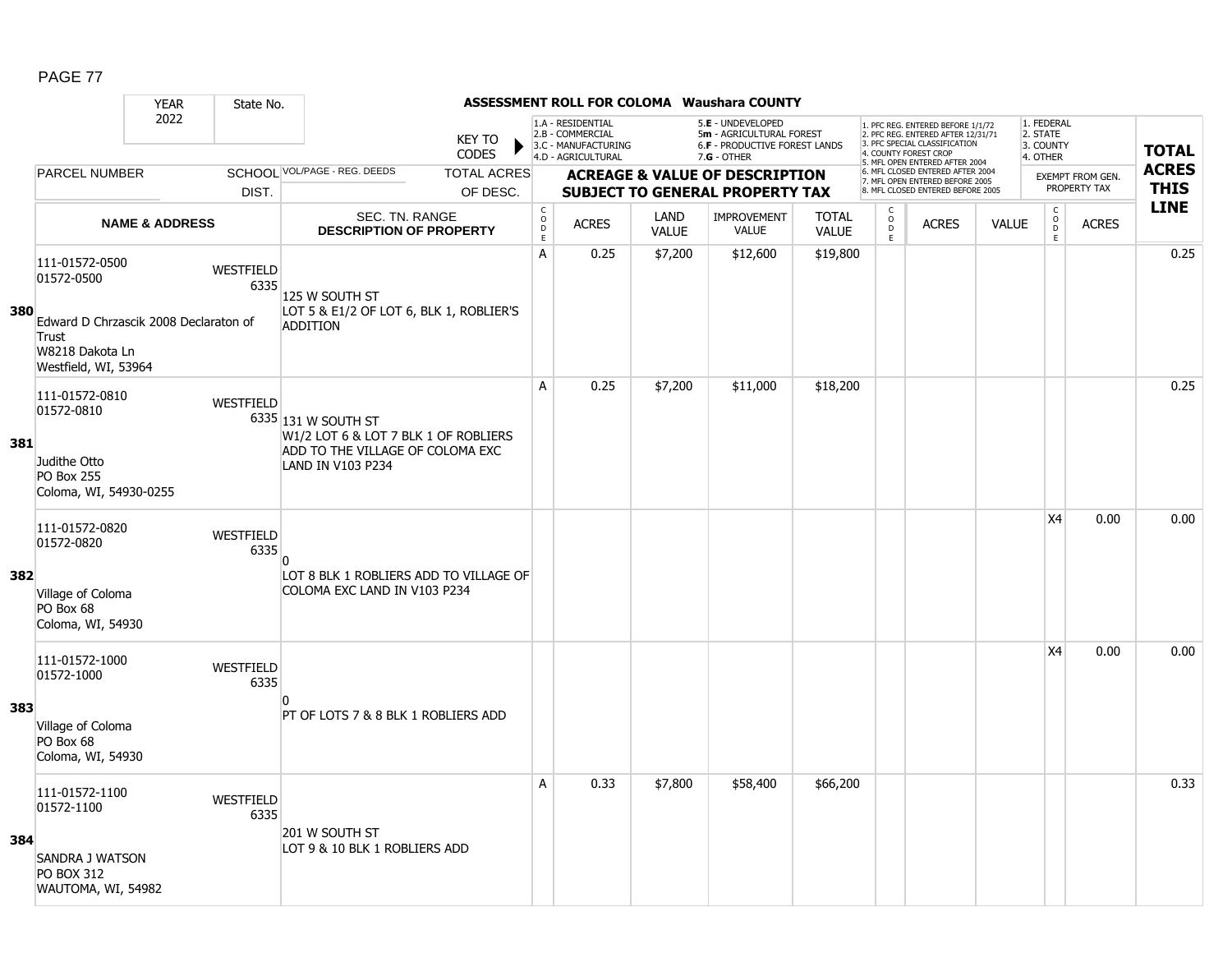|     |                                                                                                   | <b>YEAR</b>               | State No.                |                                                                                                |                               |                                     |                                                                                    |                      | <b>ASSESSMENT ROLL FOR COLOMA Waushara COUNTY</b>                                               |                              |                                                |                                                                                                                                   |              |                                                          |                                         |              |
|-----|---------------------------------------------------------------------------------------------------|---------------------------|--------------------------|------------------------------------------------------------------------------------------------|-------------------------------|-------------------------------------|------------------------------------------------------------------------------------|----------------------|-------------------------------------------------------------------------------------------------|------------------------------|------------------------------------------------|-----------------------------------------------------------------------------------------------------------------------------------|--------------|----------------------------------------------------------|-----------------------------------------|--------------|
|     |                                                                                                   | 2022                      |                          |                                                                                                | <b>KEY TO</b><br><b>CODES</b> |                                     | 1.A - RESIDENTIAL<br>2.B - COMMERCIAL<br>3.C - MANUFACTURING<br>4.D - AGRICULTURAL |                      | 5.E - UNDEVELOPED<br>5m - AGRICULTURAL FOREST<br>6.F - PRODUCTIVE FOREST LANDS<br>$7.G - OTHER$ |                              |                                                | 1. PFC REG. ENTERED BEFORE 1/1/72<br>2. PFC REG. ENTERED AFTER 12/31/71<br>3. PFC SPECIAL CLASSIFICATION<br>4. COUNTY FOREST CROP |              | 1. FEDERAL<br>2. STATE<br>3. COUNTY<br>4. OTHER          |                                         | <b>TOTAL</b> |
|     | <b>PARCEL NUMBER</b>                                                                              |                           |                          | SCHOOL VOL/PAGE - REG. DEEDS                                                                   | <b>TOTAL ACRES</b>            |                                     |                                                                                    |                      |                                                                                                 |                              |                                                | 5. MFL OPEN ENTERED AFTER 2004<br>6. MFL CLOSED ENTERED AFTER 2004                                                                |              |                                                          |                                         | <b>ACRES</b> |
|     |                                                                                                   |                           | DIST.                    |                                                                                                | OF DESC.                      |                                     |                                                                                    |                      | <b>ACREAGE &amp; VALUE OF DESCRIPTION</b><br><b>SUBJECT TO GENERAL PROPERTY TAX</b>             |                              |                                                | 7. MFL OPEN ENTERED BEFORE 2005<br>8. MFL CLOSED ENTERED BEFORE 2005                                                              |              |                                                          | <b>EXEMPT FROM GEN.</b><br>PROPERTY TAX | <b>THIS</b>  |
|     |                                                                                                   | <b>NAME &amp; ADDRESS</b> |                          | SEC. TN. RANGE<br><b>DESCRIPTION OF PROPERTY</b>                                               |                               | $_{\rm o}^{\rm c}$<br>$\frac{D}{E}$ | <b>ACRES</b>                                                                       | LAND<br><b>VALUE</b> | <b>IMPROVEMENT</b><br><b>VALUE</b>                                                              | <b>TOTAL</b><br><b>VALUE</b> | $\begin{matrix} 0 \\ 0 \\ D \end{matrix}$<br>E | <b>ACRES</b>                                                                                                                      | <b>VALUE</b> | $\begin{matrix} 0 \\ 0 \\ 0 \end{matrix}$<br>$\mathsf E$ | <b>ACRES</b>                            | <b>LINE</b>  |
| 385 | 111-01572-1400<br>01572-1400<br>PENNY V PINE<br>225 W SOUTH ST                                    |                           | <b>WESTFIELD</b><br>6335 | 225 W SOUTH ST<br>LOT 11 - 16 BLK 1 ROBLIERS ADD                                               |                               | A                                   | 1.22                                                                               | \$13,300             | \$14,400                                                                                        | \$27,700                     |                                                |                                                                                                                                   |              |                                                          |                                         | 1.22         |
|     | COLOMA, WI, 54930<br>111-01572-1710<br>01572-1710                                                 |                           | WESTFIELD<br>6335        |                                                                                                |                               |                                     |                                                                                    |                      |                                                                                                 |                              |                                                |                                                                                                                                   |              | X2                                                       | 0.00                                    | 0.00         |
| 386 | State of WI Dept of Transportation<br>PO Box 8021<br>Wisconsin Rapids, WI, 54495-8021             |                           |                          | $\Omega$<br>PT OF SE-NE LOTS 17 TO 21 ROBLIERS ADD                                             |                               |                                     |                                                                                    |                      |                                                                                                 |                              |                                                |                                                                                                                                   |              |                                                          |                                         |              |
| 387 | 111-01572-2310<br>01572-2310<br>Village of Coloma<br><b>PO Box 353</b>                            |                           | <b>WESTFIELD</b><br>6335 | n<br>PT SE1/4 OF NE1/4; PT LOT 1 CSM 800;<br>EXC V325 P73 & CSM 6259                           |                               |                                     |                                                                                    |                      |                                                                                                 |                              |                                                |                                                                                                                                   |              | X <sub>4</sub>                                           | 0.74                                    | 0.74         |
|     | Coloma, WI, 54930-0353                                                                            |                           |                          |                                                                                                |                               |                                     |                                                                                    |                      |                                                                                                 |                              |                                                |                                                                                                                                   |              |                                                          |                                         |              |
| 388 | 111-01572-2320<br>01572-2320<br><b>MARK E GUSTAFSON</b><br><b>PO Box 242</b><br>Coloma, WI, 54930 |                           | WESTFIELD<br>6335        | 306 W SOUTH ST<br>PT SE1/4 OF NE1/4; LOT 1 CSM 6259                                            |                               | B                                   | 0.78                                                                               | \$8,700              | \$91,300                                                                                        | \$100,000                    |                                                |                                                                                                                                   |              |                                                          |                                         | 0.78         |
| 389 | 111-01572-2410<br>01572-2410<br>Village of Coloma<br>PO Box 68<br>Coloma, WI, 54930               |                           | <b>WESTFIELD</b><br>6335 | 154 N CHURCH LN<br>PT OF SE1/4 NE1/4 & ROBLIERS ADD BLK 2<br>LOT 1; LOT 2 CSM 800 EXC CSM 6259 |                               |                                     |                                                                                    |                      |                                                                                                 |                              |                                                |                                                                                                                                   |              | X4                                                       | 0.97                                    | 0.97         |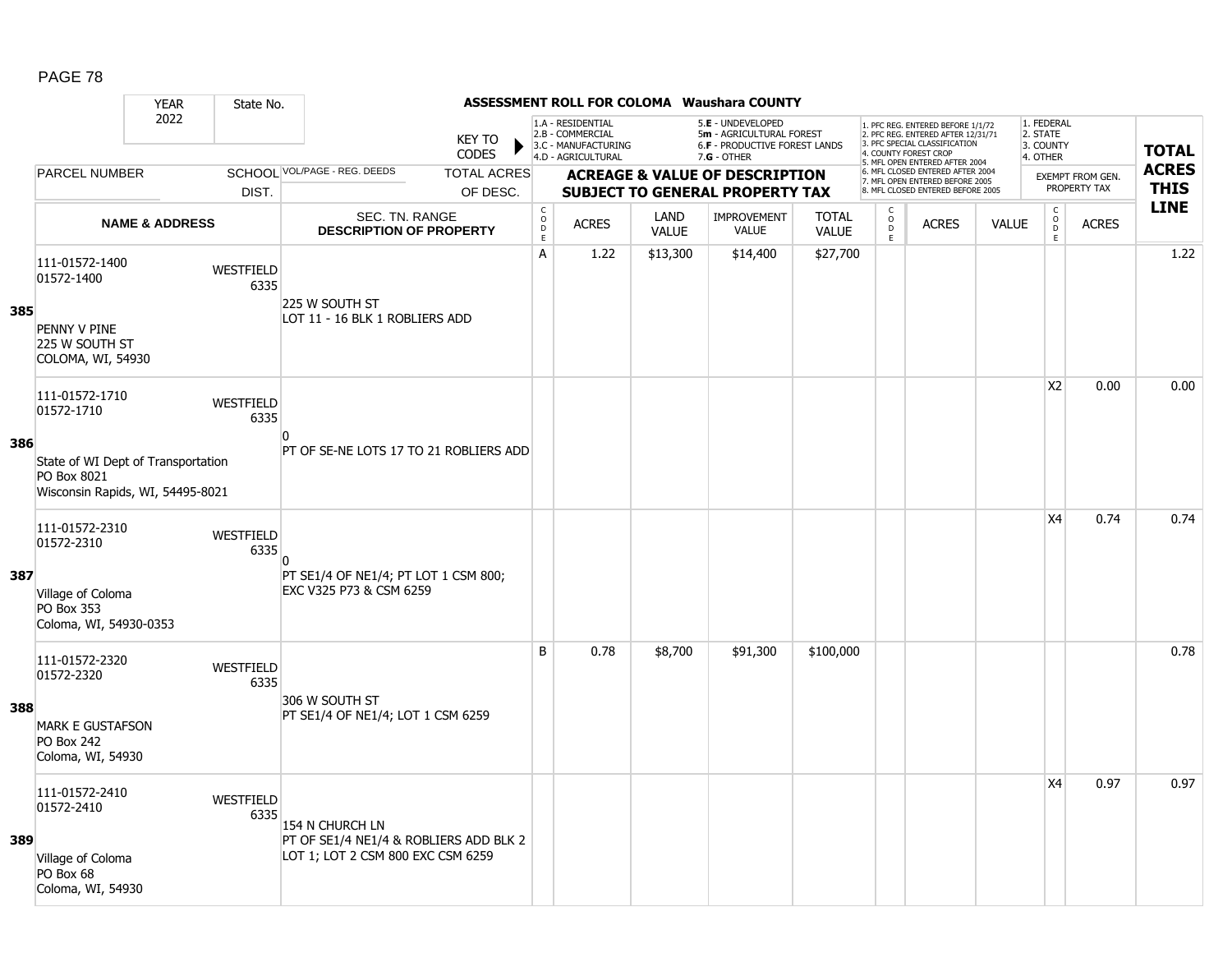|     |                                                                             | <b>YEAR</b>               | State No.                |                                                                 |                               |                                     |                                                                                    |                      | <b>ASSESSMENT ROLL FOR COLOMA Waushara COUNTY</b>                                               |                              |                                                |                                                                                                          |              |                                                 |                  |              |
|-----|-----------------------------------------------------------------------------|---------------------------|--------------------------|-----------------------------------------------------------------|-------------------------------|-------------------------------------|------------------------------------------------------------------------------------|----------------------|-------------------------------------------------------------------------------------------------|------------------------------|------------------------------------------------|----------------------------------------------------------------------------------------------------------|--------------|-------------------------------------------------|------------------|--------------|
|     |                                                                             | 2022                      |                          |                                                                 | <b>KEY TO</b><br><b>CODES</b> |                                     | 1.A - RESIDENTIAL<br>2.B - COMMERCIAL<br>3.C - MANUFACTURING<br>4.D - AGRICULTURAL |                      | 5.E - UNDEVELOPED<br>5m - AGRICULTURAL FOREST<br>6.F - PRODUCTIVE FOREST LANDS<br>$7.G - OTHER$ |                              | 4. COUNTY FOREST CROP                          | 1. PFC REG. ENTERED BEFORE 1/1/72<br>2. PFC REG. ENTERED AFTER 12/31/71<br>3. PFC SPECIAL CLASSIFICATION |              | 1. FEDERAL<br>2. STATE<br>3. COUNTY<br>4. OTHER |                  | <b>TOTAL</b> |
|     | <b>PARCEL NUMBER</b>                                                        |                           |                          | SCHOOL VOL/PAGE - REG. DEEDS                                    | <b>TOTAL ACRES</b>            |                                     |                                                                                    |                      | <b>ACREAGE &amp; VALUE OF DESCRIPTION</b>                                                       |                              |                                                | 5. MFL OPEN ENTERED AFTER 2004<br>6. MFL CLOSED ENTERED AFTER 2004                                       |              |                                                 | EXEMPT FROM GEN. | <b>ACRES</b> |
|     |                                                                             |                           | DIST.                    |                                                                 | OF DESC.                      |                                     |                                                                                    |                      | <b>SUBJECT TO GENERAL PROPERTY TAX</b>                                                          |                              |                                                | 7. MFL OPEN ENTERED BEFORE 2005<br>8. MFL CLOSED ENTERED BEFORE 2005                                     |              |                                                 | PROPERTY TAX     | <b>THIS</b>  |
|     |                                                                             | <b>NAME &amp; ADDRESS</b> |                          | <b>SEC. TN. RANGE</b><br><b>DESCRIPTION OF PROPERTY</b>         |                               | $_{\rm o}^{\rm c}$<br>$\frac{D}{E}$ | <b>ACRES</b>                                                                       | LAND<br><b>VALUE</b> | <b>IMPROVEMENT</b><br>VALUE                                                                     | <b>TOTAL</b><br><b>VALUE</b> | $\begin{matrix} 0 \\ 0 \\ 0 \end{matrix}$<br>E | <b>ACRES</b>                                                                                             | <b>VALUE</b> | $\begin{matrix} 0 \\ 0 \\ 0 \end{matrix}$<br>E  | <b>ACRES</b>     | <b>LINE</b>  |
|     | 111-01572-2420<br>01572-2420                                                |                           | WESTFIELD<br>6335        | $\Omega$                                                        |                               | B                                   | 0.24                                                                               | \$2,700              |                                                                                                 | \$2,700                      |                                                |                                                                                                          |              |                                                 |                  | 0.24         |
| 390 | <b>MARK E GUSTAFSON</b><br><b>PO BOX 242</b><br>COLOMA, WI, 54930           |                           |                          | PT OF SE1/4 NE1/4 & ROBLIERS ADD BLK 2<br>LOT 1; LOT 2 CSM 6259 |                               |                                     |                                                                                    |                      |                                                                                                 |                              |                                                |                                                                                                          |              |                                                 |                  |              |
|     | 111-02211-0110<br>02211-0110                                                |                           | WESTFIELD<br>6335        | $\Omega$                                                        |                               | A                                   | 0.69                                                                               | \$5,400              |                                                                                                 | \$5,400                      |                                                |                                                                                                          |              |                                                 |                  | 0.69         |
| 391 | WILLIAM P RUNNELS, TARA J RUNNELS<br>601 S Front St<br>Coloma, WI, 54930    |                           |                          | LOT 1 CSM 3917                                                  |                               |                                     |                                                                                    |                      |                                                                                                 |                              |                                                |                                                                                                          |              |                                                 |                  |              |
|     | 111-02211-0121<br>02211-0121                                                |                           | <b>WESTFIELD</b><br>6335 | $\Omega$                                                        |                               | А                                   | 0.73                                                                               | \$8,700              | \$0                                                                                             | \$8,700                      |                                                |                                                                                                          |              |                                                 |                  | 0.73         |
| 392 | <b>WILLIAM L SWAN</b><br>W8696 Duck Creek Ln<br>Westfield, WI, 53964        |                           |                          | PT OF NE1/4 OF NE1/4, PT LOT 2 CSM<br>3917, NOW LOT 1 CSM 5693  |                               |                                     |                                                                                    |                      |                                                                                                 |                              |                                                |                                                                                                          |              |                                                 |                  |              |
|     | 111-02211-0122<br>02211-0122                                                |                           | WESTFIELD<br>6335        |                                                                 |                               | A                                   | 1.61                                                                               | \$11,100             | \$0                                                                                             | \$11,100                     |                                                |                                                                                                          |              |                                                 |                  | 1.61         |
| 393 | <b>WILLIAM L SWAN</b><br>W8696 Duck Creek Ln<br>Westfield, WI, 53964        |                           |                          | PT OF NE1/4 OF NE1/4, PT LOT 2 CSM<br>3917, NOW LOT 2 CSM 5693  |                               |                                     |                                                                                    |                      |                                                                                                 |                              |                                                |                                                                                                          |              |                                                 |                  |              |
|     | 111-02211-0123<br>02211-0123                                                |                           | WESTFIELD<br>6335        |                                                                 |                               | A                                   | 1.59                                                                               | \$11,100             | \$0                                                                                             | \$11,100                     |                                                |                                                                                                          |              |                                                 |                  | 1.59         |
| 394 | WILLIAM L SWAN II, MARY SWAN<br>W8664 Duck Creek Ln<br>Westfield, WI, 53964 |                           |                          | PT OF NE1/4 OF NE1/4, PT LOT 2 CSM<br>3917, NOW LOT 3 CSM 5693  |                               |                                     |                                                                                    |                      |                                                                                                 |                              |                                                |                                                                                                          |              |                                                 |                  |              |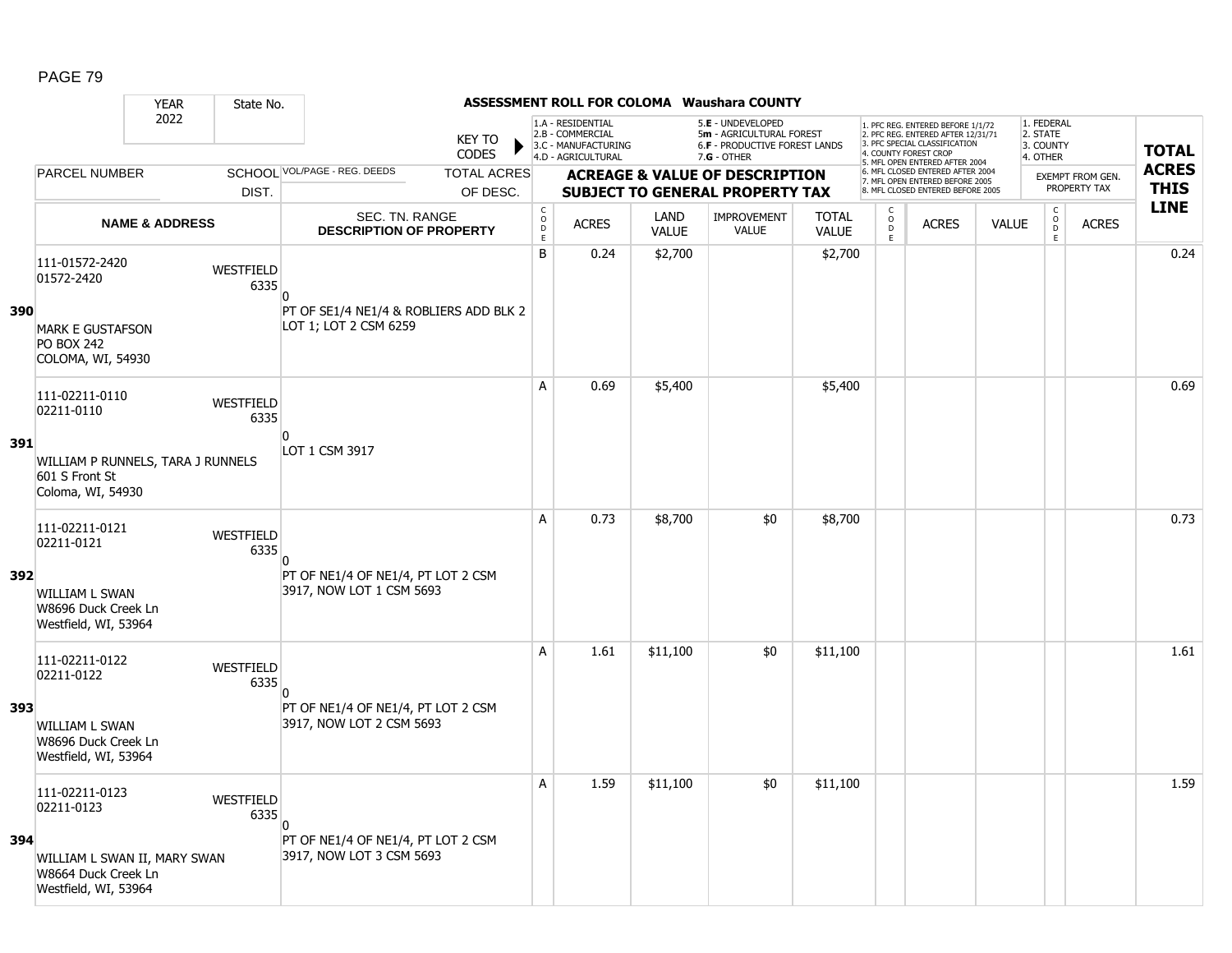|     |                                                                                | <b>YEAR</b>               | State No.                |                                                                              |                               |                              |                                                                                    |                      | <b>ASSESSMENT ROLL FOR COLOMA Waushara COUNTY</b>                                               |                              |                     |                                                                                                                                   |              |                                                 |                                         |                             |
|-----|--------------------------------------------------------------------------------|---------------------------|--------------------------|------------------------------------------------------------------------------|-------------------------------|------------------------------|------------------------------------------------------------------------------------|----------------------|-------------------------------------------------------------------------------------------------|------------------------------|---------------------|-----------------------------------------------------------------------------------------------------------------------------------|--------------|-------------------------------------------------|-----------------------------------------|-----------------------------|
|     |                                                                                | 2022                      |                          |                                                                              | <b>KEY TO</b><br><b>CODES</b> |                              | 1.A - RESIDENTIAL<br>2.B - COMMERCIAL<br>3.C - MANUFACTURING<br>4.D - AGRICULTURAL |                      | 5.E - UNDEVELOPED<br>5m - AGRICULTURAL FOREST<br>6.F - PRODUCTIVE FOREST LANDS<br>$7.G - OTHER$ |                              |                     | 1. PFC REG. ENTERED BEFORE 1/1/72<br>2. PFC REG. ENTERED AFTER 12/31/71<br>3. PFC SPECIAL CLASSIFICATION<br>4. COUNTY FOREST CROP |              | 1. FEDERAL<br>2. STATE<br>3. COUNTY<br>4. OTHER |                                         | <b>TOTAL</b>                |
|     | <b>PARCEL NUMBER</b>                                                           |                           |                          | SCHOOL VOL/PAGE - REG. DEEDS                                                 | <b>TOTAL ACRES</b>            |                              |                                                                                    |                      | <b>ACREAGE &amp; VALUE OF DESCRIPTION</b>                                                       |                              |                     | 5. MFL OPEN ENTERED AFTER 2004<br>6. MFL CLOSED ENTERED AFTER 2004<br>7. MFL OPEN ENTERED BEFORE 2005                             |              |                                                 | <b>EXEMPT FROM GEN.</b><br>PROPERTY TAX | <b>ACRES</b><br><b>THIS</b> |
|     |                                                                                |                           | DIST.                    |                                                                              | OF DESC.                      | C                            |                                                                                    |                      | <b>SUBJECT TO GENERAL PROPERTY TAX</b>                                                          |                              | C                   | 8. MFL CLOSED ENTERED BEFORE 2005                                                                                                 |              |                                                 |                                         | <b>LINE</b>                 |
|     |                                                                                | <b>NAME &amp; ADDRESS</b> |                          | SEC. TN. RANGE<br><b>DESCRIPTION OF PROPERTY</b>                             |                               | $\circ$<br>$\mathsf D$<br>E. | <b>ACRES</b>                                                                       | LAND<br><b>VALUE</b> | <b>IMPROVEMENT</b><br><b>VALUE</b>                                                              | <b>TOTAL</b><br><b>VALUE</b> | $\overline{D}$<br>E | <b>ACRES</b>                                                                                                                      | <b>VALUE</b> | $\begin{matrix} 0 \\ 0 \\ D \end{matrix}$<br>E  | <b>ACRES</b>                            |                             |
|     | 111-02211-0124<br>02211-0124                                                   |                           | WESTFIELD<br>6335        | $\Omega$                                                                     |                               | A                            | 0.69                                                                               | \$8,500              | \$0                                                                                             | \$8,500                      |                     |                                                                                                                                   |              |                                                 |                                         | 0.69                        |
| 395 | WILLIAM L SWAN II, MARY SWAN<br>W8664 Duck Creek Ln<br>Westfield, WI, 53964    |                           |                          | PT OF NE1/4 OF NE1/4, PT LOT 2 CSM<br>3917, NOW LOT 4 CSM 5693               |                               |                              |                                                                                    |                      |                                                                                                 |                              |                     |                                                                                                                                   |              |                                                 |                                         |                             |
|     | 111-02211-0125<br>02211-0125                                                   |                           | WESTFIELD<br>6335        | $\Omega$                                                                     |                               |                              |                                                                                    |                      |                                                                                                 |                              |                     |                                                                                                                                   |              | X <sub>4</sub>                                  | 0.62                                    | 0.62                        |
| 396 | Village of Coloma<br>PO Box 353<br>Coloma, WI, 54930-0353                      |                           |                          | PT OF NE1/4 OF NE1/4, PT OF LOT 2 CSM<br>3917, MEGAN LN AS SHOWN ON CSM 5693 |                               |                              |                                                                                    |                      |                                                                                                 |                              |                     |                                                                                                                                   |              |                                                 |                                         |                             |
|     | 111-02331-0121<br>02331-0121                                                   |                           | <b>WESTFIELD</b><br>6335 | N1098 5TH RD                                                                 |                               |                              |                                                                                    |                      |                                                                                                 |                              |                     |                                                                                                                                   |              | X <sub>4</sub>                                  | 13.83                                   | 13.83                       |
| 397 | Village of Coloma<br>PO Box 68<br>Coloma, WI, 54930                            |                           |                          | LOT 1 CSM 6644                                                               |                               |                              |                                                                                    |                      |                                                                                                 |                              |                     |                                                                                                                                   |              |                                                 |                                         |                             |
|     | 111-02331-0122<br>02331-0122                                                   |                           | WESTFIELD<br>6335        |                                                                              |                               | E                            | 11.74                                                                              | \$1,200              | \$0                                                                                             | \$1,200                      |                     |                                                                                                                                   |              |                                                 |                                         | 11.74                       |
| 398 | JEFFREY T SULLIVAN<br>914 PLEASANT VIEW CT<br>MENOMONIE, WI, 54751-5013        |                           |                          | $\Omega$<br>LOT 2 CSM 6644                                                   |                               |                              |                                                                                    |                      |                                                                                                 |                              |                     |                                                                                                                                   |              |                                                 |                                         |                             |
|     | 111-02331-0123<br>02331-0123                                                   |                           | WESTFIELD<br>6335        |                                                                              |                               | F                            | 11.74                                                                              | \$1,200              | \$0                                                                                             | \$1,200                      |                     |                                                                                                                                   |              |                                                 |                                         | 11.74                       |
| 399 | ROBERT TOEPPE, KATHLEEN TOEPPE<br>4701 PARK RIDGE DR<br>RACINE, WI, 53402-9790 |                           |                          | $\overline{0}$<br>LOT 3 CSM 6644                                             |                               |                              |                                                                                    |                      |                                                                                                 |                              |                     |                                                                                                                                   |              |                                                 |                                         |                             |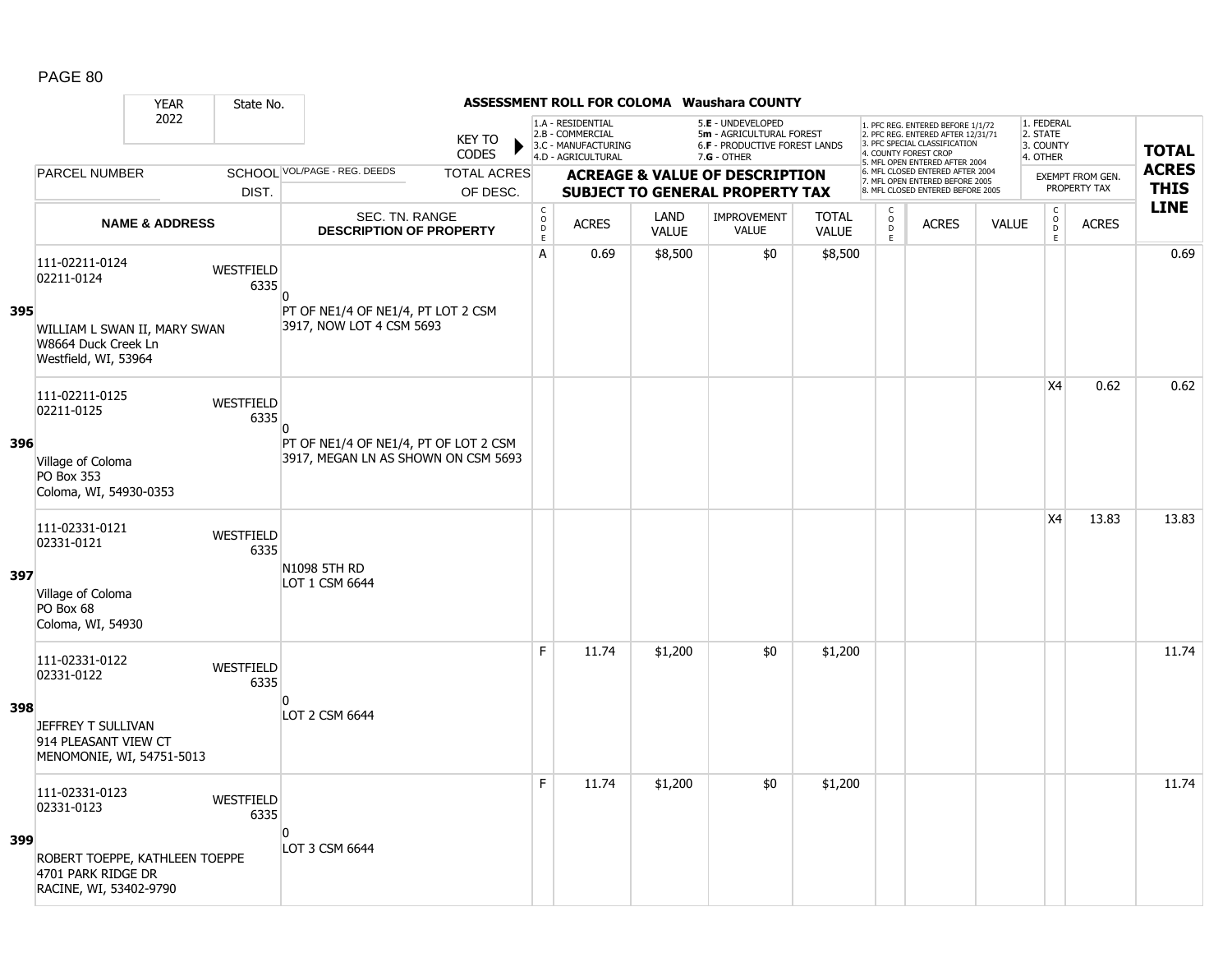|     |                                                                       | <b>YEAR</b>               | State No.         |                                                  |                                | ASSESSMENT ROLL FOR COLOMA                                                         |                      | Waushara COUNTY                                                                                 |                              |                   |                                                                                                                                                                     |              |                                                 |                                         |                             |
|-----|-----------------------------------------------------------------------|---------------------------|-------------------|--------------------------------------------------|--------------------------------|------------------------------------------------------------------------------------|----------------------|-------------------------------------------------------------------------------------------------|------------------------------|-------------------|---------------------------------------------------------------------------------------------------------------------------------------------------------------------|--------------|-------------------------------------------------|-----------------------------------------|-----------------------------|
|     |                                                                       | 2022                      |                   |                                                  | KEY TO<br><b>CODES</b>         | 1.A - RESIDENTIAL<br>2.B - COMMERCIAL<br>3.C - MANUFACTURING<br>4.D - AGRICULTURAL |                      | 5.E - UNDEVELOPED<br>5m - AGRICULTURAL FOREST<br>6.F - PRODUCTIVE FOREST LANDS<br>$7.G - OTHER$ |                              |                   | 1. PFC REG. ENTERED BEFORE 1/1/72<br>2. PFC REG. ENTERED AFTER 12/31/71<br>3. PFC SPECIAL CLASSIFICATION<br>4. COUNTY FOREST CROP<br>5. MFL OPEN ENTERED AFTER 2004 |              | 1. FEDERAL<br>2. STATE<br>3. COUNTY<br>4. OTHER |                                         | <b>TOTAL</b>                |
|     | <b>PARCEL NUMBER</b>                                                  |                           | DIST.             | SCHOOL VOL/PAGE - REG. DEEDS                     | <b>TOTAL ACRES</b><br>OF DESC. |                                                                                    |                      | <b>ACREAGE &amp; VALUE OF DESCRIPTION</b><br><b>SUBJECT TO GENERAL PROPERTY TAX</b>             |                              |                   | 6. MFL CLOSED ENTERED AFTER 2004<br>7. MFL OPEN ENTERED BEFORE 2005<br>8. MFL CLOSED ENTERED BEFORE 2005                                                            |              |                                                 | <b>EXEMPT FROM GEN.</b><br>PROPERTY TAX | <b>ACRES</b><br><b>THIS</b> |
|     |                                                                       | <b>NAME &amp; ADDRESS</b> |                   | SEC. TN. RANGE<br><b>DESCRIPTION OF PROPERTY</b> |                                | <b>ACRES</b>                                                                       | LAND<br><b>VALUE</b> | <b>IMPROVEMENT</b><br><b>VALUE</b>                                                              | <b>TOTAL</b><br><b>VALUE</b> | C<br>$\circ$<br>D | <b>ACRES</b>                                                                                                                                                        | <b>VALUE</b> |                                                 | <b>ACRES</b>                            | <b>LINE</b>                 |
| 400 | 111-02331-0200<br>02331-0200                                          |                           | WESTFIELD<br>6335 | PT OF NE1/4 SW1/4 ANNEXED TO VILLAGE             |                                |                                                                                    |                      |                                                                                                 |                              |                   |                                                                                                                                                                     |              | X <sub>2</sub>                                  | 5.14                                    | 5.14                        |
|     | State of Wisconsin<br>PO Box 8021<br>Wisconsin Rapids, WI, 54495-8021 |                           |                   | V203 P268                                        |                                |                                                                                    |                      |                                                                                                 |                              |                   |                                                                                                                                                                     |              |                                                 |                                         |                             |
|     | NO. OF PARCELS                                                        | 400                       |                   |                                                  | <b>TOTALS</b>                  | 451.73                                                                             | \$3,837,800          | \$23,082,400                                                                                    | \$26,920,200                 |                   | 50.08                                                                                                                                                               | \$100,200    |                                                 | 309.93                                  | 811.74                      |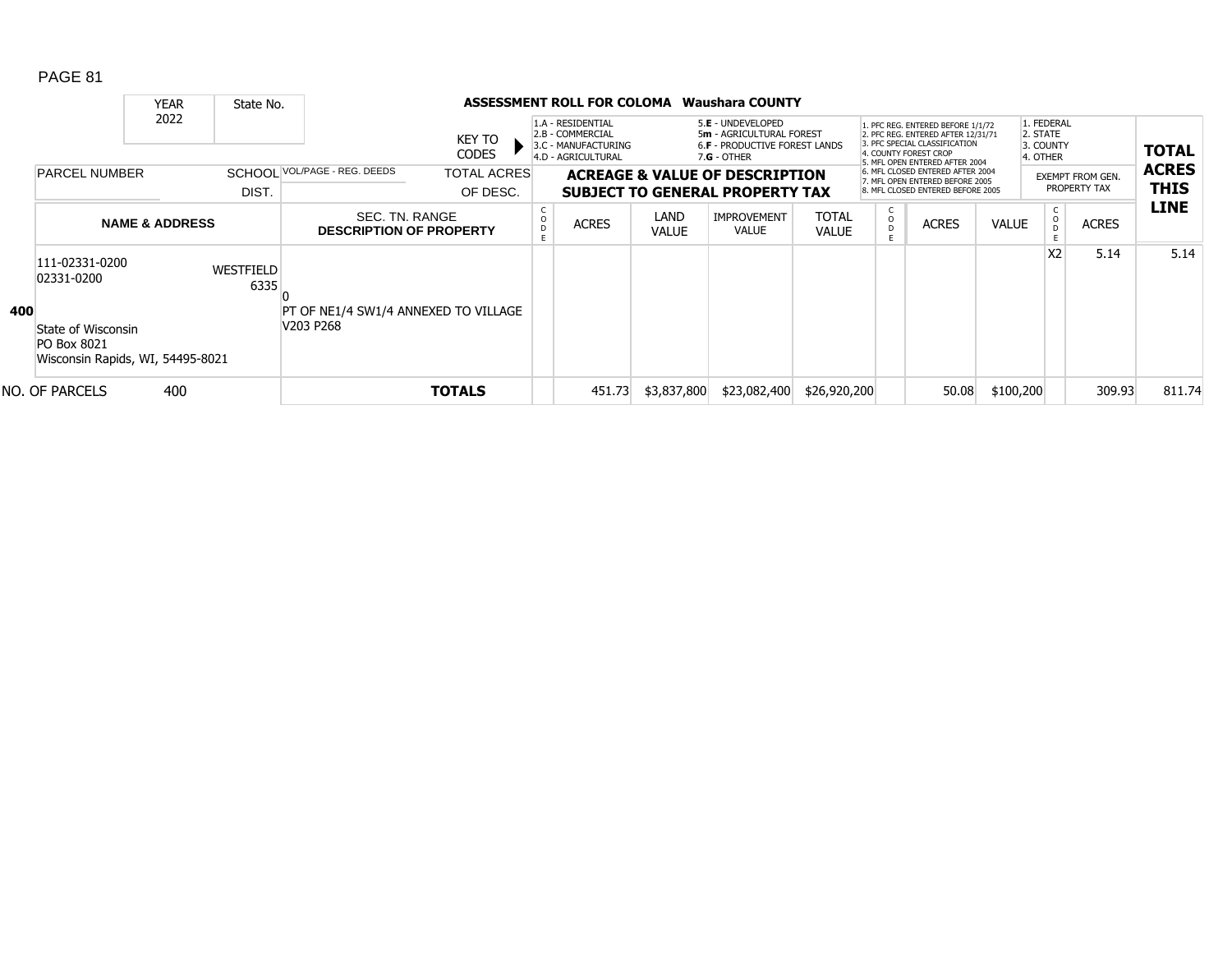# **Municipality Totals by Class**

| <b>Class</b>   | Total Land Records   Total Imp Records |             | <b>Total Land</b> | <b>Total Improvement</b> | <b>Total Value</b> |
|----------------|----------------------------------------|-------------|-------------------|--------------------------|--------------------|
| <b>5M</b>      | 1                                      | $\mathbf 0$ | \$400             | \$0                      | \$400              |
| Α              | 260                                    | 204         | \$2,545,300       | \$14,752,900             | \$17,298,200       |
| B              | 62                                     | 48          | \$1,266,700       | \$8,329,500              | \$9,596,200        |
| D              | 4                                      | $\mathbf 0$ | \$4,700           |                          | \$4,700            |
| E              | 5                                      | $\mathbf 0$ | \$17,000          |                          | \$17,000           |
| F              | 3                                      | $\mathbf 0$ | \$3,700           | \$0                      | \$3,700            |
| W8             | $\overline{2}$                         | $\mathbf 0$ | \$100,200         |                          | \$100,200          |
| <b>X2</b>      | 13                                     | $\mathbf 0$ | \$0               |                          | \$0                |
| X <sub>3</sub> | 4                                      | $\mathbf 0$ | \$0               | \$0                      | \$0                |
| X4             | 50                                     | $\mathbf 0$ | \$0               | \$0                      | \$0                |
| X <sub>5</sub> | 1                                      | $\mathbf 0$ | \$0               | \$0                      | \$0                |

# **Municipality Totals - By County and Class**

| County   | <b>Class</b> | <b>Sub Class</b>                        | <b>Total Land Records</b> | Total Imp Records Acreage |         | <b>Total Land</b> | <b>Total Improvement</b> | <b>Total Value</b> |
|----------|--------------|-----------------------------------------|---------------------------|---------------------------|---------|-------------------|--------------------------|--------------------|
| Waushara | <b>5M</b>    | 5M2-<br><b>Agricultural</b><br>Forest   |                           | 0                         | 0.440   | \$400             | \$0                      | \$400              |
|          | A            | <b>Residential</b>                      | 260                       | 204                       | 280.707 | \$2,545,300       | \$14,752,900             | \$17,298,200       |
|          | в            | <b>Commercial</b>                       | 62                        | 48                        | 85.917  | \$1,266,700       | \$8,329,500              | \$9,596,200        |
|          | D            | D11 1ST Grade<br>Tillable               | 3                         | $\overline{0}$            | 15.110  | \$3,000           |                          | \$3,000            |
|          |              | <b>D13 3RD</b><br><b>Grade Tillable</b> |                           | $\overline{0}$            | 14.380  | \$1,700           |                          | \$1,700            |
|          | Е            | $E11 -$<br>Undeveloped<br><b>Fallow</b> | 3                         | $\mathbf 0$               | 4.070   | \$16,200          |                          | \$16,200           |
|          |              | E13<br>Undeveloped<br>Low               | $\mathfrak{p}$            | $\overline{0}$            | 1.560   | \$800             |                          | \$800              |
|          | F            | <b>F12 Forest</b><br>Medium             | 3                         | $\overline{0}$            | 36.220  | \$3,700           | \$0                      | \$3,700            |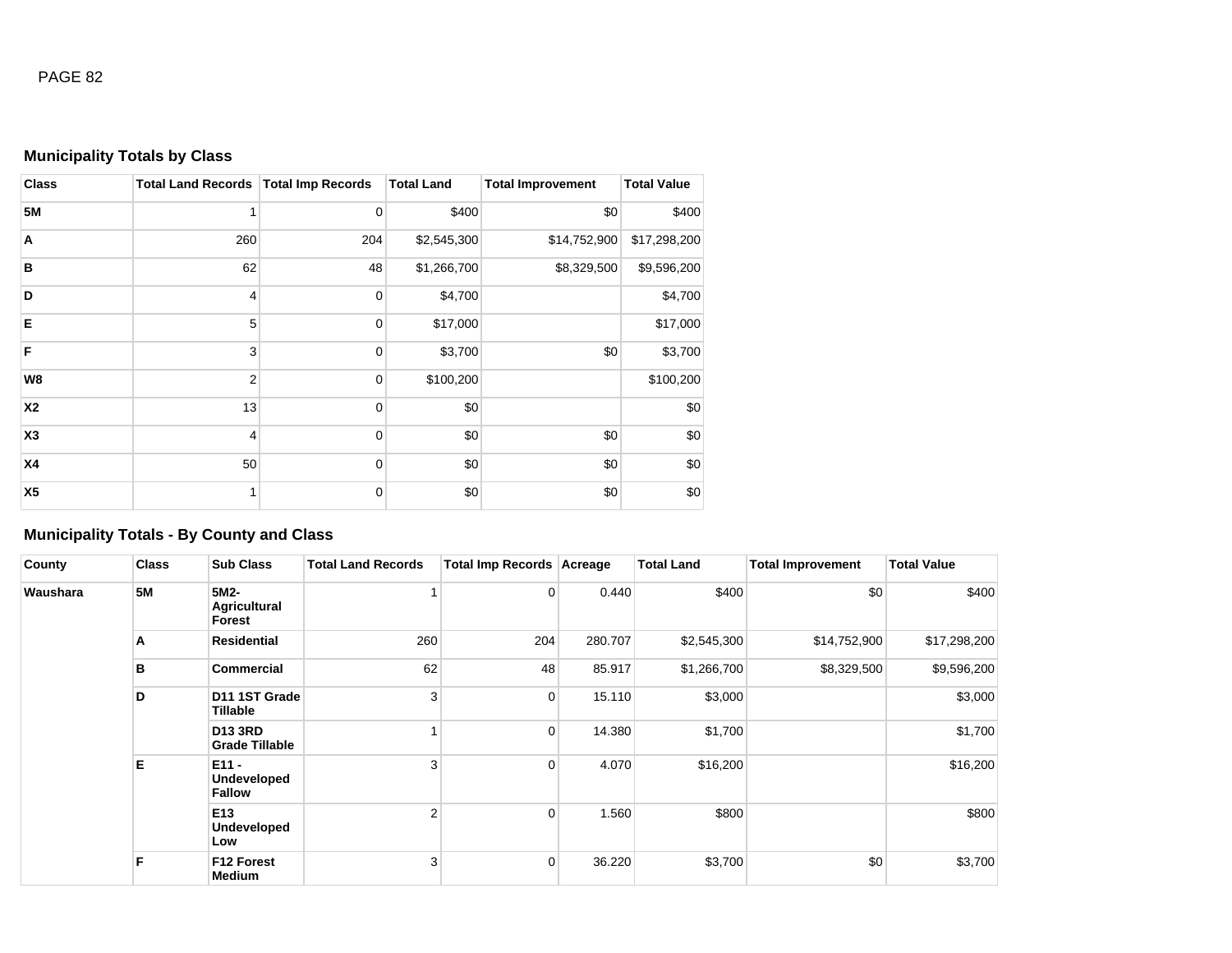| County   | <b>Class</b>   | <b>Sub Class</b>                    | <b>Total Land Records</b> | Total Imp Records Acreage |         | <b>Total Land</b> | <b>Total Improvement</b> | <b>Total Value</b> |
|----------|----------------|-------------------------------------|---------------------------|---------------------------|---------|-------------------|--------------------------|--------------------|
| Waushara | W8             | W82 MFL<br>Closed-<br><b>Medium</b> | $\mathcal{P}$             | $\overline{0}$            | 50.080  | \$100,200         |                          | \$100,200          |
|          | <b>X2</b>      | X2 Exempt-<br><b>State</b>          | 13                        | 0                         | 5.750   | \$0               |                          | \$0                |
|          | X3             | X3 Exempt-<br>County                |                           | $\overline{0}$            | 13.496  | \$0               | \$0                      | \$0                |
|          | X <sub>4</sub> | X4 Exempt-<br>Local                 | 50                        | $\overline{0}$            | 288.424 | \$0               | \$0                      | \$0                |
|          | X <sub>5</sub> | X5 Exempt-<br>Other                 |                           | 0                         | 2.260   | \$0               | \$0                      | \$0                |
|          | Totals:        |                                     | 408                       | 252                       | 811.744 | \$3,938,000       | \$23,082,400             | \$27,020,400       |
| Totals:  |                |                                     | 408                       | 252                       | 811.744 | \$3,938,000       | \$23,082,400             | \$27,020,400       |

# **Municipality Totals - By County, TIF, Class**

| County   | <b>TIF District</b>                  | <b>Class</b>   | Total Land Records   Total Imp Records   Acreage |                |         | <b>Total Land</b> | <b>Total Improvement</b> | <b>Total Value</b> |
|----------|--------------------------------------|----------------|--------------------------------------------------|----------------|---------|-------------------|--------------------------|--------------------|
| Waushara | not in a tif district 5M<br>- Coloma |                |                                                  | $\overline{0}$ | 0.440   | \$400             | \$0                      | \$400              |
|          |                                      | Α              | 218                                              | 186            | 201.710 | \$2,100,300       | \$12,956,500             | \$15,056,800       |
|          |                                      | B              | 48                                               | 40             | 40.756  | \$740,900         | \$4,786,800              | \$5,527,700        |
|          |                                      | D              |                                                  | $\overline{0}$ | 29.490  | \$4,700           |                          | \$4,700            |
|          |                                      | F              | $\overline{2}$                                   | 0              | 23.480  | \$2,400           | \$0                      | \$2,400            |
|          |                                      | W <sub>8</sub> |                                                  | $\overline{0}$ | 12.080  | \$24,200          |                          | \$24,200           |
|          |                                      | <b>X2</b>      | 13                                               | $\overline{0}$ | 5.750   | \$0               |                          | \$0                |
|          |                                      | X <sub>3</sub> | 3                                                | $\mathbf 0$    | 13.000  | \$0               |                          | \$0                |
|          |                                      | <b>X4</b>      | 37                                               | $\overline{0}$ | 259.044 | \$0               | \$0                      | \$0                |
|          |                                      | X <sub>5</sub> |                                                  | $\mathbf 0$    | 2.260   | \$0               | \$0                      | \$0                |
|          |                                      | <b>Totals:</b> | 329                                              | 226            | 596.010 | \$2,872,900       | \$17,743,300             | \$20,616,200       |
|          | TIF 02-Coloma                        | Α              | 42                                               | 18             | 78.997  | \$445,000         | \$1,796,400              | \$2,241,400        |
|          |                                      | в              | 10                                               | $\overline{4}$ | 32.091  | \$458,400         | \$1,812,000              | \$2,270,400        |
|          |                                      | Е              | 5                                                | $\mathbf 0$    | 5.630   | \$17,000          |                          | \$17,000           |
|          |                                      | F              |                                                  | $\overline{0}$ | 12.740  | \$1,300           | \$0                      | \$1,300            |
|          |                                      | W8             |                                                  | $\overline{0}$ | 38.000  | \$76,000          |                          | \$76,000           |
|          |                                      | X <sub>3</sub> |                                                  | 0              | 0.496   | \$0               | \$0                      | \$0                |